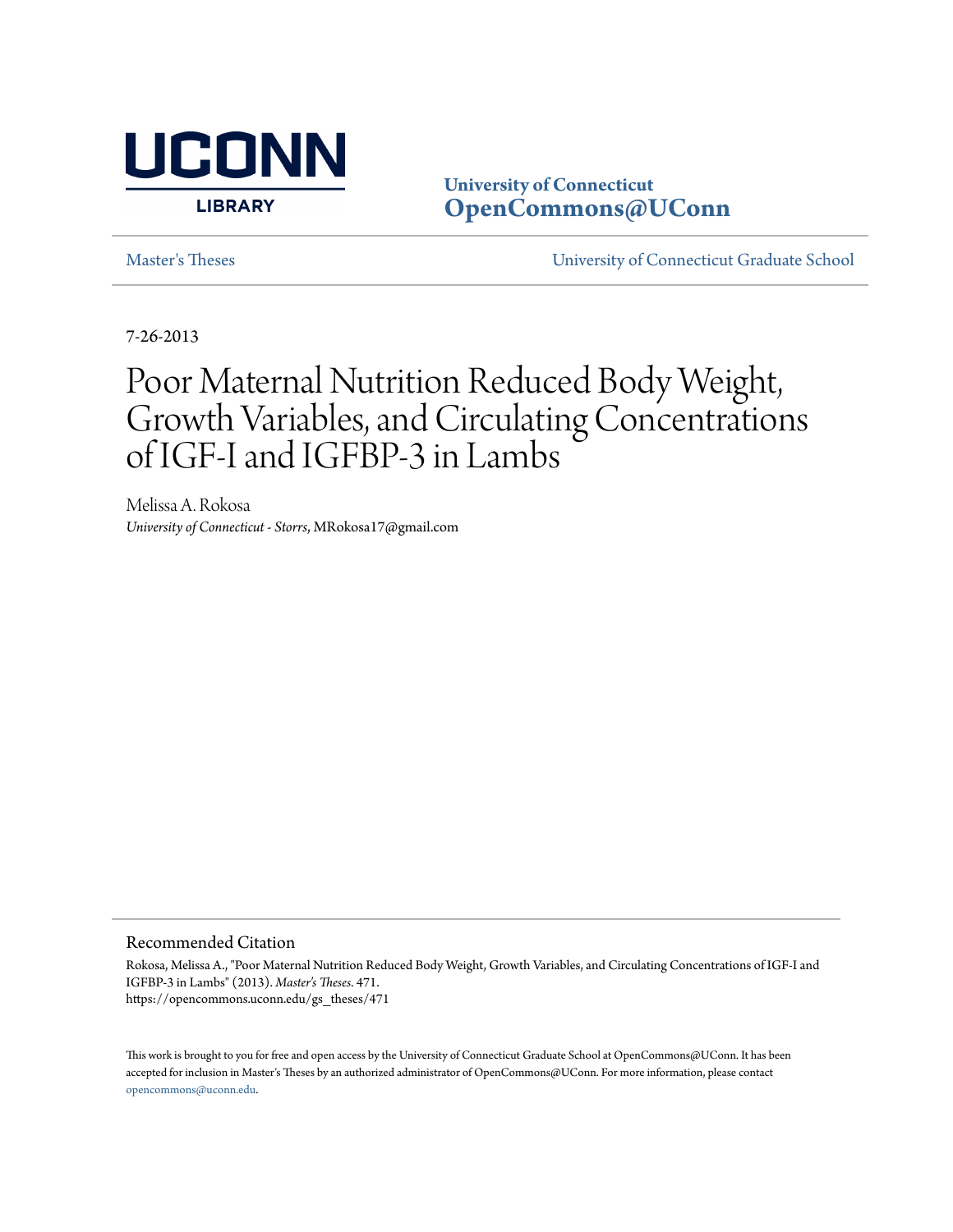# **Poor Maternal Nutrition Reduced Body Weight, Growth Variables, and Circulating Concentrations of IGF-I and IGFBP-3 in Lambs**

Melissa Anne Rokosa

Bachelor of Science, University of Connecticut 2010

# A Thesis

# Submitted in Partial Fulfillment of the

Requirements for the Degree of

Masters of Science

at the

University of Connecticut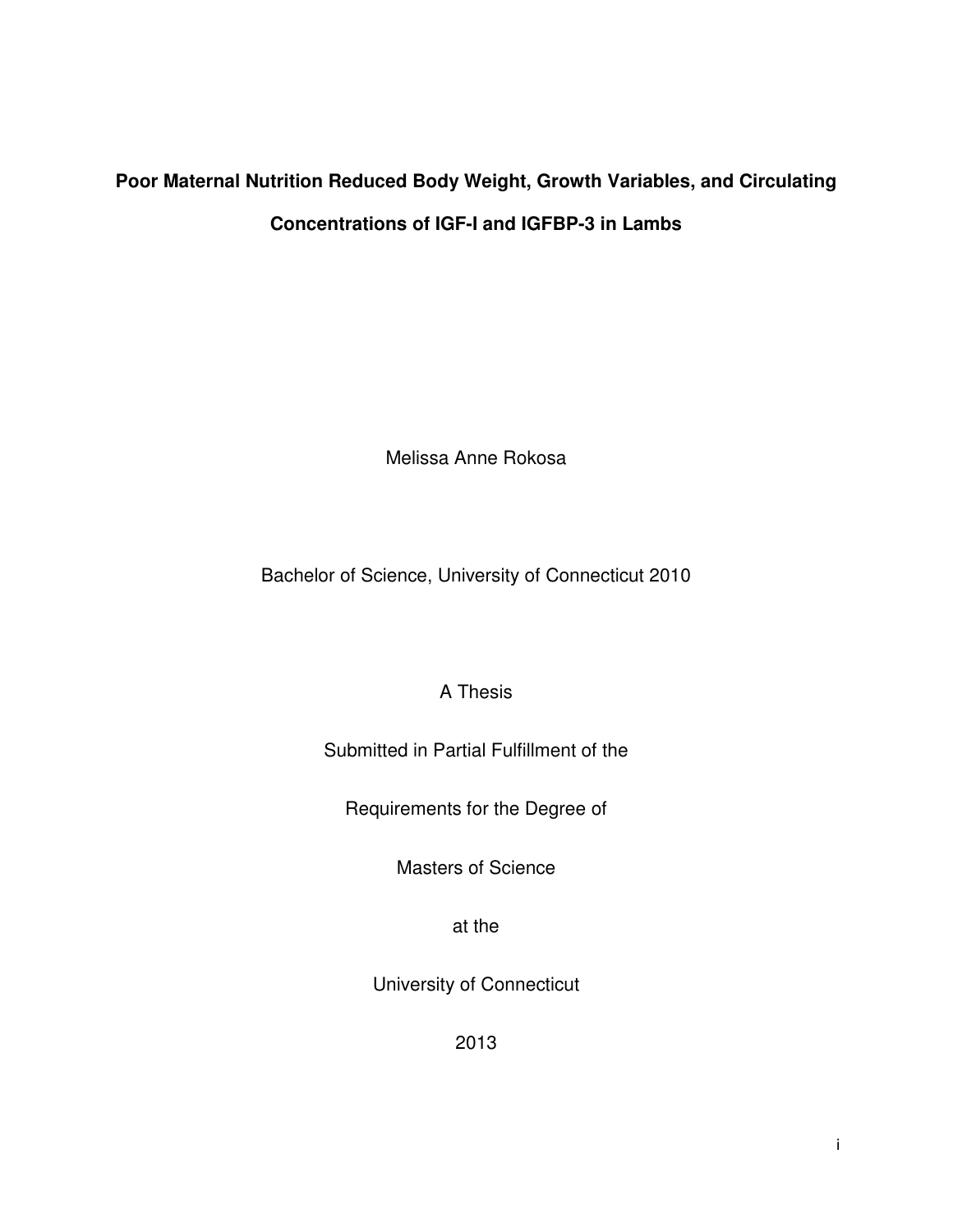# **APPROVAL PAGE**

Masters of Science Thesis

# **Poor Maternal Nutrition Reduced Body Weight, Growth Variables, and Circulating**

# **Concentrations of IGF-I and IGFBP-3 in Lambs**

Presented by

Melissa Anne Rokosa, B.S

Major Advisor

Dr. Steven A. Zinn

Associate Advisor\_\_\_\_\_\_\_\_\_\_\_\_\_\_\_\_\_\_\_\_\_\_\_\_\_\_\_\_\_\_\_\_\_\_\_\_\_\_\_\_\_\_\_\_\_\_\_\_\_

Dr. Kristen E. Govoni

Associate Advisor\_\_\_\_\_\_\_\_\_\_\_\_\_\_\_\_\_\_\_\_\_\_\_\_\_\_\_\_\_\_\_\_\_\_\_\_\_\_\_\_\_\_\_\_\_\_\_\_\_

Dr. Thomas A. Hoagland

Associate Advisor

Dr. Sarah A. Reed

University of Connecticut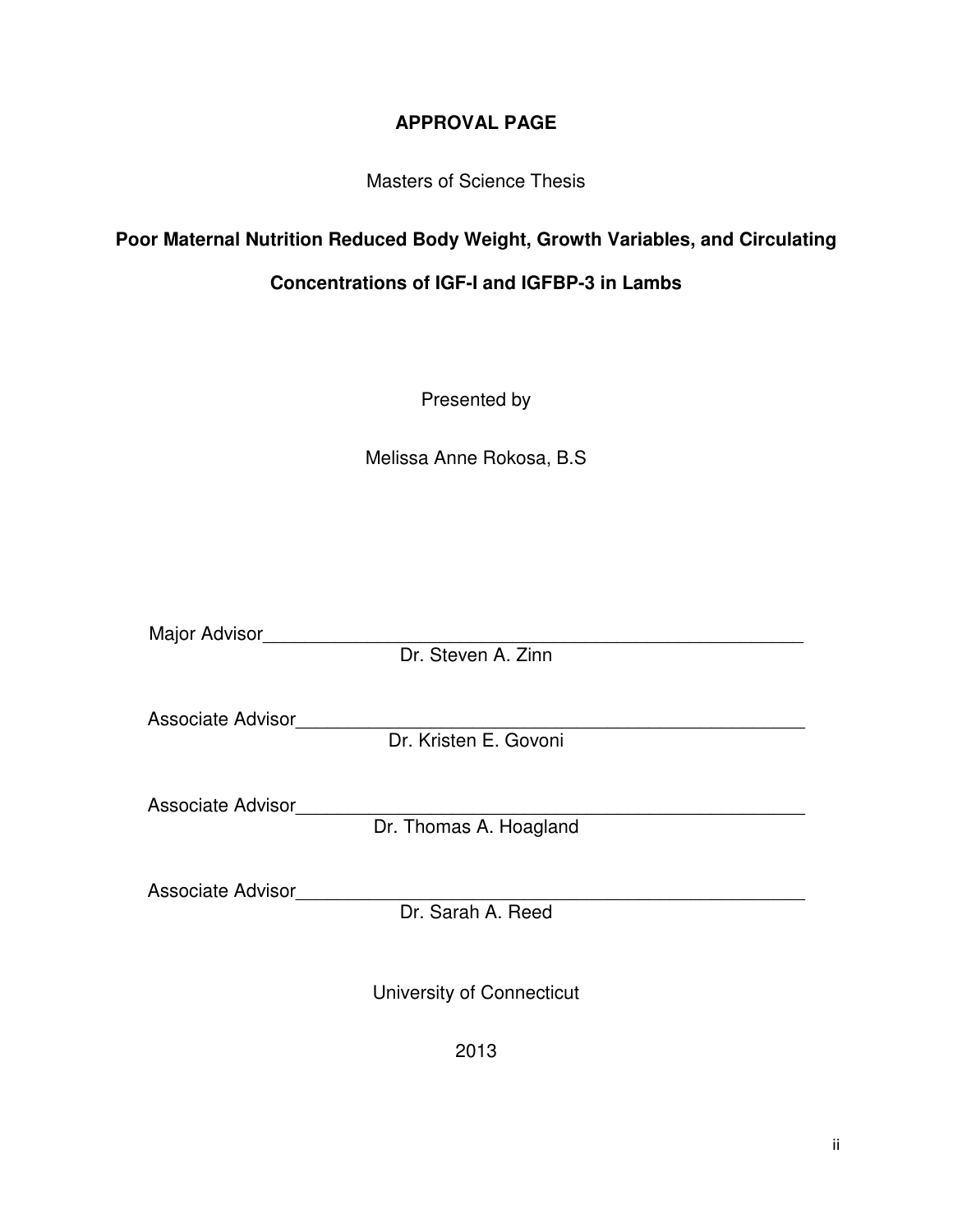#### **Acknowledgements**

 **F**irst and foremost I will express my deepest appreciation to Dr. Steven Zinn. I will forever be indebted to him for guiding me on my academic journey and giving me the opportunity to be a part of his labratory. His generosity, support, and leadership helped me develop from an unguided undergraduate to a successful graduate student. His vast knowledge and mentorship has opened up my mind and allowed me an invaluable research experience which I will always value.

 In addition, I will thank my committee members, Dr. Thomas Hoagland, Dr. Kristen Govoni, and Dr. Sarah Reed, for their guidance and support. With open doors and gracious minds, they were always more than willing to answer my many questions regarding the project, a protocol, or data that arose. Their keen perspectives and specialties helped me to better understand the science and helped me obtain my goals.

 My sincerest appreciation is extended to my fellow graduate students Maria Hoffman and Sarita Neupane. Together we spent many a late night in the cold sheep barn, tending to birthing ewes and feeding hungry lambs. Their comradery and uplifting spirits help make the countless hours spent at the barns wonderfully positive and memorable.

 My gratitude goes out to my lab mates, Alison Bush, Kristen Peck, and Michelle Forella. Their help and commitment to the project made the long nights spent in the lab running assays a pleasure; I could not have done it without them.

 I want to take a moment to thank the UConn staff members who helped me immensely along my journey. The staff at the sheep and beef barn, Randy Knight, Dave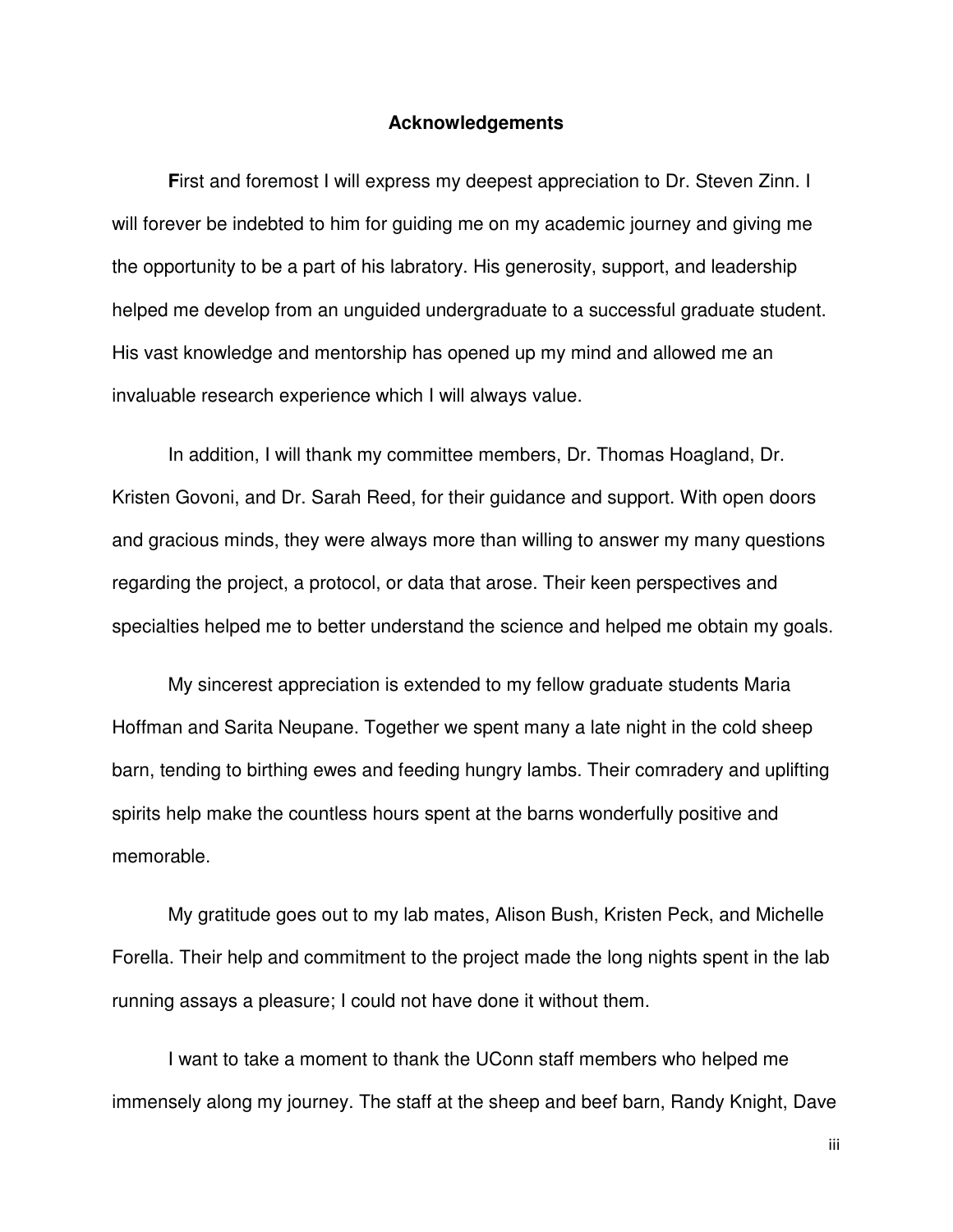Macha, and Mary-Margret Cole, their extensive animal knowledge was invaluable to completing my project. Having never worked with sheep before, their help allowed me to work with the animals with ease and develop a lasting love for the animals. My immense gratitude goes to Dave Schreiber and Victor Delaire, for constructing the sheep pens and aiding in sample collection. I thank Tina Burnham, for her kindness and patience with the countless orders she processed to keep assays running and sheep happy.

 Lastly I would like to thank my Family. Even though they did not understand half of what I was talking or writing about, they were always happy and willing to help me out. They now know more about the somatotropic axis and sheep then they ever expected. Their endless love and support throughout the whole process was a driving force in helping me accomplish my goal.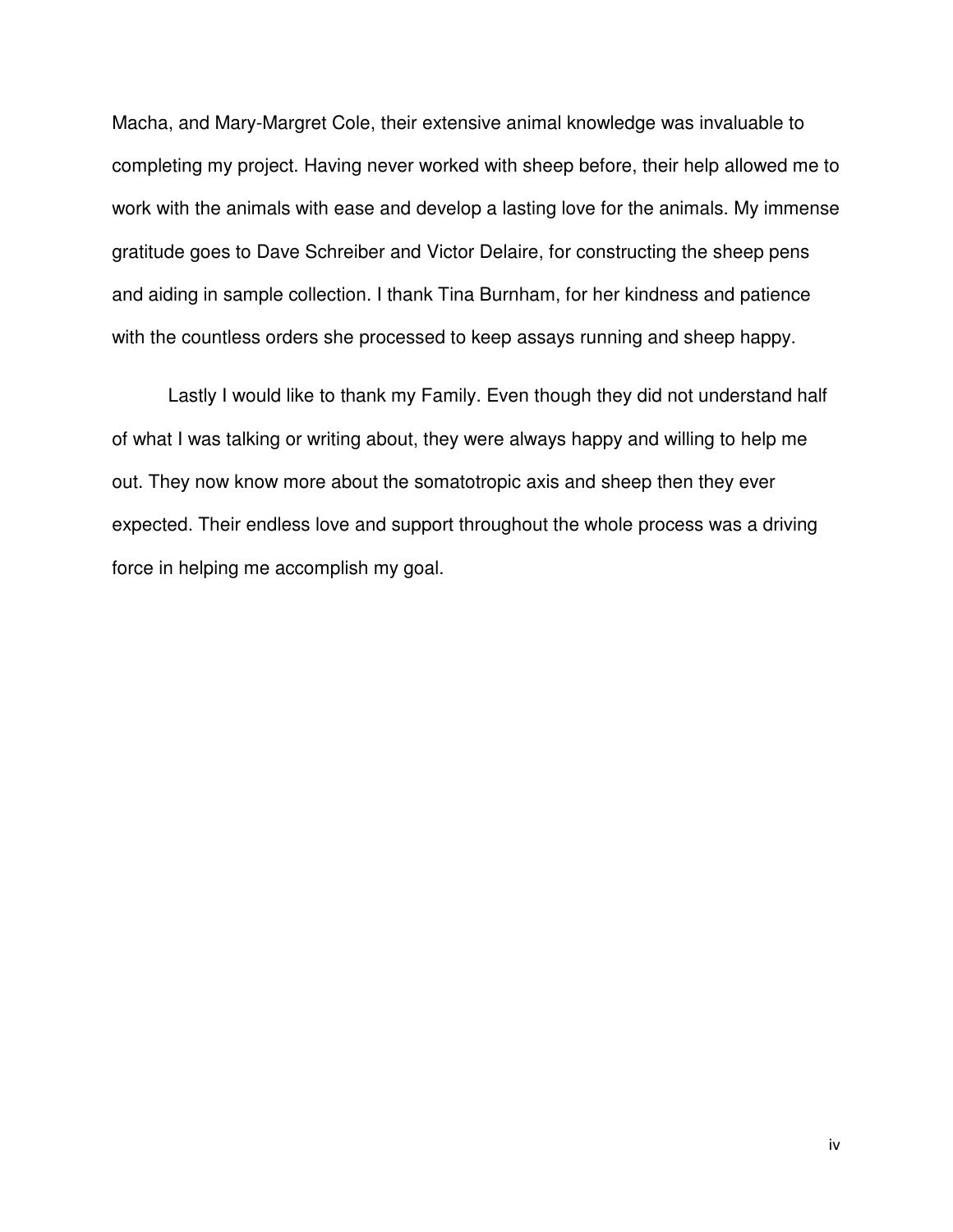| Τ.<br>$\mathbf{II}$ .<br>III.<br>IV.<br>$V_{\cdot}$<br>VI.<br>VII. |                                                     |  |
|--------------------------------------------------------------------|-----------------------------------------------------|--|
| VIII.<br>IX.<br>X.                                                 | Insulin-like Growth Factor, Embryogenesis and Early |  |
| XI.<br>XII.<br>XIII.<br>XIV.<br>XV.<br>XVI.                        | Insulin-like Growth Factor and Nutritional Status16 |  |
| XVII.<br>XVIII.                                                    |                                                     |  |

# **TABLE OF CONTENTS**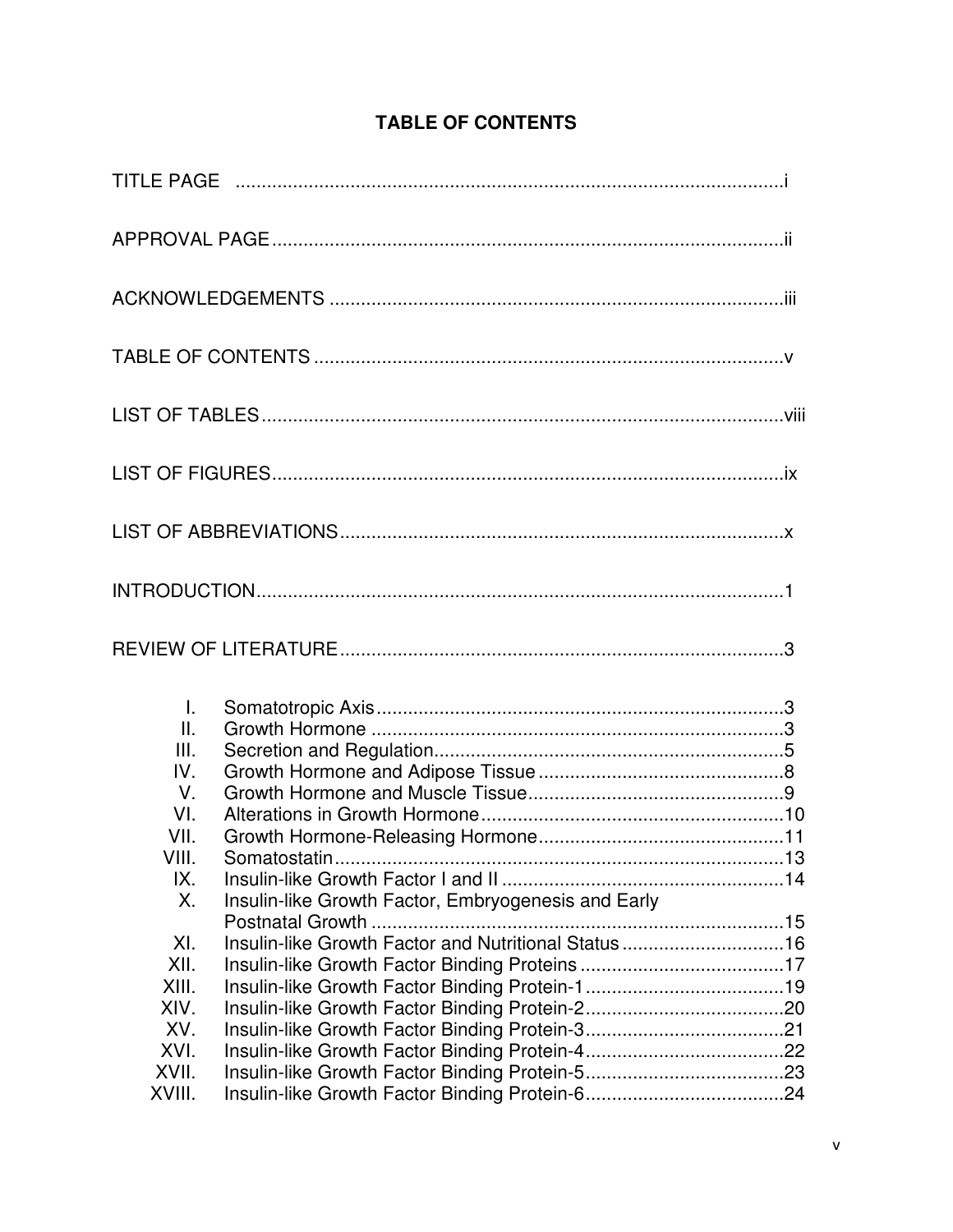| XIX.<br>XX.<br>XXI.<br>XXII.<br>XXIII.<br>XXIV.                                                                 |                                                                                                                                |  |  |  |
|-----------------------------------------------------------------------------------------------------------------|--------------------------------------------------------------------------------------------------------------------------------|--|--|--|
|                                                                                                                 |                                                                                                                                |  |  |  |
|                                                                                                                 |                                                                                                                                |  |  |  |
|                                                                                                                 |                                                                                                                                |  |  |  |
| $\mathbf{I}$ .<br>Ш.<br>III.<br>IV.<br>$V_{\cdot}$<br>VI.<br>VII.<br>VIII.<br>IX.<br>Χ.<br>XI.<br>XII.<br>XIII. | Ewe Body Weight, Body Condition Score, and Sample Collection  40<br>Insulin-like Growth Factor Binding Protein Concentration46 |  |  |  |
|                                                                                                                 |                                                                                                                                |  |  |  |
| Τ.<br>Ш.<br>III.<br>IV.<br>V.<br>VI.<br>VII.<br>VIII.<br>IX.<br>Х.                                              |                                                                                                                                |  |  |  |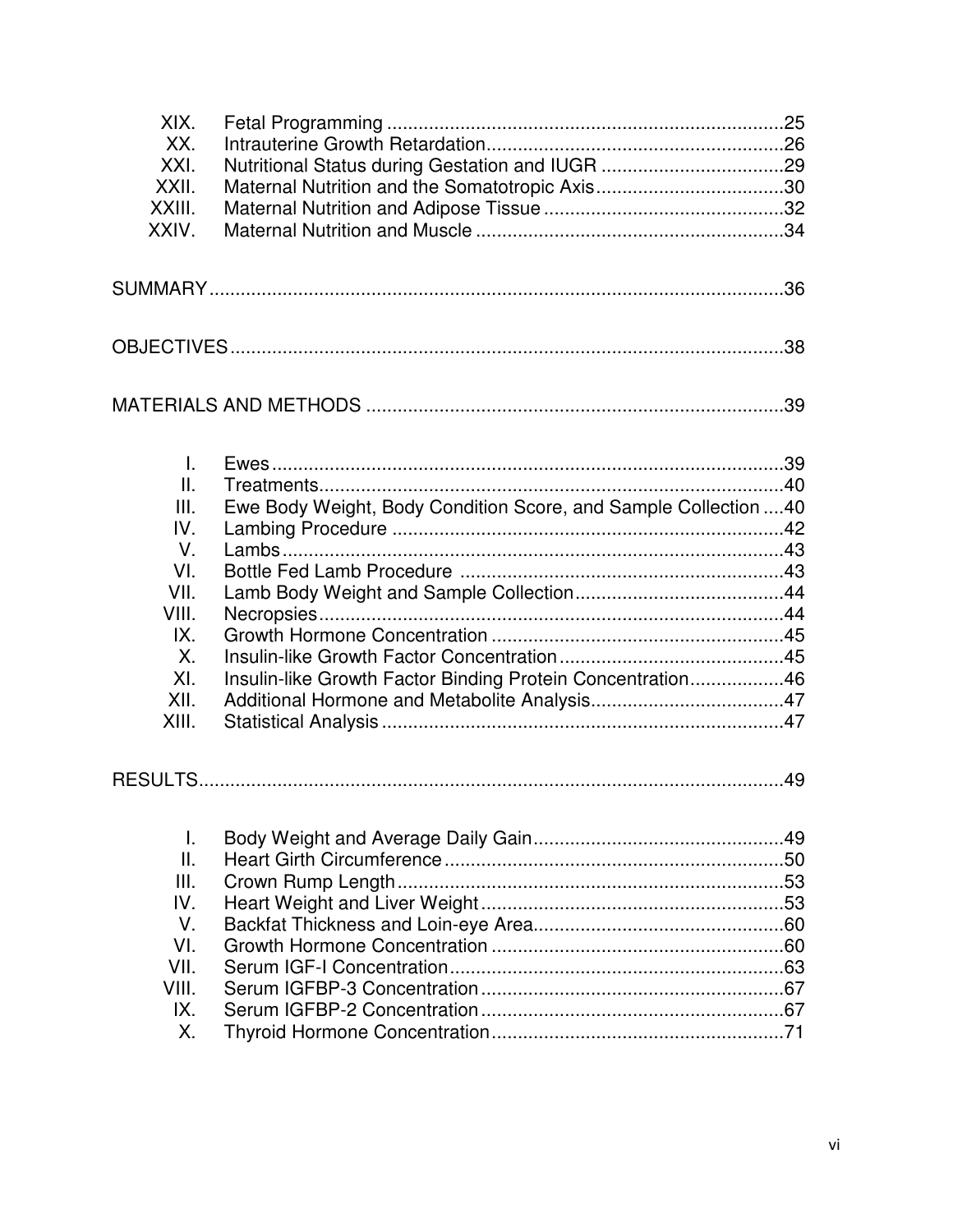| REFERENCES |  |
|------------|--|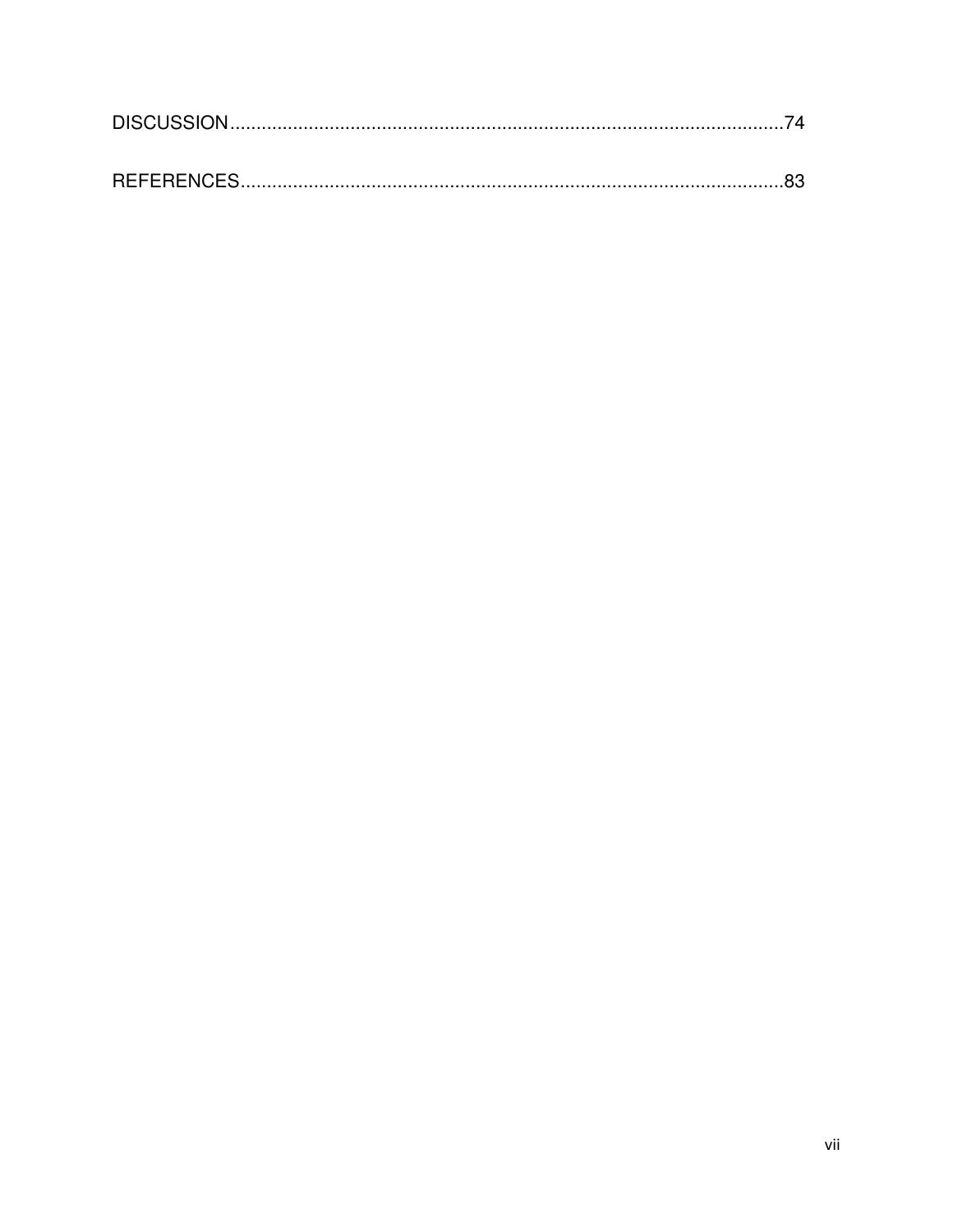# **LIST OF TABLES**

| <b>TABLES</b> |                                                                     | PAGE |
|---------------|---------------------------------------------------------------------|------|
|               | 1. Hay and Corn: Total Digestible Nutrients (TDN) and Crude Protein |      |
|               | 2. Average Hay and Corn Consumption for Treatment Groups Across     |      |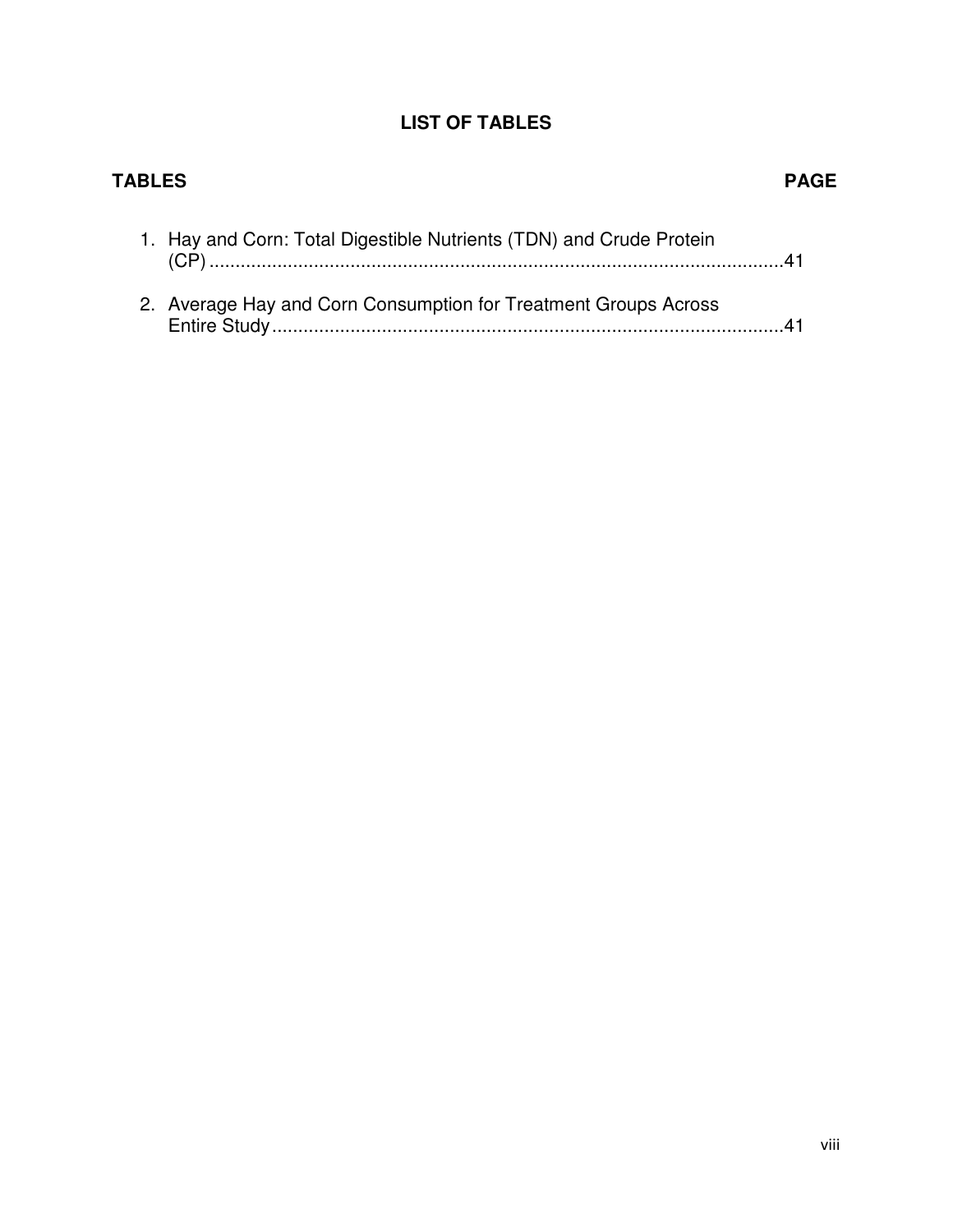# **LIST OF FIGURES**

| <b>FIGURES</b> |    |                                                                           | <b>PAGE</b> |
|----------------|----|---------------------------------------------------------------------------|-------------|
|                |    | 1. Lamb Body Weights for all Lambs, from Birth to Three Months            |             |
|                |    | 2. Heart Girth Circumference, at Birth and Three Months of Age52          |             |
|                |    | 3. Average Crown Crump Length, for Lambs at Birth and Three Months of     |             |
|                |    |                                                                           |             |
|                | 5. |                                                                           |             |
|                | 6. |                                                                           |             |
|                |    |                                                                           |             |
|                |    |                                                                           |             |
|                |    |                                                                           |             |
|                |    | 10. Growth Hormone, for Lambs from Birth to Three Months of Age65         |             |
|                |    | 11. Insulin-like Growth Factor-1, for Lambs from Birth to Three Months    |             |
|                |    | 12. Insulin-like Growth Factor Binding Protein-3, for                     |             |
|                |    | 13. Insulin-like Growth Factor Binding Protein-2, for Lambs from Birth to |             |
|                |    | 14. Triiodothyronine (T3), for Lambs at Birth and Three Months of Age72   |             |
|                |    |                                                                           |             |

ix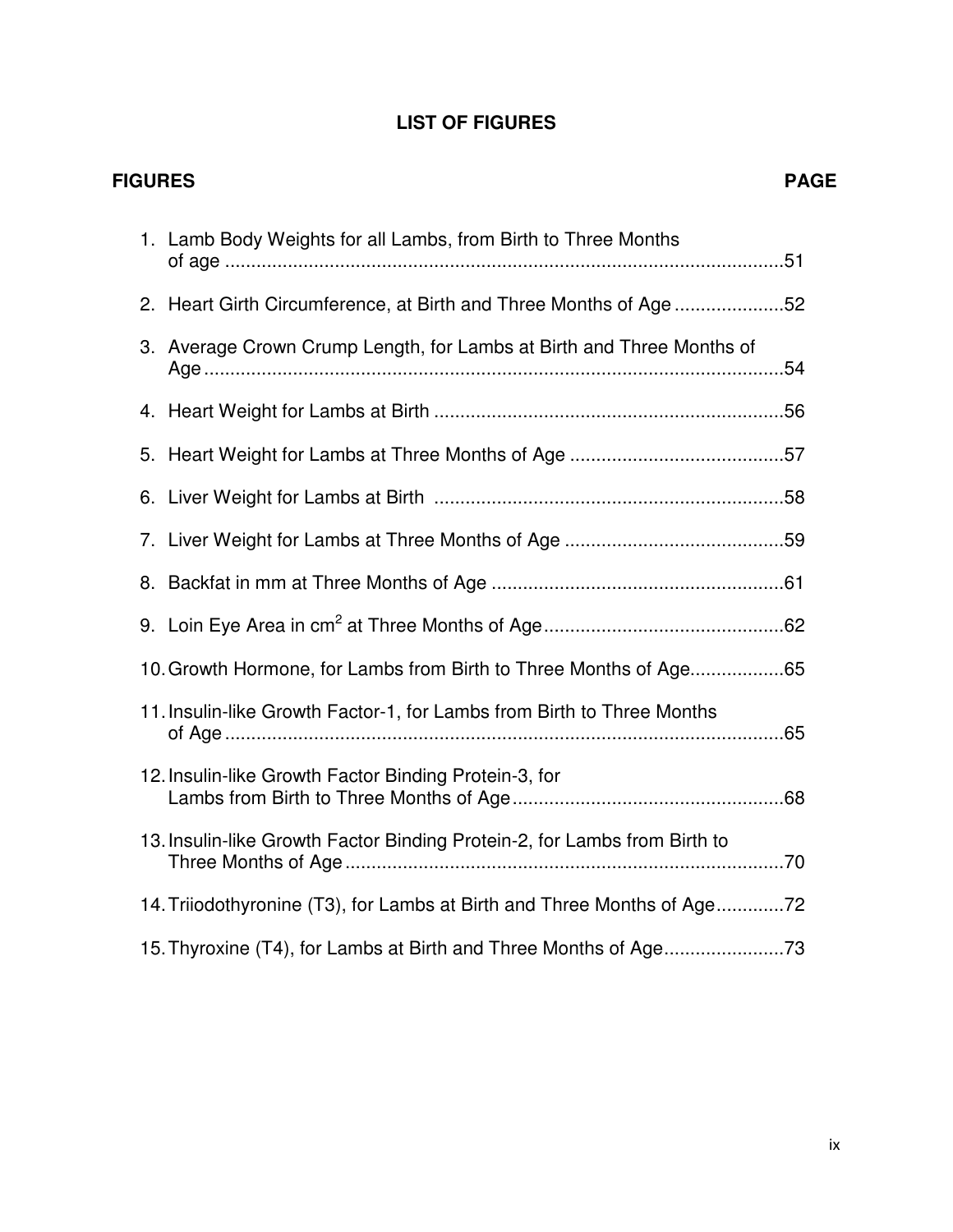# **ABBREVIATIONS**

| AU             | Arbitrary unit                                           |
|----------------|----------------------------------------------------------|
| <b>BCS</b>     | Body condition score                                     |
| <b>BMC</b>     | Bone mineral content                                     |
| <b>BMD</b>     | Bone mineral density                                     |
| bGH            | Bovine growth hormone                                    |
| cAMP           | Cyclic adenosine monophosphate                           |
| <b>CS</b>      | Chorionic somatomammotrophin                             |
| Con-lamb       | Lambs born to control-fed ewes                           |
| CP             | Crude protein                                            |
| <b>DLU</b>     | Digital light unit                                       |
| <b>DEXA</b>    | Dual X-Ray absorptiometry analysis                       |
| <b>GHBP</b>    | Growth hormone binding protein                           |
| GH             | Growth hormone                                           |
| <b>GHR</b>     | Growth hormone receptor                                  |
| <b>GHRH</b>    | Growth hormone releasing hormone                         |
| $IGF (-I/-II)$ | Insulin-like growth factor (-I/-II)                      |
| <b>IGFBP</b>   | Insulin-like growth factor binding protein (1,2,3,4,5,6) |
| <b>IUGR</b>    | Intrauterine growth retardation                          |
| <b>mRNA</b>    | Messenger ribonucleic acid                               |
| <b>NRC</b>     | National research council                                |
| Over-lamb      | Lambs born to overfed ewes                               |
| oGH            | Ovine growth hormone                                     |
| pGH            | Porcine growth hormone                                   |
| PL             | Placental lactogen                                       |
| <b>PKA</b>     | Protein kinase A pathway                                 |
| <b>RIA</b>     | Radioimmunoassay                                         |
| rGH            | Recombinant growth hormone                               |
| rhGH           | Recombinant human growth hormone                         |
| Res-lamb       | Lambs born to restricted-fed ewes                        |
| <b>SAS</b>     | Statistical analysis system                              |
| <b>SRIF</b>    | Somatostatin                                             |
| T <sub>3</sub> | Triiodothyronine                                         |
| T <sub>4</sub> | Thyroxine                                                |
| <b>TC</b>      | <b>Total cholesterol</b>                                 |
| <b>TDN</b>     | Total digestible nutrients                               |
| <b>TG</b>      | Triglycerides                                            |
| <b>USDA</b>    | United States Department of Agriculture                  |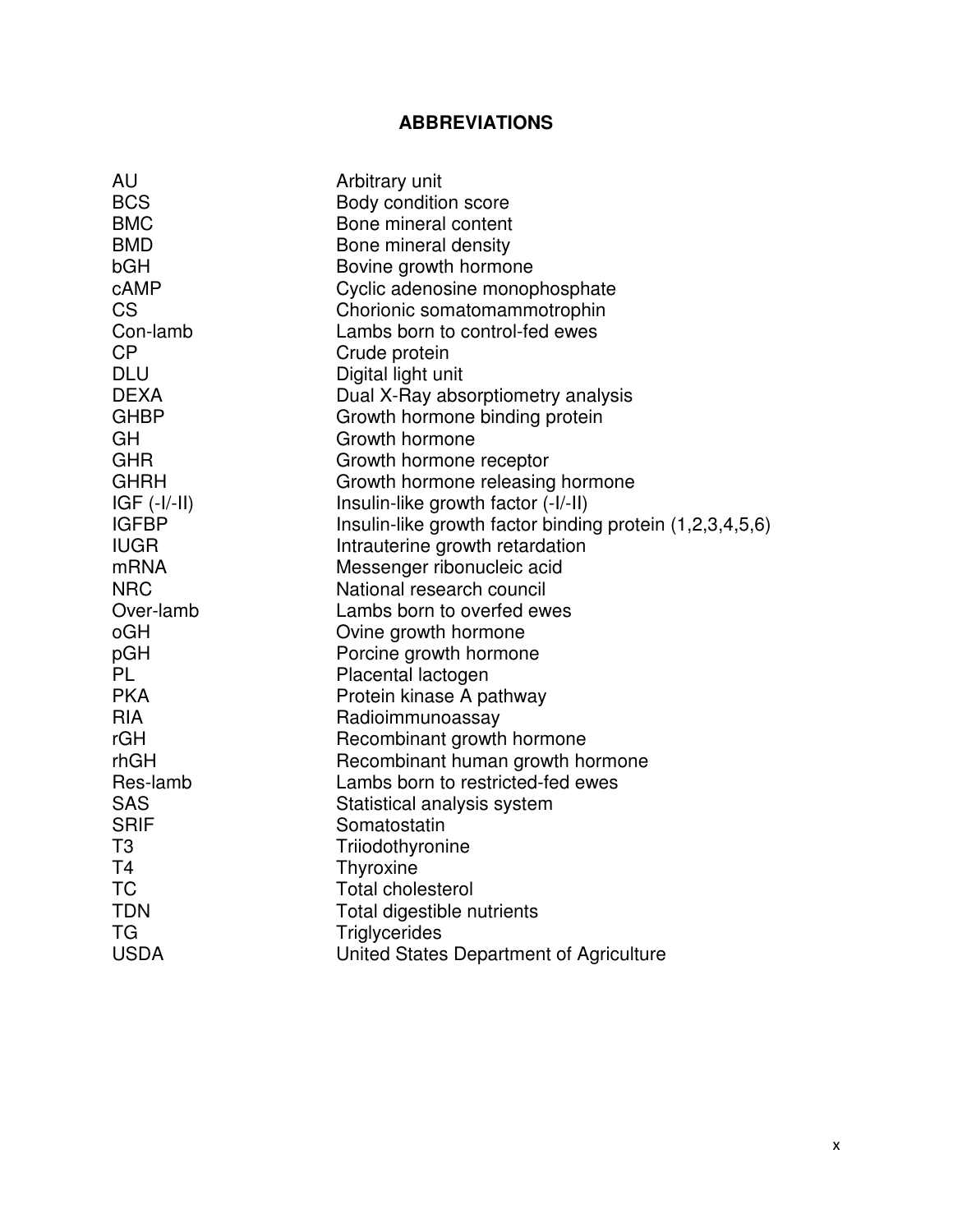# **Introduction**

Growth is a coordinated process in which new cells are formed through cell division while existing cells increase in size; as cells grow and develop they concurrently specialize to a specific cell lineage and purpose (Goranov et al., 2009). These processes of growth and development are mediated through numerous endocrine pathways, one of the most critical being the somatotropic axis. The main components of the somatotropic axis are the hypothalamus, anterior pituitary gland, the liver and peripheral tissues (e.g., adipose, muscle, and bone). When functioning normally, the hormones and binding proteins of the somatotropic axis interact with other hormonal systems that also have a role in growth regulation. These additional systems include thyroid hormones, glucocorticoids, leptin, testosterone, estrogen, insulin and locally produced growth factors (Brier et al., 1999). However, the somatotropic axis can be disrupted, due to changes in nutritional status, disease state, age and homeostasis (Redman and Ravussin, 2008). These changes will impact the somatotropic axis, thyroid hormones, glucocorticoids, sex hormones as well as other hormones. This study focused upon the relationship between the somatotropic axis, maternal nutrition, and the effects on lambs during neonatal and postnatal growth and development.

 Intrauterine growth retardation is defined as the impaired growth and development of the mammalian embryo/fetus or its organs during pregnancy (Wu et al., 2006). There are numerous aspects of growth and development that can be affected in instances of intrauterine growth retardation (IUGR), including but not limited to preweaning survival, reproductive performance, postnatal growth, body composition, and meat quality (Wu et al., 2006). One extrinsic factor that has an impact on the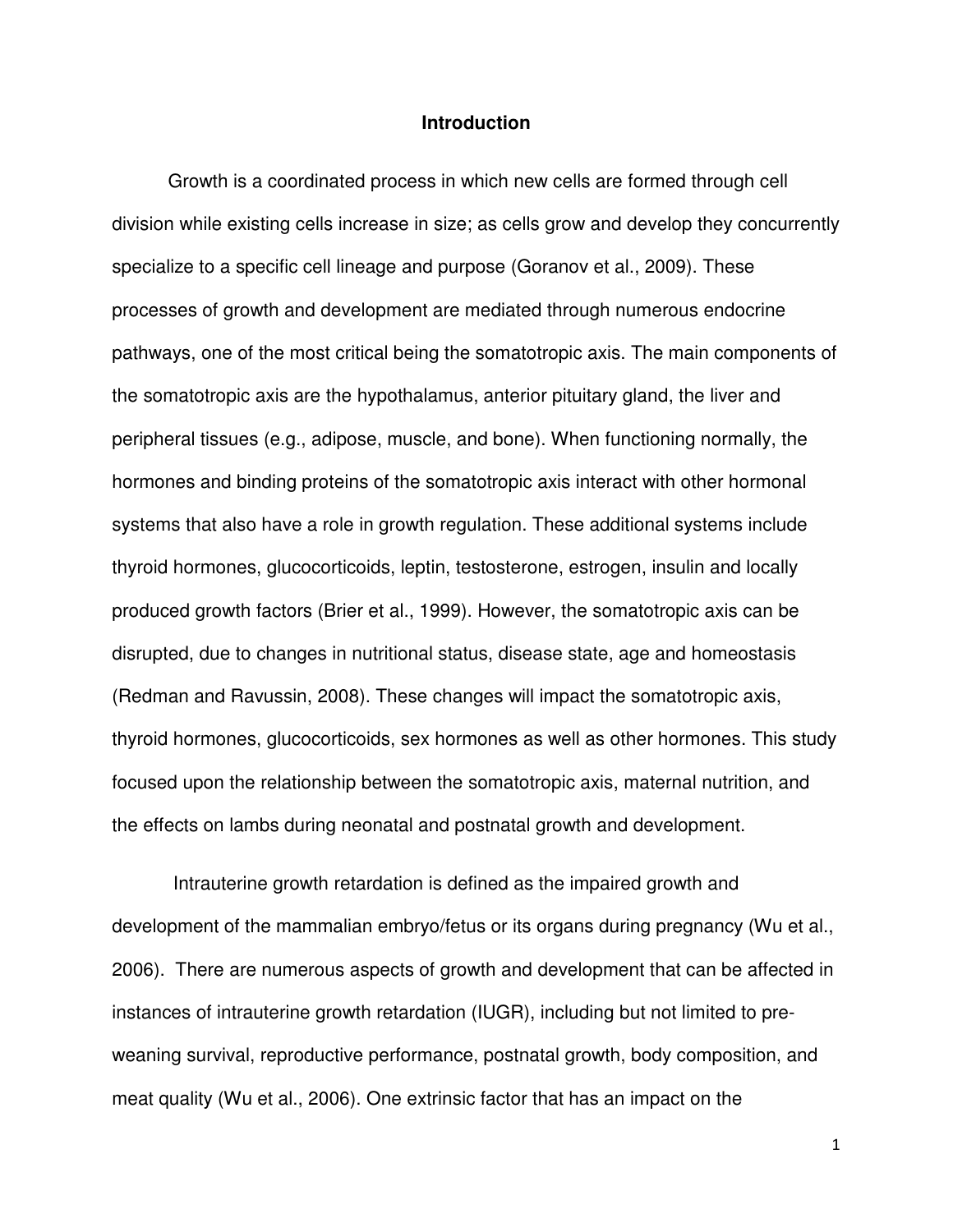somatotropic axis is the effect of maternal nutrition on the postnatal growth of the progeny. Poor maternal nutrition can include under-nutrition or over-nutrition of an animal in terms of energy, protein, and/or minerals. Both can increase the instances of fetal death and can cause reduced fetal growth (Wu et al., 2006). This literature review will focus on the components of the somatotropic axis, followed by a review of the interaction of the somatotropic axis with different tissues, including adipose, bone, muscle, and then conclude with a consideration of the impact of IUGR on growth and development, and its connection to the somatotropic axis.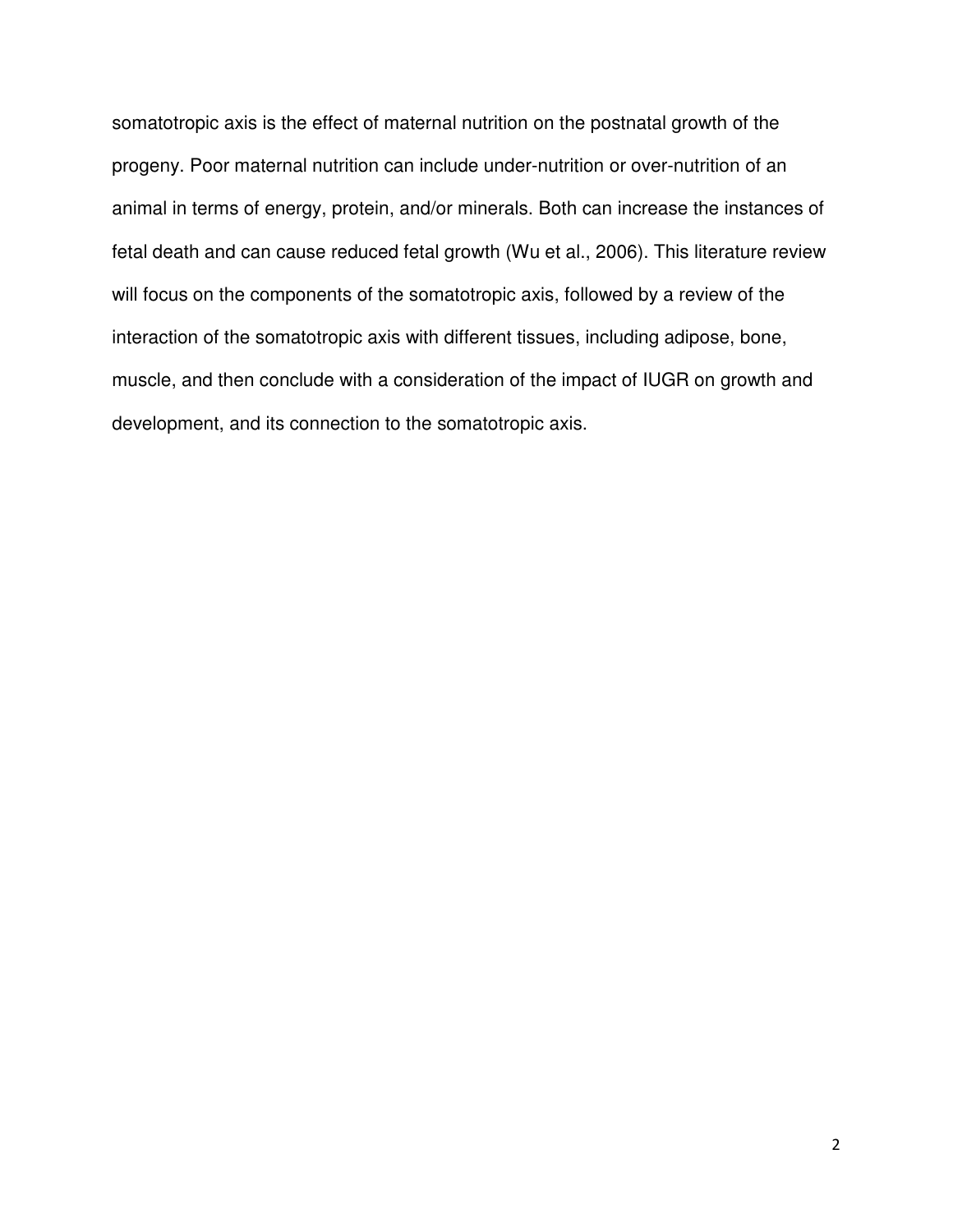## **Literature Review**

## **Somatotropic Axis**

 During postnatal growth, multiple growth factors work in conjunction with the somatotropic axis to promote the accretion of protein and positive energy balance (Breier et al., 1999). The somatotropic axis is one of the key modulators of postnatal growth. The somatotropic axis consists of the hypothalamus and the anterior pituitary gland, which are connected via the hypothalamic portal blood system (Brown-Borg, 2009). Beyond the hypothalamic portal blood system, the liver, bone, muscle, and adipose tissue are downstream components of the somatotropic axis (Brown-Borg, 2009). The hormones that are part of the axis are growth hormone releasing hormone (GHRH), somatostatin (SRIF), growth hormone (GH), insulin-like growth factor (IGF) I and II and IGF binding proteins (IGFBP).

# **Growth Hormone**

One of the major hormones of the somatotropic axis is GH. Growth hormone is synthesized, secreted, and stored by the somatotrope cells of the anterior pituitary gland (Tuggle and Trenkle, 1995; Cuttler, 1996). The types of GH stored within the somatotrope is dependent upon the molecular weight, the timing of GH synthesis, and additional outside stimuli (Cuttler, 1996). Growth hormone is normally released in a pulsatile manner (Tuggle and Trenkle, 1995), and changes in pulsatility are caused by the interaction of two hypothalamic hormones, SRIF and GHRH. Growth hormone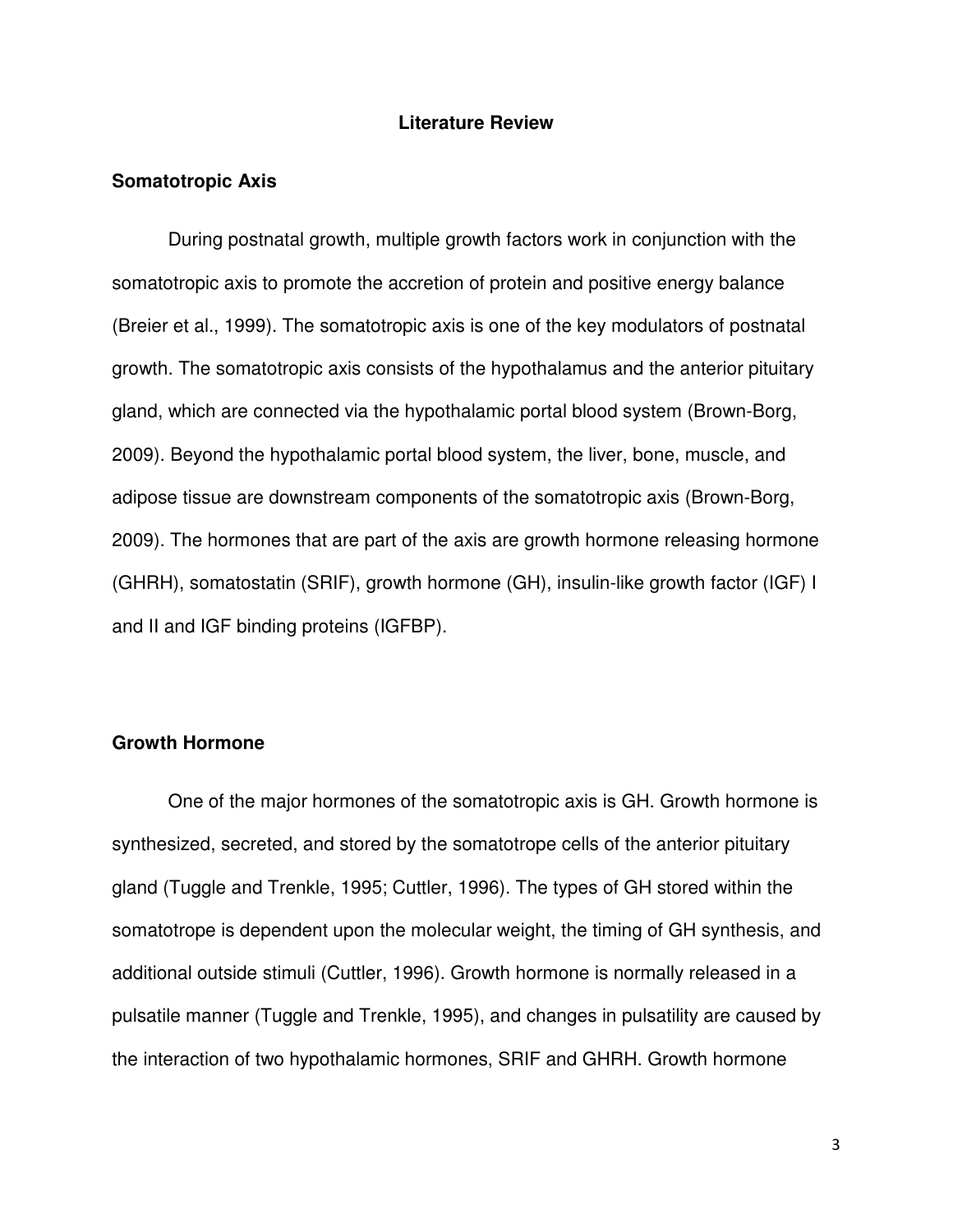releasing hormone stimulates the secretion and synthesis of GH, while simultaneously SRIF inhibits GH through inhibiting the actions of GHRH (Cuttler, 1996).

Growth Hormone belongs to the superfamily of cytokine hormones (Flint et al., 2003); this family also includes placental lactogens and prolactins (Kopchick, 2003). It generally can be classified as having anabolic effects by modifying homeostasis within the body (Castellano et al., 2009). Approximately, 350 million years ago, the GH gene evolved from duplication of an ancestral gene (Kopchick, 2003). There are four gene clusters that produce variants of GH; GH1 produced from somatotrope cells, GH2 which is produced at the placenta, and two gene clusters that produce chorionic somatomammotrophin (CS) -1 and -2, also known as placental lactogen (PL) additionally produced by the placenta (Baumann, 2009). The gene for GH is on the long arm of the  $17<sup>th</sup>$  chromosome in humans and is surrounded by a cluster of closely related genes (Kopchick et al., 2002). In cattle, the locus is located on the 19<sup>th</sup> chromosome, and in sheep, it is located on the 11<sup>th</sup> chromosome (Hediger et al., 1990). The precursor amino acid is derived from a sequence of five exons and four introns and produces a peptide that is 217 amino acids in length (Kopchick et al., 2002). Due to proteolytic cleavage of the amino-terminal signal peptide, a final single-chain polypeptide of 191 amino acids in length with two disulfide bonds, is produced (Kopchick et al., 2002; Baumann, 2009). The majority of GH in circulation has a molecular weight of approximately 22,129 daltons (22K-GH). This represents 70 to 75% of circulating GH, whereas the 20,000 dalton (20K-GH) form represents 5 to 10% of circulating GH in humans (Tuggle and Trenkle, 1995). The 20K-GH form is created by alternative splicing at the third exon of the precursor messenger ribonucleic acid (mRNA), and it is also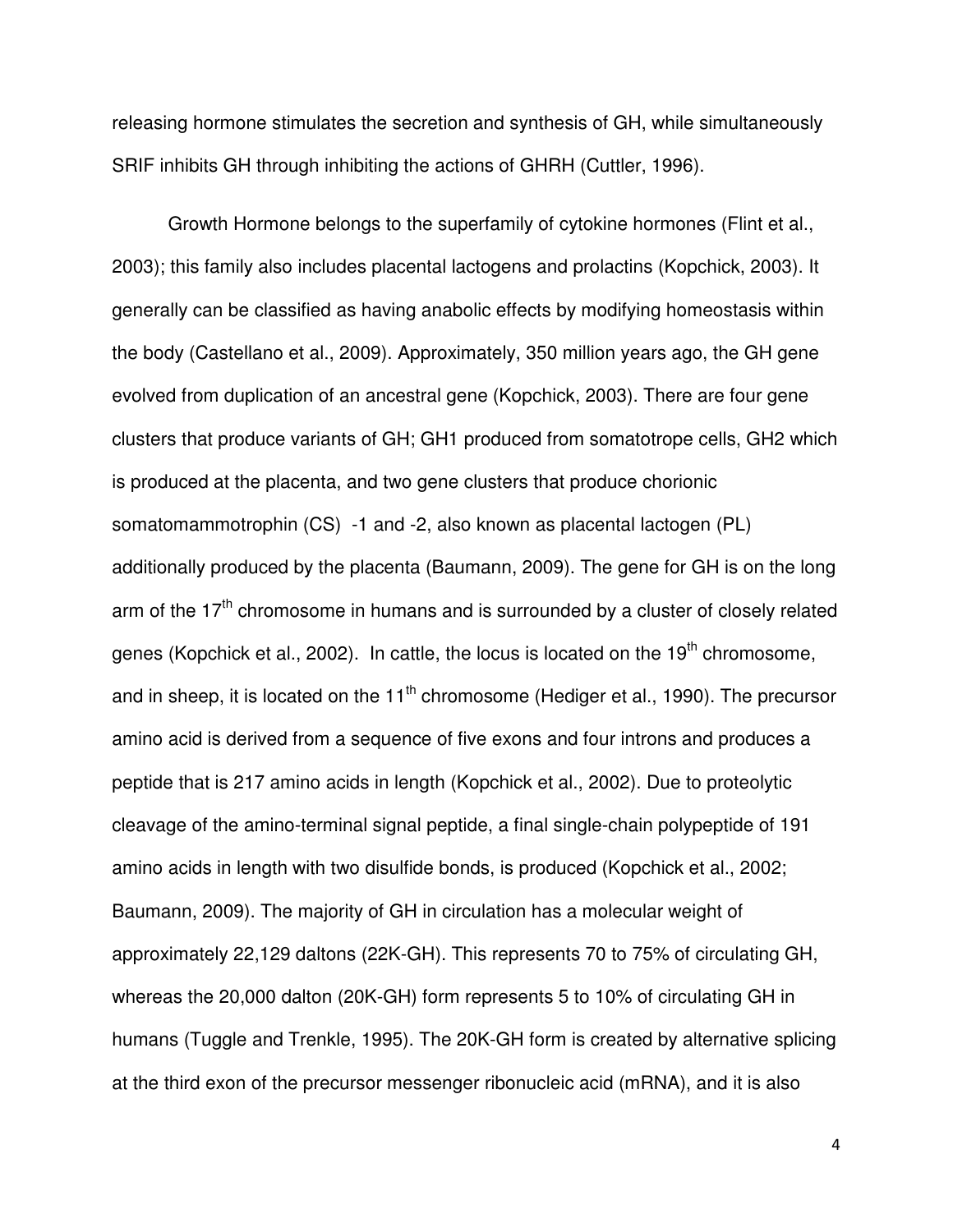produced by the anterior pituitary gland (Kopchick et al., 2002; Baumann, 2009). In sheep, there are two GH genes, ovine (o) GH-1 and oGH-2; oGH-2 expressed in the placenta has two alleles, oGH-2N and oGH-2Z (Wright et al., 2008). Wright et al. (2008) reported that oGH-2 is only expressed by the placenta during a specific time frame, with increased expression beginning at day 35, peaking at day 45, and ending at day 55. The exact function of this oGH-2 peak has not been deciphered and still requires additional research. The crystalline structure of porcine (p) GH was reported by Abdel-Meguid et al (1987); they showed that the pGH molecule contains four alpha-helical bundles, with two disulfide bridges in an antiparallel topography. Bovine (b) GH and oGH are similar to pGH, both contain two disulfide bridges and one tryptophan residue in each molecule (Li and Yang, 1974; Santome et al., 1966). In conclusion, the GH molecule is highly conserved, with characteristics that make each form species specific.

# **Secretion and Regulation**

There are many factors that influence the control and secretion of GH from the somatotrope cells. Proliferation and differentiation of somatotropes are mainly induced by GHRH binding with its receptor on somatotropes (Weigent, 1996). This activation of somatotrope cells causes an increase in intracellular cyclic adenosine monophosphate (cAMP) concentrations; which impacts GH synthesis (Weigent, 1996). In addition, the synthesis and secretion of GH from somatotropes are stimulated by increased intracellular Ca<sup>2+</sup> concentrations (Chang et al., 2012). Concentrations of Ca<sup>2+</sup> are linked to changes in membrane potention, phosphorylation of cAMP-dependent proteins, and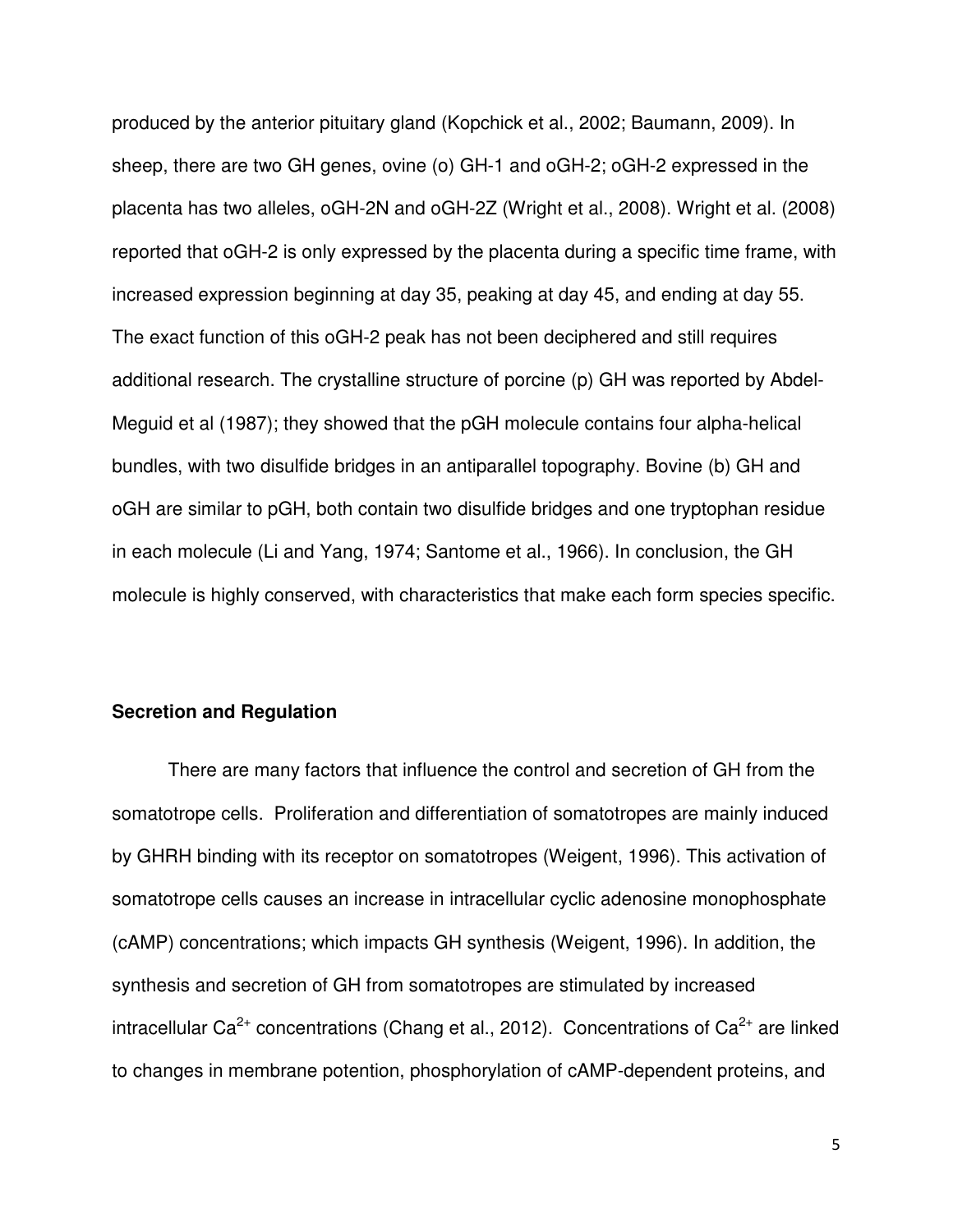phosphorylation of PKC-dependent proteins (Lussier et al., 1991). Under basal conditions, when the voltage-sensitive ionic channels of a somatotrope are activated, intracellular Ca<sup>2+</sup> concentrations increase as Na<sup>+</sup> enters the cell (Chang et al., 2012). Lussier et al. (1991) reported that GHRH-stimulated membrane depolarization increases  $Ca<sup>2+</sup>$  concentrations, which were then sustained by the presence of the protein kinase A (PKA) pathway. When SRIF is present there is decreased intracellular  $Ca<sup>2+</sup>$  concentrations due to a hyperpolarization of the membrane that prevents voltage sensitive  $Ca^{2+}$  channels from functioning (Lussier et al., 1991).

The secretion of GH is both pulsatile and circadian (ThidarMyint et al., 2008). The pulsatility of GH is mainly controlled by the hypothalamic hormones GHRH and SRIF (Nass et al., 2011). Growth hormone is secreted consistently at a basal concentration, with GHRH stimulating increased concentrations (Nass et al., 2011). Muller et al. (1999) reported the link between the pulsatile release of GHRH and the pulsatile release of GH. Although the majority of GH pulses are linked with the release of GHRH from the anterior pituitary gland, Frohman et al. (1990) showed that 30% of the pulses did not coincide. There is a possibility that another hypothalamic factor other than GHRH and SRIF is responsible for the pulses that do not coincide with the GHRH release (Frohman et al., 1990). Somatostatin has an inhibitory effect upon GHRH, resulting in decreased pulse intensity of GH released (Frohman et al., 1990).

Following secretion from the anterior pituitary gland, the majority of the GH is bound to GH binding protein (GHBP; Cuttler, 1996). This binding protein corresponds with the extracellular domain on the GH receptor in the liver (Renaville et al., 2002). There are two forms of the binding protein, a high-affinity form and a low affinity form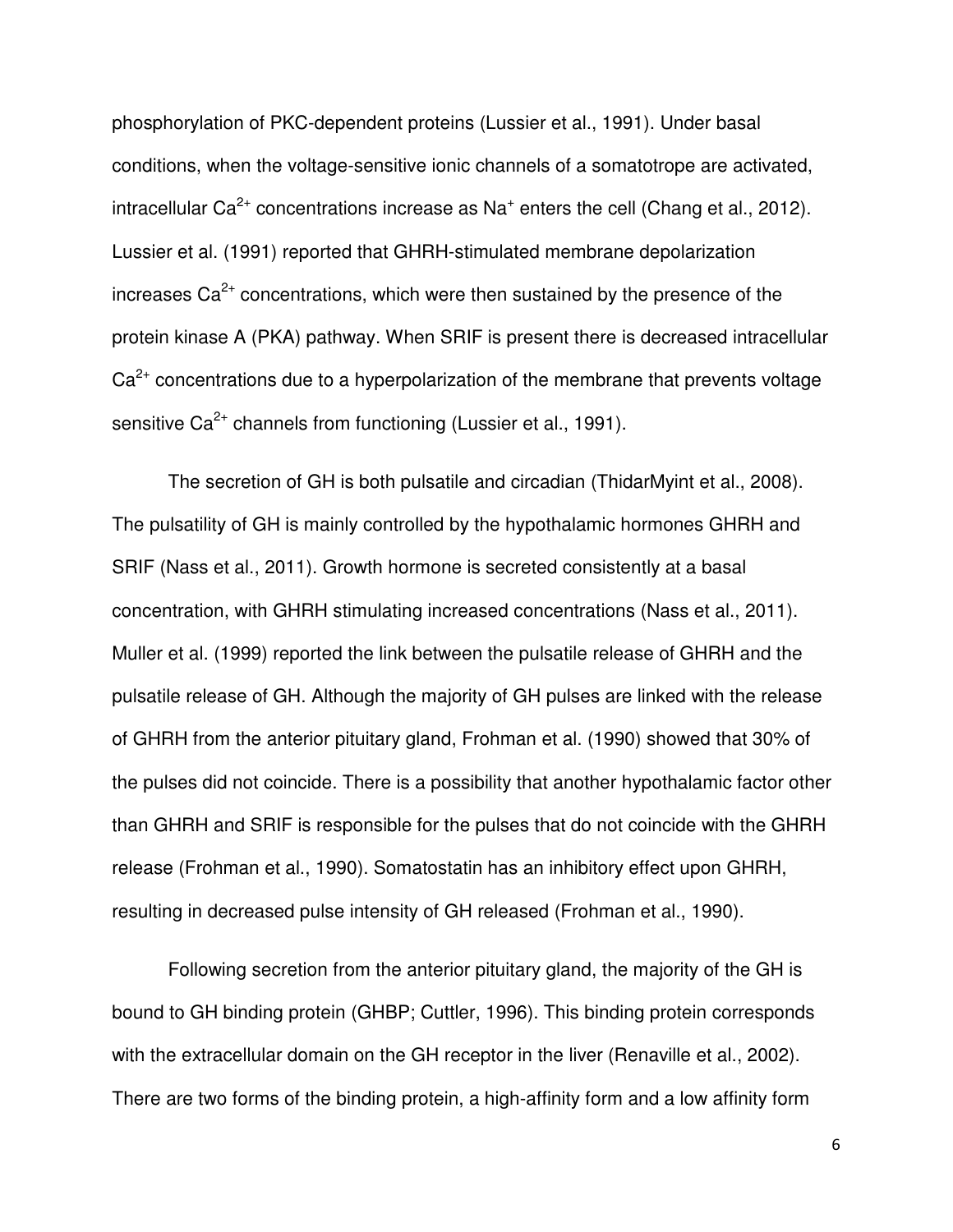(Cuttler, 1996). The concentrations of the GHBP have no correlation with spontaneous GH secretion, but are correlated with basal concentrations (Cuttler, 1996). In normally growing boys, there is a correlation between body mass index and serum concentration of the high-affinity GHBP (Argente et al., 1996). The correlation between these two factors allowed researchers an opportunity to use GHBP as a marker of growth disorders (Argente et al., 1996).

After GH is secreted from the anterior pituitary gland and binds to the GHBP, the GH complex enters the general circulation, where it can have either direct effects on tissues or indirect effects via IGF-I (Holt, 2002). Additional effects of GH are mediated through IGF-I, which is secreted from target tissues and is discussed below. The direct effects of GH are mainly as a promoter of linear growth and the metabolism of target tissues (e.g., muscle, adipose and bone; Cuttler, 1996). Growth hormone has also been linked with changes in lipid, nitrogen, carbohydrate and mineral metabolism (Kopchick et al., 2002). Other activities that are influenced by GH include the ability to regulate the differentiation of preadipocytes into adipocytes, brain and cardiac function, and development of immune function (Morikawa et al., 1982; Chen et al., 1998). The biological actions of GH are mediated through the binding to its specific cell-surface receptor; the GH receptor (GHR; Kopchick et al., 2002).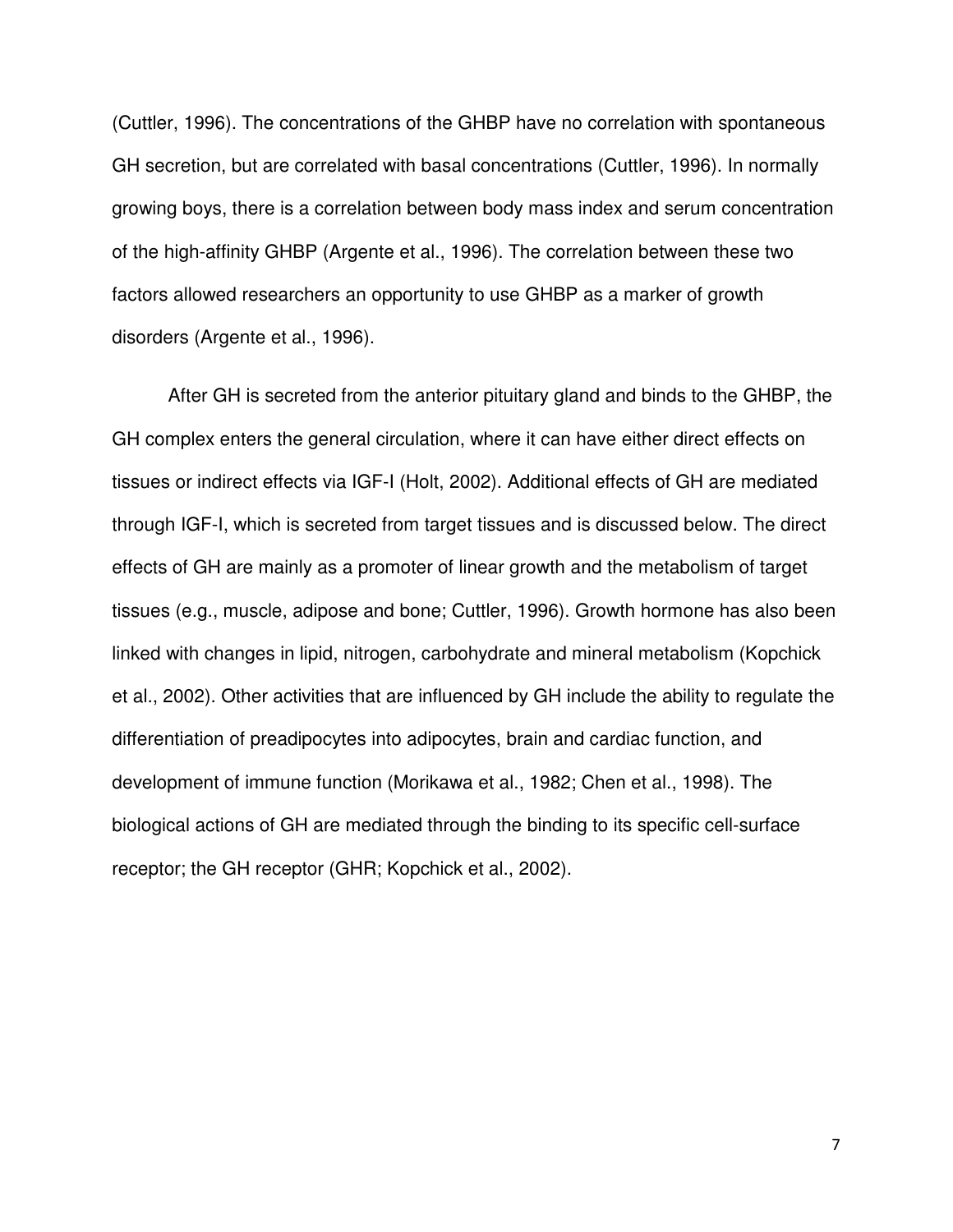#### **Growth Hormone and Adipose Tissue**

Growth hormone plays an integral role in the development of numerous organ systems and tissues, including adipose tissue. Two important process in relation to adipose tissue are adipogenesis and lipolysis. Adipogenesis is the process in which preadipocytes are committed to the adipocyte cell lineage (Moller and Jorgensen, 2009). Lipolysis is the breakdown of lipids into free fatty acids (Moller and Jorgensen, 2009). Growth hormone plays an important role in the increase in adipocyte cell size; humans treated with exogenous GH reduced adipocyte size and number (Brook, 1973). Adipose tissue does not express GH, but it does express IGF-I at the adipocyte and preadipocyte stages (Bluher et al., 2005). The fat mass of an animal is determined by the balance between the synthesis and catabolism of lipids (Haemmerle et al., 2006). One direct action of GH is to increase lipolysis, as well as to increase lipid oxidation through improvements in substrate availability (Bluher et al., 2005). The differentiation of preadipocytes to adipocytes is highly controlled by the actions of IGF-I, which is stimulated by GH (Bluher et al., 2005). When exogenous pGH was administered, it was reported that cells had an altered response to insulin, resulting in changes in the ability of the cell to undergo lipogenesis (Flint et al., 2003). This reduction in insulin sensitivity, in turn, decreased expression of lipogenic enzyme genes and glucose transport (Flint et al., 2003). When an animal is experiencing nutrient restriction, the resulting increase in GH will inhibit adipogenesis or stimulate lipolysis (Gregoire et al., 1998; Poulos et al., 2010). Growth hormone deficient humans will as a result of the deficiency have an associated increase in fat mass (Berryman et al., 2011). This deficiency can be treated using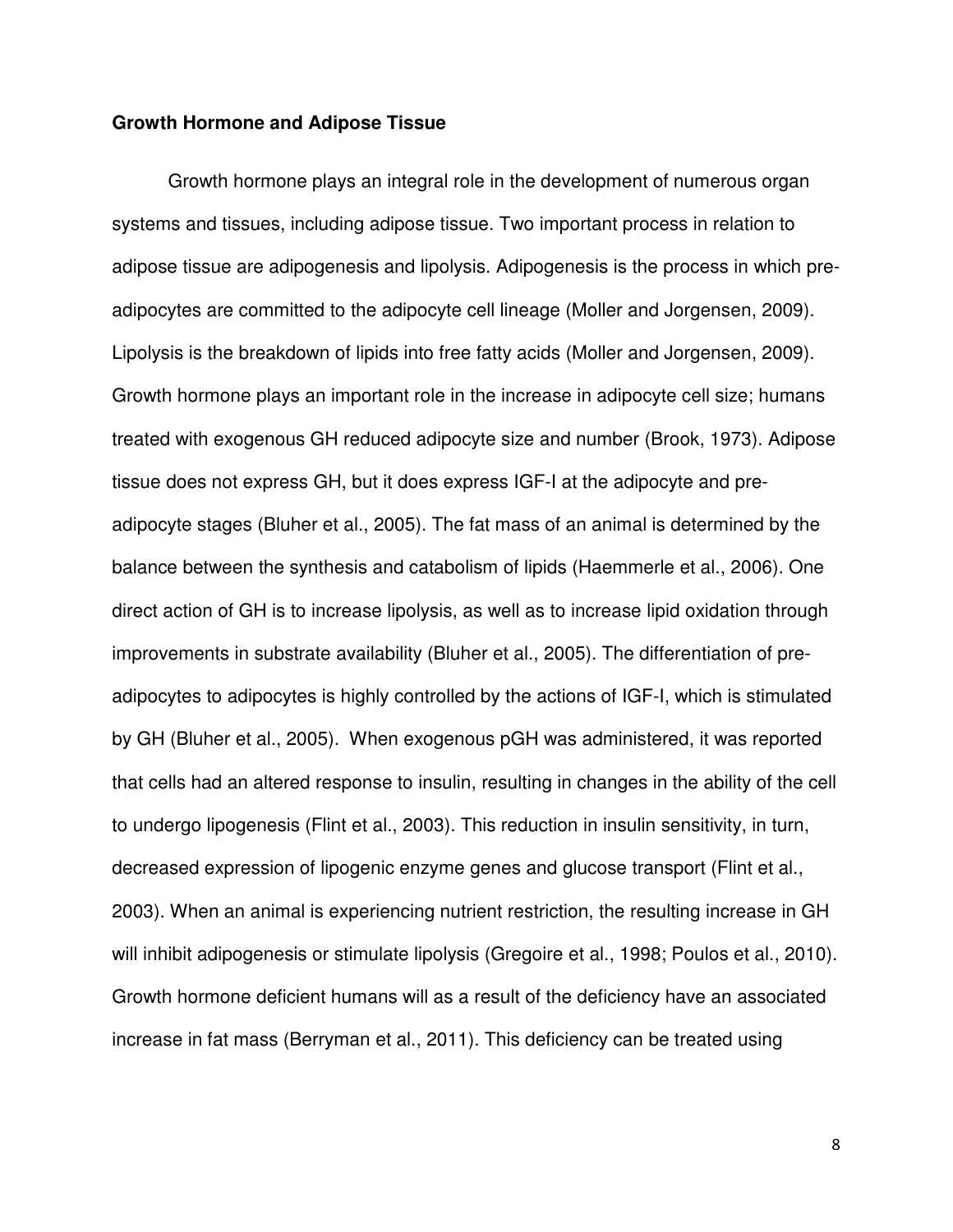recombinant human GH (rhGH), which will cause a decrease in fat mass, but as soon as the treatment ends the fat mass will increase again (Berryman et al., 2011).

# **Growth Hormone and Muscle Tissue**

In conjunction with its effects upon adipose tissue, GH also regulates muscle tissue and therefore carcass composition. Growth hormone acts to increase muscle protein synthesis (Urban, 1999). Growth hormone deficient humans have a reduction of lean muscle mass of 7 to 8% compared with individuals producing normal concentrations of GH (Lissett and Shalet, 2000). As an individual ages the production of GH from the anterior pituitary gland decreases, resulting in an associated increase in fat mass and decreased lean body mass (Urban, 1999). Injection of exogenous GH has been one treatment used to offset the loss of naturally produced GH (Aroniadou-Anderjaska et al., 1996). Growth hormone increases growth rate and muscle mass in many species. For example in rats, the use of recombinant GH (rGH) correlated with an accelerated accretion of body weight gain as well as a proportional increase in muscle growth (Aroniadou-Anderjaska et al., 1996). In human patients that were given an infusion of GH into the forearm, there was a net increase in protein anabolism and protein synthesis at the injection location (Fryburg and Barrett, 1993). Although there was increased skeletal muscle mass, whole-body protein metabolism was unaffected by the GH infusion (Fryburg and Barrett, 1993). In a study using pigs, exogenous GH administration increased production efficiency by 15 to 35%, growth rate by 10 to 20%, and protein deposition increased by up to 50% (Etherton et al., 1993). These changes in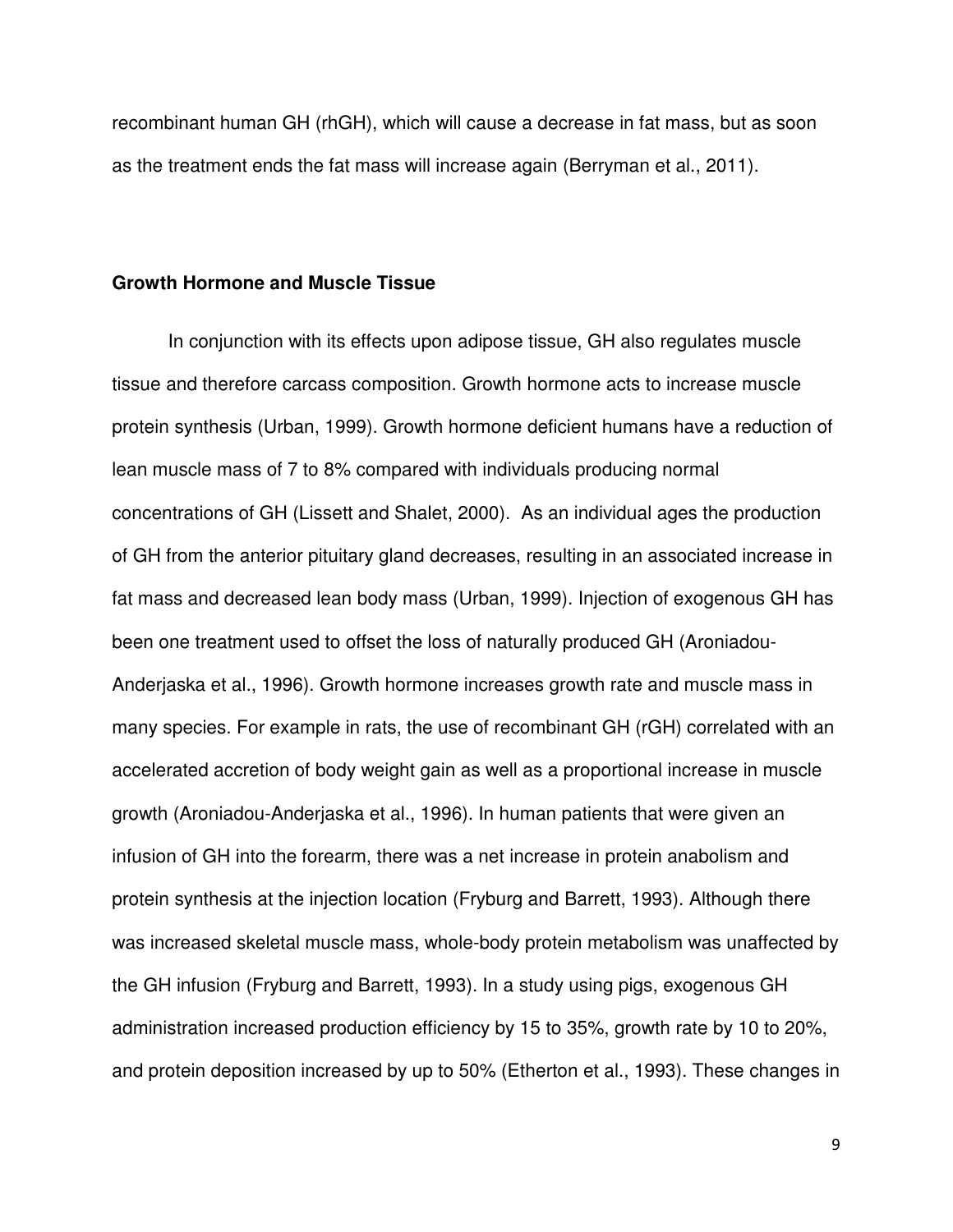carcass composition associated with exogenous GH administration increased wholebody muscle mass while decreasing adipose tissue accretion (Etherton et al., 1993). In sheep, exogenous GH treatment of 2.5 mg for 50 days resulted in an increase in body weight of 2.2 kg compared with controls (Heird and Hallford, 1991). The increased body weight gain is associated with an increase in feed efficiency in the sheep treated with GH; that is, despite the increase in body weight gain there is a decreased feed intake of 0.9 kg (Heird and Hallford, 1991).

# **Alterations in Growth Hormone Secretion**

 Growth hormone deficiency causes numerous adverse effects on growth and metabolism. Circulating concentration of GH are typically increased when animals are receiving a poor diet or are undernourished as an adult (Breier, 1999). In the case of a growing animal that has undergone prolonged fasting, there is increased circulating GH (Breier, 1999). A similar trend was also observed in dairy cows in the first week post calving (Renaville et al., 2002). This increase in GH is due to a reduction in GH clearance in undernourished animals or when cows are in a negative energy balance (Breier, 1999). Due to decreased clearance of GH, the feed-back mechanism to SRIF and the interaction at the GH receptor is altered (Breier, 1999). Additionally increased GH stimulates IGF secretion, promotes lipolysis, increases protein synethsis, and has a role in maintain homeostasis (Breier, 1999). Increased protein intake resulted in a subsequent increase in frequency of GH pulses (Renaville et al., 2002). Infants between 3 and 15 months of age that experienced malnutrition had increased baseline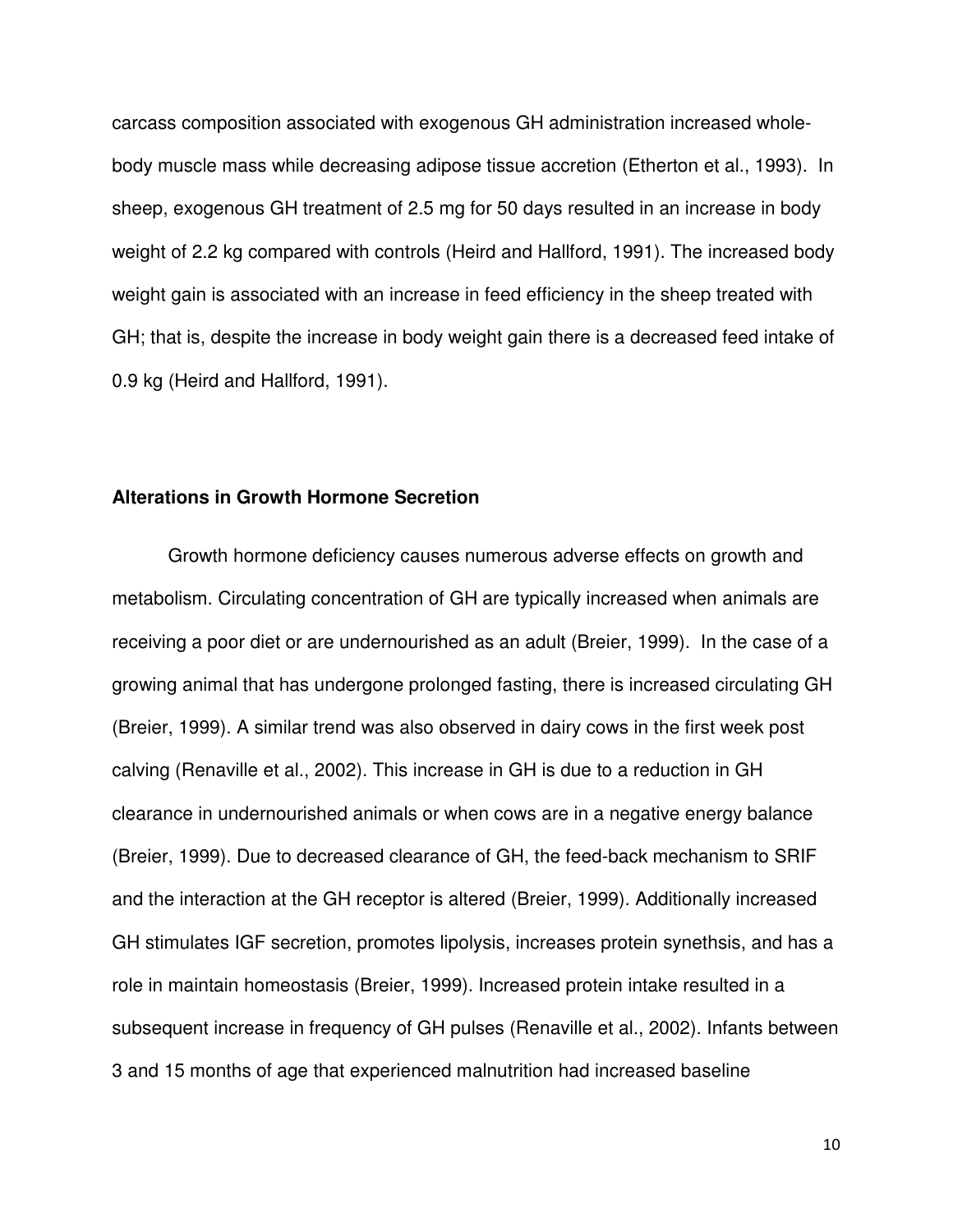concentrations of GH  $[\bar{x} = 18.3 \text{ ng/mL}$  of GH] depending upon stage of malnutrition, compared with normal infants that averaged 11.8 ng/mL (Muzzo et al., 1990). Growth hormone supplementation is being explored as a method to achieve optimal nutrition and growth for cystic fibrosis patients (Hardin et al., 2005). Hardin et al. (2005) reported that patients given GH for one year as an adjunct to nutritional supplementation had improved protein kinetics, increased IGF-I concentrations, increased bone mineral content, and improved pulmonary function.

# **Growth Hormone-Releasing Hormone**

The hypothalamic hormone responsible for stimulating the secretion and synthesis of GH from the somatotrope cells is GHRH (Cuttler, 1996). The hypothalamic cells that produce GHRH in rats and humans are located in the mediobasal part of the hypothalamus (Cuttler, 1996).

Growth hormone releasing hormone was first isolated in human pancreatic tumor cells and was determined to be a 44 amino acid poly-peptide (Brazeau et al., 1982). It was then linked to the hypothalamus as its main production site in both humans and animals (Brazeau et al., 1982). The gene for GHRH in humans is 10 kilobases long and contains five exons (Frohman et al., 1989), it is located on the  $20<sup>th</sup>$  chromosome (Cuttler, 1996). This coding region produces two nearly identical mRNA, which only differ from each other due to a difference in splicing site on the fifth exon (Frohman et al., 1989). The mRNA is then used to create an initial peptide of either 108 or 107 amino acids, which is then spliced into the final active 44 amino acid form (Frohman et al.,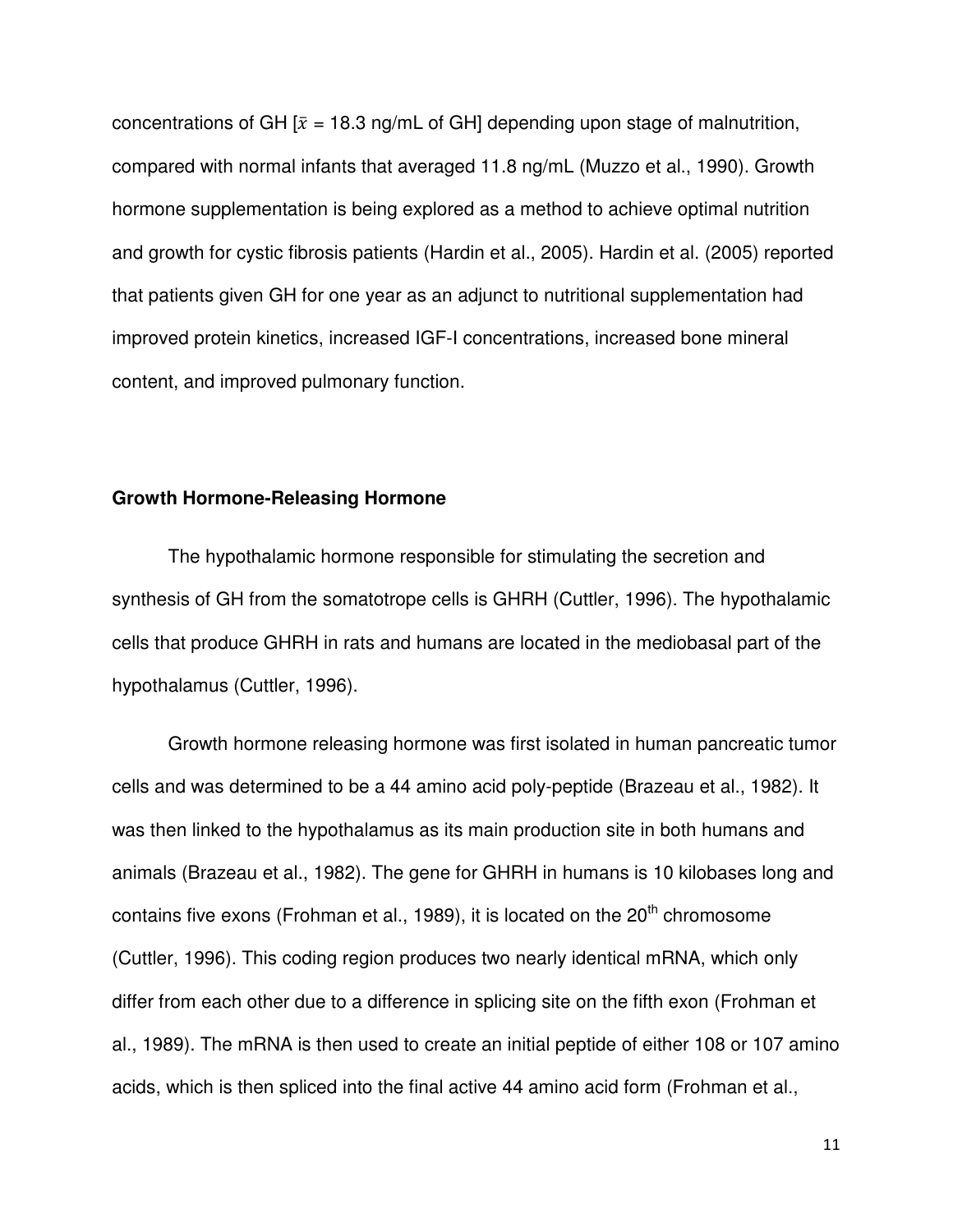1989). Ovine and caprine GHRH are also an 44 amino acid peptide (Brazeau et al., 1984). Both sequences are nearly identical to the bovine GHRH, and the main difference between them is a replacement at position 13 of an isoleucine with a valine (Brazeau et al., 1984). In bovine and porcine, GHRH is similar to the human analog, with differences of 5 and 3 amino acids within the sequence respectively (Brazeau et al., 1984).

Growth hormone releasing hormone is part of the hormone family that includes pituitary adenylate cyclase-activating peptide, secretin, vasoactive intestinal peptide, glucagon, glucagon-like peptides (-1 & -2), and gastric inhibitory peptide (Barabutis and Schally, 2010). This hormone family increases the concentration of intracellular cAMP, which in turn activates the PKA (Barabutis and Schally, 2010). The PKA pathway is a cAMP-dependent pathway in which cAMP activates the PKA enzyme which phosphorylates a variety of enzymes (Walsh et al., 1994). The receptor for GHRH is located on the anterior pituitary gland, and is classified as a G-protein-coupled receptor. Porcine GHRH receptor is homologous with the receptors for pituitary adenylate cyclase activating peptide and vasoactive intestinal peptide, all of which have seven transmembrane domains (Barabutis and Schally, 2010). In addition to its role in increasing intracellular calcium, GHRH stimulates the secretion of GH from the somatotrope (Tuggle and Trenkle, 1995). In mice over-expressing GHRH, or in humans with tumors that overproduce GHRH, there is hyperplasia of the somatotrope cells, which in some cases can result in pituitary adenoma (Pombo et al., 2001). Alternative mutation in the GHRH receptor results in hypoplasia of somatotropes and impairs GH secretion (Pombo et al., 2001). The biological action of GHRH, is highly reliant on the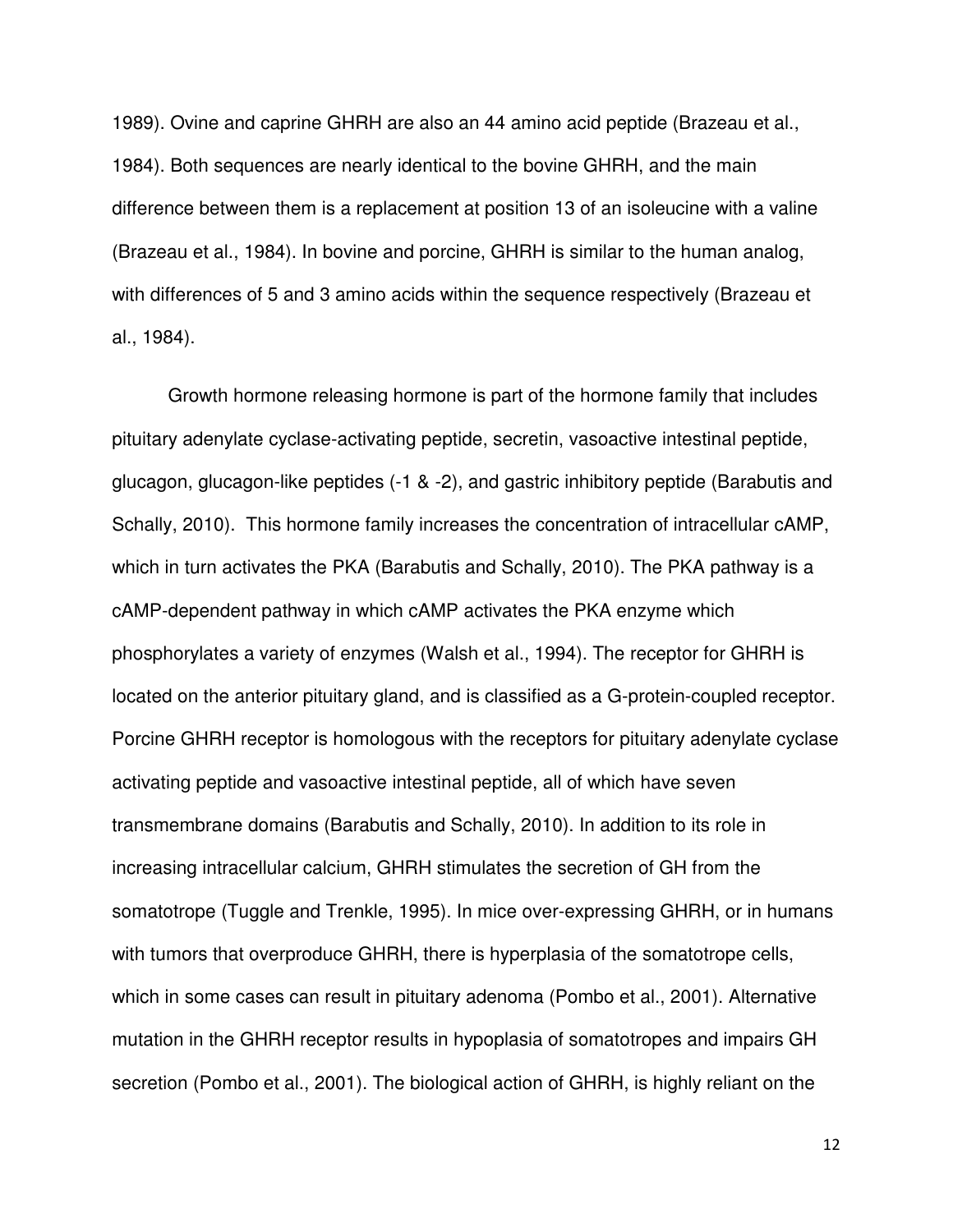tyrosine and histidine residues that are part of the amino terminal region of the peptide; these are essential for correct binding to GHRH receptor (Frohman et al., 1989). Sheep have on average of 4.2 pulses of GHRH over a five-hour period, meantime between pulses is 71 minutes with the peak concentrations ranging from 25 to 40 pg/mL (Frohman et al., 1990).

# **Somatostatin**

The hypothalamic hormone responsible for suppressing the secretion and synthesis of GH from the anterior pituitary gland is SRIF. The mature form of SRIF is either a 14- or 28- amino acid peptide synthesized from a preliminary 116 amino acid that is cleaved to its smaller active forms (Cuttler, 1996). The active forms of SRIF are released into the hypothalamic portal blood system in a pulsatile manner in different proportions within the same neurons and secretory cells (Tuggle and Trenkle, 1995). The 28-SRIF is an amino-terminal extension of the 14-SRIF version, but the SRIF-28 has a superior ability to suppress GH secretion (Tuggle and Trenkle, 1995). As reported by Frohman et al. (1990) using ovariectomized mature Corriedale ewes, average concentrations of SIRF were between 65 and 160 pg/mL with an average time between pulses of 52 minutes. Growth hormone concentrations can be repressed directly through the actions of SRIF or indirectly through blocking the actions of GHRH (Tuggle and Trenkle, 1995). The receptor for somatostatin is a 7 transmembrane domain glycoprotein that has 7 membrane spanning alpha-helical domains (Bokum et al., 2000). Somatostatin is also produced by hepatic tissue, and secreted from the D cells from the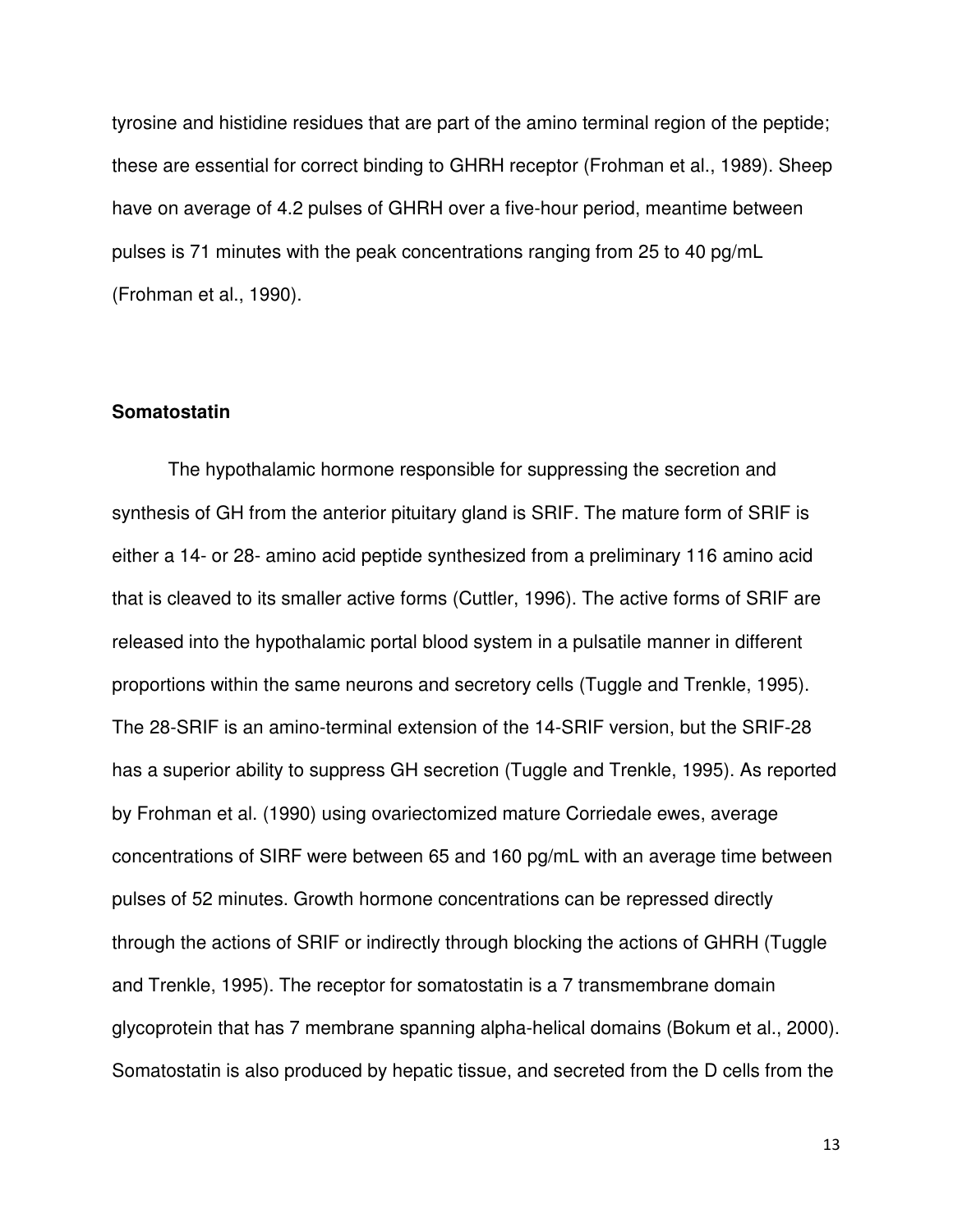pancreas and gastrointestinal tract (Bokum et al., 2000). In peripheral tissues, somatostatin inhibits secretion of gastrin, glucagon, insulin, calcitonin, and vasoactive intestinal peptides (Bokum et al., 2000). Growth hormone releasing hormone and SRIF are antagonistic to each other in an ultra-short feed-back loop, which controls the release of GH (Wankowska et al., 2012). Growth hormone represses its own secretion through a short-loop feed-back system that inhibits GHRH release from the hypothalamus and subsequently stimulates SRIF (Wankowska et al., 2012).

# **Insulin-like Growth Factor I and II**

Two of the primary hormones of the somatotropic axis are IGF-I and IGF-II. Insulin-like growth factor is primarily a mediator of the growth effects of GH (Baker et al., 1993). There are two different IGF compounds, IGF-I and IGF-II, and each influences growth at distinctively different time points (Setia and Sridhar, 2009). Insulin-like growth factor-I is the central mediator of postnatal growth, whereas IGF-II is the central mediator of prenatal growth (Baker et al., 1993). Both IGF-I and IGF-II share 70% homology with each other, 40% homology with insulin (Hill, 1996) and 50% homology with proinsulin (Renaville et al., 2002). Both forms of IGF have an A and a B chain that are connected by a C peptide; to increase the mitogenic potency IGF, they contain a D peptide extension at the carboxy-terminus (Hill, 1996). The molecular weight of IGF is approximately 7,600 Daltons (Hill, 1996). Insulin-like growth factor -I and IGF-II have 70 and 67 amino acids, respectively (McGuire et al., 1992). Honegger and Humbel (1986) reported that IGF-I isolated from bovine serum was identical in amino acid structure to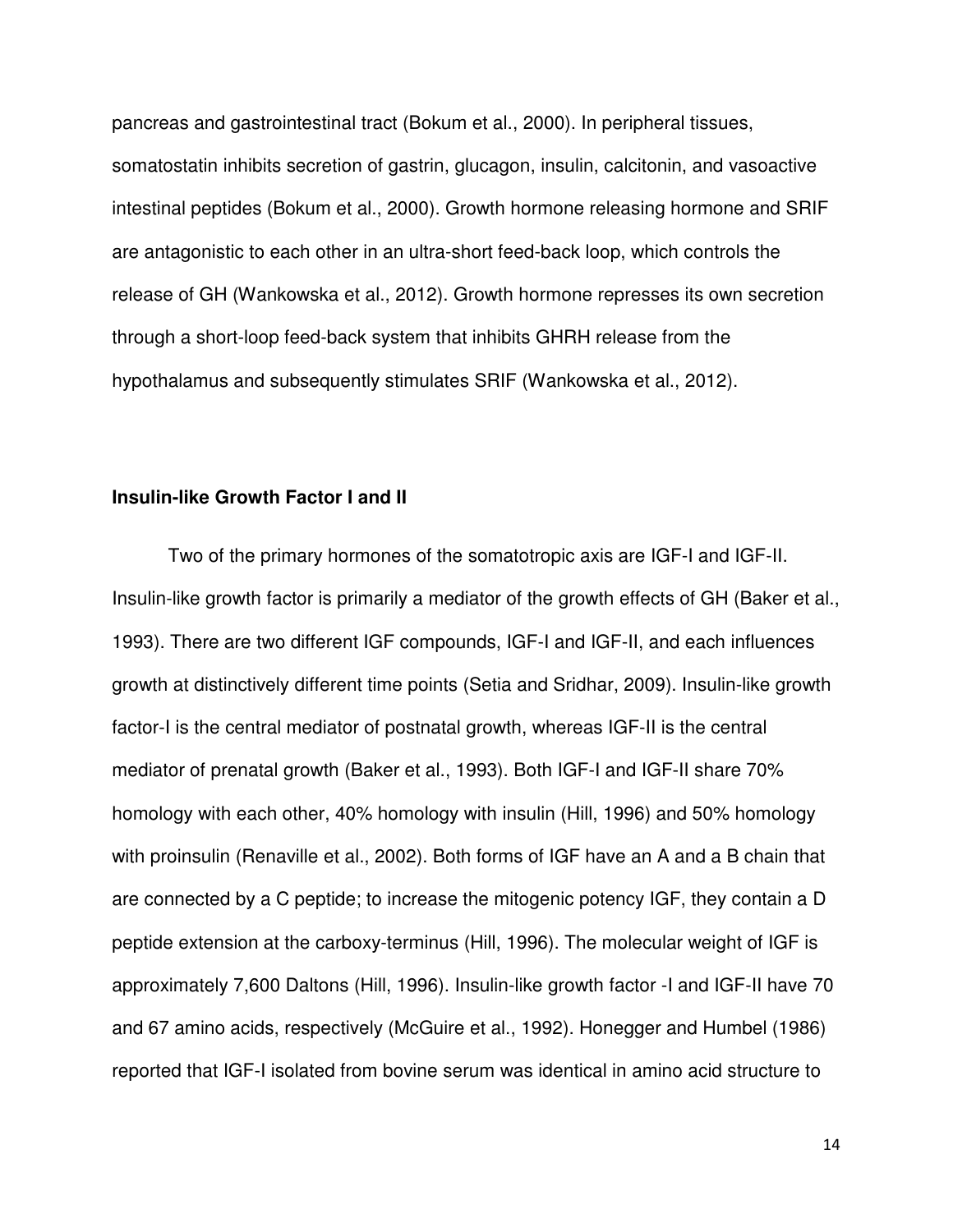IGF-I isolated from human serum (McGuire et al., 1992). Insulin-like growth factor-II differs between species, whereas the amino acid sequence of IGF-I are highly conserved over a variety of additional species (Renaville et al., 2002). Exogenous IGF-I is administered to lambs it results in reduction of protein catabolism and stimulation of protein metabolism (Breier, 1999). The treatment of exogenous IGF-I to the point of saturating the binding proteins, all proteins bound, glucose metabolism is altered; in lambs it increases glucose concentrations, while suppressing insulin release (Breier, 1999). Insulin-like growth factor is mainly produced when GH binds with its receptor on the hepatic cells, but it can also be produced locally by specific organs and tissues (Collett-Solberg and Cohen, 1996). Insulin-like growth factor that is produced from peripheral tissues primarily has an autocrine or paracrine role (Hill, 1996).

## **Insulin-like Growth Factor, Embryogenesis and Early Postnatal Growth**

During development, the expression and distribution of the IGF vary depending on the stage of growth or development (Hill, 1996). In the mouse embryo, transcription of mRNA for IGF begins when the embryonic genome takes over from maternal control (Hill, 1996). Insulin-like growth factor-II binds to both the IGF-I receptor and the IGF-II receptor during the preimplantation stage (Werner et al., 1995). The transcription of IGF-I mRNA does not begin until after implantation, which occurs in the mouse after 8 to 9 days post concepttion (Hill, 1996). The two fundamentals roles for IGF during embryogenesis are; 1) regulation of birth size, and 2) control of muscle development (Hill, 1996). In a study using an IGF-I gene knock-out mouse model, IGF-1(-/-), neonate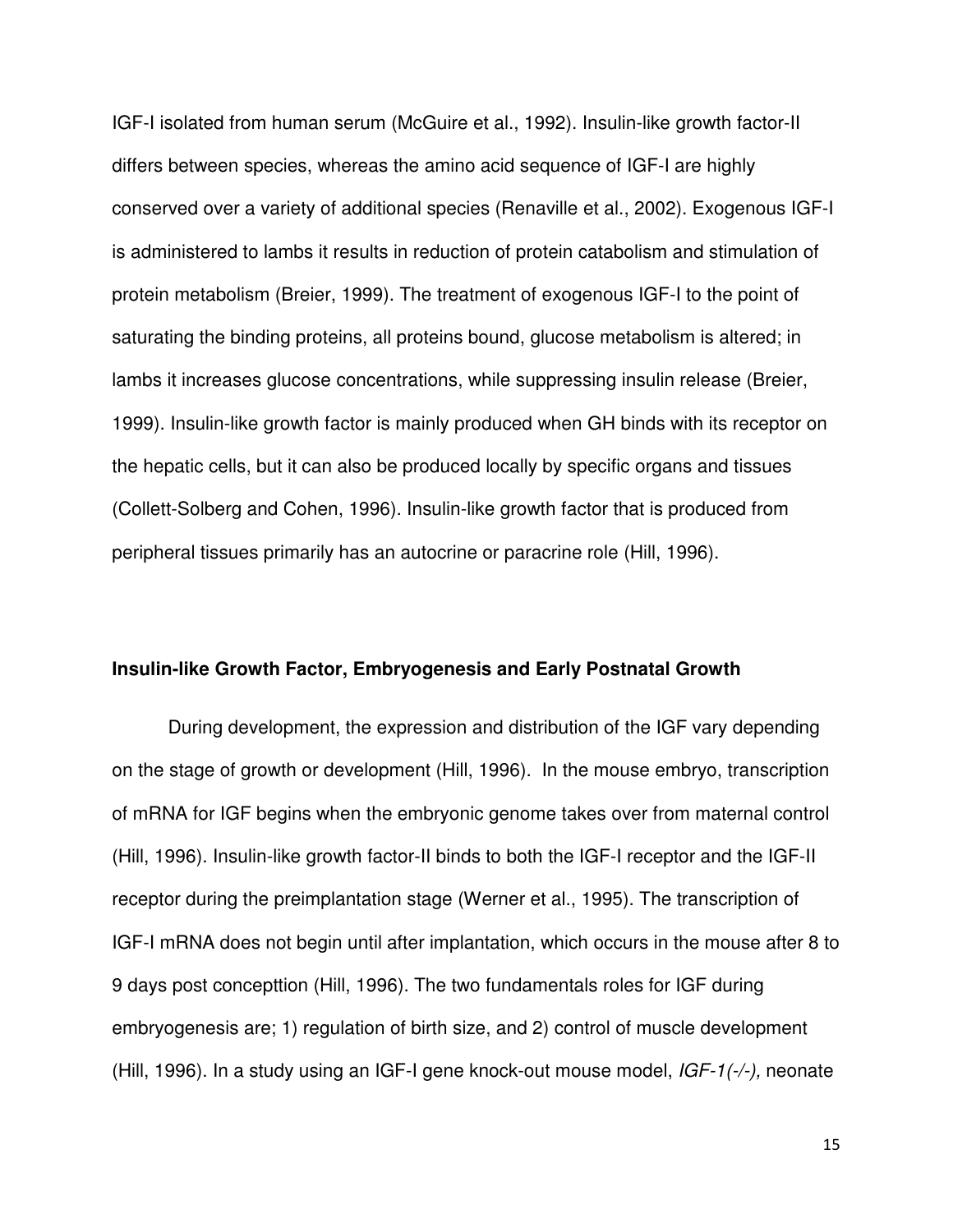birth weight was reduced by 60% compared with normal pups (Liu et al., 1993). Most newborn pups survived parturition, but died approximately 15 minutes to 6 hours later due to unknown reasons. This highlights the essential role of IGF in normal growth and development of the mouse. Only 16% of the homozygous mutants survived to adulthood (Liu et al. 1993). Liu e al. (1993) also investigated the effects of an IGF-I receptor knockout. These pups were born alive, but due to the inability to breathe died within minutes of birth. To investigate IGF-II, a double knock-out, IGFr-1(-/-)/IGF-2(p-), was used. The experiment had similar results to the IGF-I knockout, these pups were lighter at birth compared with wild type neonates (Liu et al. 1993). One difference observed knockout models was that the mice that survived to adulthood in the IGF-I group were infertile, whereas those from the *IGFr-1* group were fertile (De Chiara et al., 1990).

# **Insulin-like Growth Factor and Nutritional Status**

Nutrition plays a key role in the growth and development of the fetus and the offspring postnatally. The developing fetus is reliant on the ability of the mother to transfer oxygenated blood and nutrients through the placenta for growth and development (Mullis et al., 2008). Postnatally, the level of nutrition of an animal is affected by its ability to find its own food, the quality of milk received from the mother, or the ability of the mother to provide additional food. Clemmons and Underwood (1991), observed that in human children that were both protein and calorie undernourished, serum concentrations of GH were increased and IGF-I were decreased. In ruminants,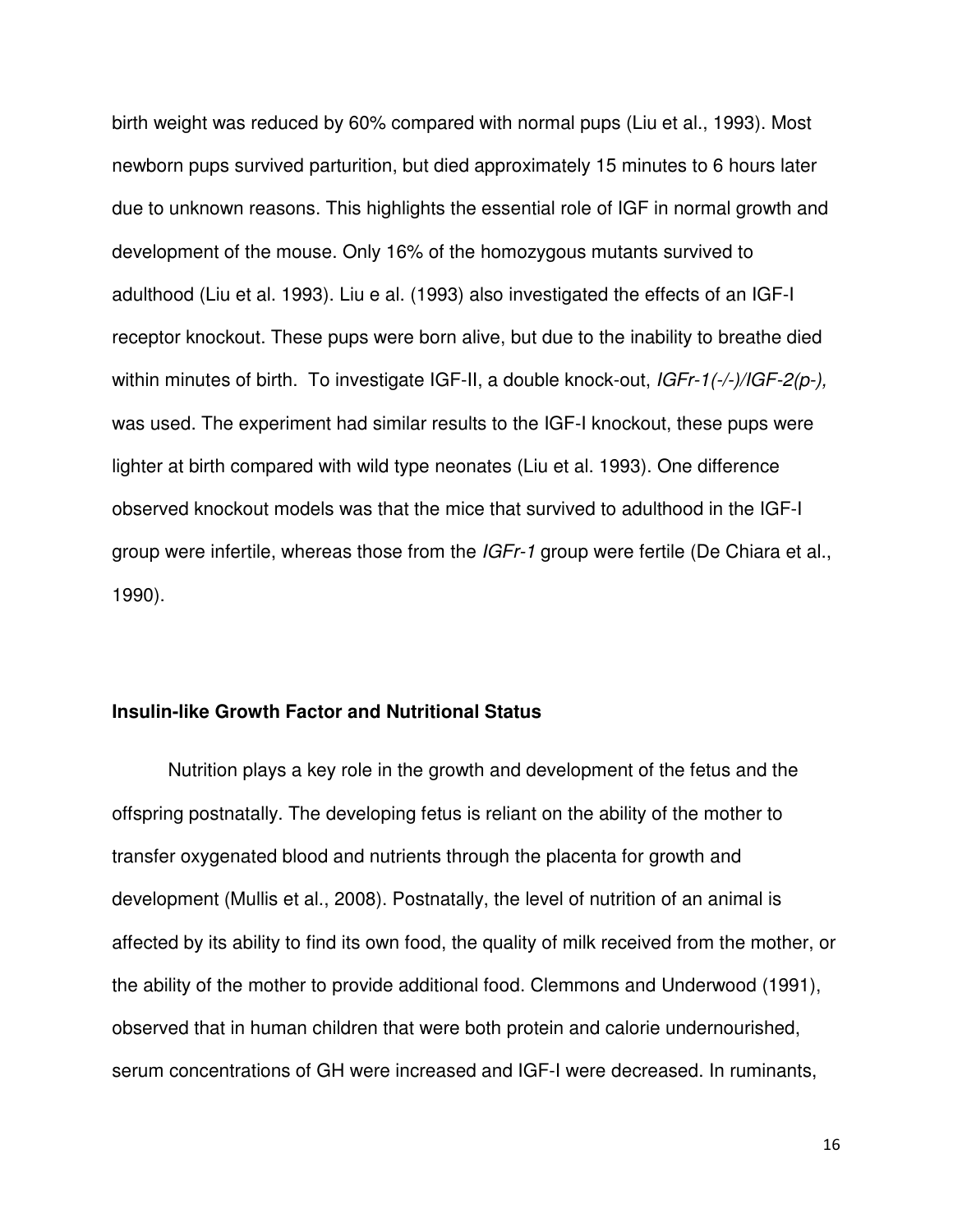there is a connection between nutritional status and IGF-I concentrations (McGuire et al., 1992). In growing cattle that have a severely restricted calorie/protein diet, circulating concentrations of IGF-I are reduced (McGuire et al., 1992). Sheep that were given a restricted diet during gestation produced lambs that were smaller and experienced poor postnatal growth (Vickers et al., 2001). Lambs were administered exogenous IGF-I which resulted in increased body weight (Vickers et al., 2001). Treatment with IGF-I negates some of the damaging effects of poor maternal nutrition by improving IGF-I receptor signaling, downstream signaling, and resistance to other metabolic hormones (Vickers et al., 2001). Dietary protein on its own is one of the greatest limiting factors in the diet of an animal and will result in the greatest decrease in circulating IGF-I (Cottam et al., 1992). When sheep were fed a well-balanced diet and treated with exogenous IGF-I for 8 weeks, circulating IGF-I increased by 60% compared with sheep on a control diet. The animals on a well-fed diet did not experience a change in body weight or food intake as expected (Cottam et al., 1992). Doubling IGF-I does not enhance the performance of animals with a normally functioning somatotropic axis functions normally (Cottam et al., 1992).

# **Insulin-like Growth Factor Binding Proteins**

 Less than 1% of circulating IGF is found unbound, in its free form, mediating its cellular actions (Collett-Solberg and Cohen, 1996). There are 6 IGFBP that transport IGF in circulation (Collett-Solberg and Cohen, 1996). The majority of IGF-I and IGF-II are found in a ternary complex that is composed of IGF-I, IGFBP-3, and an acid labile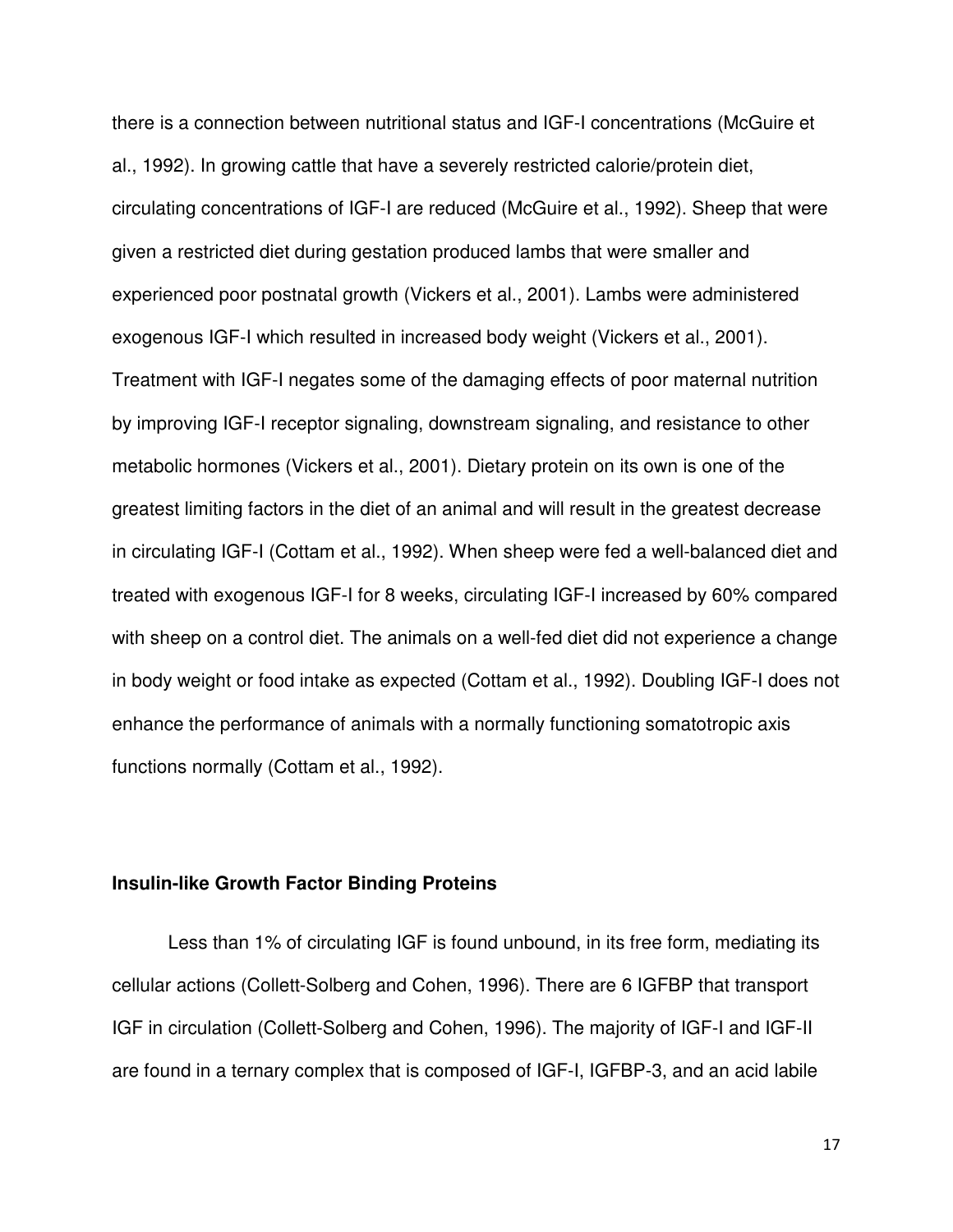subunit (ALS; Collett-Solberg and Cohen, 1996). The acid labile subunit is a glycoprotein produced by the liver, is found exclusively in the circulation, and is not capable of crossing the capillary barrier (Wetterau et al., 1999). Within cells, IGF is not attached to ALS, but it is still not in a free form, instead it is only bound to IGFBP (Wetterau et al., 1999).

The IGFBP have a highly conserved core-structure, with 50% homology across all IGFBP and 80% homology between species (Collett-Solberg and Cohen, 1996). The main difference between IGFBP is in the carboxy terminus; the termini differences define the affinity of IGFBP to IGF-I or IGF-II, as well as the difference in binding affinity to the extracellular matrix on the surface of a target cell (Hill, 1996). All IGFBP, except IGFBP-1 have a heparin binding domain which allows them to bind to sulfated glycosaminoglycans on the cell membrane (Hill, 1996). The structure of IGFBP-1 and IGFBP-2 include an integrin binding motif which allows them to bind to a fibronectin receptor (Hill, 1996). Some of the roles of the IGFBP include prolonging the half-life of IGF in circulation (Collett-Solberg and Cohen, 1996). Hypoglycemia, induced by free IGF, this aides in the passage of IGF from the intravascular space into the extravascular space, preventing an excess of free IGF from binding with the cellular receptors (Collett-Solberg and Cohen, 1996). This enhances the actions of IGF by creating a slow-release pool of IGF that can work independently in the cell (Collett-Solberg and Cohen, 1996). The main purposes of the IGFBP is to enhance or inhibit the actions of IGF, and is closely regulated through metabolic status (Umapathy et al., 2000).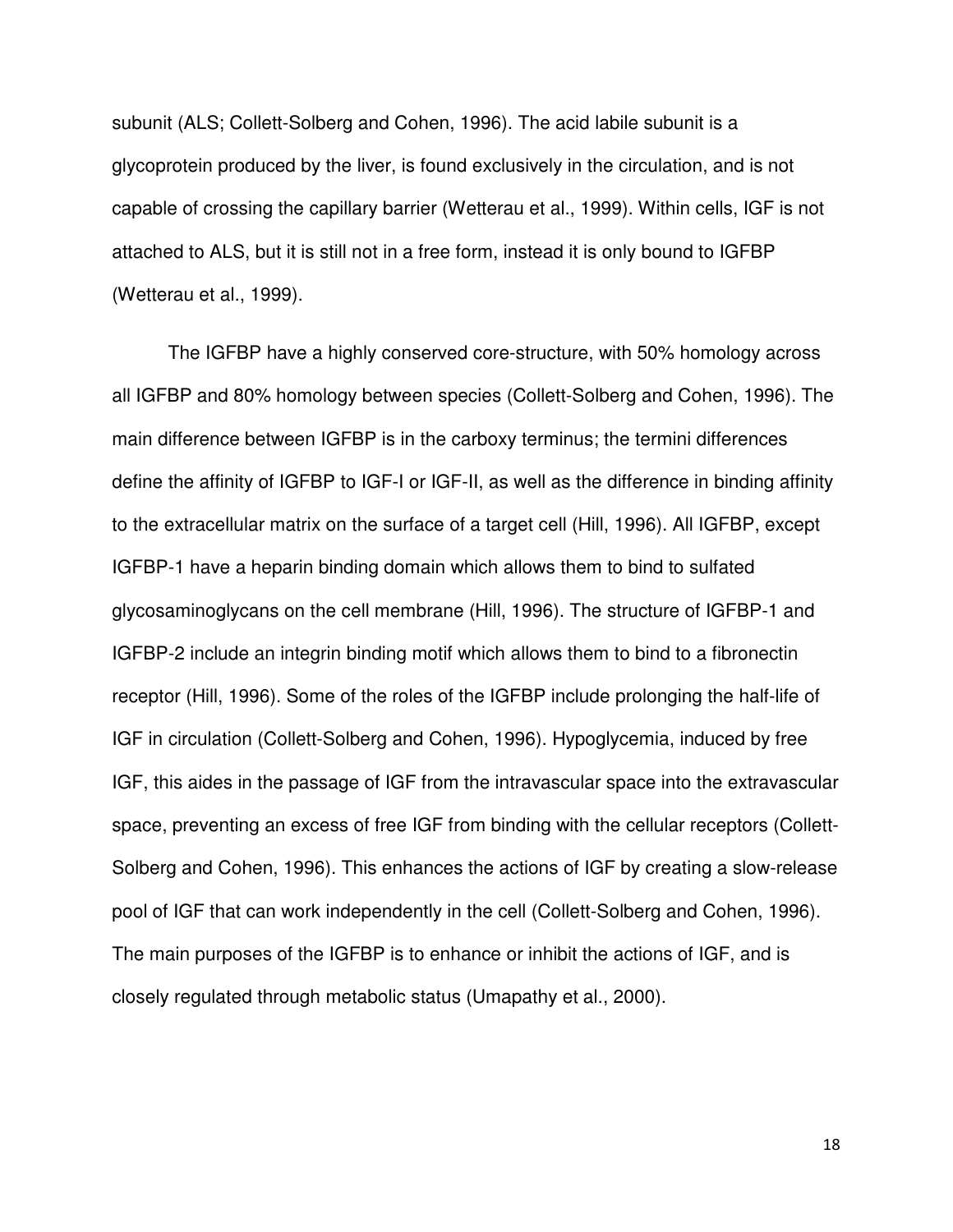# **Insulin-like Growth Factor Binding Protein-1**

 Insulin-like growth factor binding protein -1 was first isolated and characterized from amniotic fluid (Povoa et al., 1984). Povoa et al. (1984) reported that this binding protein was the most abundant of the binding proteins in amniotic fluid, and has an affinity for both IGF-I and IGF-II, but not to insulin. The gene for IGFBP-1 is 25,000 daltons and is located on the  $7<sup>th</sup>$  chromosome in humans. In addition to its presence in amniotic fluid, IGFBP-1 is also produced by the liver, the decidua, and the kidneys, and found in the general circulation (Wetterau et al., 1999). The effects of IGFBP-1 have been reported as stimulatory and inhibitory, with its main role being the inhibition of IGF-I production (Collett-Solberg and Cohen, 1996). The concentrations of IGFBP-1 in circulation are dependent upon metabolic status (Collett-Solberg and Cohen, 1996). During times of fasting in children and/or adults, IGFBP-1 will increase to be greater than 100 ng/mL, but following a meal, serum concentration will decline to less than 10 ng/mL (Shimasaki and Ling, 1991). The predominate factors in regulating the concentrations of IGFBP-1 are insulin, corticosteroids, glucocorticoids, and glucagon (Shimasaki and Ling, 1991). Insulin and corticosteroids accomplish this through control of transcription of IGF in the hepatocyte (Wetterau et al., 1999). Increases and decreases in insulin concentrations result in changes in the synthesis of IGFBP-1, respectively, (Collett-Solberg and Cohen, 1996). Conversely, glucagon and glucocorticoids stimulate the production of IGFBP-1 and this increase in concentrations result in the repression of insulin (Collett-Solberg and Cohen, 1996). Insulin-like growth factor binding protein-1 can be secreted in a phosphorylated or non-phosphorylated state (Baxter, 2000). Depending upon its phosphorylated state, the affinity to IGF is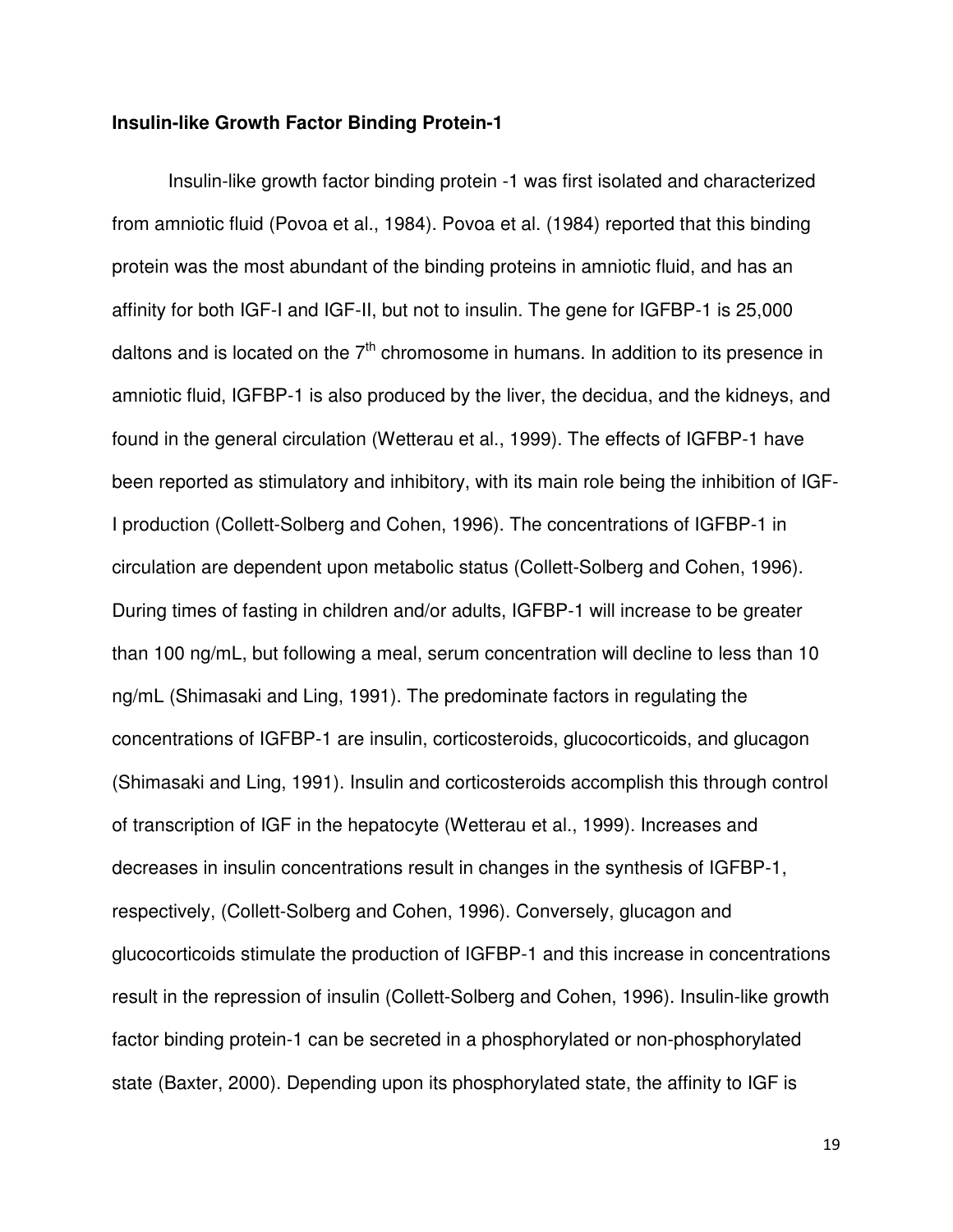altered (Baxter, 2000). In humans, the affinity of the phosphorylated IGFBP-I is 6 times greater for IGF than the non-phosphorylated protein (Baxter, 2000). It is suggested that the proportion of phosphorylated versus nonphosphorylated is under hormonal control but is yet to be exactly defined (Baxter, 2000).

## **Insulin-like Growth Factor Binding Protein-2**

Insulin-like growth factor binding protein -2 is a 31,000 dalton protein with the gene located on the long arm of chromosome 2 in humans (Wetterau et al., 1999). The entire gene has a total length of 32 kb; the largest portion of this gene is the first intron which is 27-kb (Shimasaki and Ling, 1991). Unlike IGFBP-1, IGFBP-2 is not phosphorylated or glycosylated, glycosylation is the attachment of a glycosyl donor to a hydroxyl group (Baxter, 2000). Concentrations of IGFBP-2 are dependent upon age, during infancy concentrations are increased and decline with age. A second increase occurs in cattle post-maturity (Cohen et al., 1992). In Hereford cattle, during the first 10 weeks of age, IGFBP-2 increased, which was followed by a decline in concentration to 24 weeks of age (Govoni et al., 2003). From 24 to 43 weeks of age, serum concentrations of IGFBP-2 remained constant (Govoni et al., 2003). Insulin-like growth factor binding protein-2 is highly expressed by neuroblastoma cell lines, leading to increased concentrations in cerebrospinal fluid (Chambery et al., 1998). In cases of extended fasting, the concentration of IGFBP-2 increases, which is even more pronounced in cases of severe protein restriction versus general caloric restriction (Wetterau et al., 1999).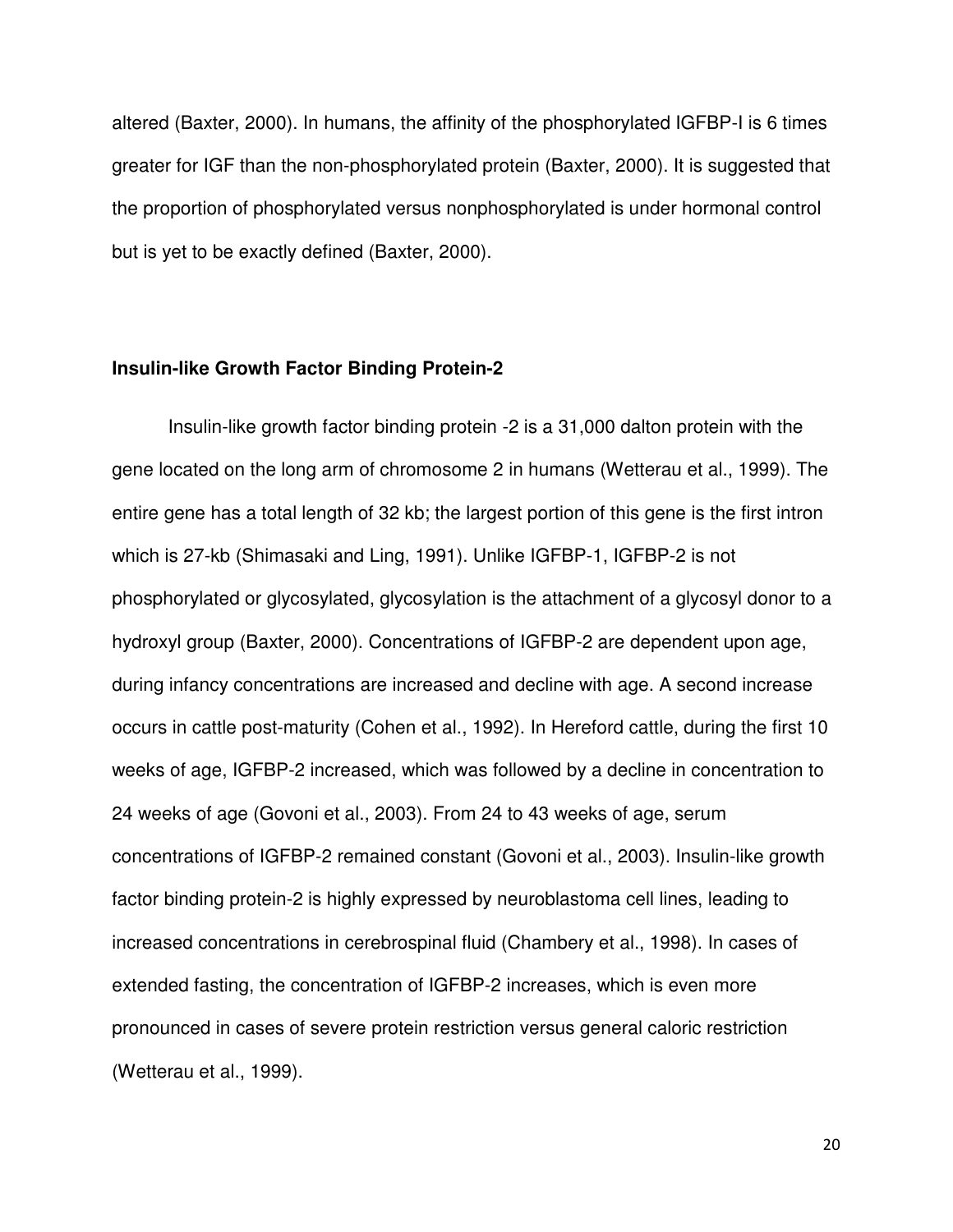## **Insulin-like Growth Factor Binding Protein-3**

The most abundant of the IGFBP in animal and human serum is IGFBP-3 (Shimasaki and Ling, 1991). In humans, IGFBP-3 has a molecular weight between 40,000 and 44,000 daltons, and its gene is located on the  $7<sup>th</sup>$  chromosome along with the gene for IGFBP-1 (Katz et al., 1995). In rats, IGFBP-3 under non-reducing conditions has a molecular weight of either 56,000 daltons or 50,000 daltons (Shimasaki and Ling, 1991). Kumar et al. (2006) used ovine genomic DNA to show that the sheep IGFBP-3 gene was 654 bp in length. It had been demonstrated that cattle IGFBP-3 is 651 bp in length and buffalo 655 bp in length (Kumar et al., 2006). There are three separate sites on IGFBP-3 that have the ability to be glycosylated, Asn<sup>89</sup>, Asn<sup>109</sup>, and Asn  $172$ . While the first two positions, Asn<sup>89</sup> and Asn<sup>109</sup>, are always glycosylated the third position Asn  $172$  site is not always glycosylated resulting in the different possible molecular weight and changes to binding affinity (Baxter, 2000). Another cause of the difference in molecular weight is due to the phosphorylation of IGFBP-3, phosphorylation unlike glycosylation, does not affect binding affinity (Baxter, 2000).

The majority of IGFBP-3 is produced by hepatic tissue, but there are also a variety of other tissues that are capable of producing IGFBP-3 (Wetterau et al., 1999). For example, IGFBP-3 has been produced in porcine muscle satellite cells and porcine embryonic myogenic cells (Xi et al., 2006). Besides GH, there are various environmental and genetic factors that play a role in IGFBP-3 concentrations (Hennies and Sauerwein, 2003). The effects of IGFBP-3 are tissue dependent, and can either be inhibitory or stimulatory depending upon serum concentrations and IGF concentrations (Collett-Solberg and Cohen, 1996). Cell death can be modulated by IGFBP-3 through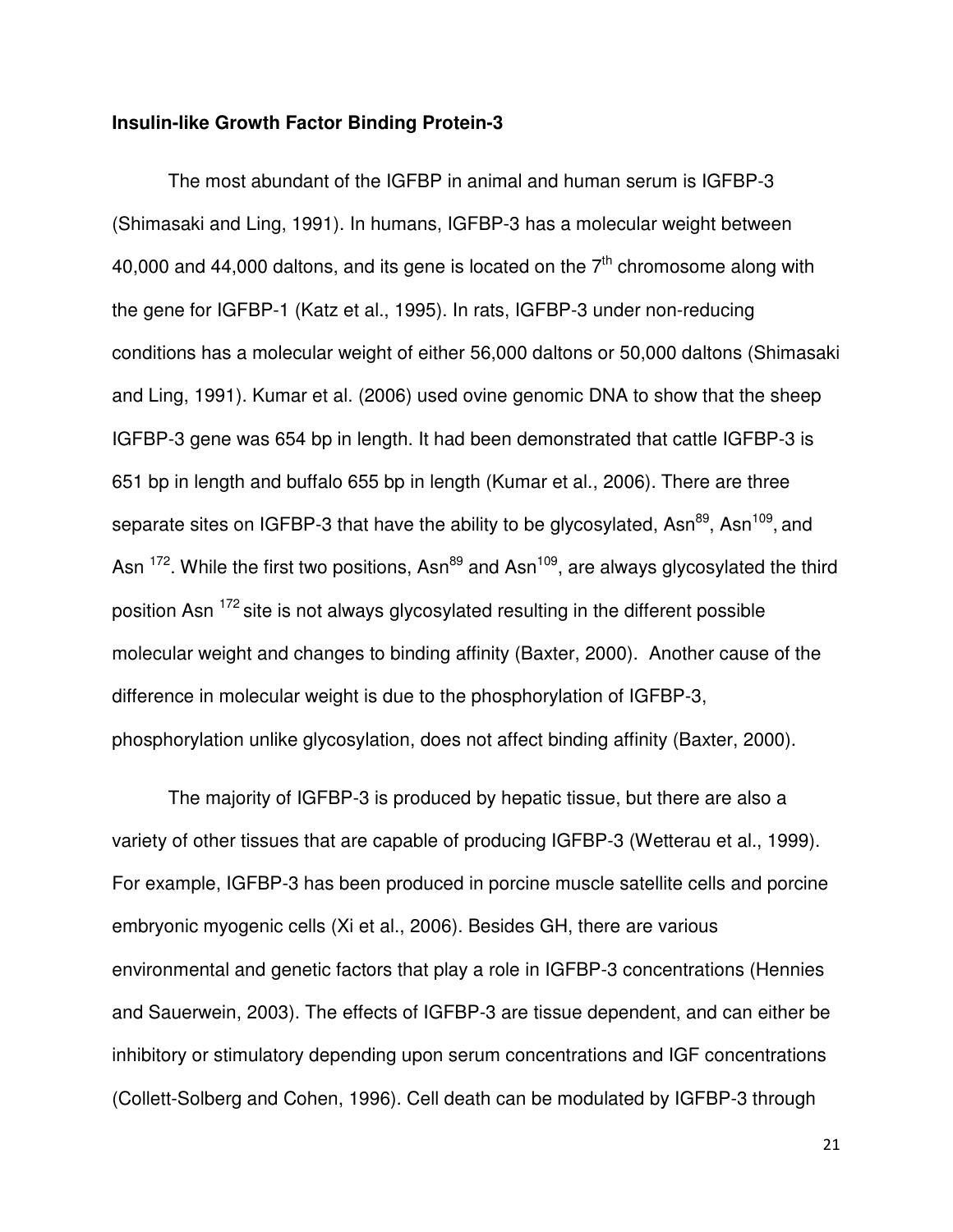either an IGF-independent pathway or dependent pathway (Kim et al., 2009). Although the exact mechanism on how IGFBP-3 induces apoptosis has yet to be fully described, it has been suggested that IGFBP-3 increases proapoptotic proteins (Kim et al., 2009). The effects of the increases in proapoptotic proteins are seen at the cell-surface receptor, the cytosol and the nucleus of the cell (Leibowitz et al., 2013).

Serum concentrations for IGFBP-3 in humans are between 1 to 4 µg/mL (Katz et al., 1995). Govoni et al. (2003) reported a gender effect in Hereford calves for average serum concentration between weeks 17 and 43 of age, males had a greater concentration of IGFBP-3, 93.1  $\pm$  1.9 arbitrary units (AU), compared with 79.5  $\pm$  1.9 AU in female calves. Additional regulators of IGFBP-3 concentrations are parathyroid hormone, estrogens, glucocorticoids, and nutrition (Katz et al., 1995). Rausch et al. (2002) showed that cattle fed 75% of the ration given to steers/heifers being fed ad libitum had a 13% reduction in serum IGFBP-3. Children who are malnourished, having minimal subcutaneous fat and 60% below normal body weight, had decreased concentrations of IGFBP-3, 1,635 ng/mL, compared with healthy children 3,726 ng/mL (Haspolat et al., 2007). This supports the link between nutrition and IGFBP-3 (Haspolat et al., 2007).

# **Insulin-like Growth Factor Binding Protein-4**

Insulin-like growth factor binding protein-4 has an unglycosylated molecular weight of 24,000 daltons and a glycosylated weight of 29,000 daltons (Mazerbourg et al., 2004). The gene for IGFBP-4 resides on the  $17<sup>th</sup>$  chromosome in humans (Wetterau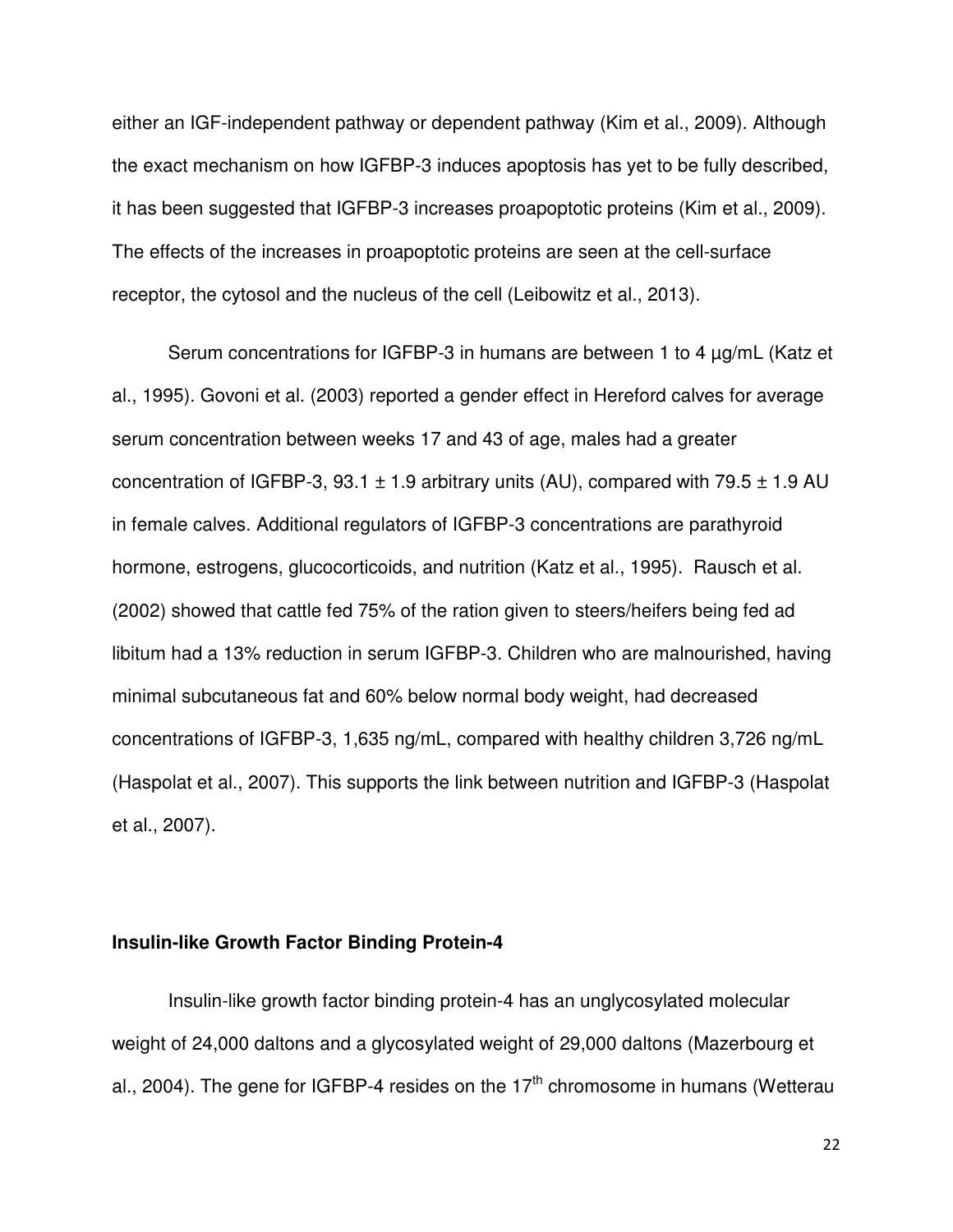et al., 1999). The IGFBP-4 gene spans a total of 12 kb. It has four exons that will produce a single 2.6 kb mRNA (Kelley et al., 1996). There are a variety of cells that are capable of producing IGFBP-4, such as neuroblastomas, granulosa, fibroblasts, adrenal, thecal, testis, prostate, and bone cells (Shimasaki and Ling, 1991; Mohan et al., 1995; Armstrong et al., 1998). The greatest concentration of IGFBP-4 is found in bone, and the next greatest concentration is found in seminal plasma and blood serum (Katz et al., 1995). In pigs, IGFBP-4 is expressed in granulosa cells, in women it is expressed in granulosa and thecal cells, and while in sheep it is expressed only in thecal cells (Armstrong et al., 1998). One of the unique aspects of IGFBP-4 is that it inhibits the effects of IGF in all cell systems (Katz et al., 1995). Insulin-like growth factor binding protein-4 is the most widely produced binding protein in bone, therefore it has the greatest effect in decreasing proliferation of bone cells (Mohan et al., 1995). There is also a connection between circulating IGFBP-4 and age; humans between the ages of 61 and 87 years had 35% more IGFBP-4 compared with those between the ages of 23 to 40 years (Mohan et al., 1995). Increased GH, parathyroid hormone, and vitamin D3 control transcriptional regulation of IGFBP-4. Estradiol will inhibit transcription of IGFBP-4 in humans (Mazerbourg et al., 2004).

# **Insulin-like Growth Factor Binding Protein-5**

Insulin-like growth factor binding protein-5 has an unglycosylated molecular weight of 29,000 daltons and a glycosylated weight of 29,000 to 32,000 daltons (Katz et al.,1995). In humans, the gene for IGFBP-5 is located on the second chromosome next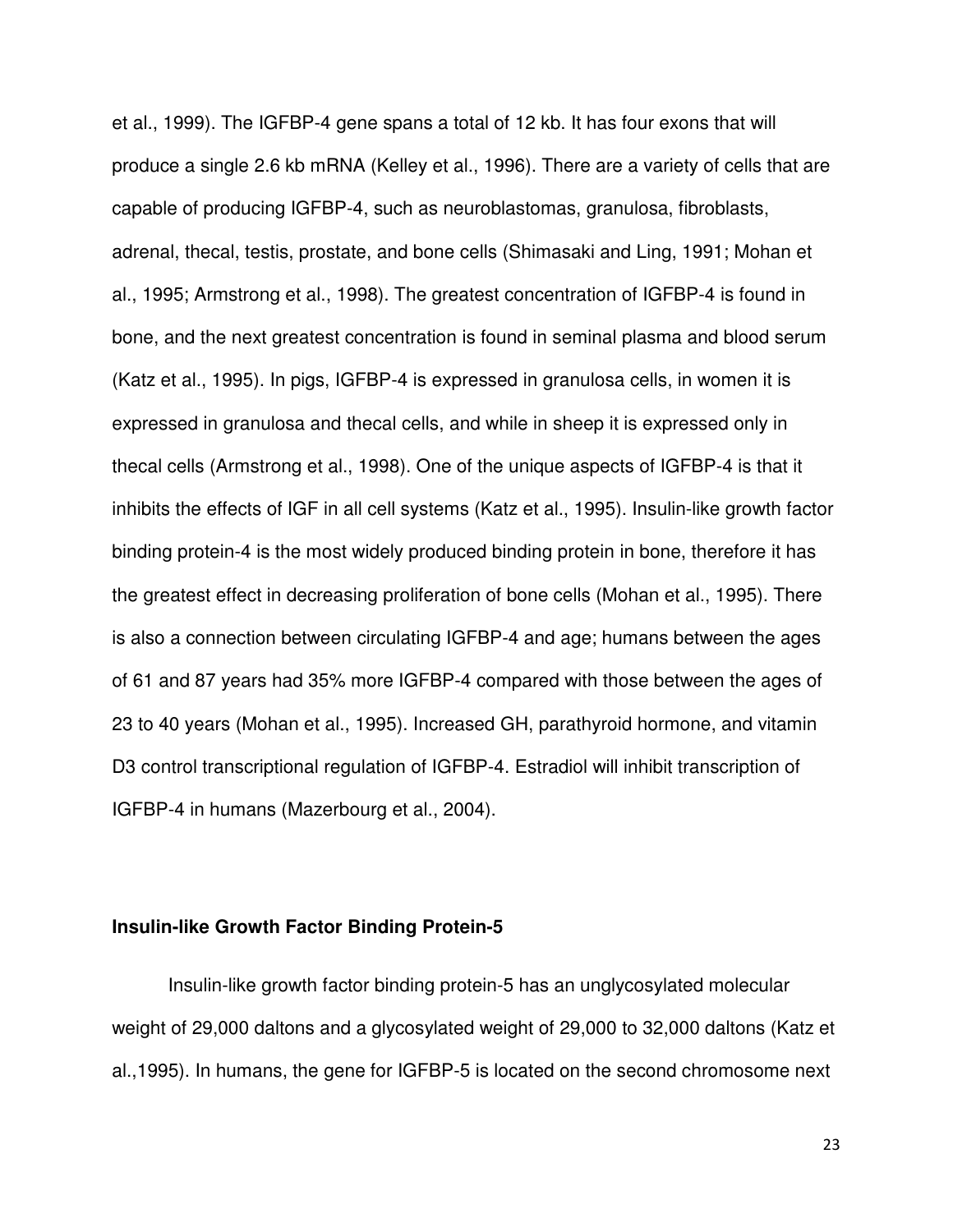to the gene for IGFBP-2 (Wetterau et al., 1999). Similar to other IGFBP, IGFBP-5 concentrations change depending upon age; the greatest concentrations can be detected in fetal tissue, but decline following puberty (Collett-Solberg and Cohen, 1996). In rats administered exogenous IGFBP-5, cancellous bone formation and bone mass density increased in the spine and the femur (Hoeflich et al., 2008). In contrast to the trend reported in IGFBP-4, IGFBP-5 decreases in adults ages 61 to 71, compared with those between the ages of 23 to 40 years (Mohen et al., 1995). A link has been detected with ovarian function; in healthy follicles, the expression of IGFBP-5 is inhibited, whereas in degenerative follicles it is not inhibited (Kelley et al., 1995). Production of IGFBP-5 in the mammary gland has also been found to increase during involution of the mammary gland (Allan et al., 2004). Insulin-like growth factor binding protein-5 has a poorly understood role in apoptosis of mammary cells; however expression of IGFBP-5 is decreased there is a resulting delay in mammary gland involution in STAT3 knock-out mice (Allan et al., 2004). Insulin-like growth factor binding protein-5 plays a roll in the remolding of the mammary gland (Allan et al., 2004). In mammary epithelial cells, Sakamoto et al. (2007) reported that cells treated with GH had less IGFBP-5 expressed compared with control cells, demonstrating GH as an inhibitor of IGFBP-5.

# **Insulin-like Growth Factor Binding Protein-6**

Insulin-like growth factor binding protein-6 is the only O-glycosylated IGFBP, with a molecular weight of approximately 34,000 daltons (Martin et al., 1994). The gene for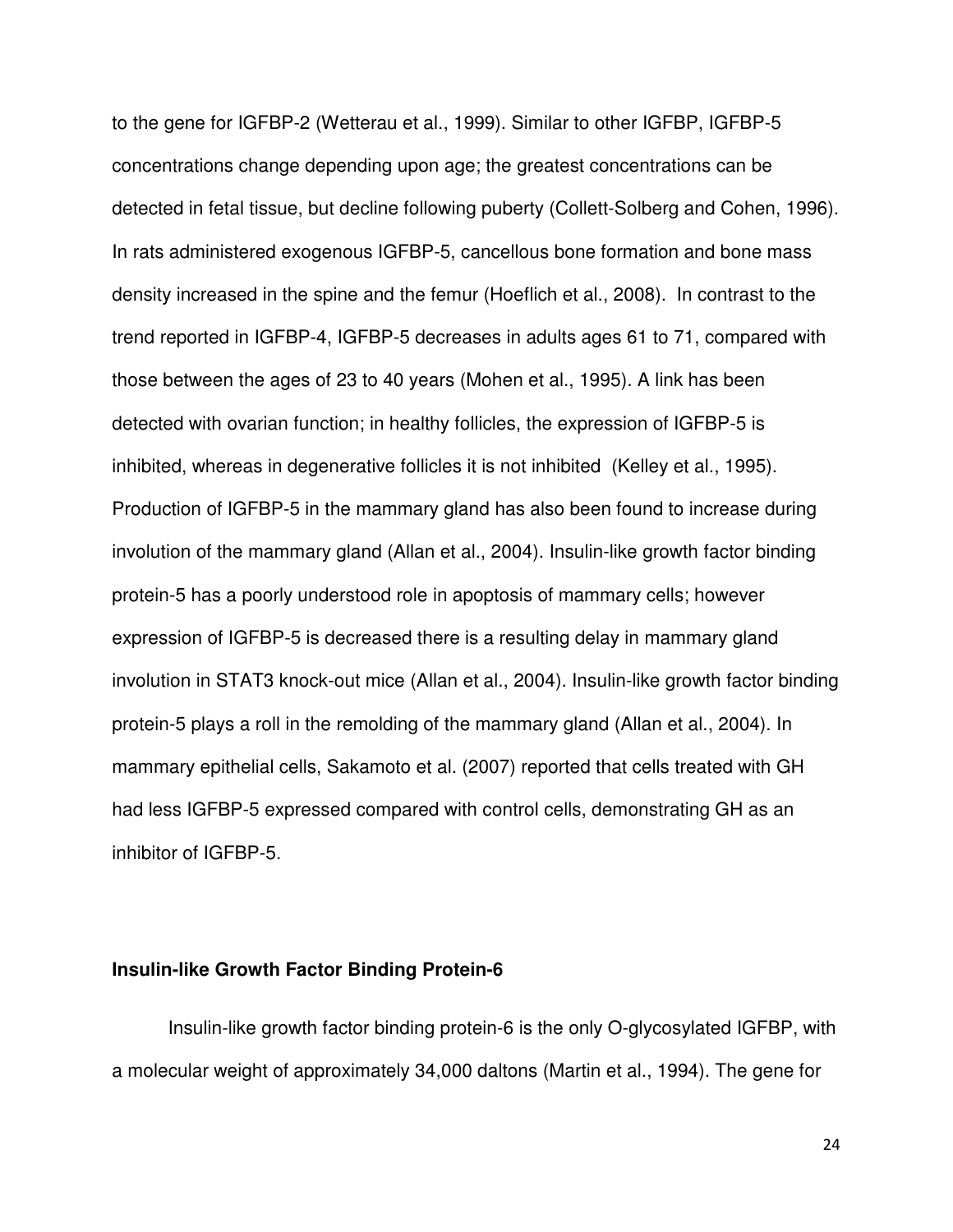IGFBP-6 is located on the  $12<sup>th</sup>$  chromosome, and has a distinct N-terminal amino acid sequence compared with the other IGFBP (Shimasaki and Ling, 1991; Neumann et al., 1998). The O-glycosylation makes IGFBP-6 unique in that it prevents proteolysis of this protein without affecting its binding affinity (Bach, 2005). The difference between IGFBP-6 and the other IGFBP is that the N-domain lacks two cysteine resides that are conserved in the other IGFBP (Chandrashekaran et al., 2007). One unique trait of IGFBP-6 is that it is the only IGFBP that binds IGF-II with a greater affinity than IGF-I; its main role via IGF-II is inhibition (Bach, 2005). The cells that express IGFBP-6 are fibroblasts, prostate cells, and ovarian cells; the expression is regulated mainly by IGF-II (Collett-Solberg and Cohen, 1996). When bound to IGF-II, IGFBP-6 has inhibitory actions, and has been reported to inhibit the growth of cancer cells that are IGF-II dependent (Chandrashekaran et al., 2007). In cell culture experiments, it was reported that increased IGFBP-6 decreased binding of IGF-II and caused suppression of IGF-IIdependent myoblast differention (Collett-Solberg and Cohen, 1996).

## **Fetal Programming**

The concept of fetal programming, also termed developmental programming, is a relatively new concept in animal science, and was originally developed from human epidemiological studies (Barker, 1994). These studies showed that there is a critical time during early development that will result in permanent changes in development, growth and disease risk (Baker, 1995). For the fetus, the most common reason for changes to the expression of the fetal genome is changes to fetal nutrition and/or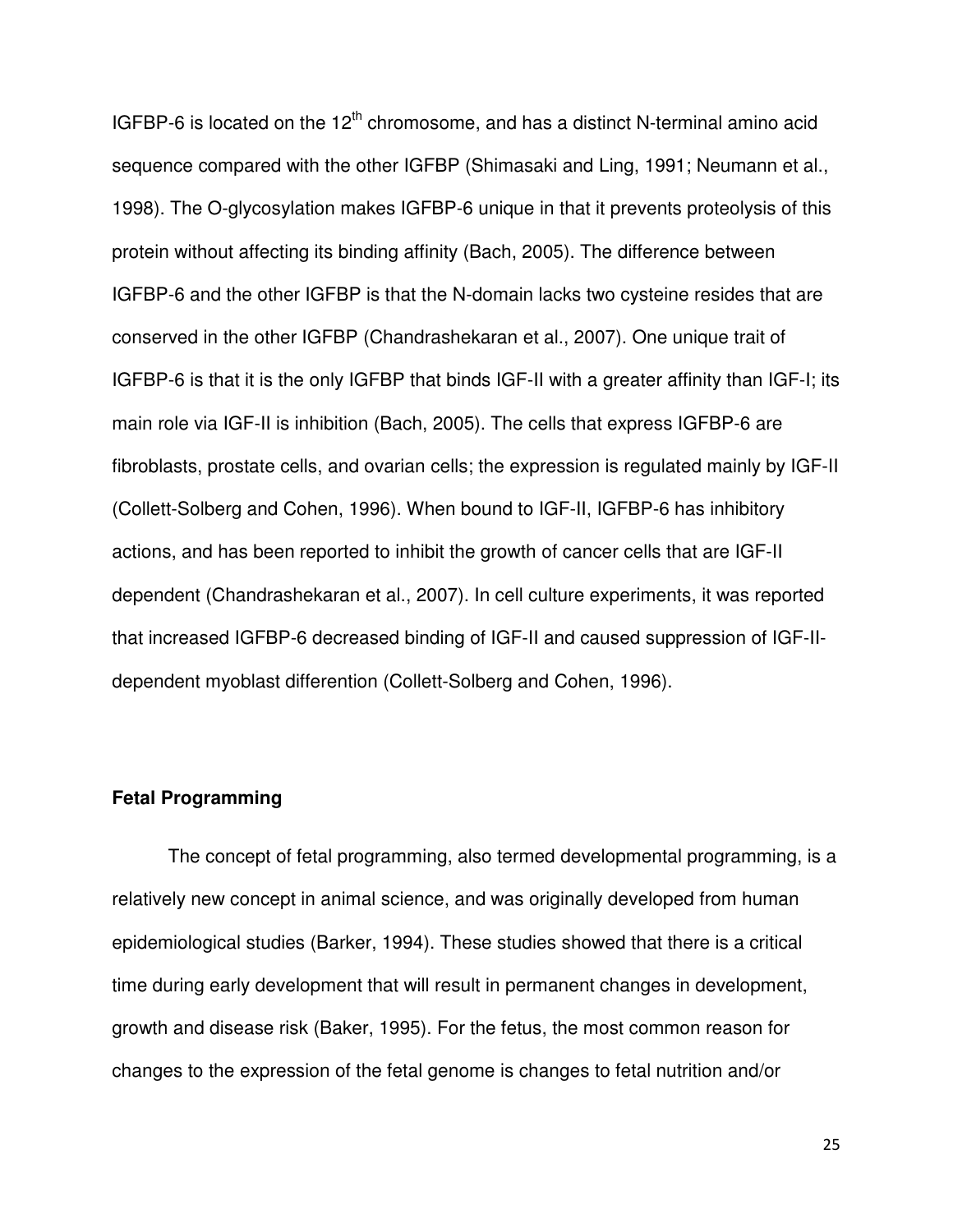endocrine status (Wu et al., 2006). This, in turn, results in adaptions in development, mainly organ and tissue structure, physiology, and metabolism to achieve ideal growth (Wu et al., 2006). These changes while in the uterus lead to the offspring being predisposed to endocrine or metabolic imbalance and/or cardiovascular disease later in life (Du et al., 2010). Fetal programming is important to the livestock industry because a fetus that fails to reach its growth potential negatively affects future production (Du et al., 2010). Fetal programming is most pronounced in young animals during their first parity, when carrying multiple fetuses, or when the animal experiences poor nutrition (Reynolds et al., 2010). In humans, 60 genes have been identified that are susceptible to imprinting (Myatt, 2006). Genomic imprinting is an phenomenon where the expression of certain genes are expressed based on parental origin (Wilkinson et al., 2007). Maternal genes that undergo imprinting suppress fetal growth, whereas the fraternal genes that undergo imprinting enhance fetal growth (Myatt, 2006). In humans, nutritional insults that are applied to the mother have the potential to cause diabetes or hypertension in adulthood in the progeny (Myatt, 2006). Fetal programming is not just a result in intrauterine growth retarded pregnancies but can also occur when the mother is suffering from other diseases, which commonly results in progeny that are small for gestational age or large for gestational age (Myatt, 2006).

## **Intrauterine Growth Retardation**

Intrauterine growth retardation was defined by Wu et al. (2006) as the impaired growth and development of the mammalian embryo/fetus or its organs during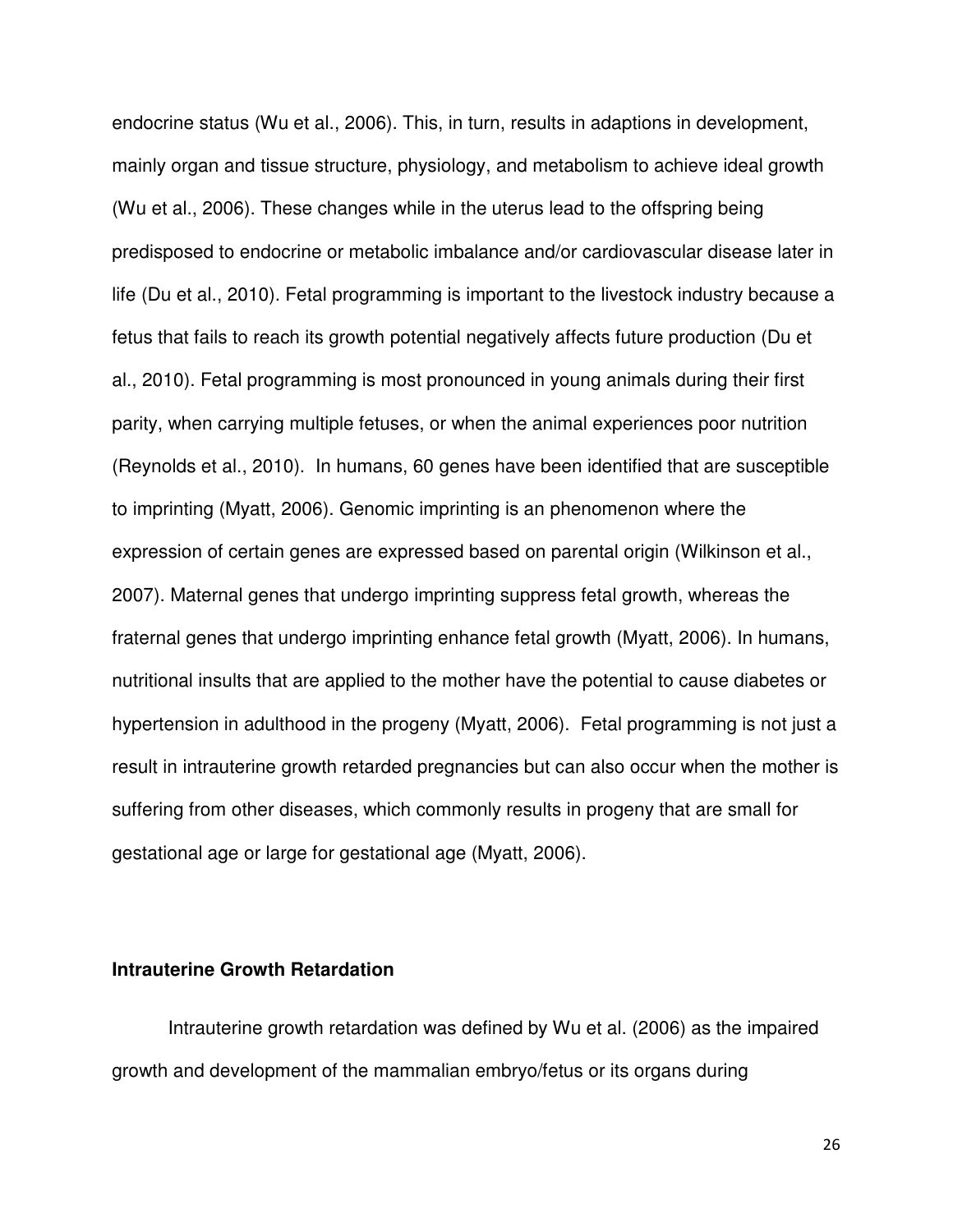pregnancy. It can be caused by a variety of factors both intrinsic and extrinsic. Over the past 50 years there have been significant advances in management techniques and intensive research into the field; however, IUGR is still a problem for the animal industry (Wu et al., 2006). Genetics is the main determinant of fetal development and growth, with the genetic code is vulnerable to changes brought on by the uterine environment (Holemans et al., 1998). Several effects linked to IUGR are reduced postnatal growth, reduced neonatal survival, reduced feed efficiency, negative impacts on meat quality, and negative impacts on body composition (Wallace et al., 1997; Peel et al., 2012). The impacts of IUGR is caused by several factors, including uterine capacity, inadequate amniotic or allantoic fluid, maternal nutrition, maternal intestinal malabsorption, ingestion of a toxic substance, placental abnormalities, maternal age, poor management, infection, environmental temperature, stress, and disturbances in both the maternal and fetal homeostatic mechanisms (Wallace et al., 1997; Luther et al., 2007). An interesting concept about IUGR was defined by Schroder (2003), who described the uterine-placental unit as a "Russian nesting doll motif". The Russian nesting doll is described as an object within a similar object. What is important regarding this concept is that each of these units fit within each other and is affected from the upstream unit. The fetus is affected by the uterine environment, and the uterine environment is affected by maternal homeostasis (Schroder et al., 2003). When investigating IUGR it is important to take into consideration that the different components interact with each other and that they are all connected with the growth of the fetus.

Intrauterine growth retardation can be caused by intrinsic or extrinsic natural circumstances or other factors. Natural IUGR, was defined by Jensen et al. (1999) as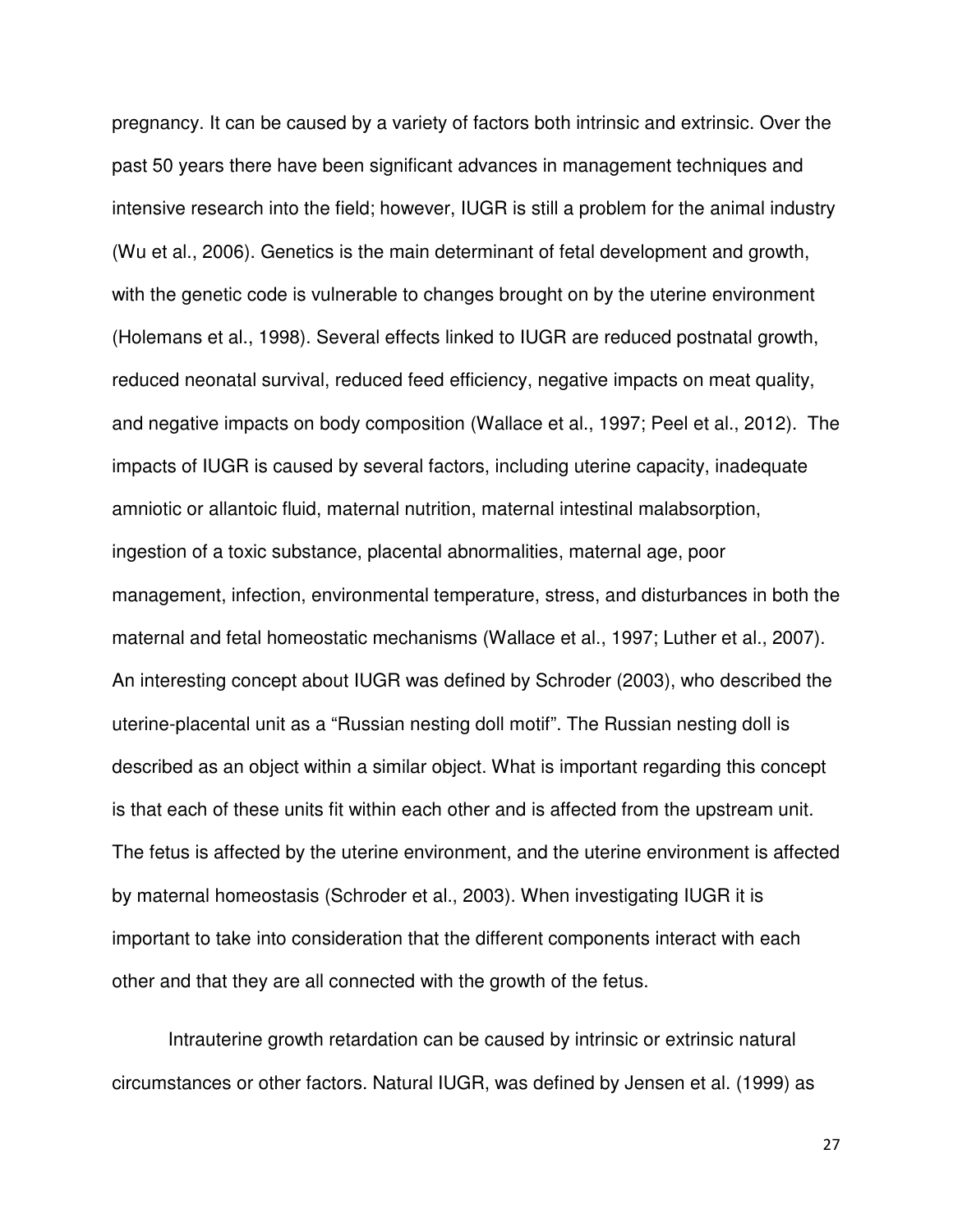reduced substrate delivery to the fetus or impaired placental efficiency. One natural/intrinsic cause of IUGR is uterine capacity. Uterine capacity induces IUGR as reported in studies investigating the effects of uterus size and capacity in pig pregnancies (Foxcroft et al., 2006). Depending upon the stage of fetal growth, the uterus can exert different effects upon the growing fetus. Not until day 25 of gestation will survival of the offspring begin to be affected (Foxcroft et al., 2006). Moreover, its not until day 30 to 40 that the uterine environment will permanently affect the fetus (Foxcroft et al., 2006). Overcrowding in multi-fetal pregnancies is one of the most common causes of natural IUGR in livestock animals (Chen et al., 2011). For example, pigs have the greatest percentage of IUGR pregnancies (Chen et al., 2011). Due to placental insufficiency these IUGR piglets are 0.3 kg lighter at birth than normal (Chen et al., 2011). Before 35 days of gestation pig fetuses are equally distributed within the uterine horns, it is not until after this time point that they begin to crowd each other and compete for space (Wu et al., 2006). In the sheep carrying twins, each lamb will be on average 78% of the body weight of a singleton lamb, whereas in triplet pregnancies, the average fetal weight per lamb was 62% compared with a singleton (Gootwine, 2005). Even when the ewe is receiving adequate nutrition, in multi-fetal pregnancies, which account for 38 to 52% of all sheep pregnancies (USDA, 2003), fetal growth is impaired (Gootwine, 2005). Uterine capacity can be both a natural or experimental cause of IUGR. Intrauterine growth retardation can be experimentally induced by transferring an embryo from a large uterine capacity mother into a mother who has a small uterine capacity (Sharma et al., 2012). Sharma et al. (2012) compared conceptuses from two different-sized sheep breeds developed in utero. Suffolk sheep, known for large body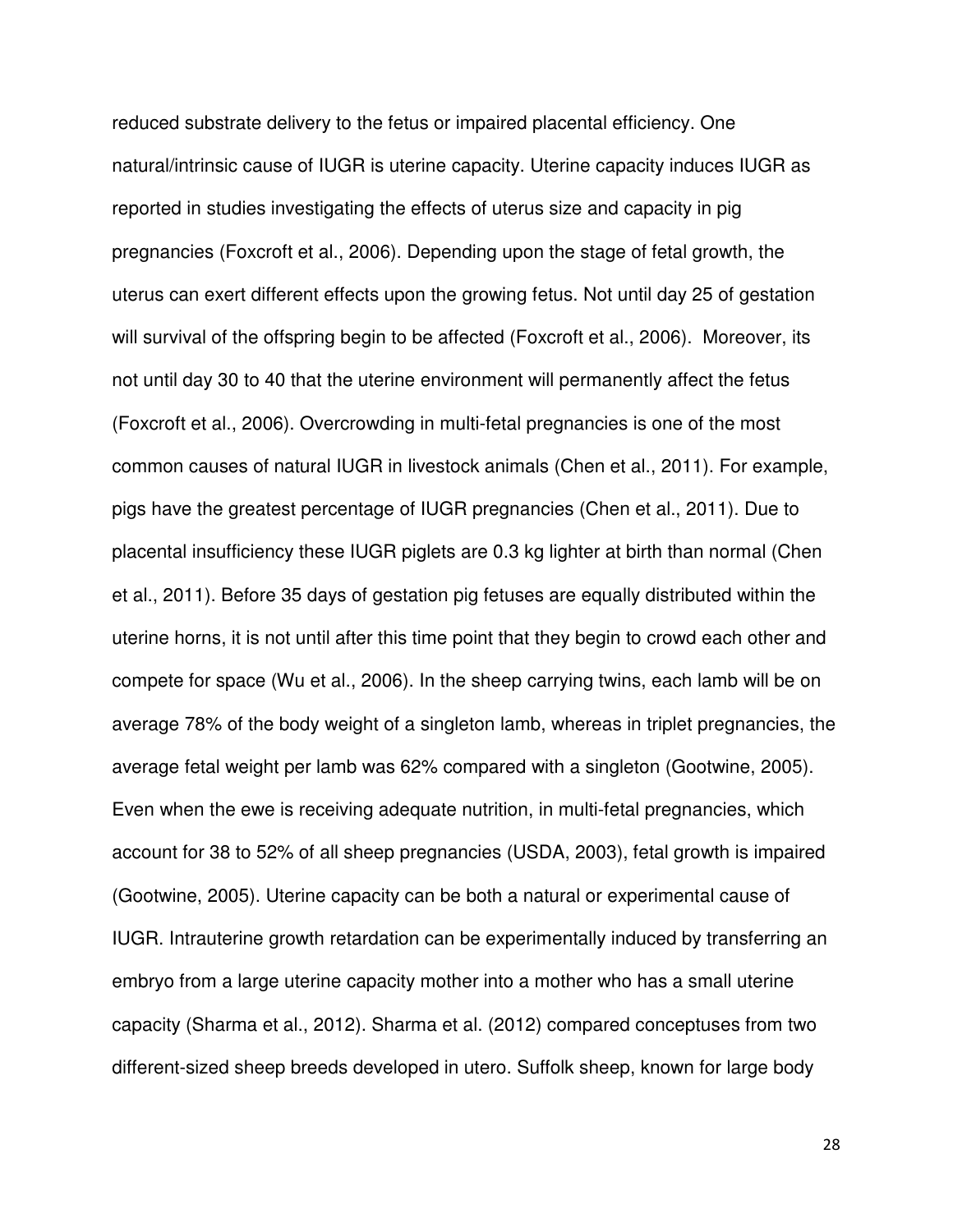size and large uterus and Cheviot sheep, known for small body size and small uterus were used (Sharma et al., 2012). Embryos were implanted either within a breed or between breeds, with the aim to determine the effect of uterine size on growth and development (Sharma et al., 2012). Sharma et al. (2012) reported that the largest lambs produced lambs that were born to the natural Suffolk x Suffolk. With Suffolk embryos gestated in the smaller Cheviot uterus were lighter at birth, showing the impact of uterine size on fetal size. No difference was seen in Cheviot in Cheviot or Cheviot in Suffolk in regards to birth weight (Sharma et al., 2012). This is a clear example of how the fetus adapts its growth and development to compensate for extrinsic factors.

### **Nutritional Status during Gestation and IUGR**

Maternal nutrition is one extrinsic factor that impacts maternal homeostasis and their fetal development. Overfeeding and/or underfeeding constitute poor maternal nutrition and has negative implications on the offspring. Undernutrition can be the result of poor management practices, animals being raised on harsh range conditions, or animals being housed in a group environment where competition for food may lead to some receiving less than others (Wu et al., 2006; Lekatz et al., 2011). Pigs, for example, are commonly group-housed, and need to compete with others for food, whereas large livestock such as horses and cattle are grazed on rangeland, which might be over-grazed or poorly managed (Wu et al., 2006). Vonnahme et al. (2008) reported that sheep fed 50% of NRC requirements carried fetuses with a lighter body weight than lambs carried by ewes fed 100% NRC requirements. It was reported that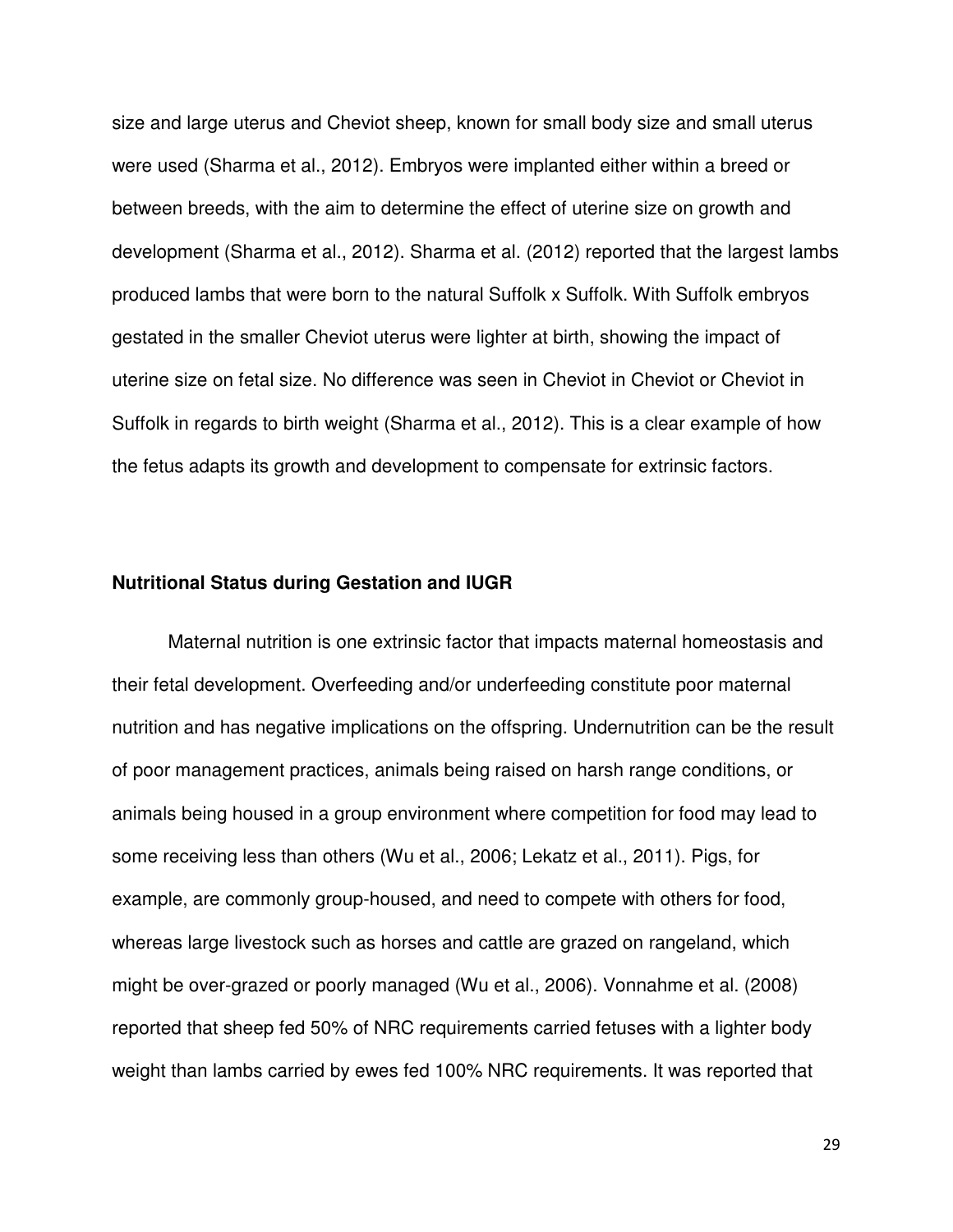lambs from the restricted-fed ewes had a decreased crown rump length compared with control-fed ewes lambs (Vonnahme et al., 2006). In pigs, those that were considered light weight at birth grew slower and were smaller than pigs born at a medium or heavy body weight (Rehfeldt et al., 2007). In cattle, very light body weight before calving resulted in a reduction in calf birth weight (Bellows et al., 1971). Overnutrition also negatively impacts livestock production. For example in sheep, overfeeding is common practice pre-breeding, this process is known as flushing and increases the ovulation rate of the dam. In addition to overfeeding before pregnancy, overfeeding during gestation can negatively impact the fetus (Wu et al., 2006). In pigs fed a high energy and/or high-protein diet, there is an increased risk of embryo mortality (Wu et al., 2006). In horses that were overconditioned in late pregnancy, the mares experienced increased fetal loss and decreased fetal growth rates (Pugh, 1993). An additional example is the overfeeding dairy cattle, overfeeding does not decrease dystocia or increase milk production, instead it results in an increased rate of ketosis, cystic ovaries, loss of fertility, and increased risk of metritis (Ferguson, 2005). In conclusion overfeeding during gestation can result in increased fetal loss, decreased fertility, decreased fetal growth rates, and lacks ample benefits in the production setting.

### **Maternal Nutrition and the Somatotropic Axis**

 The somatotropic axis hormones of both the fetus and mother are under a high degree of regulation in mid- to late-gestation by maternal nutritional status (Oliver et al., 1996). Nutrient restriction of the ewe from day 28 of gestation until termination of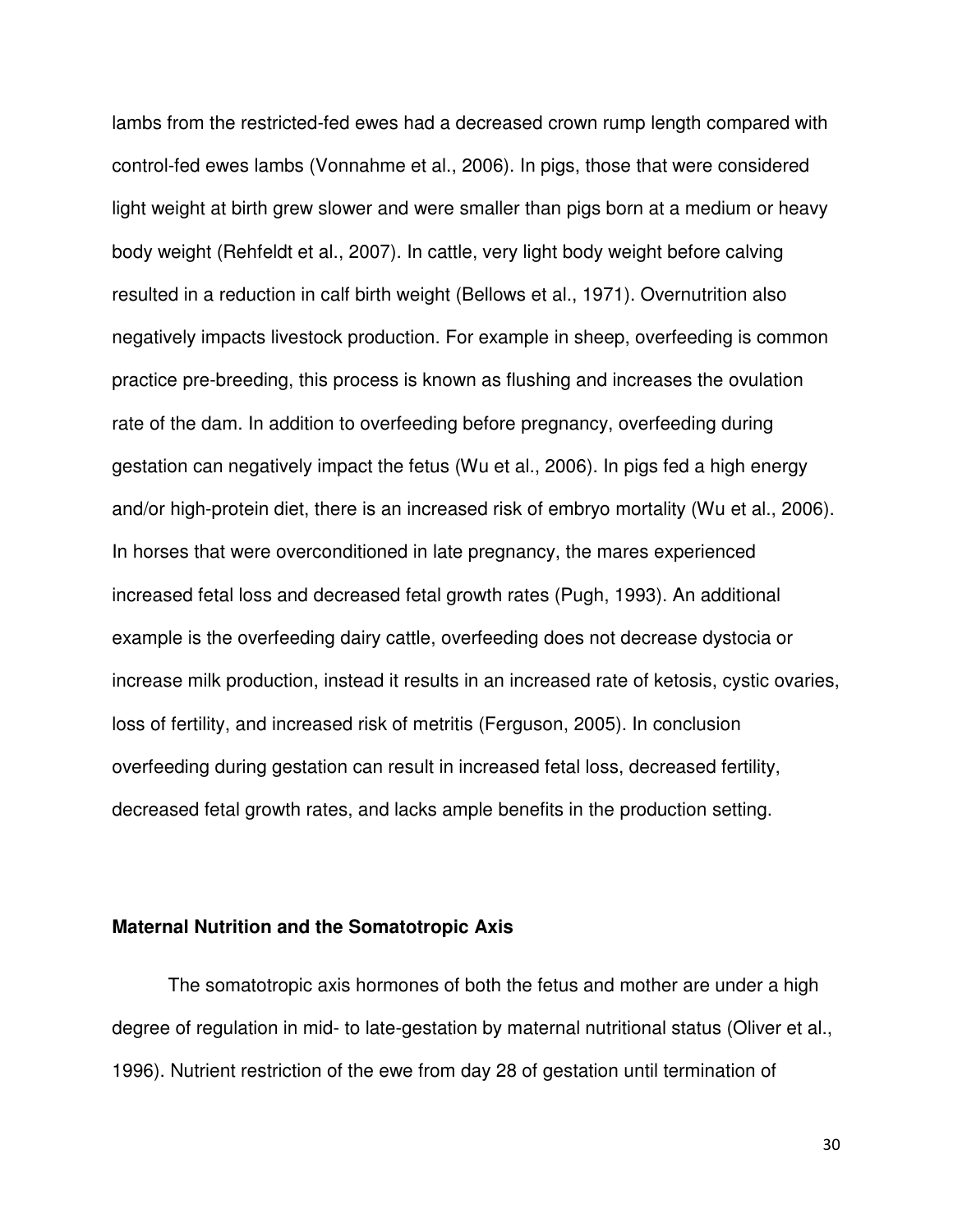gestation, resulted in fetuses at day 135 of gestation with a significantly reduced number of somatotrope cells compared with an increase in somatotrope cellular area within the pituitary gland (Lutz et al., 2006). The decrease in number of somatotrope cells challenges the increase in GH concentration in the lambs (Lutz et al., 2006). The reason for the disconnect between number of somatotrope cells and concentration of GH was postulated to be due to new somatotrope cells being undetectable by immunocytochemistry since these cells have exhausted their stored GH (Lutz et al., 2006).

Embolism is the process of creating an obstruction in a vein or artery to slow blood flow and can be utilized experimentally as a method of inducing IUGR in the fetus (Jensen et al., 1999). Jensen et al. (1999) used microspheres injected into the uterine arteries to create an embolism that slowed uterine blood flow, limited blood gases and nutrients from reaching the fetus. The purpose of the embolized artery is to induce reduced fetal growth and allow for the ability to track the associated changes in development (Eremia et al., 2007). Romney ewes were assigned to be either embolized or embolized and given exogenous IGF-I treatment, had catheters inserted into the fetal and maternal veins to collect blood samples to track metabolic changes (Eremia et al., 2007). The IGF-I treatment group was an attempt to counteract the effects of the embolism by returning the fetus to normal growth (Eremia et al., 2007). To track changes caused by embolism-induced IUGR, one treatment group was injected with saline (Eremia et al., 2007). Overall, the induced IUGR/saline treatment group reported a decreased fetal growth rate of 20 to 30% compared with controls (Eremia et al., 2007). In treated groups, intravenous IGF-I supplementation resulted in a fetal chest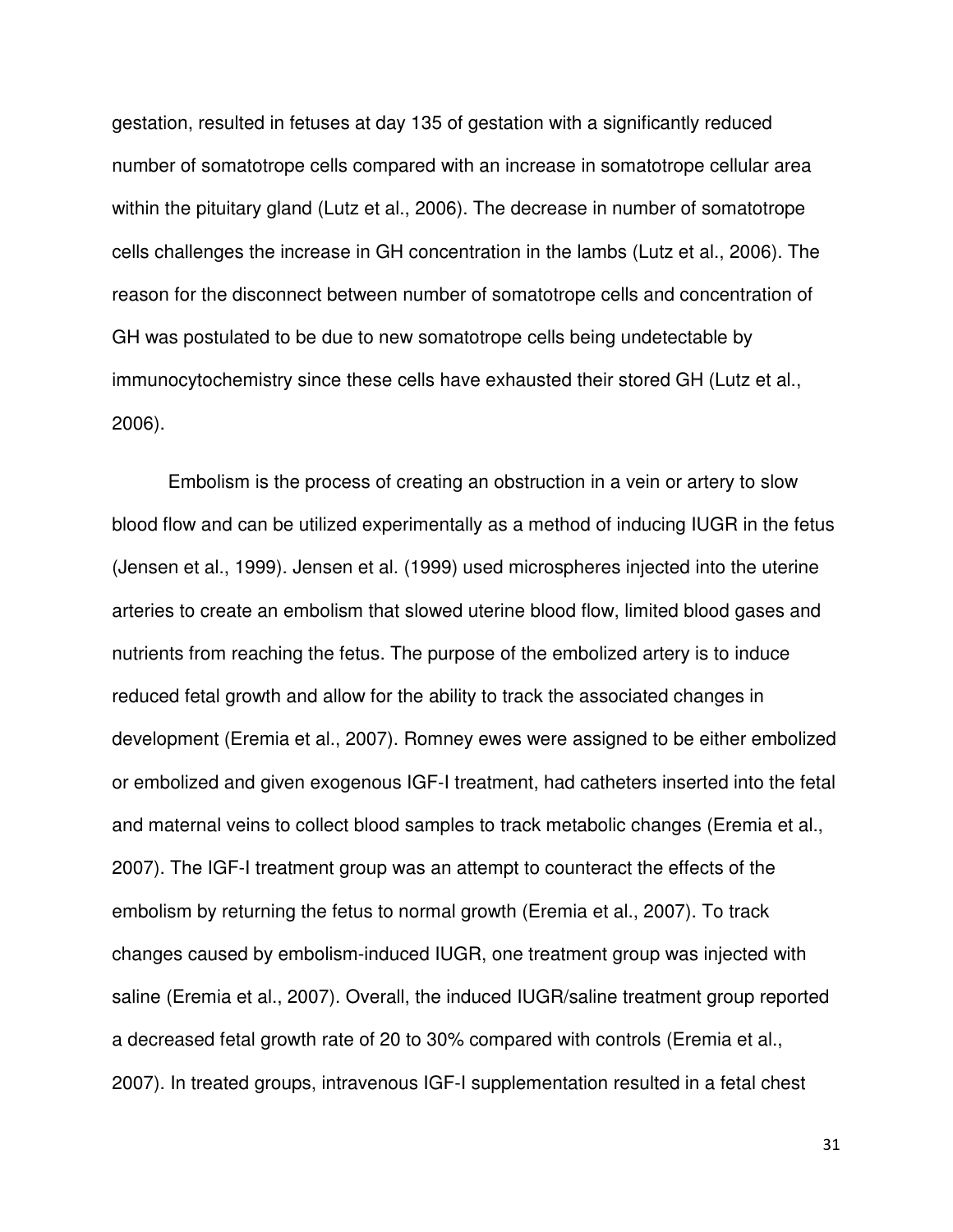girth circumference that was greater than lambs who were administered saline, fetal weight was lighter for IGF-I treatment compared with controls and heavier than the saline treatment group (Eremia et al., 2007). In conclusion, this study reported that when the somatotropic axis is not functioning correctly due the decrease in nutrient transfer through the uterine artery, but treatment with exogenous IGF-I can correct the imbalance and improve growth and development (Eremia et al., 2007).

### **Maternal Nutrition and Adipose Tissue**

 There have been numerous studies (Flint et al., 2003; Haemmerle et al., 2006; Berryman et al., 2011; Long et al., 2012) that suggest that maternal obesity or maternal disease state can program the fetus during gestation. Long et al. (2012) showed these adaptions occurred in adipose tissue related to adipogenesis or lipolysis. A change in the fetal fat mass was linked to the decreased nutrient availability due to alterations in maternal nutritional status (Long et al., 2012). To confirm these changes in fetal adiposity, Long et al. (2012) designed a study in which ewes were overfed to the point that at midgestation fetal carcass weights (day 65 to 75 of gestation) were 30% heavier than controls. At day 135 of gestation, the total fetal weight of lambs born to obese ewes and control ewes was similar, but when just the carcass weight was compared the lambs born to obese ewes (3.56 kg) were significantly lighter compared with the controlborn lambs (4.12 kg; Long et al., 2012). When the morphology of adipose cells was analyzed at day 135 of gestation, it was reported that the cells from pericardial depots from the lambs of obese ewes had a larger diameter than depots in lambs from the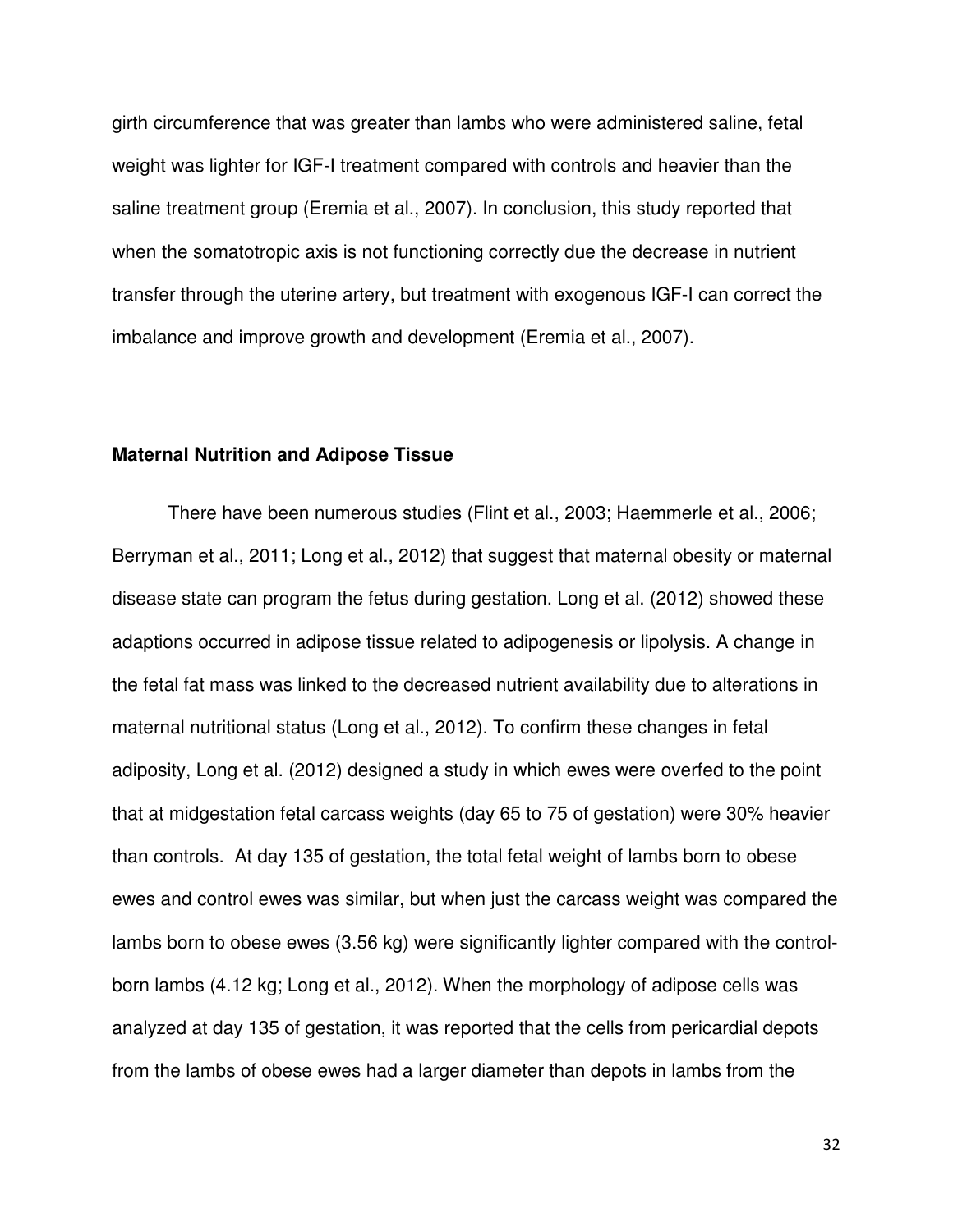control ewes (Long et al., 2012). This was also reported for cells from the perirenal fat depot (Long et al., 2012). Backfat in lambs from obese ewes was twice as thick as the backfat from control lambs (Long et al., 2012). The cells of lambs from obese ewes that were from the perirenal depot also had a greater concentration of fatty acids within the cell compared with those from control ewes (Long et al., 2012).

Long et al. (2011) used sheep as a model to evaluate leptin, a hormone produced by adipocytes, and how it changes with maternal obesity. Leptin is essential for the maintenance of postnatal body weight and development of the appetite control center (Monteleone and Maj, 2013). During postnatal development there is an increase in circulating leptin within days of parturition; in rats this is observed on postnatal days 8 to 21 (Kirk et al., 2009). This peak of leptin has a role in programming the appetite center of the brain before concentrations return to a basal level (Kirk et al., 2009). Obese ewes were fed 150% of NRC requirements for the duration of gestation, blood samples were taken following parturition in the lambs to quantify concentrations of leptin (Long et al., 2011). Although birth weights were similar between treatment groups, lambs from control ewes had an increase in leptin starting at day 5 to 9 postnatally. The leptin peak did not occur in lambs from obese ewes compared with control ewes (Long et al., 2011). This supports the previous study done by Long et al. (2010) that showed the lambs from overfed ewes consumed 10% more than control lambs, and had a tendency to be heavier than lambs from control ewes with a greater percentage of fat (20.8% vs 16.5%; Long et al., 2010).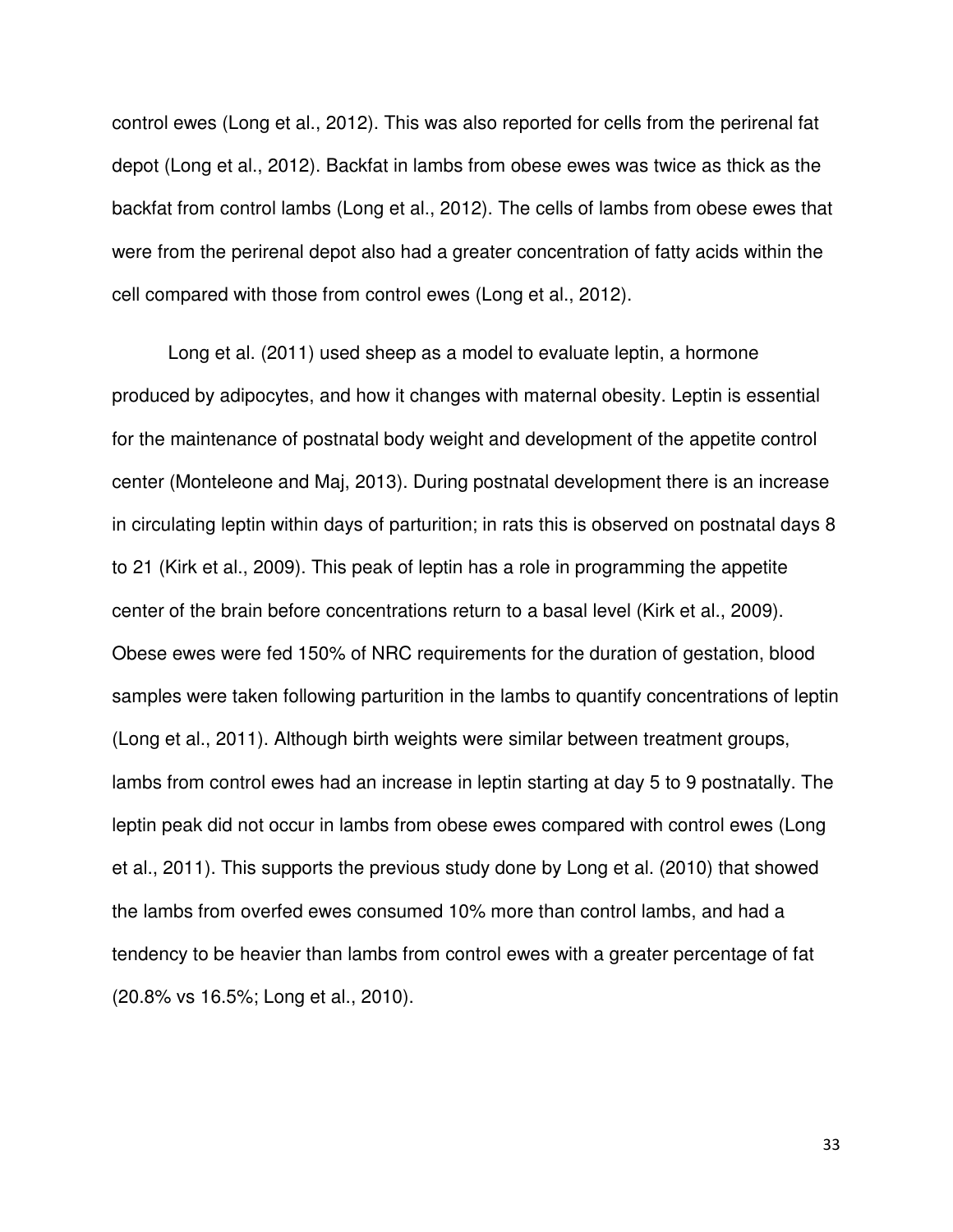### **Maternal Nutrition and Muscle**

The critical period in which myogenesis occurs in pigs is between day 25 and 90 of gestation (Foxcroft et al., 2006). Dwyer et al. (1994) showed that maternal nutritional status had its greatest effects on the fetus between days 25 to 50 of gestation. Between days 25 and 90 of gestation the primary and secondary muscle fibers are experiencing their greatest growth and most vulnerable to manipulation (Dwyer et al., 1994). Using pigs, it was shown that decreased maternal nutrition during gestation resulted in reduced numbers of secondary muscle fibers and a reduction in birth weight (Handel and Stickland 1987; Dwyer et al., 1994). Piglets experiencing IUGR will be more likely to have a reduction in muscle mass and meat quality at the time of slaughter (Rehfeldt et al., 2008). When piglets are designated into one of three birth weight groups (low weight, middle weight, and high weight), at the time of slaughter the animals from the high birth weight group were superior to those from the low birth weight group (Rehfeldt et al., 2008). Superior was defined by an increase in lean muscle and decreased fat, the low birth weight pigs were clearly inferior having less lean muscle mass and more fat than pigs from the high birth and medium weight groups (Rehfeldt et al., 2008). Interestingly, though the piglets from each of the three birth weight groups had similar backfat thickness, the additional fat reported in the low birth weight pigs was in perirenal fat (Rehfeldt et al., 2008). The differences in carcass quality shows that birth weight might have a greater effect on muscle development than adipose tissue development and that differences in adipose tissue development will be depot specific (Rehfeldt et al., 2008). Low birth weight lambs had a 40% reduction in semitendinosus muscle weight compared with high birth weight lambs (Greenwood et al., 2000). Differences in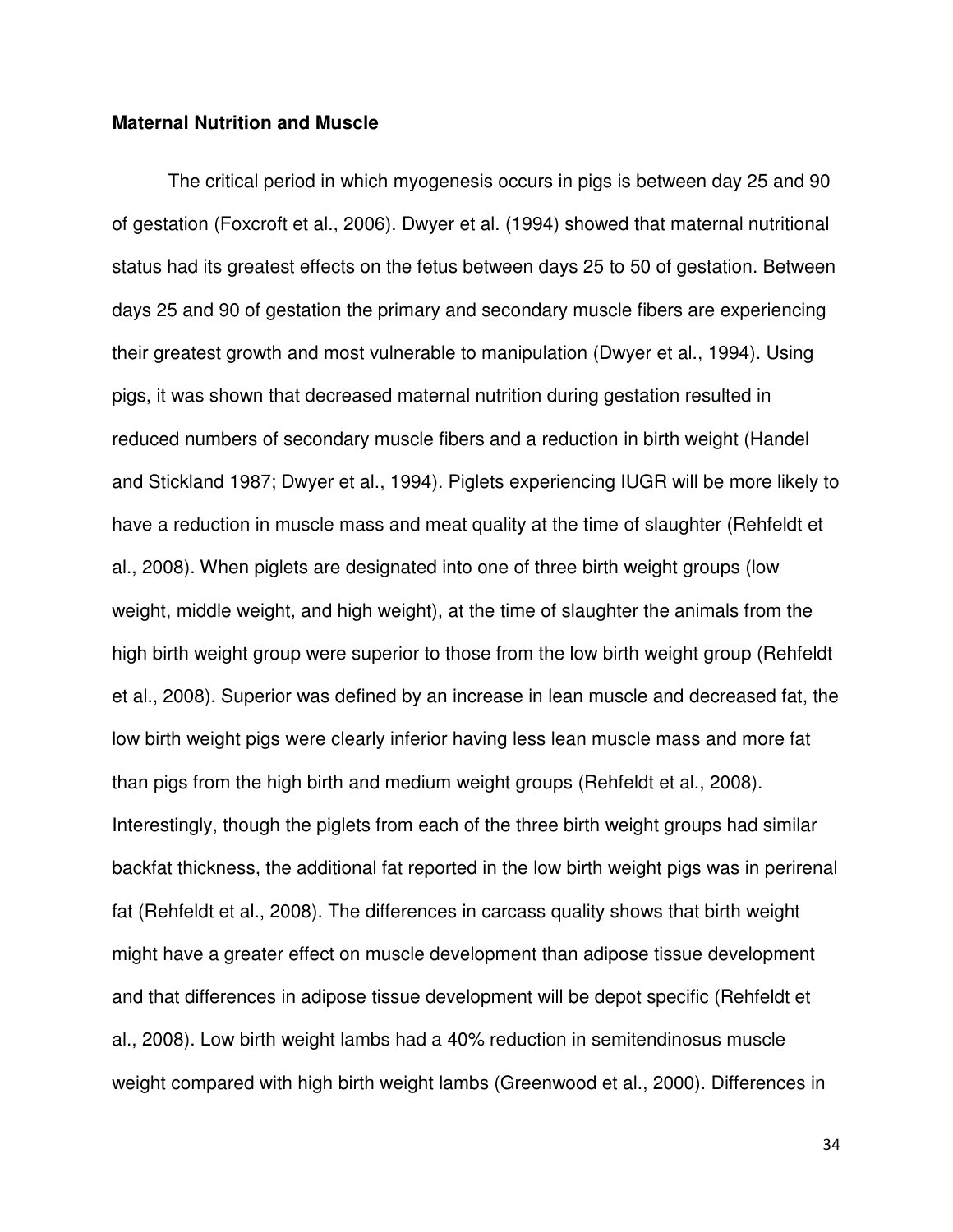how lambs were reared, (eg., for slow rate of body weight gain or fast gain rate of body weight gain), muscle weight and carcass weight were affected (Greenwood et al., 2000). Low birth weight lambs had a slower daily body weight gain compared with high birth weight lambs and a reduced muscle weight (Greenwood et al., 2000). Greenwood et al. (2000) concluded that nutrition during early postnatal life the growth potential of sheep and muscle growth will be altered by nutrition. In conclusion, it can be postulated that nutrition affects late prenatal growth similarly as it does during early postnatal growth (Greenwood et al., 2000).

Overfeeding, another form of poor maternal nutrition, also affects postnatal growth negatively. When pigs were overfed from conception to day 50 of gestation, the offspring were fatter at birth with altered muscle fiber composition (Bee, 2004). The piglets born to overfed sows grew slower, had a reduced percentage of muscle, and heavier fat mass compared with piglets born to restricted fed sows (Bee, 2004). It was also shown that rats that were overfed during gestation had a 25 % reduction in muscle cross-sectional area and additionally had 20% fewer muscle fibers compared with control-fed mothers (Du et al., 2010). Ewes fed 150% of NRC requirements produced lambs with reduced expression of MyoD, myogenin, and the protein desmin, signifying downregulation of myogensis (Tong et al., 2009). Tong et al. (2009), also reported that lambs born to obese ewes had a reduction in primary muscle fiber size compared with control born lambs. Typically, the downregulation of myogensis is associated with the increase in adipogensis and fibrogensis due to divarication of the mesenchymal stem cells (Tong et al., 2009). In conclusion, an obese mother during gestation results in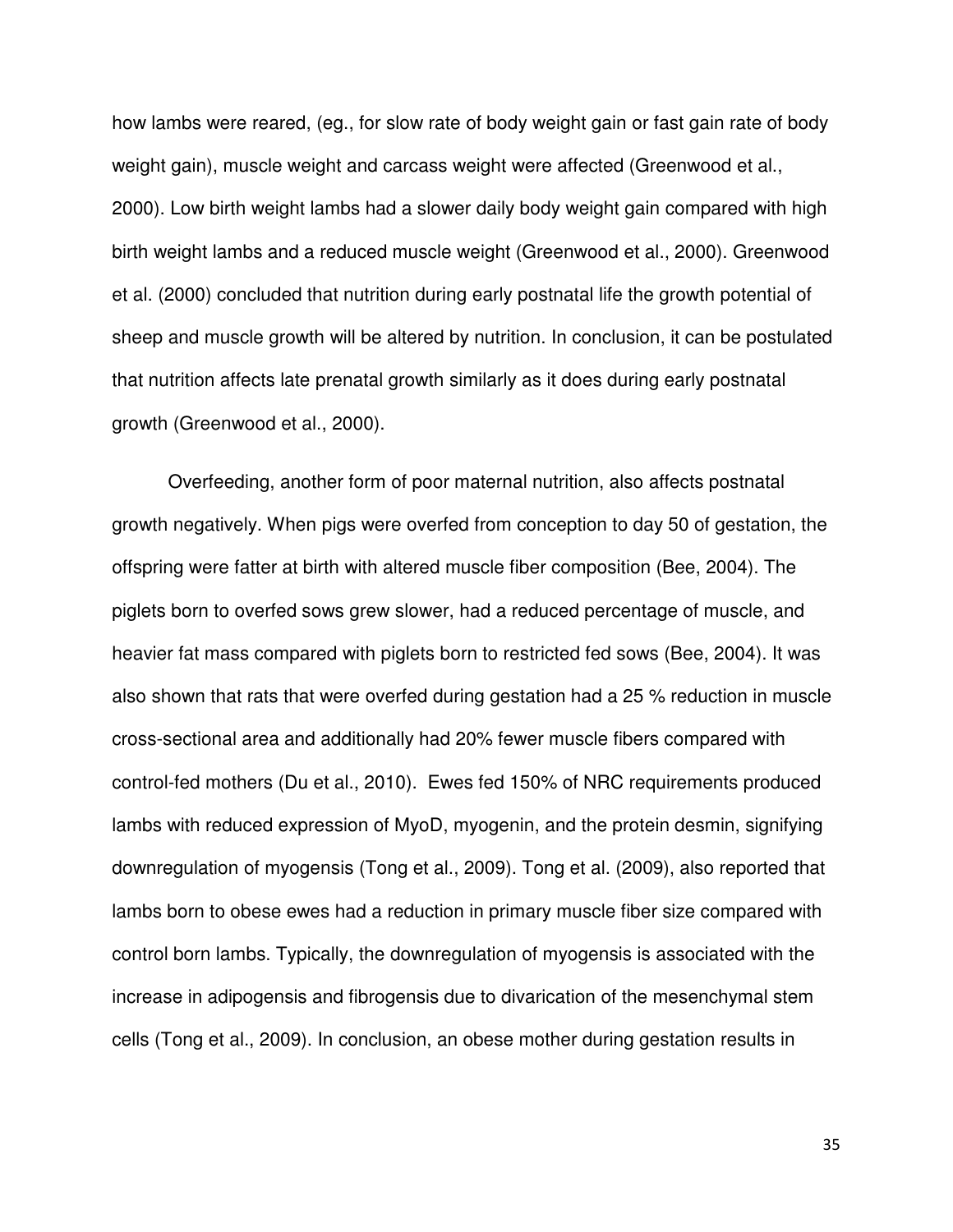offspring with decreased muscle fibers and muscle fiber size (Tong et al., 2009; Du et al., 2010).

## **Summary**

Poor maternal nutrition has numerous effects on the growth and development of the offspring. When receiving sub-optimal nutrition during gestation, the offspring are lighter at birth than those born to mothers receiving a control diet (Bellows et al., 1971; Vonnahme et al., 2008; Chen et al., 2011). Offspring born to nutrient restricted mothers also have decreased muscle mass (Handel and Stickland, 1987; Dwyer et al., 1994; Rehfeldt et al., 2007). The effect of poor maternal nutrition on the offspring in regard to the somatotropic axis is poorly understood. Using the technique of embolizing the main uterine artery thus creating a disruption in nutrient flow to the fetus, treatment with IGF-I have been reported to increase fetal growth (Eremia et al., 2007). Growth hormone has been reported to be increased in growing animals that have undergone prolonged fasting (Breier, 1999). Insulin-like growth factor binding protein-3 is decreased in cattle that are only being fed 75% of NRC requirements, whereas IGFBP-2 was reported to increase in cases of extended fasting (Wetterau et al., 1999; Rausch et al., 2002). These data support the concept that nutrient restriction to the fetus decreased IGF-I, decreased IGFBP-3, increased GH, and increased IGFBP-2 concentrations and decreased growth and development. It would be beneficial to examine hormones of the somatotropic axis in a maternal restricted nutrient model. Quantifying these hormone concentrations in relation to body parameters will make it possible to understand the endocrine system response and adaption with maternal nutrient restriction to optimize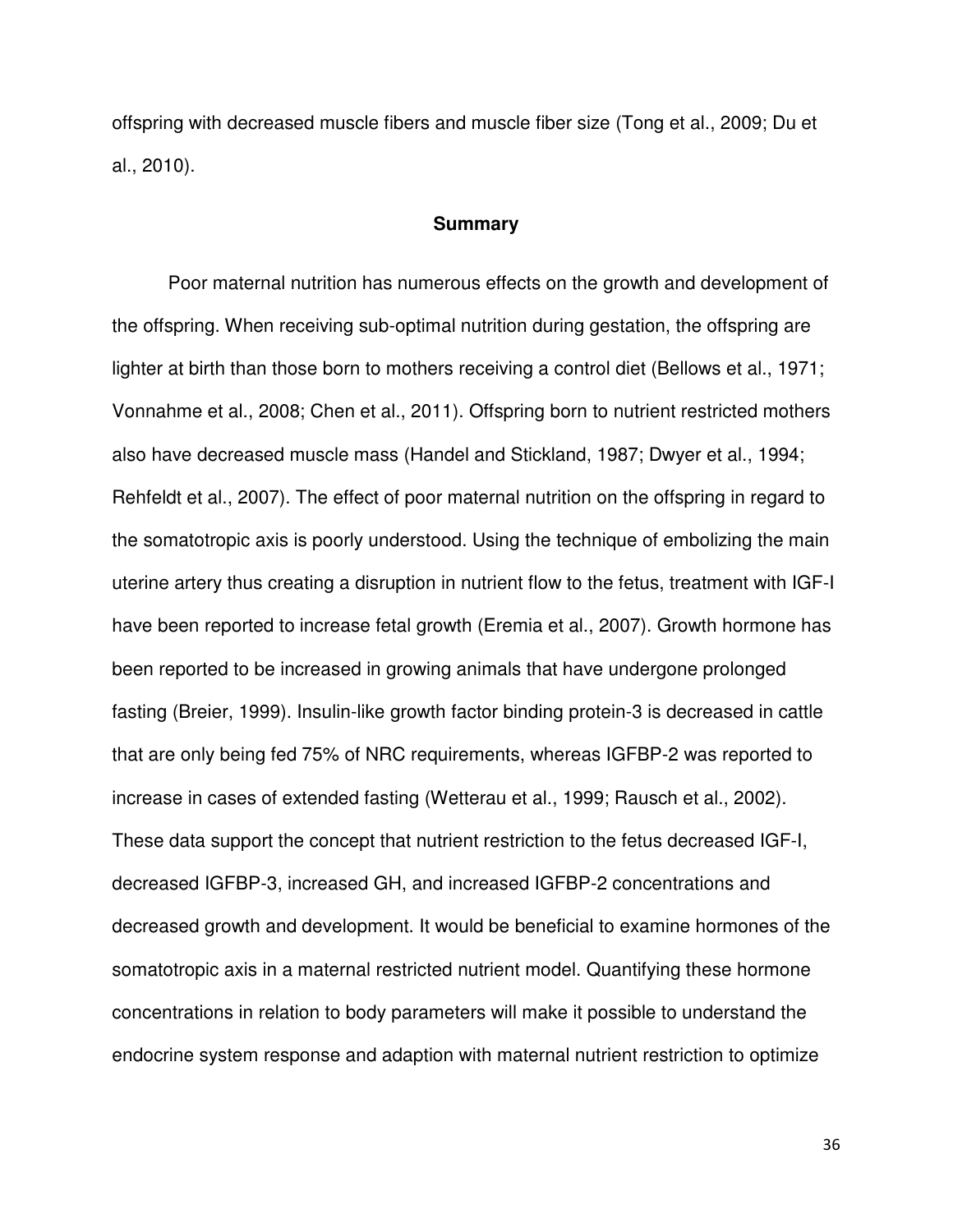growth and development of the offspring. Understanding these changes will allow producers the ability to optimize the growth and development of livestock.

 Similarly overfeeding an animal during gestation impacts growth and development of the offspring. Livestock that were fed in excess of NRC requirements during gestation had increased fetal mortality and decreased fetal growth (Pugh et al., 1993; Wu et al., 2006). Obese mothers have been reported to have offspring with increased fat depots, and increased adipose cell size (Long et al., 2010, 2011). Muscle has also been reported to be affected in cases of maternal overnutrition. Postnatally offspring that were fatter at birth grew slower and had less lean muscle at the time of slaughter (Bree, 2004). Muscle cross sectional area will be reduced in offspring with overnutrition of the dam, with muscle fibers specifically being reduced (Du et al., 2010). The impact of poor maternal nutrition on the hormones of the somatotropic axis is poorly reflected in current literature and requires further study.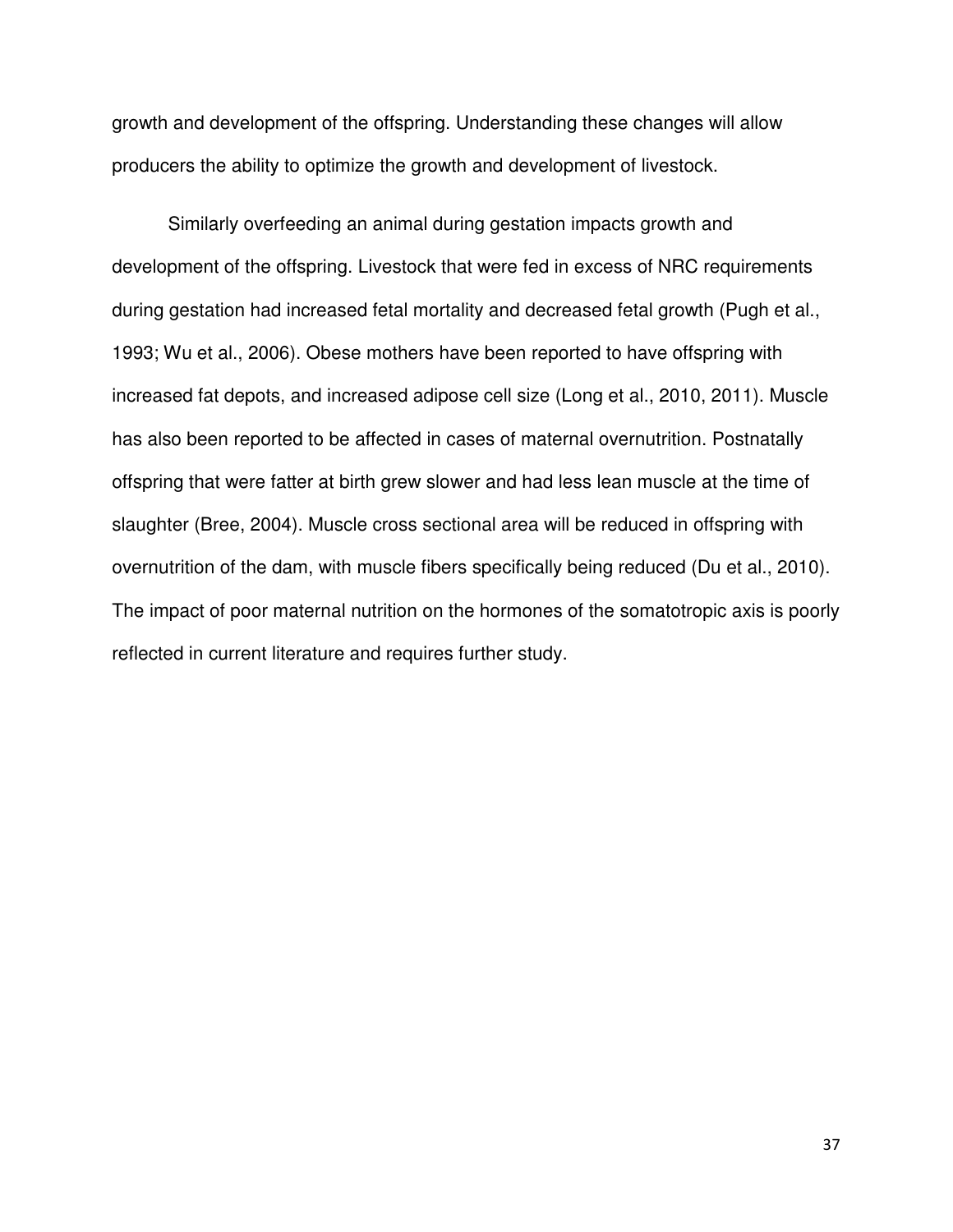#### **Objectives**

 It has been hypothesized that the effects of maternal nutrition have lasting postnatal effects on growth and development (Wu et al., 2006; Vonnahme et al., 2010; Howie et al., 2012; Hoffman et al., 2012; Neupane et al., 2012). Poor maternal nutrition, be it overnutrition or undernutrition, can result in IUGR, and has been linked to lasting effects on multiple organs, tissues, and endocrine systems (Foxcroft et al., 2006; Wu et al., 2006; Chen et al., 2011). The somatotropic axis is affected in lambs born to ewes that experienced poor maternal nutrition and IUGR. We hypothesized that overfeeding or underfeeding ewes during gestation would alter the growth response of lambs and the somatotropic axis. Therefore, the objectives of this study were:

- 1. To determine the effects of ewe undernutrition and overnutrition during gestation on growth variables of lambs (body weight, average daily gain, heart girth circumference, and crown rump length). These variables are indicators of postnatal growth, and will be measured in lambs from poorly nourished ewes from birth until three months of age.
- 2. To determine the effects of maternal nutritional status on circulating concentrations of GH, IGF-I, IGFBP-3 and IGFBP-2 in lambs. These hormones will be quantified to monitor changes in the endocrine response in lambs from birth to three months of age.
- 3. To determine the effects of maternal nutrition on carcass quantity (backfat, loin eye area) heart weight and liver weight, carcasses will be quantified in lambs from birth and three of age. These data will be to monitor differences in tissue and organ system growth and development.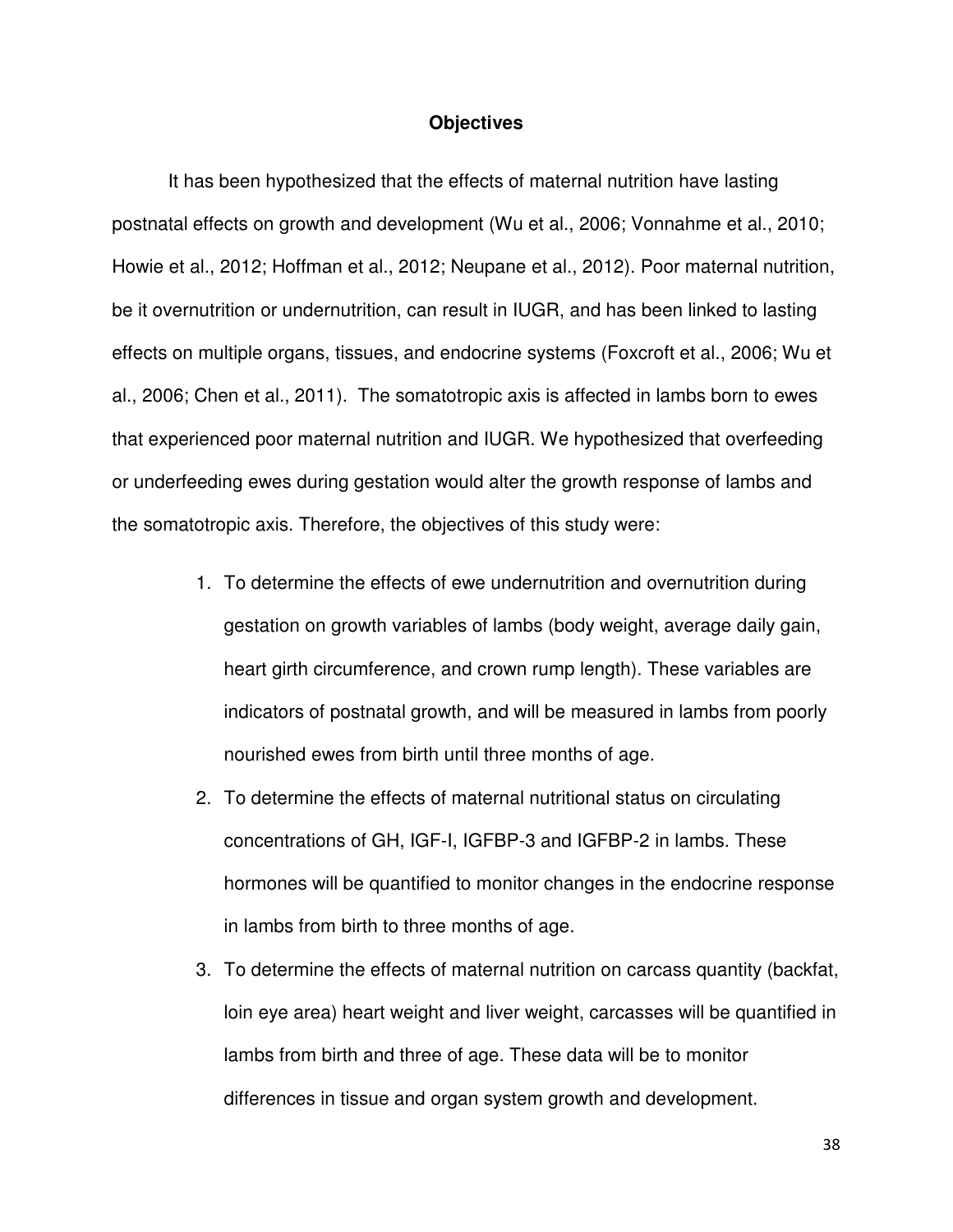### **Materials and Methods**

#### **Ewes**

Dorset (n=21) and Shropshire (n=3) multiparous (n=18) and primiparous (n=6) ewes between 2 and 7 years of age were used for this study. All animals were born and bred at the University of Connecticut Sheep Barn. Before the study, animals were housed unrestrained, in pens with an attached outdoor exercise yard. All ewes were ultra-sounded to determine number of fetuses and approximate age of gestation. Ewes that were confirmed pregnant with twins and near 87 days of gestation were used in the study. Ewes were randomly assigned to one of three diet based treatment groups, Overfed (n=8) target of 140% of National Research Council (NRC) requirements, Control (n=8) target of 100% of NRC requirements, and Restricted (n=8) target of 60% of NRC requirements. The actual diet that was consumed by each treatment group was 120% for Overfed ewes, 100% for Control ewes, and 60% for Restricted ewes (Table 1). Ewes on the study began a 9-day transition period to their assigned treatment diet, and were consuming the experimental diet at approximately 114 days  $\pm$  10 of gestation. Breed was balanced across treatments, one Shropshire, two primiparous Dorsets and 5 multiparous Dorsets were included in each treatment group. Ewes remained on study until parturition.

One control ewe died post parturition from a uterine prolapse. The data collected (blood samples and weights) from the euthanized ewe before parturition were included the analysis.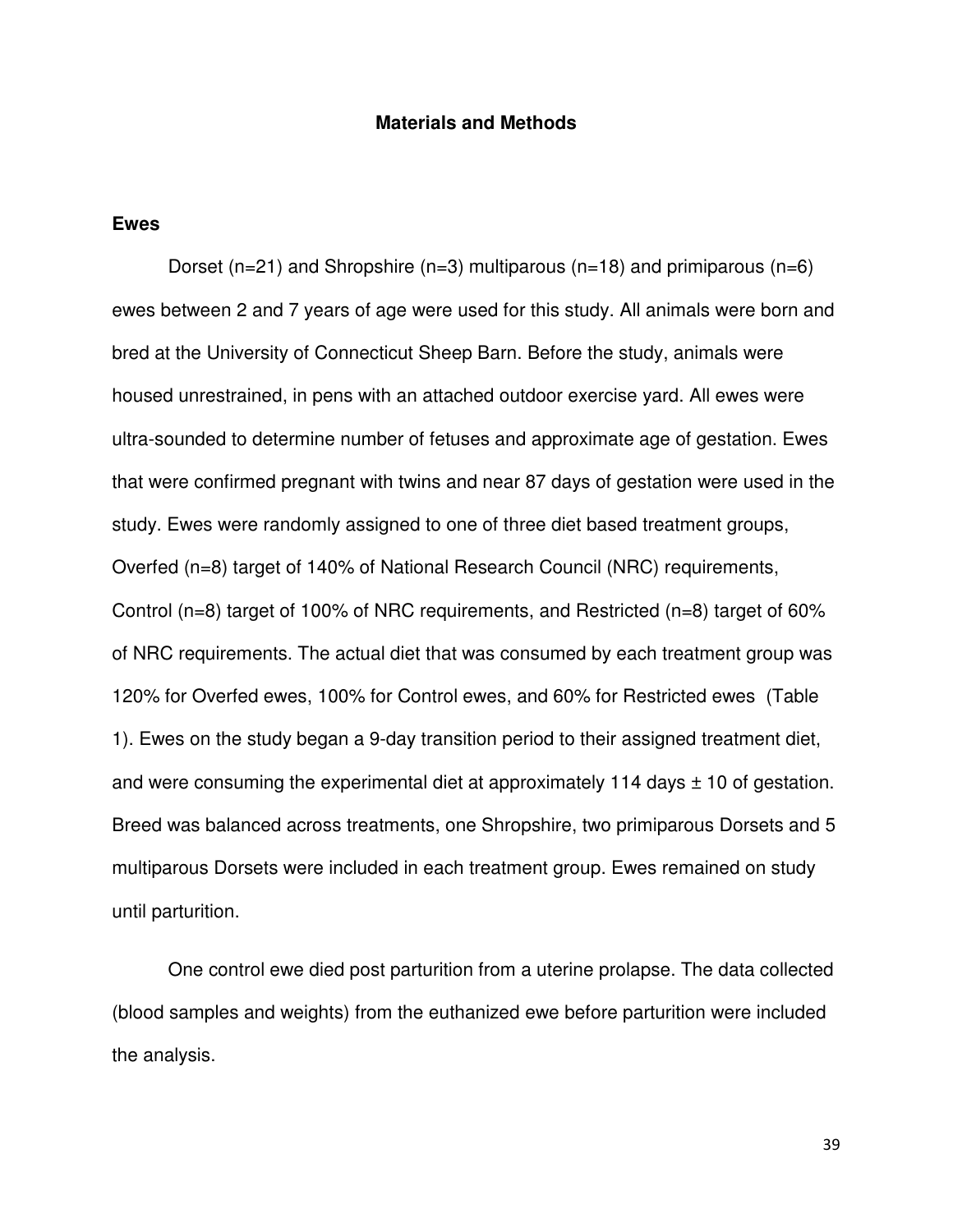Ewes were housed in individual pens to ensure each consumed only their experimental diet. Pens were bedded with straw and cleaned weekly. Ewes were given water ab libitum.

### **Treatments**

Diets were fed to ewes once a day at 0800 h. At this time, ewes were given hay and cracked corn, based on treatment assignment and body weight (Table 2). Hay was presented in individual hay bags, and cracked corn fed in individual troughs. The following morning hay bags were removed from each animal and any remaining hay was weighed, discarded, and the amount recorded. No corn remained the following day. Ewes were given fresh hay each morning. All animals were given a mineral supplement and ad libitum access to fresh water in a heated bucket. One ewe lost excessive body weight (weighed less than 20% of weight-matched controls and was switched to control diet).

#### **Ewe Body Weight, Body Condition Score, and Sample Collection**

Ewes were weighed weekly, and body condition score (BCS) was determined. At least two BCS scores were obtained each sampling day, by trained individuals, and their scores averaged.

Every week, blood samples (20 mL) collected via jugular puncture. The 20 mL of blood was equally distributed into three tubes (no anticoagulant, heparin, and EDTA). Tubes for serum were stored at room temperature for 6 hours, then overnight at 4°C.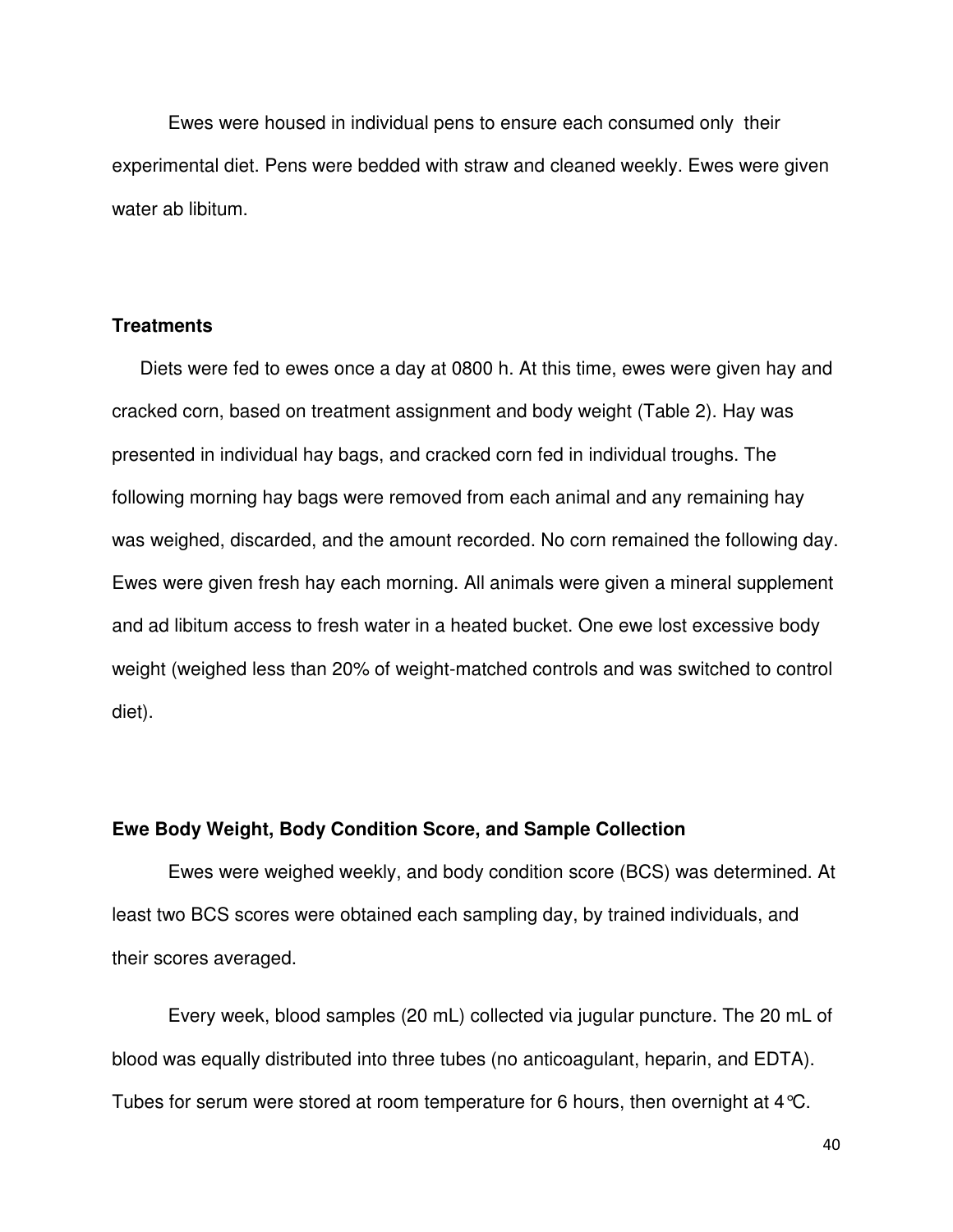| Treatment  | Hay<br>TDN<br>(kg) | Hay<br><b>CP</b><br>(kg) | Corn<br>TDN<br>(kg) | Corn<br>$CP$ (kg) | Total<br><b>TDN</b><br>(kg) | Total<br>$CP$ (kg) | TDN vs<br>Con<br>$(\% )$ | CP vs<br>Con<br>$\frac{1}{2}$ |
|------------|--------------------|--------------------------|---------------------|-------------------|-----------------------------|--------------------|--------------------------|-------------------------------|
| Restricted | 0.704              | 0.105                    | 0.198               | 0.022             | 0.902                       | 0.127              | 60                       | 36                            |
| Control    | 1.25               | 0.308                    | 0.351               | 0.038             | 1.609                       | 0.346              | $\overline{\phantom{a}}$ |                               |
| Overfed    | 1.292              | 0.319                    | 0.737               | 0.132             | 2.029                       | 0.451              | 126                      | 130                           |

**Table 1: Hay and Corn: Mean Total Digestible Nutrients (TDN) and Crude Protein (CP)**

Table 1: Nutrient content of the corn and hay given in the restricted, control and overfed diets. Control is 100% NRC requirements, TDN vs. Con is 60% of NRC for restricted treatment group, overfed is 120% NRC.

# **Table 2: Average Hay and Corn Consumption for Treatment Groups across Entire**

**Study** 

| Treatment Hay (kg) Corn (kg) |     |     |  |  |
|------------------------------|-----|-----|--|--|
| Restricted                   | 1.2 | 0.2 |  |  |
| Control                      | 2.1 | 0.3 |  |  |
| Overfed                      | 2.2 | 1.3 |  |  |

Table 2: Restricted group was fed first cutting hay. Control and overfed group were fed second cutting hay.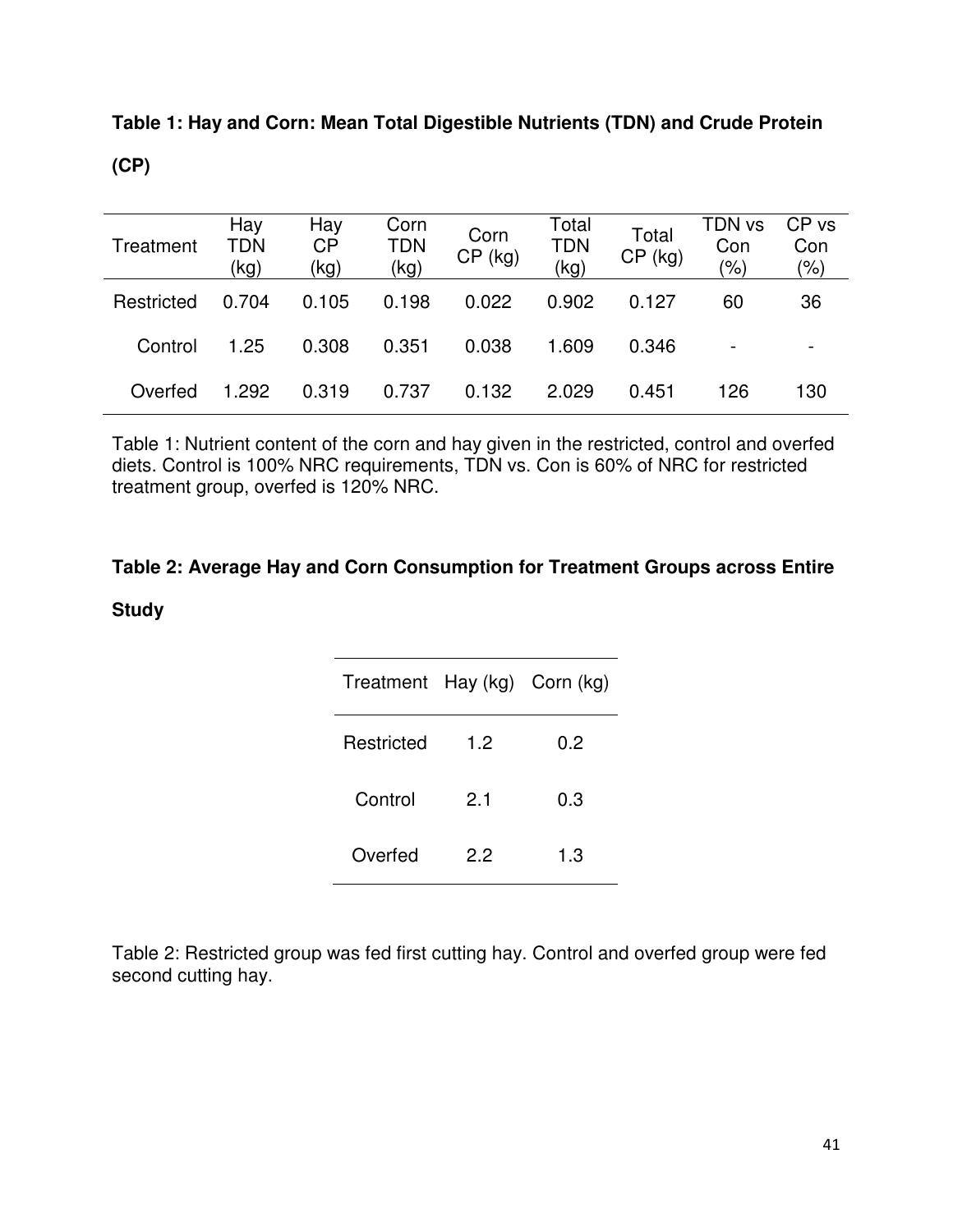The following morning, the serum tubes were centrifuged at 3,000 x g at 4 °C for 30 minutes. Serum was harvested, placed in a polypropylene collection tube and frozen at -20°C until analysis. The remaining tubes were inverted 8 to 10 times and placed on ice for 1 to 2 hours, and then centrifuged (3,000 x g, 30 min at 4 °C). Plasma was harvested, placed in a polypropylene collection tubes and frozen at -20°C until analysis.

### **Lambing Procedure**

Ewes were moved to a lambing pen, at or near parturition. Following delivery, lambs were maintained under heat lamps and allowed to nurse the ewe for 24 hours. If it was determined by the observing student that insufficient colostrum was consumed, lambs were given commercial colostrum per manufacturer's instructions (Lamb's Choice Total Colostrum, The Saskatoon Colostrum Co; Saskatoon, Canada) via gastrointestinal tube. Within 24 hours of birth, lambs body weight, crown-rump length, and heart girth circumference were measured. The lambs that would be included in the study were selected based on gender, males chosen over females, and heavier body weight. Blood (10 mL) was collected from each lamb designated to remain on the study. At 24 hours postpartum, ewes were returned to the flock with their remaining lamb(s).

Based on ultrasound data, each ewe was carrying twins; however from the 24 ewes there were 7 sets of triplets, 14 sets of twins, and 3 singletons. One lamb from each set triplets or twins was selected, and all singletons were selected for the study  $(n=24)$ .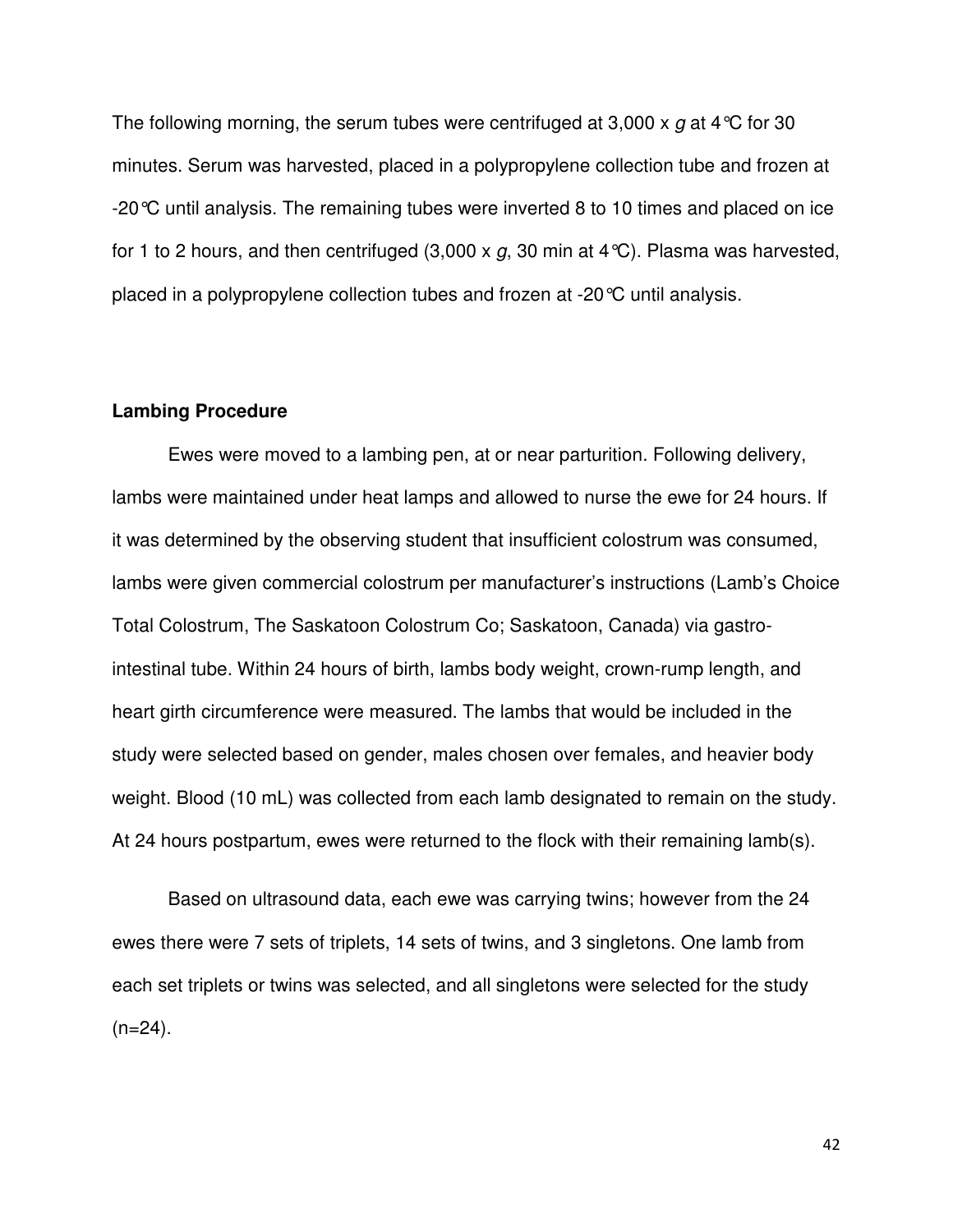### **Lambs**

Nine lambs (n=3/treatment) were slaughtered within 24 hours of birth. Fifteen lambs (n=5 Overfed, n=5 Control, and n=5 Restricted) were removed from the ewes 24 hours after birth and placed on a bottle fed milk replacer diet.

Two lambs died during this portion of the experiment; one due to enterotoxemia at one month of age and one lamb at two months of age, because of urinary calculi. Both lambs were born from ewes in the Overfed treatment group, reducing the total number of lambs in that treatment group to 3. Data from both lambs at birth were included in data analysis.

## **Bottle Fed Lamb Procedure**

Fifteen lambs (n=5 Overfed; n=5 Control; and n=5 Restricted) were placed in group pens (3 to 4/pen) 24 hours after birth. Lambs remained in their pens for 3 months. Lambs were bottle fed milk replacer (Ultra Fresh Lamb Milk Replacer, Land O'Lakes Milk Product Company, Shoreview, MN) at 1.7% of body weight. For the first two weeks, lambs were fed (average =  $812 \pm 10$  mL) milk replacer every three hours. From 3 to 4 weeks of age, animals were fed (average =  $980 \pm 12$  mL) every 6 hours. From 5 to 8 weeks the milk was diluted, next a feeding per week was deducted until weaning was completed. On average, the lambs consumed  $780 \pm 10$  mL per feeding during dilution, 586  $\pm$  11 mL per feeding during 3 feedings, 390  $\pm$  13 mL per feeding during 2 feedings, and 195  $\pm$  9 mL when fed once per day. All lambs were weaned by approximately d 60 of age and all animals were provided creep feed ad libitum (Lamb BT, Blue Seal Feeds,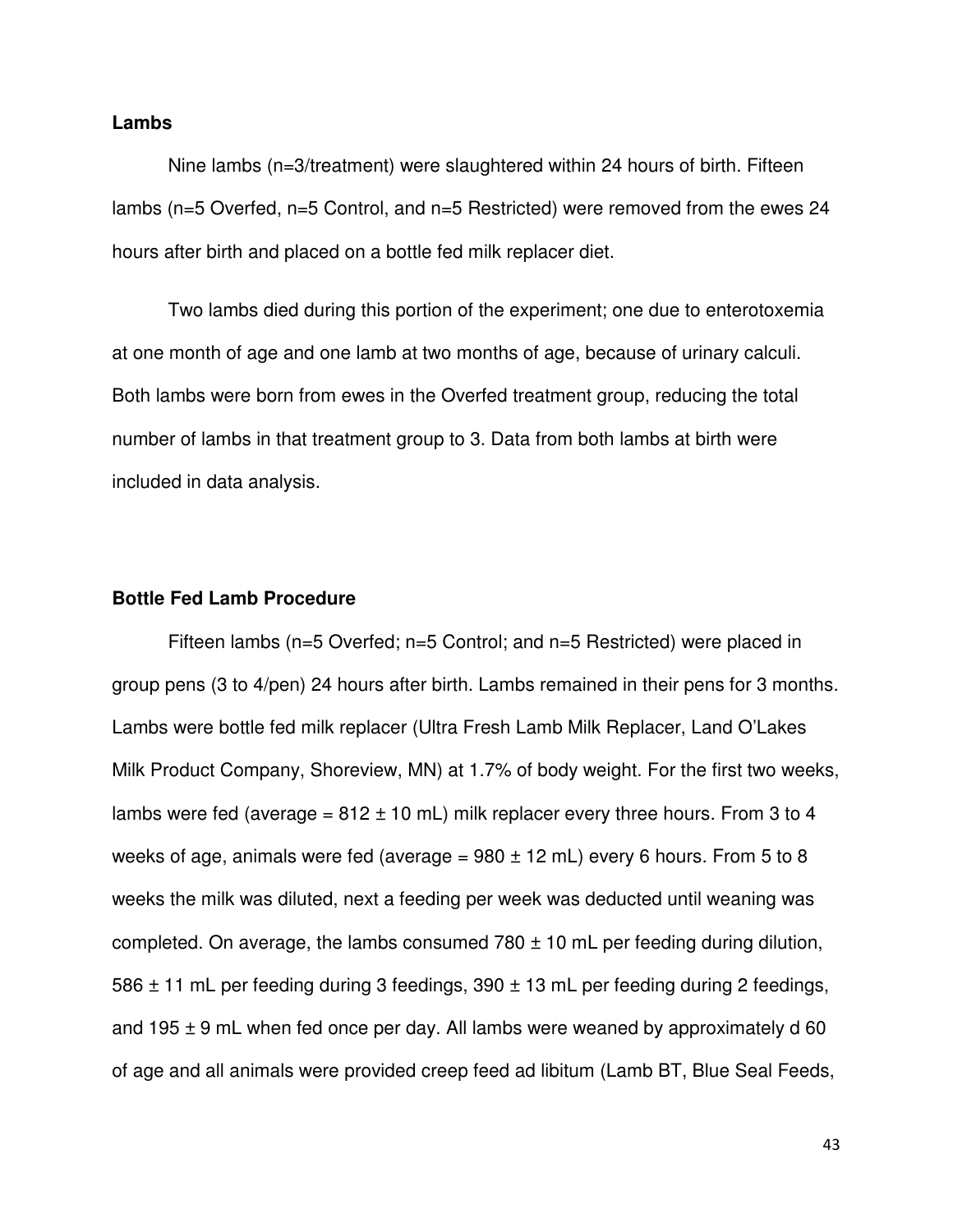Litchfeild, CT), and second cutting hay to achieve a body weight gain of 0.30 kg/d. Creep feed and hay was first introduced to the lambs at the beginning of the weaning process.

Lambs were vaccinated for *Clostridium perfringins type C and D, and clostridium* tetani (Bar-Vac CD/T, Boehringer Ingelheim, St. Louis, MO) and sore mouth at 24 h and 14 d of age.

#### **Lamb Body Weights and Sample Collection**

Lambs were weighed three times per week. Crown rump length was measured weekly. Blood samples (10 mL) were collected via jugular venipuncture once per week for two weeks postpartum and then every two weeks until three months of age. Blood samples were handled as described above.

#### **Necropsies**

The nine lambs designated for 24-h slaughter were transported (0.2 km) to necropsy, a blood sample (10 mL), crown-rump length, and heart girth measurements were collected. The blood was handled as described above. The animals were euthanized with a commercial euthanasia solution (10 mL; Beuthanasia Special-D, Merck Animal Health, Summit, NJ) at 0.5 mg/kg. Once respiration and heart-beat ceased, the animal was exsanguinated.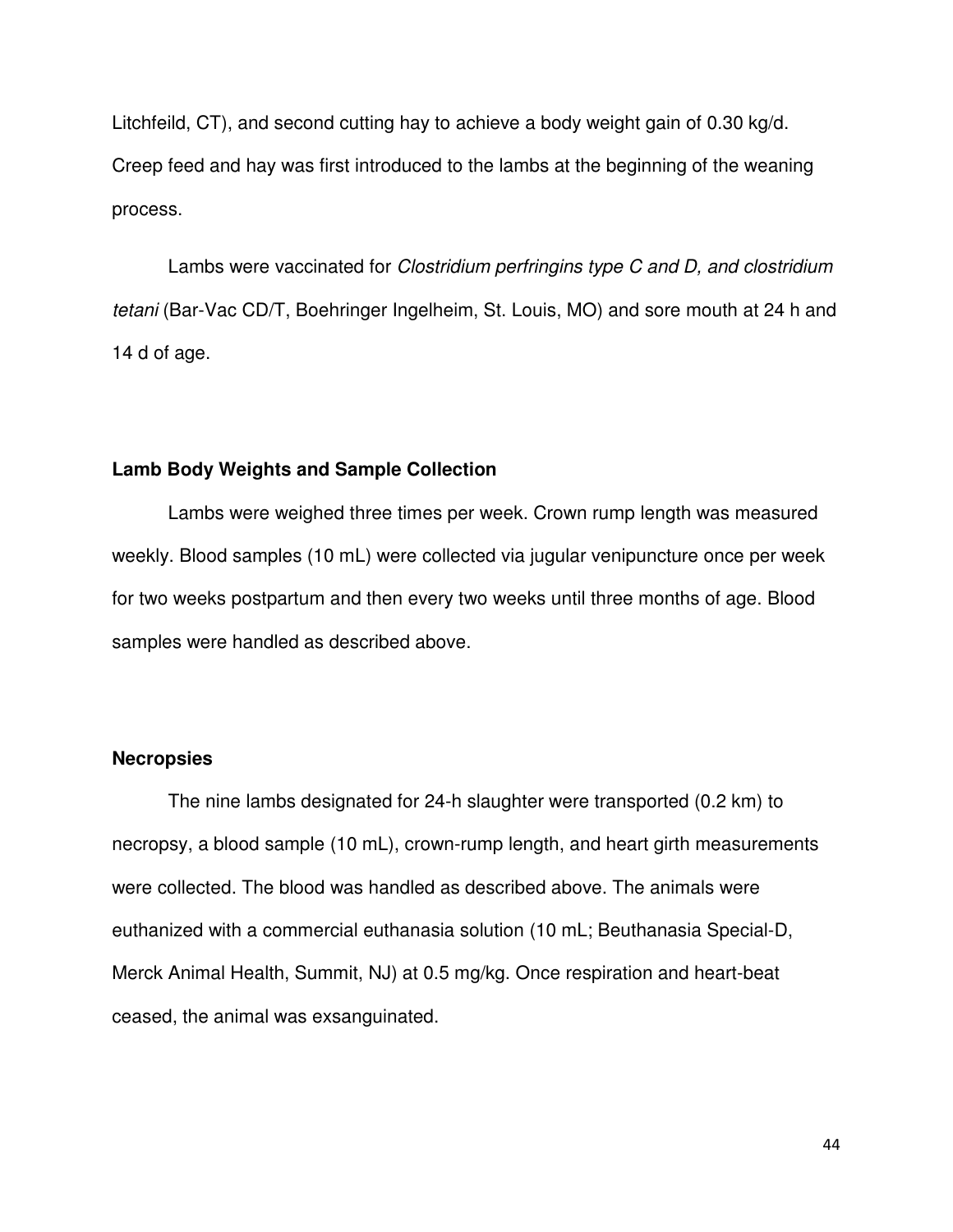At necropsy, tissue samples were collected from the heart, liver, kidney, longissimus dorsi muscle, quadricep muscle and perirenal brown adipose. Samples were snap-frozen in liquid nitrogen to prevent RNA degradation. Heart and liver weights were collected. Loin eye area and back-fat thickness were measured at the 12<sup>th</sup> and  $13<sup>th</sup>$  rib. Backfat was not quantifiable for the 24-h slaughter group. Backfat measurements were quantifiable for the three month slaughter group and were analyzed as a percentage of body weight.

The 13 lambs designated for the three month slaughter groups were handled the same as above. Additionally, perirenal white adipose tissue was collected at three months of age.

### **Growth Hormone Concentration**

Serum was used to determine circulating concentrations GH by radioimmunoassay (RIA) according to Kazmer et al. (1992). The standard curve was prepared through a serial dilution of a GH standard containing 40 ng/mL using assay buffer. Sample tubes were prepared in duplicates. Approximately 20,000 cpm of  $1^{125}$ GH were added per tube. Primary antibody (NIDDK, anti-oGH) was used at a dilution of 1:20,000. The bound radioactivity of each tube was determined using a gamma counter (ISO Data 20/20, Ramsey, Minnesota). One assay was run with triplicates of each sample.

## **Insulin-like Growth Factor-I Concentration**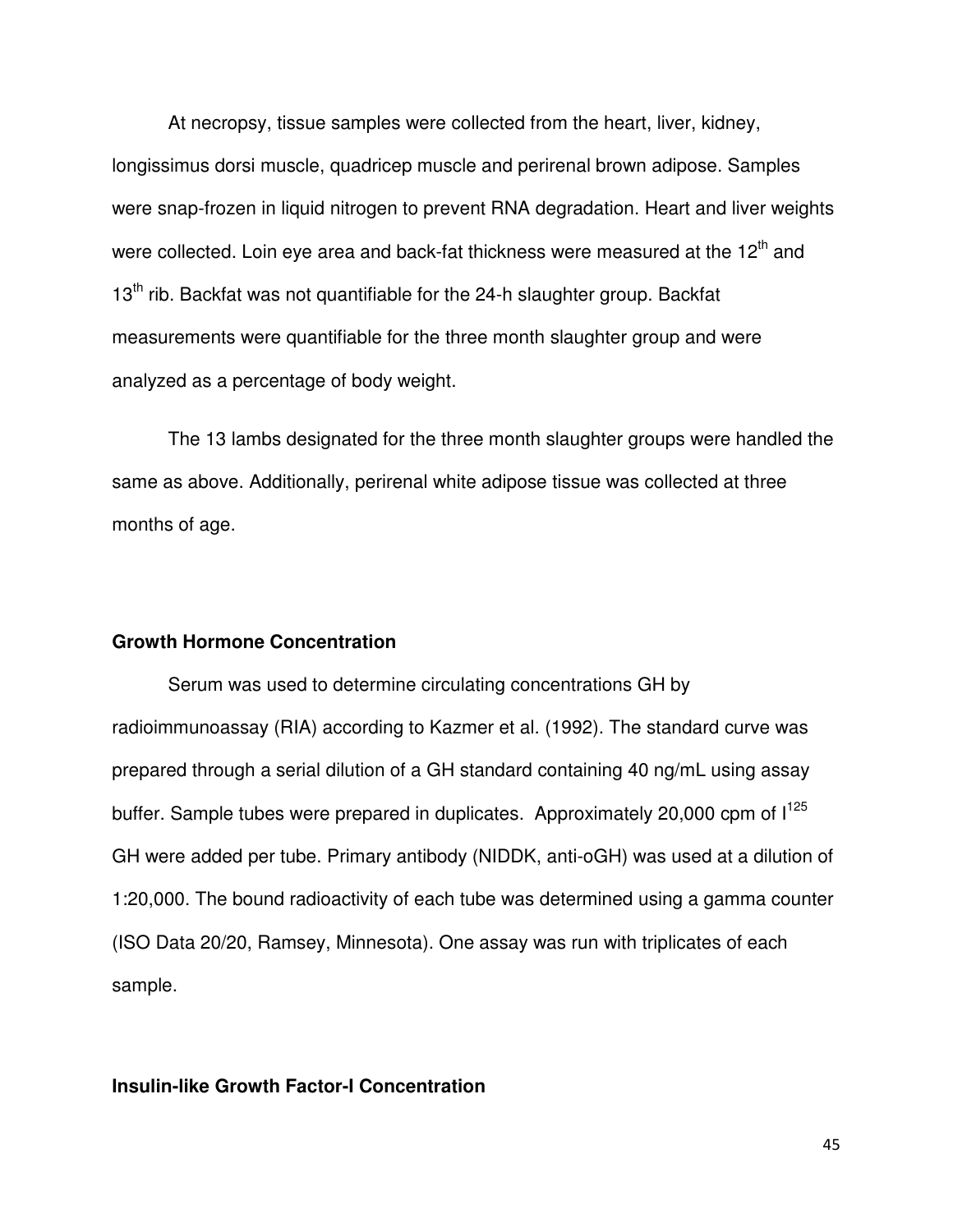Serum was used to determine circulating concentrations IGF-I by RIA according to Govoni et al. (2002). Insulin-like growth factor-1 was dissociated from IGFBP and ALS through extraction using glycylglycine hydrochloric acid (Govoni et al., 2002). The standard curve was prepared through a serial dilution of an IGF-I standard containing 1,280 ng/mL using assay buffer. Sample tubes were prepared in triplicate. The amount of I<sup>125</sup>-IGF-I (Perkin Elmer, Ma) added was calculated to 10,000 cpm per tube. Primary antibody (NIDDK, rabbit-anti-human-IGF-I) was used at a dilution of 1:150,000. The bound radioactivity of each tube was determined using a gamma counter (ISO Data 20/20). All samples were run in duplicate within one assay.

#### **Insulin-like Growth Factor Binding Protein Concentration**

 IGFBP-3 and -2 concentrations were determined by the protocol described by Freake et al. (2001) and Govoni et al. (2002). Proteins were separated using 0.4% SDS-Polyacrylamide gel electrophoresis, separation was based on size. The gels were made in a Mini-protean II multi-casting chamber (BioRad, Hercules CA) at 30% acrylamide. Two microliters of serum were used and samples were loaded in duplicate with two control lanes. Non-glycosyated human IGFBP-3 (Diagnostic System Laboratories Inc, Webster TX) and bovine IGFBP-2 and -3 were used as standards. Electrophoresis was done at 100 V until the dye front passed into the stacking gel  $(\sim]30$ min), then run at 150V until dye front passed off the gel entirely (~90 min; power supply Model 250 Life Technologies, Gaithersburg, MD). Next, proteins were transferred via electro-blotting, at 45 V for 90 minutes, onto a nitrocellulose membrane (BioRad, Hercules CA**).** Membranes were stored at -20°C until ligand binding.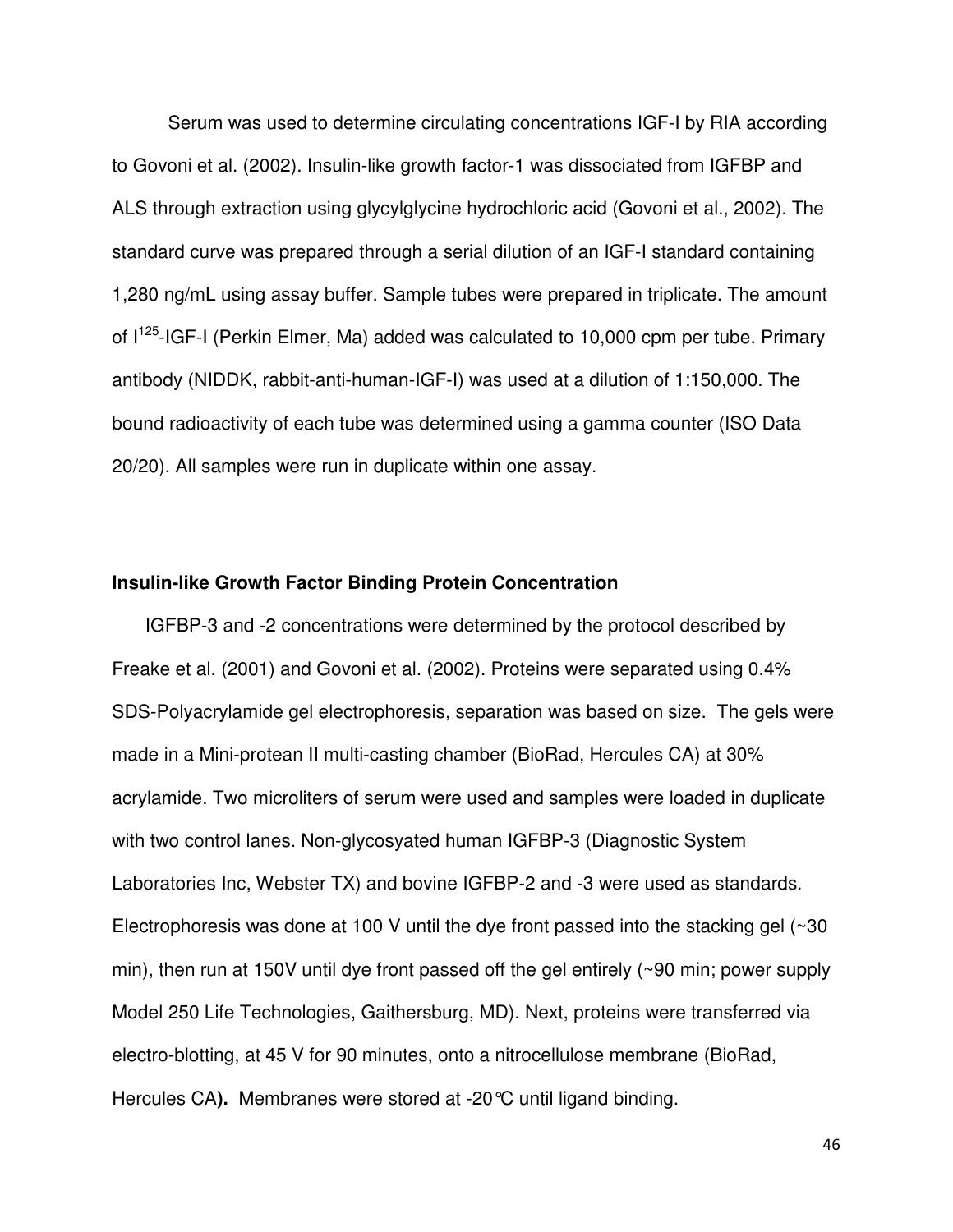Membranes were washed with 10 to 15 mL NP40/Igepal and 1% Tween, than incubated with  $1^{125}$ -IGF (300,000 cpm) for 15 hours. The membranes were then washed with additional steps of 0.1% Tween and TBS to block the membranes. Membranes were dried, wrapped in plastic wrap and set on a Phosphor Film in an X-Ray cassette to incubate in the dark for 18 hours. Films were scanned using a cyclone phosphor imager (Packard Instruments, Waltham, MA). Images were analyzed using OptiQuant to determine the amount of binding proteins in Digital Light Units (DLU) as a percent of control.

### **Additional Hormone and Metabolite Analysis**

Triiodothyronine (T3; Calbiotech, Spring Valley, CA), thyroxine (T4; Calbiotech, Spring Valley, CA), were quantified in samples at birth and 3 mo using commercially available ELISA kits according to the manufacturer's protocol. Total cholesterol (TC) and triglycerides (TG) were quantified in samples at birth and 3 mo according to Rasmussen et al. (2009).

### **Statistical Analysis**

Data were analyzed using Proc-Mixed model (SAS Inst. Inc., Cary, NC) . To analyze age-related changes over time and treatment differences for body weight, crown-rump length, GH, IGF-I, IGFBP-3, and IGFBP-2 repeated measures using the mixed-model ANOVA procedure of SAS was used. Treatment differences for loin eye area, backfat, heart weight, liver weight, heart girth circumference, leptin, glucose, T3,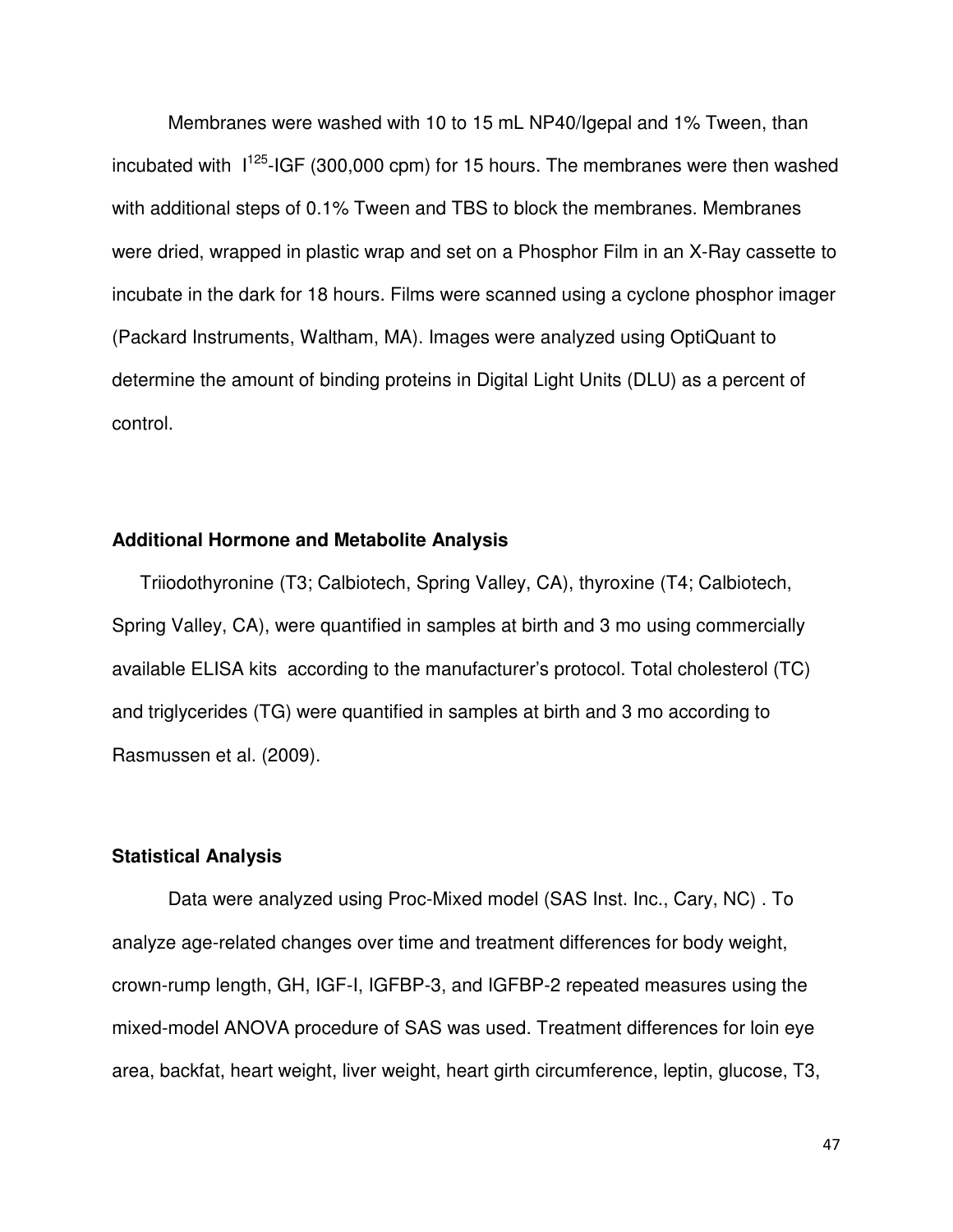and T4 were analyzed using the mixed-model of SAS. Significance was determined at P ≤ 0.05 and tendencies were determined at  $P$  ≤ 0.10 and  $P$  0.05.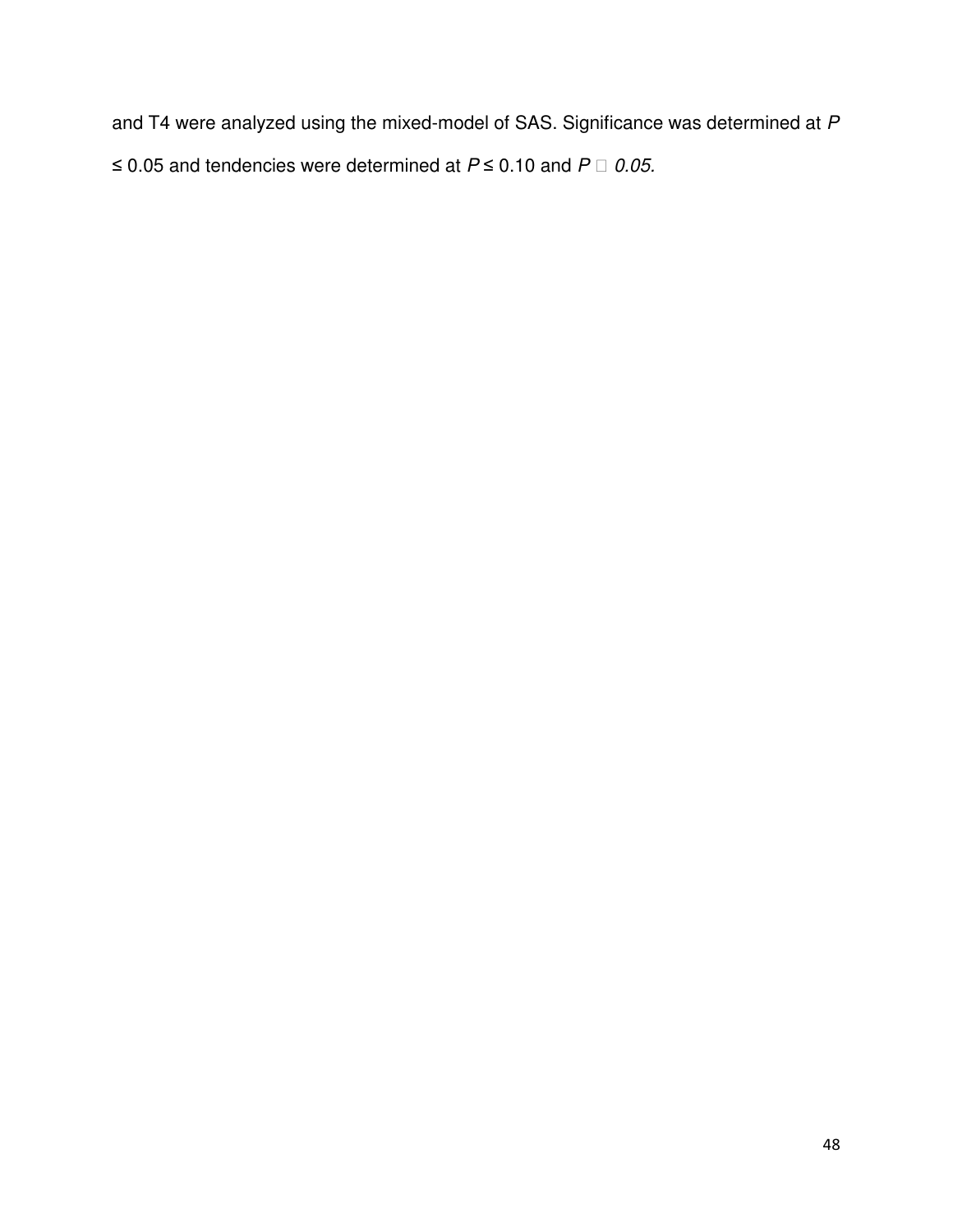### **Results**

### **Body Weight and Average Daily Gain**

At birth (n=24), lambs born to restricted-fed ewes (res-lamb) weighed  $4.15 \pm 0.33$ kg ( $P=0.01$  vs. control). Lambs born to control-fed ewes (con-lamb) were similar (5.33  $\pm$ 0.33 kg) to lambs born to overfed ewes (over-lamb;  $5.12 \pm 0.33$  kg;  $P=0.66$ ; Figure 1). At birth, res-lambs weighed 25% (1.18 kg) less than the con-lambs  $(P=0.01)$  and 21% (0.97 kg) less than over-lambs ( $P=0.04$ ). Over the course of the experiment res-lambs weighed on average16% less than con-lambs  $(P=0.01)$ .

Between weeks 0 to 6 (Figure 1) control born lambs and lambs born to overfed ewes were similar ( $P$  0.20); however, at week 7 and 8 con-lambs were 3.33 kg and 3.42 kg heavier, respectively, than over-lambs  $(P=0.01)$ ; Figure 1). At week 9 and 10 con-lambs were 2.56 kg and 2.37 kg heavier than over-lambs ( $P=0.06$ ;  $P=0.08$ ), respectively. After week 11, body weights of over-lambs were not different from control (30.33 kg vs 30.74 kg; P=0.77).

At three months of age the res-lambs, con-lambs and over-lambs averaged  $31.29 \pm 1.35$  kg,  $35.21 \pm 1.35$  kg, and  $33.59 \pm 1.75$  kg body weight, respectively  $(P=0.17;$  Figure 1). Res-lambs were 12% (3.9 kg) lighter than con-lambs ( $P=0.06$ ) but there was no difference between con-lambs and over-lambs,  $(P=0.48)$ , and res-lambs and over-lambs  $(P=0.32)$ .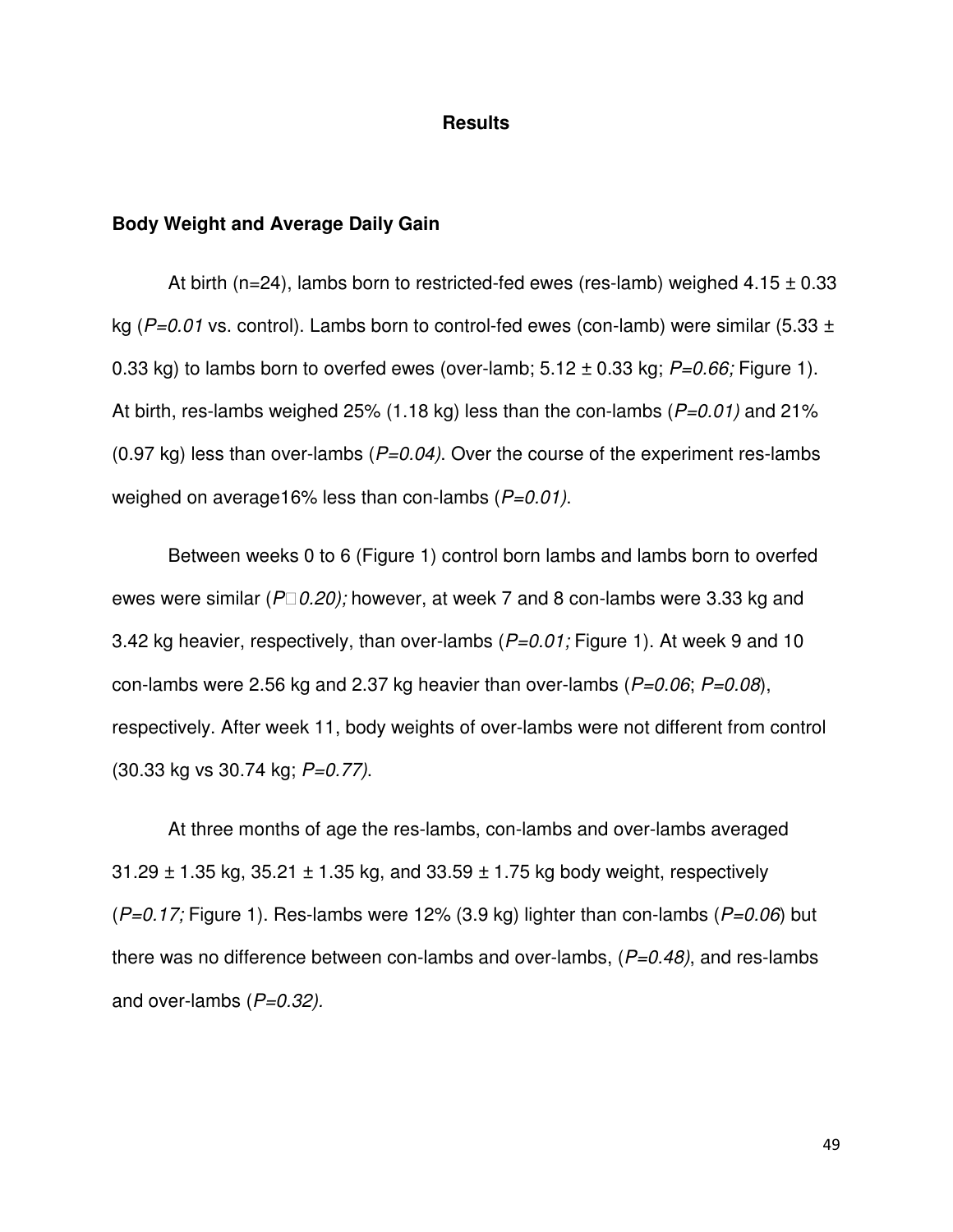Overall lambs gained an average of  $28.50 \pm 1.37$  kg over the course of the experiment. Res-lambs gained 29.88 kg, con-lambs gained 27.14 kg, and over-labs gained 28.47 kg (Figure 1). Average daily gain for the lambs was 0.32 kg/day, with reslambs gaining 0.29 kg/day, con-lambs gaining 0.33 kg/day, and over-lambs gaining 0.32  $kg/day (P=0.16).$ 

### **Heart Girth Circumference**

Heart girth circumference was measured at birth and three months of age (Figure 2). At birth, heart girth circumference average  $36.90 \pm 0.831$  cm,  $40.79 \pm 0.831$  cm, and 40.40 ± 0.831 cm for res-lambs, con-lambs, and over-lambs, respectively. Con-lambs heart girth circumference was 10% greater (3.89 cm) than res-lambs ( $P$  0.01). Overlambs had 9% (3.5 cm) greater heart girth circumference than res-lambs ( $P$  0.01; Figure 2).

At three months of age, heart girth circumference was 70.04  $\pm$  3.28 cm, 79.43  $\pm$ 3.28 cm, and 72.81  $\pm$  4.24 cm for res-lambs, con-lambs, and over-lambs ( $P=0.17$ ; Figure 2), respectively. Res-lambs had 12.5% (9.42 cm) less heart girth circumference compared with con-lambs  $(P=0.07)$ . Con-lambs increased 5.5 cm compared with reslambs, and increased 6.22 cm compared with over-lambs.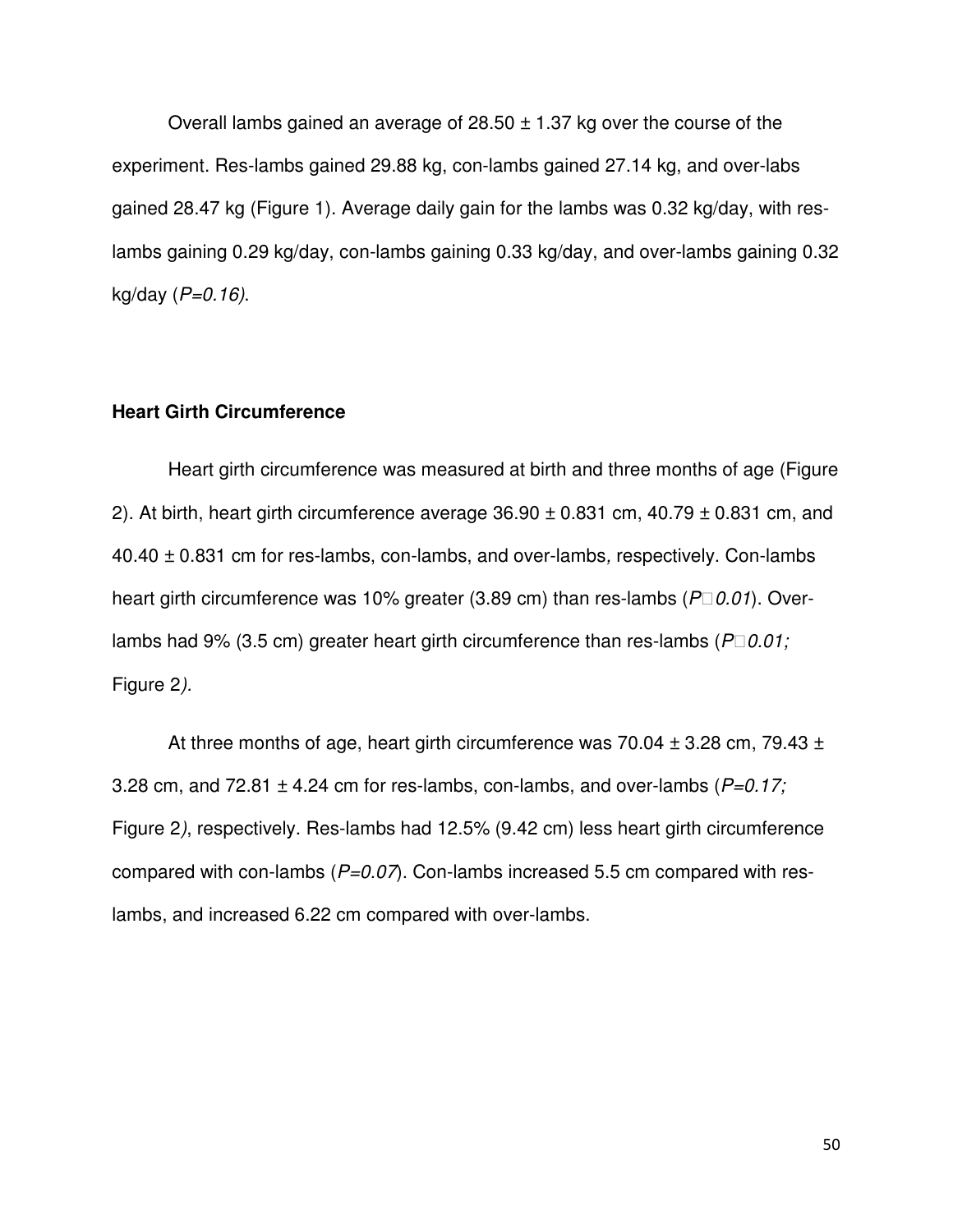



Figure 1: Body weights of lambs born to restricted-fed, control-fed, and overfed ewes Figure 1: Body weights of lambs born to restricted-fed, control-fed, and overfed ew<br>from birth to three months of age (n=13). Body weights were reduced in res-lambs from birth to three months of age (n=13). Body weights were reduced in res-lambs<br>compared with con-lambs (P=0.01). At weeks 7 and 8, (bold arrows) over-lambs were 3.69 kg and 3.37 kg lighter than con-lambs (P=0.01), respectively. Body weights of over-fed lambs were 2.56 kg and 2.37 kg lighter at week 9 and 10 (dashed arrows;  $P=0.06$ ;  $P=0.08$ ), respectively. SEM =  $0.63$ 0 1 2 3 4 5 6 7 8 9 10 11<br> **Age, Weeks**<br>
e 1: Body weights of lambs born to restricted-fed, control-fed, and c<br>
birth to three months of age (n=13). Body weights were reduced in<br>
pared with con-lambs (P=0.01). At weeks 7 0 1 2 3 4 5 6 7 8 9 10 11 12 13<br> **Age, Weeks**<br>
e 1: Body weights of lambs born to restricted-fed, control-fed, and overfed ew<br>
birth to three months of age (n=13). Body weights were reduced in res-lambs<br>
bared with con-la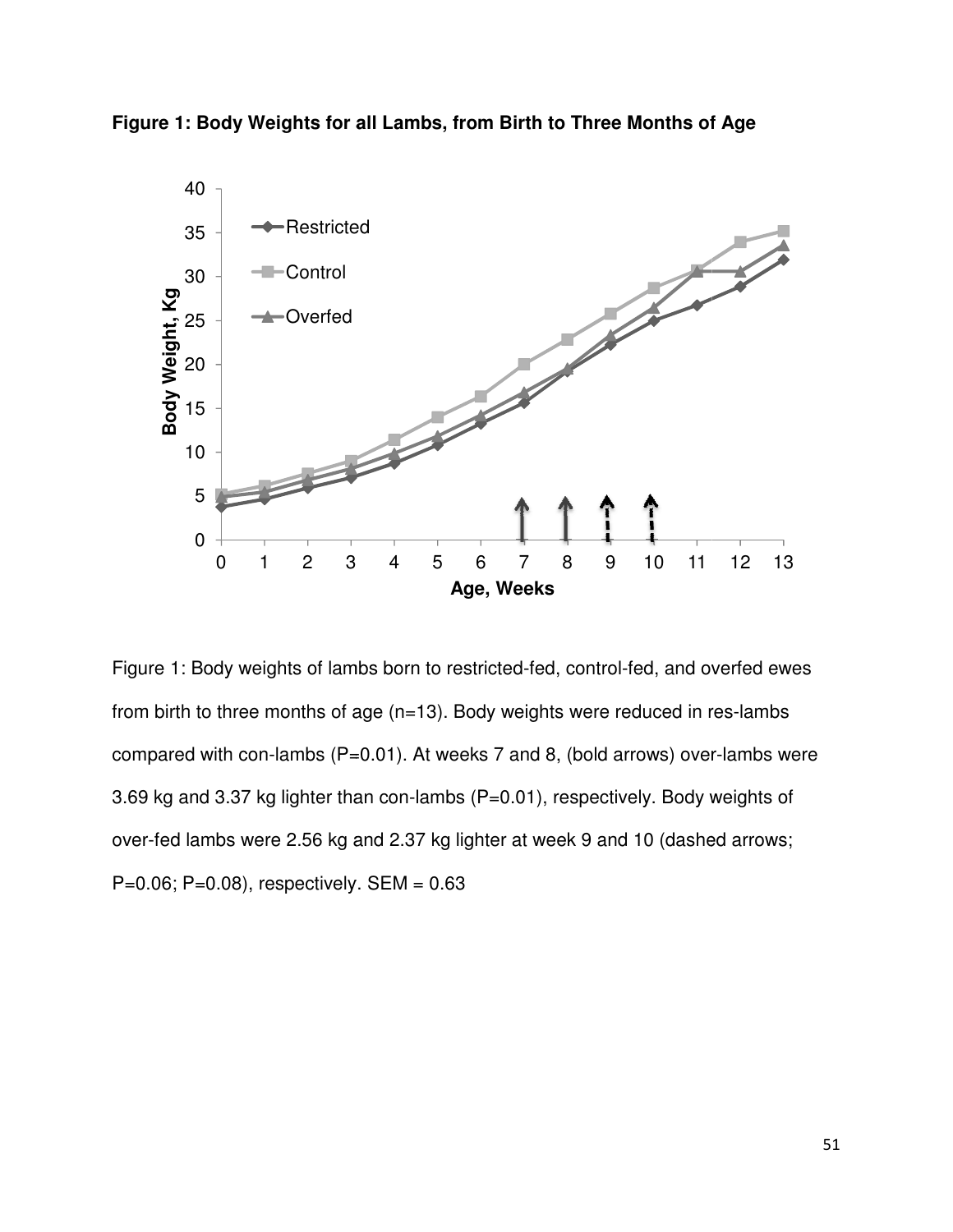



Figure 2: Heart girth circumference (cm) for all lambs at birth (n=24) and 3 months of age (n=13). \* Heart girth at birth was reduced by 9% in res-lambs compared with conlambs ( $P$  0.01). † Heart girth was reduced by 12.5% for res-lambs compared with the con-lambs at three months of age ( $P=0.07$ ). SEM = 0.818 at birth; SEM = 2.39 at 3 months.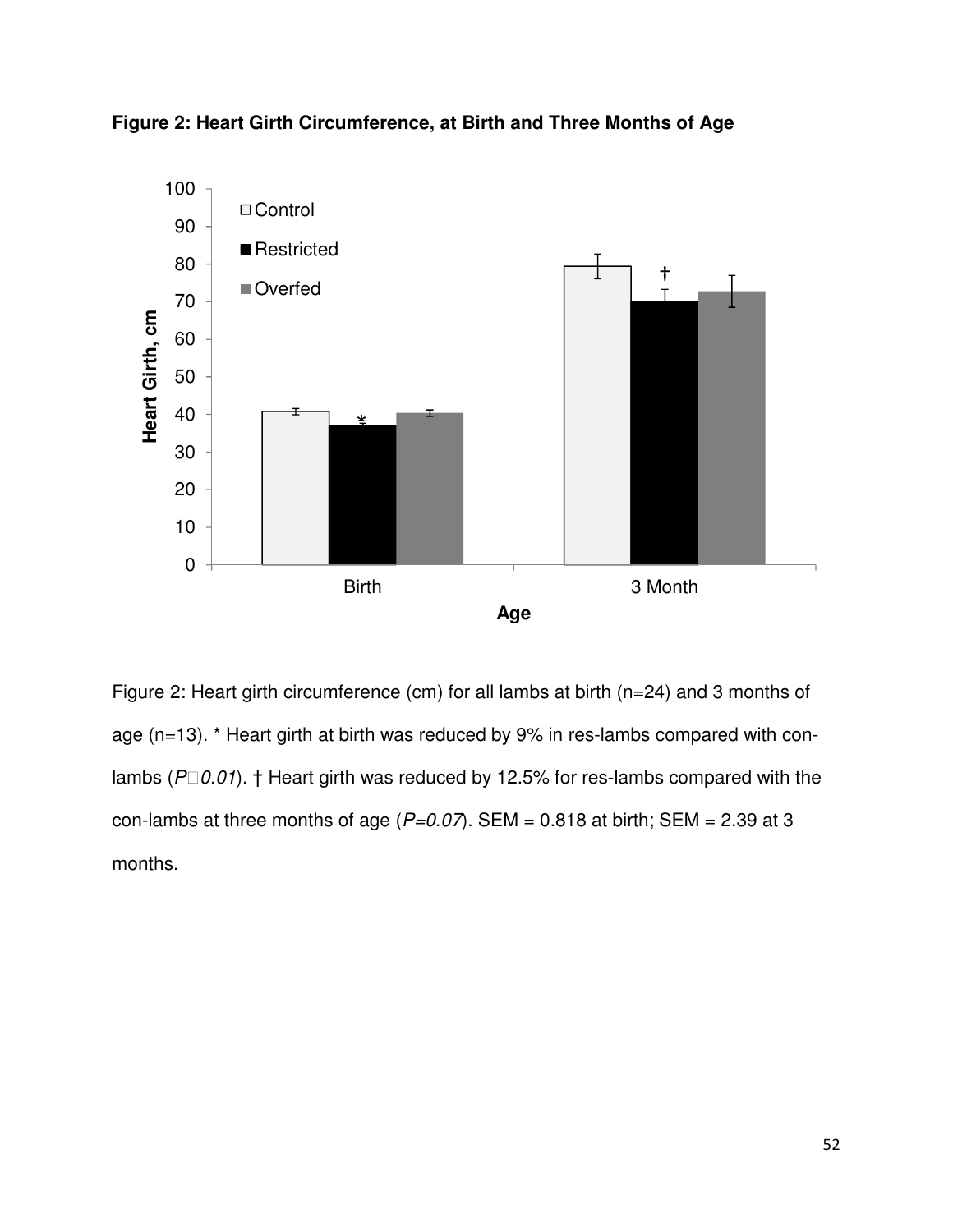# **Crown Rump Length**

Crown rump length at birth averaged  $47.18 \pm 1.59$  cm,  $49.37 \pm 1.59$  cm, and 50.87  $\pm$  1.59 cm for res-lambs, con-lambs and over-lambs ( $P=0.27$ ; Figure 3), respectively. Overall, crown rump length increased by an average of 47.24 cm for all lambs. Con-lambs were not different compared with res-lambs  $(P=0.34)$  and over-lambs  $(P=0.51)$ . Con-lambs increased by 48.28 cm, res-lambs by 46.64 cm, and over-lambs by 46.80 cm.  $(P=0.27;$  Figure 3)

At three months crown rump length averaged  $93.82 \pm 1.80$  cm,  $97.65 \pm 1.80$  cm, and  $95.68 \pm 2.33$  cm for res-lambs, con-lambs and over-lambs, respectively and was not different between treatment ( $P=0.29$ ; Figure 3).

#### **Heart Weight and Liver Weight**

Heart weight and liver weight were quantified for lambs in the birth slaughter group and the three month slaughter group. Heart weight at birth was  $30.26 \pm 3.26$  g, 36.32  $\pm$  3.26 g, and 43.88  $\pm$  3.26 g for res-lambs, con-lambs, and over-lambs (P=0.06; Figure 4a), respectively. Res-lambs heart weight was reduced by 18% (13.62 g) compared with over-lambs ( $P=0.02$ ), but heart weight was similar between con-lambs and res-lambs ( $P=0.15$ ) or over-lambs ( $P=0.23$ ). Heart weight for over-lambs was increased, 7.56 g, when compared with con-lambs by  $(P=0.15)$ . When a covariate was used to adjust for body weight res-lambs compared with con-lambs had a similar heart weight ( $P=0.42$ ), whereas over-lambs compared with con-lambs had an increase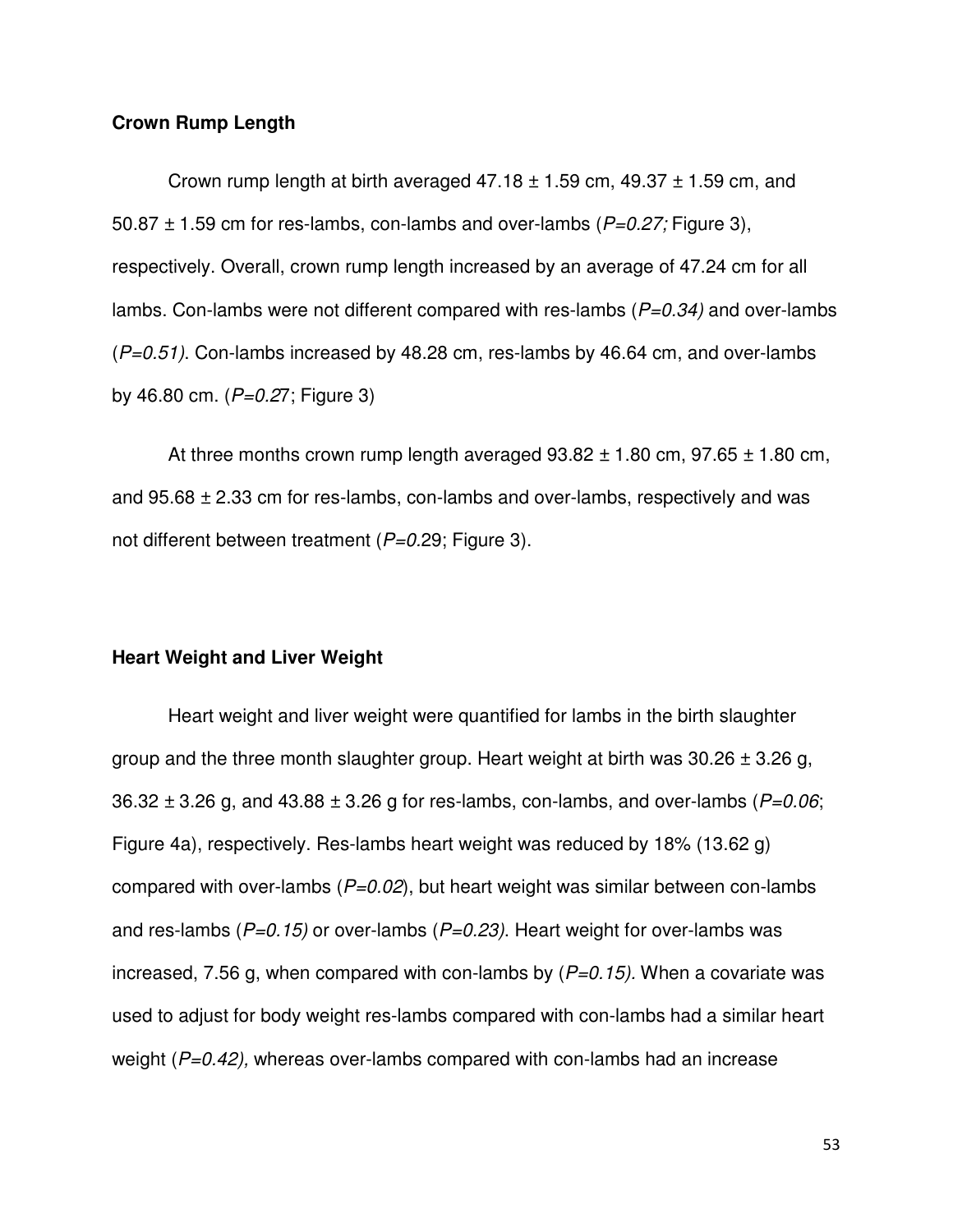**Figure 3: Average Crown Crump Length, for Lamb at Birth and Three Months of Age** 



Figure 3: Crown rump length in centimeters for all lambs at birth (n=24) and 3 months of age (n=13). Crown rump length at birth was similar ( $P=0.27$ ). † At 3 months res-lambs had a 4% (3.83 cm) shorter crown rump length compared with con-lambs ( $P=0.16$ ).  $SEM = 1.56$  at birth SEM = 1.88 at 3 months.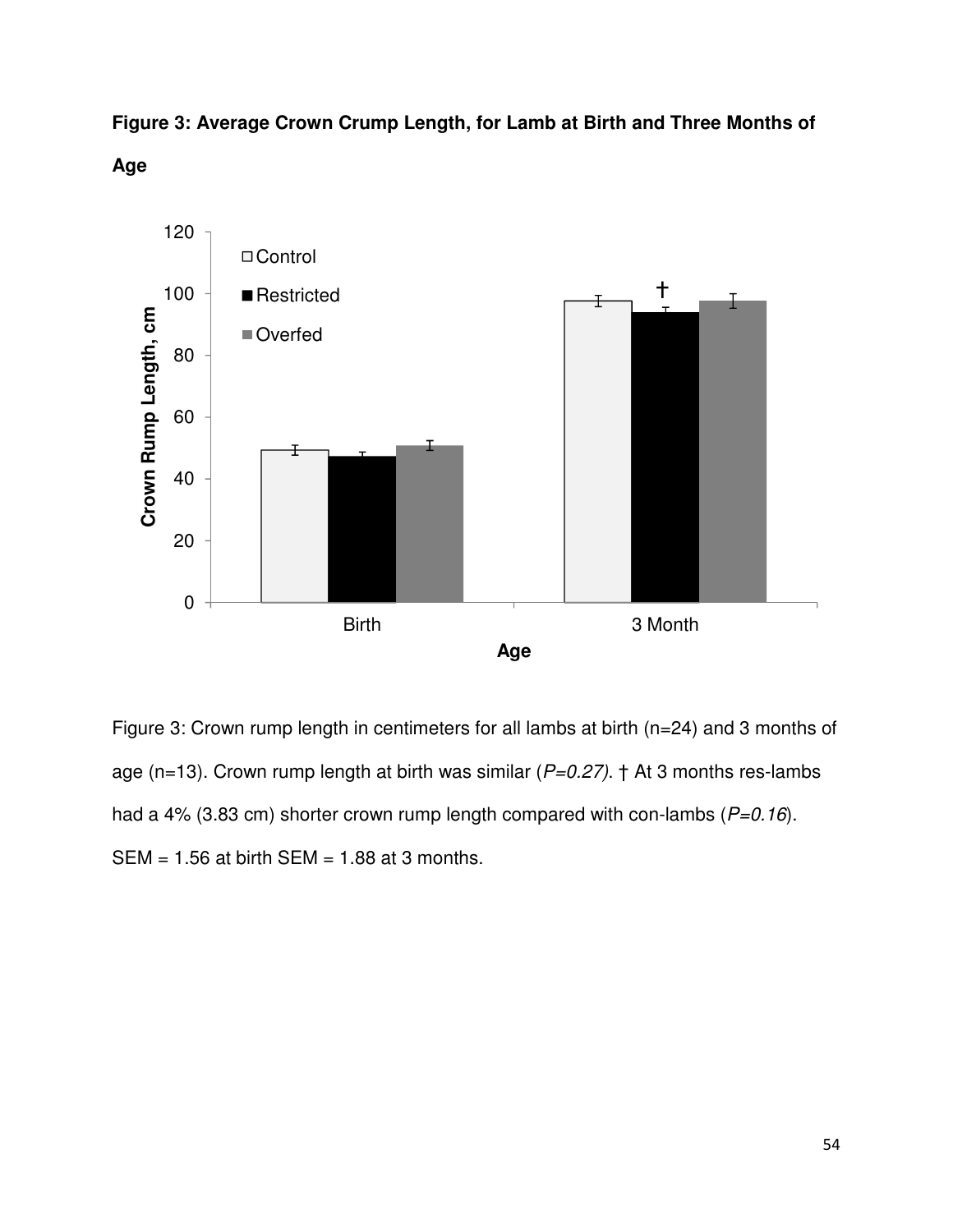in heart weight ( $P=0.09$ ). At three months of age con-lambs, res-lambs, and over-lambs had an average heart weight of 170  $\pm$  11.42 g, 153.64  $\pm$  11.42 g, and 159.09  $\pm$  14.75 g (Figure 4b;  $P=0.60$ ), respectively. Heart weight for res-lambs and over-lambs were similar to con-lambs at three months of age  $(P=0.33; P=0.57)$ , respectively. When a covariate was used to adjust for body weight res-lamb and over-lambs were similar to con-lambs heart weight  $(P=0.24, P=0.92)$ , respectively.

Average liver weight at birth was  $99.88 \pm 19.94$  g, 116.53  $\pm$  19.94 g, and 119.55  $\pm$  19.94 g for res-lambs, con-lambs, and over-lambs ( $P=0.76$ , Figure 5a), respectively. When a covariate was used to adjust for body weight Res-lambs and over-lambs compared with con-lambs had a similar heart weight  $(P=0.31; P=0.40)$ , respectively. At three months of age liver weight for con-lambs, res-lambs, and over-lambs averaged 623.64  $\pm$  38.22 g, 594.55  $\pm$  38.22 g, and 616.67  $\pm$  49.35 g, respectively and was not different between treatment ( $P=0.85$ , Figure 5b). When a covariate was used to adjust for body weight over-lambs were similar to con-lambs liver weight  $(P=0.30)$ . While reslambs when compared to con-lambs had a larger liver weight when adjusted for body weight  $(P=0.05)$ .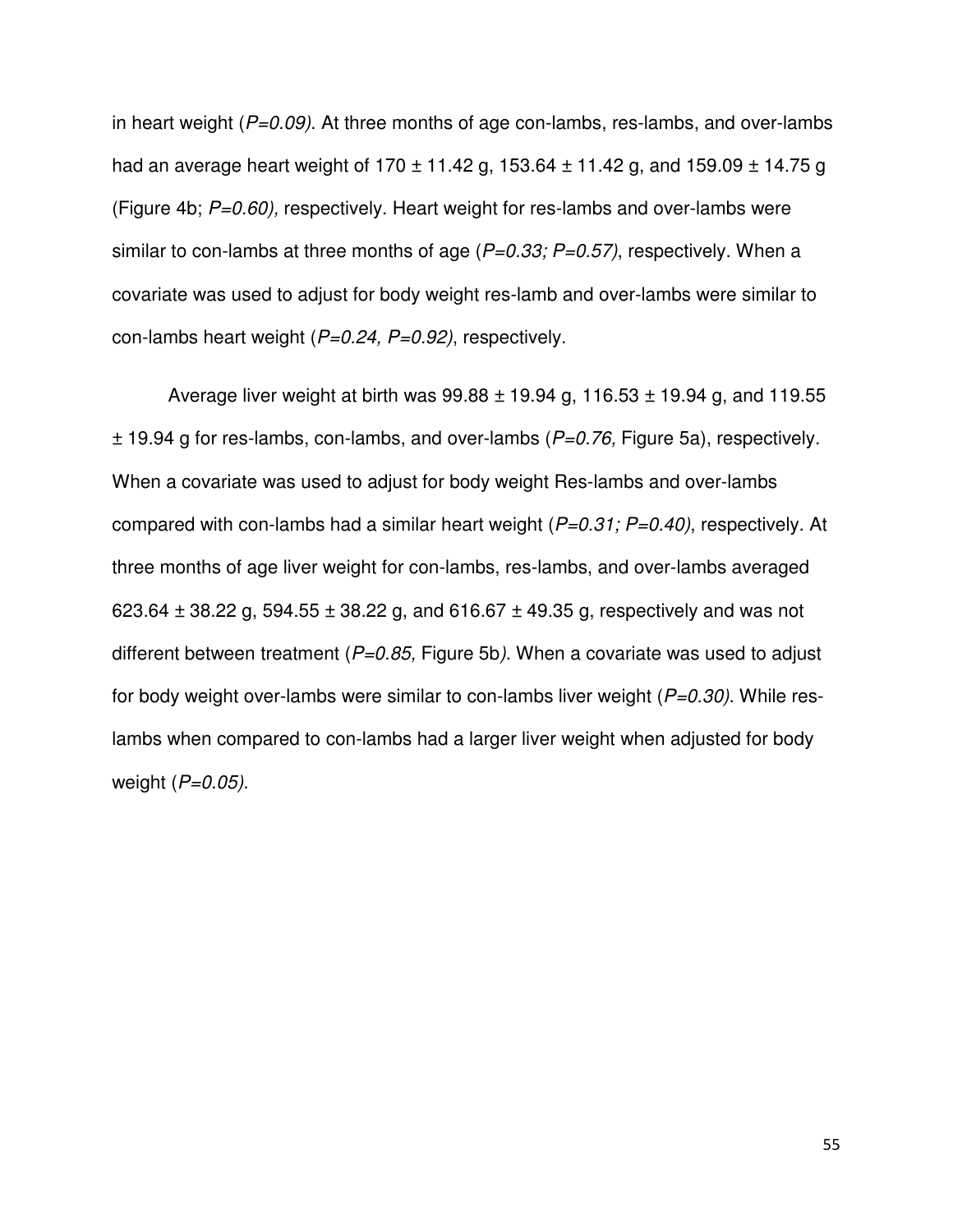



Figure 4a: Heart weight compared with body weight of lambs at birth (n=9). Heart weight at birth averaged 30.26  $\pm$  3.26 g, 36.32  $\pm$  3.26 g, and 43.88  $\pm$  3.26 g for res-lambs, conlambs, and over-lambs, respectively. SEM = 3.03. When adjusted for body weight overlambs had a heavier heart compared with con-lambs  $(P=0.09)$ .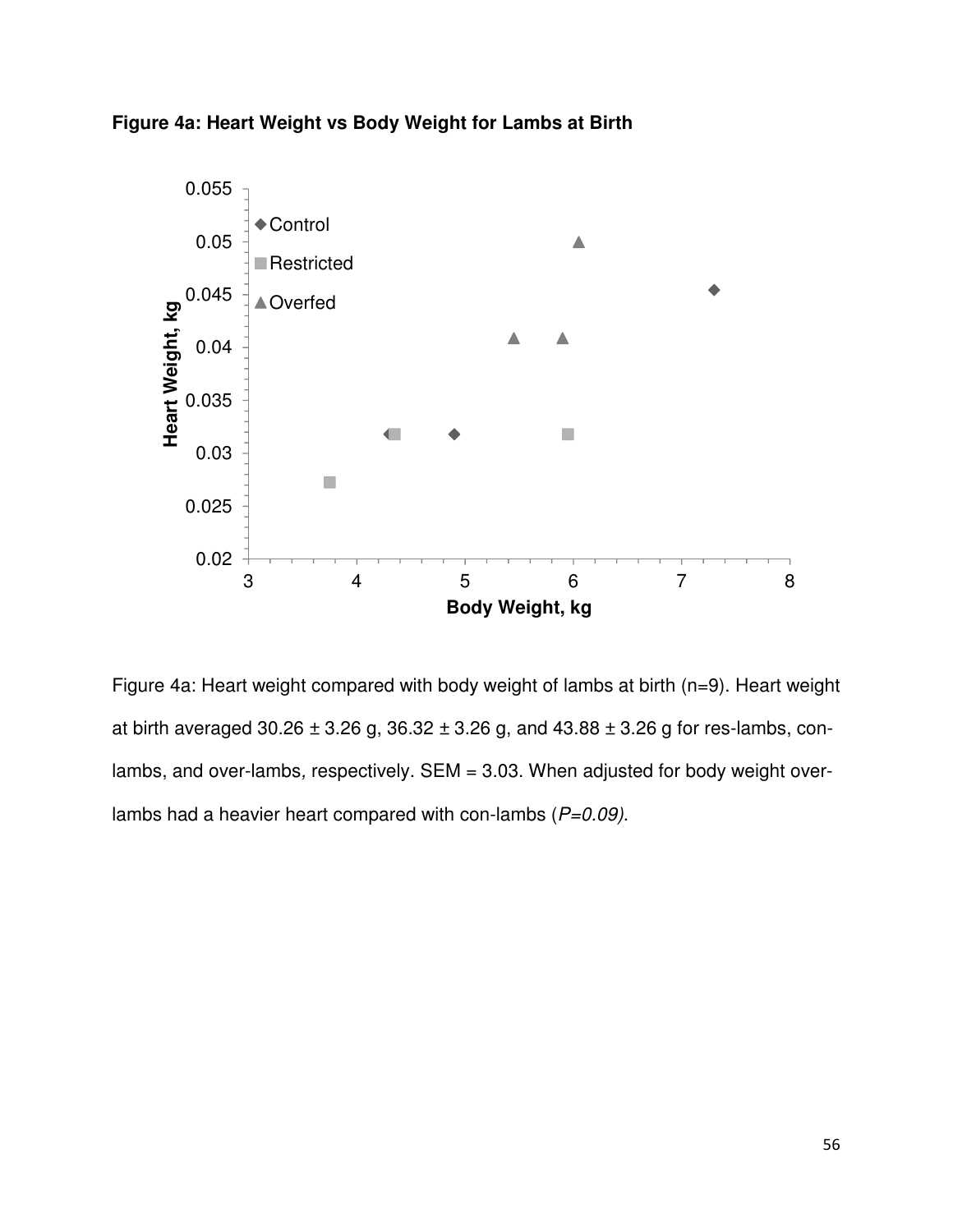**Figure 4b: Heart Weight vs Body Weight for Lambs at Three Months** 



Figure 4b: Heart weight compared with body weight for lambs at three months of age (n=13). Heart weight averaged 152.64  $\pm$  11.42 g, 170  $\pm$  11.42 g, and 159.09  $\pm$  14.75 g for res-lambs, con-lambs and over-lambs ( $P=0.60$ ), respectively. SEM = 11.65. When adjusted for heart weight the treatments were similar.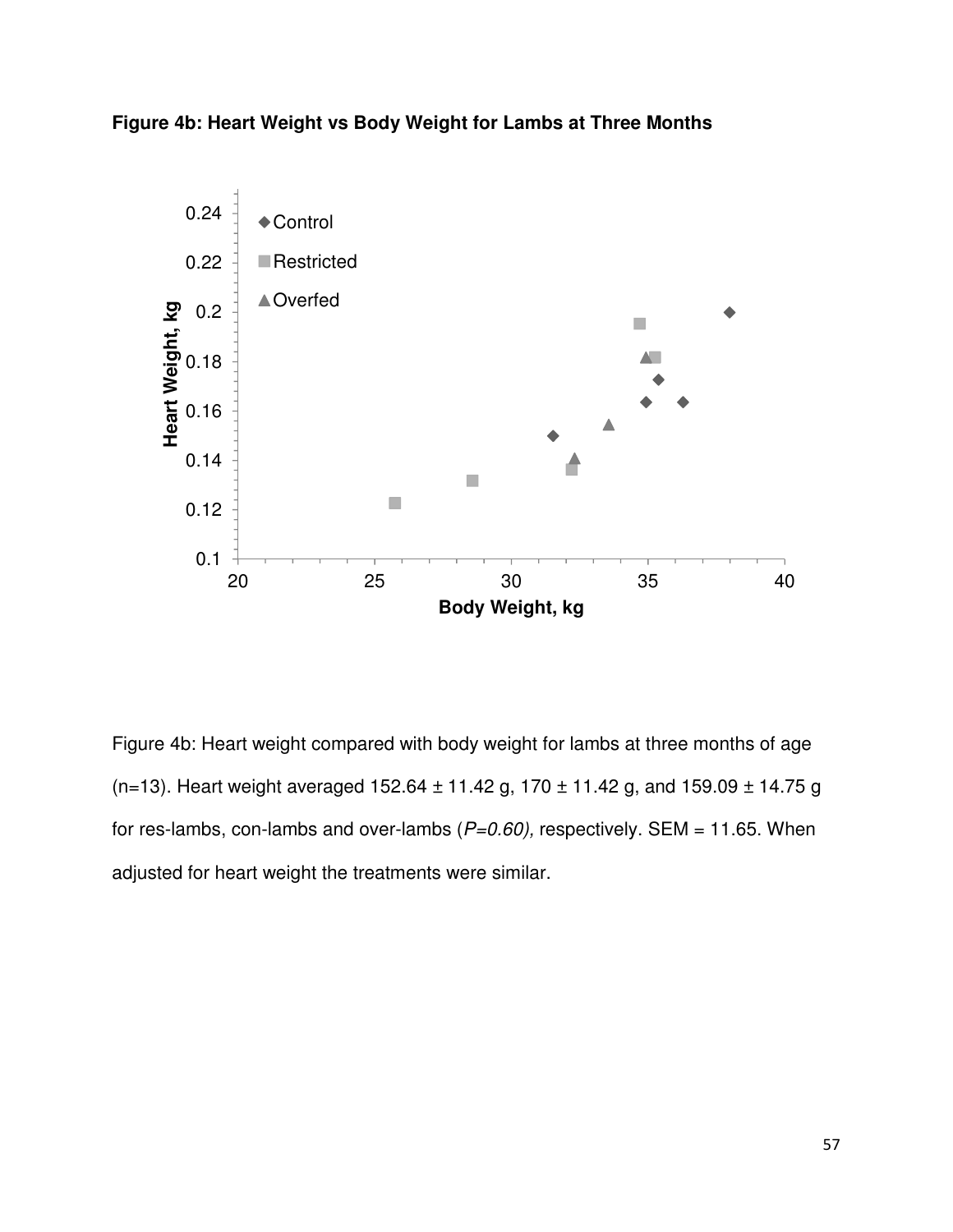



Figure 5a: Liver weight compared with body weight of lambs at birth (n=9) and three months of age (n=13). Liver weight at birth averaged  $99.88 \pm 19.94$  kg, 116.53  $\pm$  19.94 kg, and 119.55 ± 19.94 kg for res-lambs, con-lambs and over-lambs, respectively. SEM = 18.28. When adjusted for body weight res-lambs and over-lambs were similar compared with con-lambs  $(P=0.40, P=0.31)$ .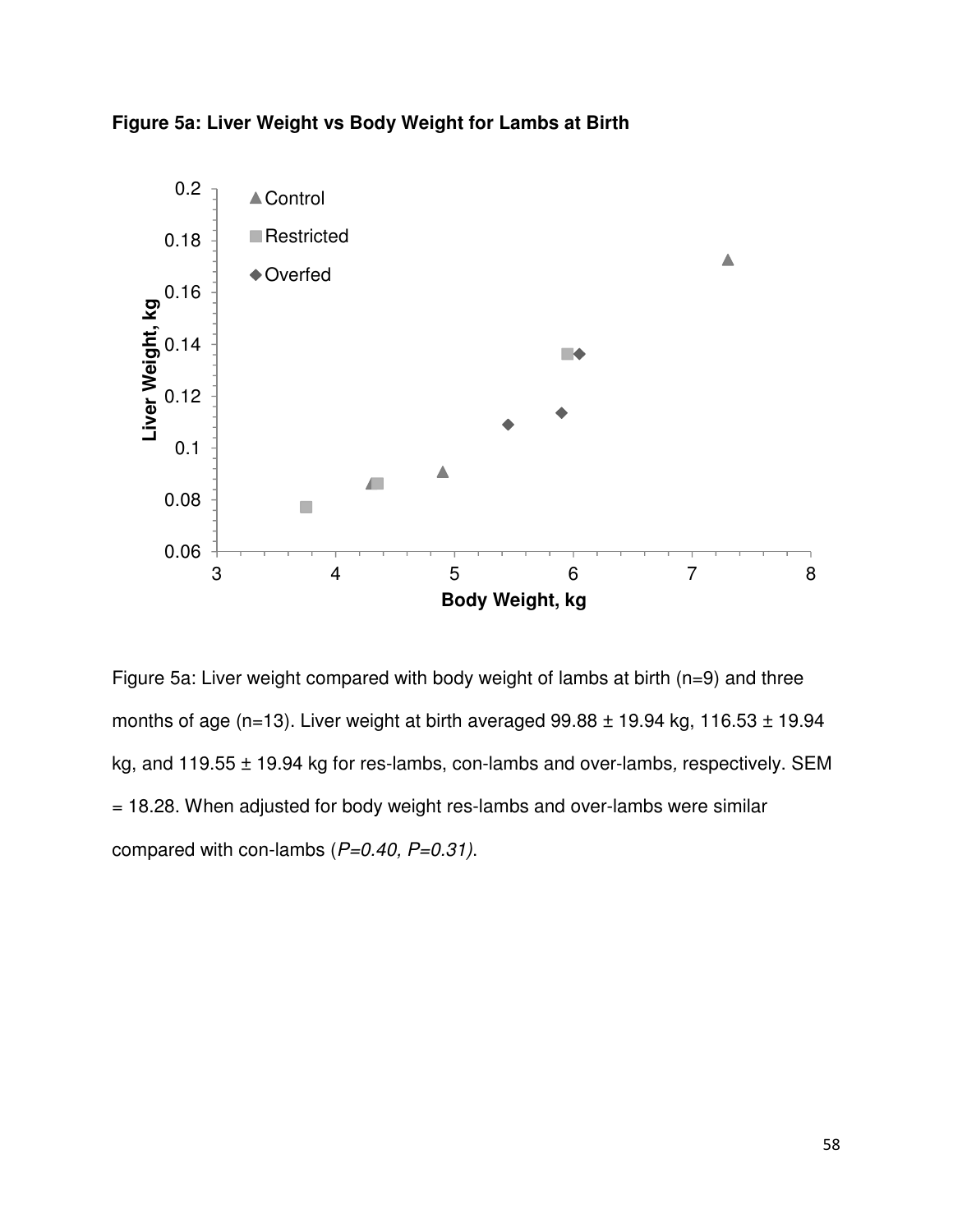



Figure 5b: At three months liver weight compared with body weight at three months of age (n=13). Liver weight averaged 594.55  $\pm$  38.22 kg, 623.64  $\pm$  38.22 kg, 616.67  $\pm$ 49.35 kg for res-lambs, con-lambs and over-lambs  $(P=0.85)$ , respectively. SEM = 36.34. When adjusted for body weight over-lambs were similar compared with con-lambs  $(P=0.30)$ . Res-lambs had a larger liver when adjusted for body weight ( $P=0.05$ ).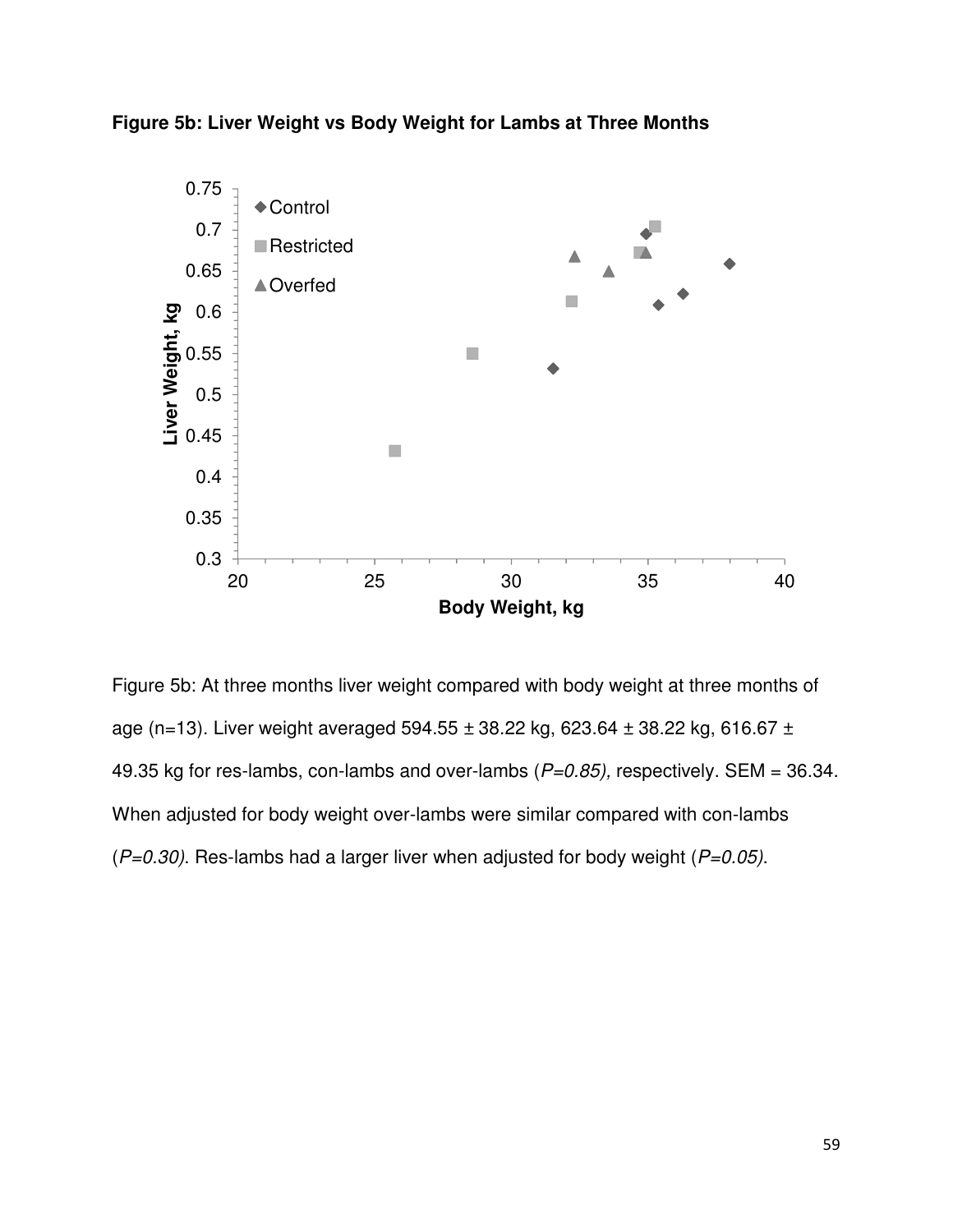#### **Backfat Thickness and Loin-eye Area**

Backfat thickness at three months of age was  $1.4 \pm 0.33$  mm,  $2.8 \pm 0.33$  mm, and  $2.5 \pm 0.42$  mm for re-lambs, con-lambs and over-lambs respectively. Res-lambs compared to con-lambs had 66% less backfat  $(P=0.01)$ . Backfat thickness as a percentage of body weight at three months of age averaged  $4.4 \pm 0.8\%$ ,  $7.9 \pm 0.8\%$ , and 7.4  $\pm$  1.1% for res-lambs, con-lambs, and over-lambs ( $P=0.03$ ; Figure 6), respectively. Con-lambs had 56% more backfat then res-lambs  $(P=0.01)$ , whereas over-lambs had 50% more backfat compared with res-lambs  $(P=0.05)$ . Over-lambs compared with con-lambs had a similar amount of backfat  $(P=0.74)$ .

Loin eye area at three months of age was 25.2 cm<sup>2</sup>, 27.9 cm<sup>2</sup> and 25.2 cm<sup>2</sup> for res-lambs, con-lambs, and over-lambs, respectively. three months of age loin eye area, which was quantified as a percentage of body weight, averaged  $83.00 \pm 4.6\%$ , 79.35  $\pm$ 4.6%, and 75.35 ± 5.9% for res-lambs, con-lambs, and over-lambs, respectively and was not different between treatments  $(P=0.61;$  Figure 7).

#### **Growth Hormone**

Growth Hormone averaged across one week of age to three months of age was 1.99  $\pm$  0.30 ng/mL, 1.49  $\pm$  0.35 ng/mL, and 1.95  $\pm$  0.35 ng/mL for res-lambs, con-lambs, and over-lambs ( $P=0.51$ ; Figure 8), respectively. Con-lambs compared with res-lambs or over-lambs were similar over the time between week one and three months of age  $(P=0.28; P=0.35)$ , respectively. Growth hormone at birth averaged 2.61  $\pm$  0.65 ng/m,  $1.19 \pm 0.65$  ng/mL, and  $2.12 \pm 0.72$  ng/mL, for res-lambs, con-lambs, and over-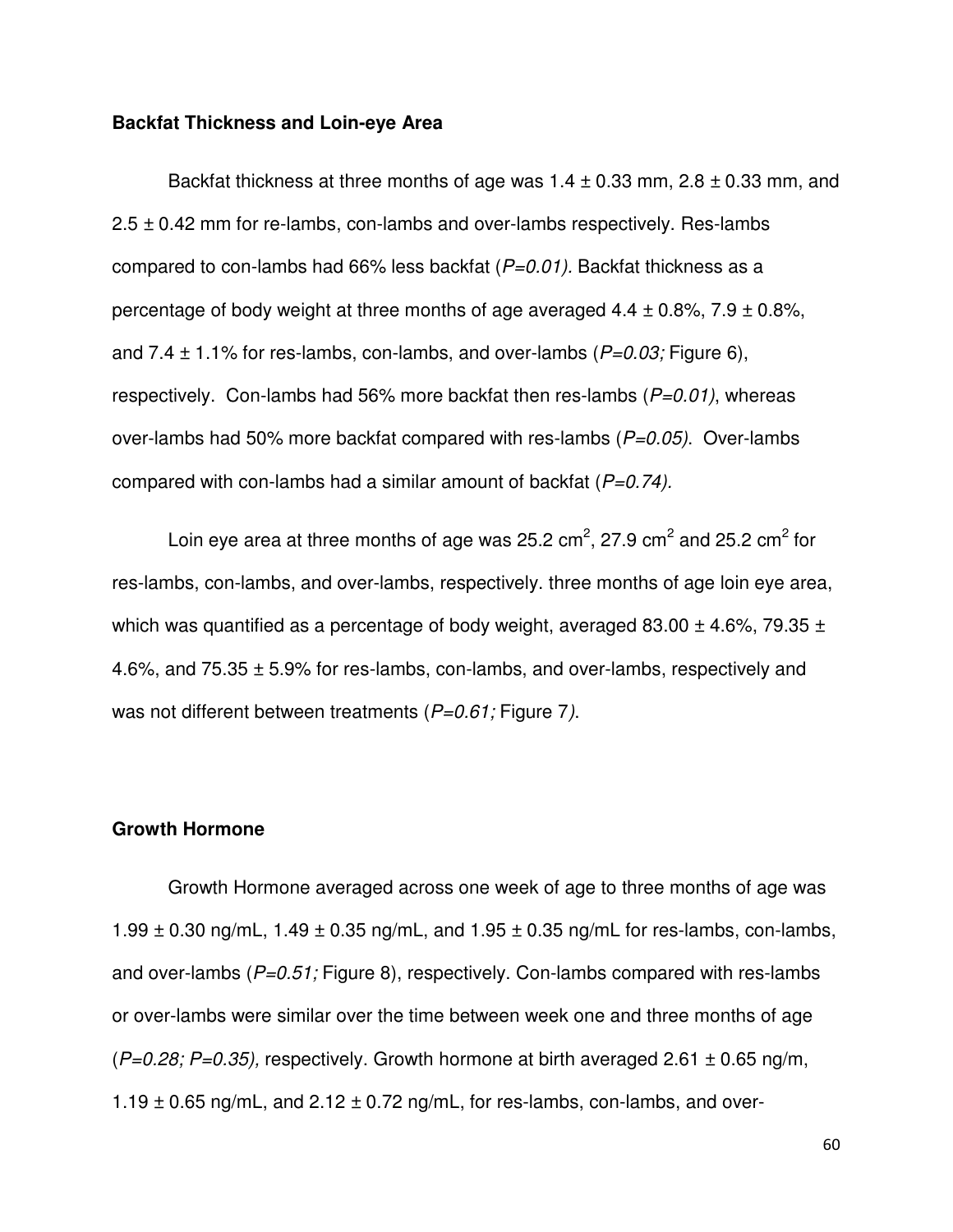

**Figure 6: Backfat at Three Months of age**

Figure 6: Backfat measured in millimeters for lambs of each of the maternal treatment groups (restricted, control and overfed) at three months of age (n=13). \* Res-lambs had 66% less (1.4 mm) backfat compared with con-lambs ( $P=0.01$ ).  $\ddagger$  Over-lambs had 11% less, 0.3 mm backfat compared with over-lambs  $(P=0.05)$ .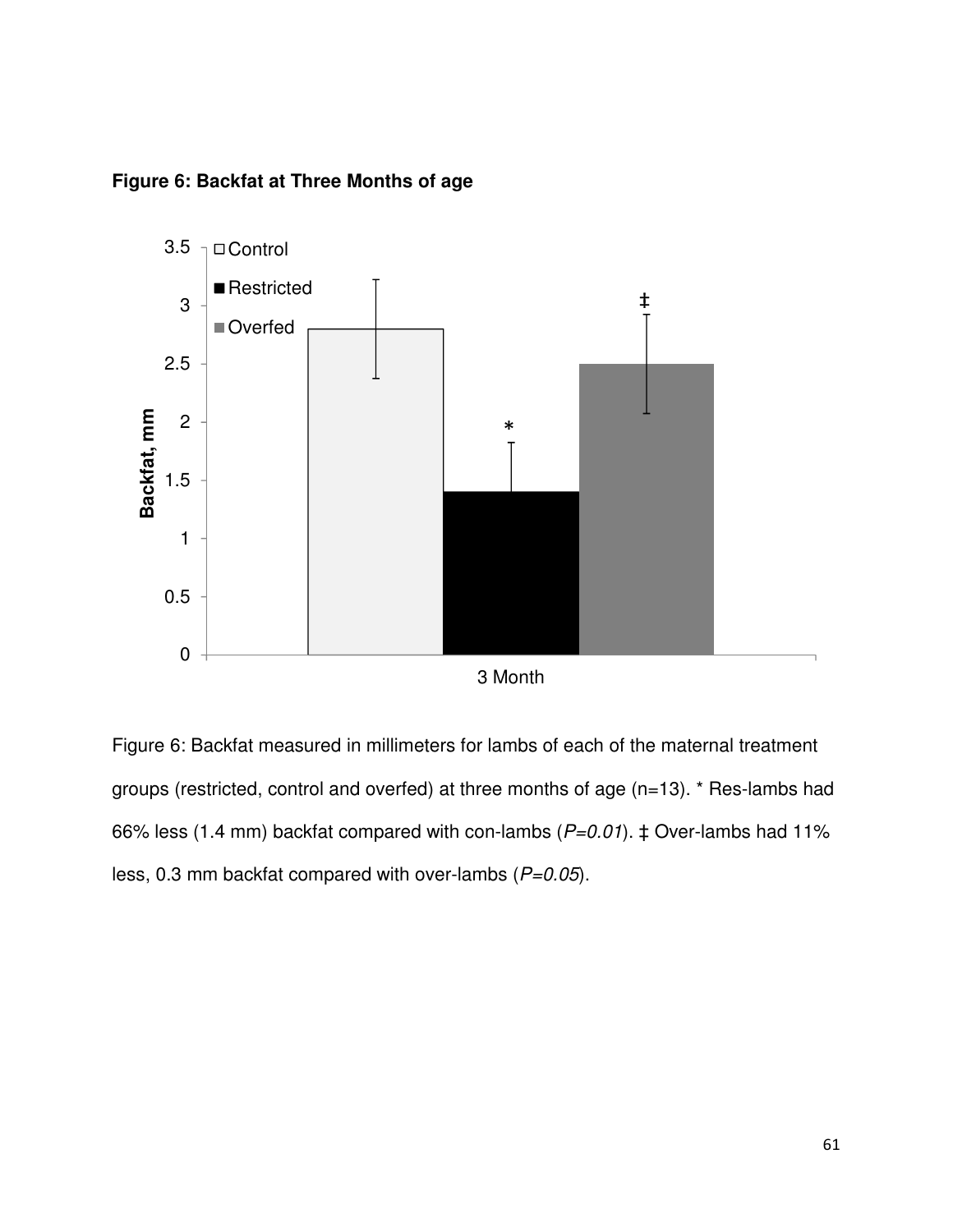

**Figure 7: Loin Eye Area in cm<sup>2</sup>at Three Months of age** 

Figure 7:Loin eye area measured in centimeters squared for the lambs from each of the maternal treatment groups (restricted, control and overfed) at three months of age (n=13). There were no differences observed between treatment groups ( $P=0.61$ ).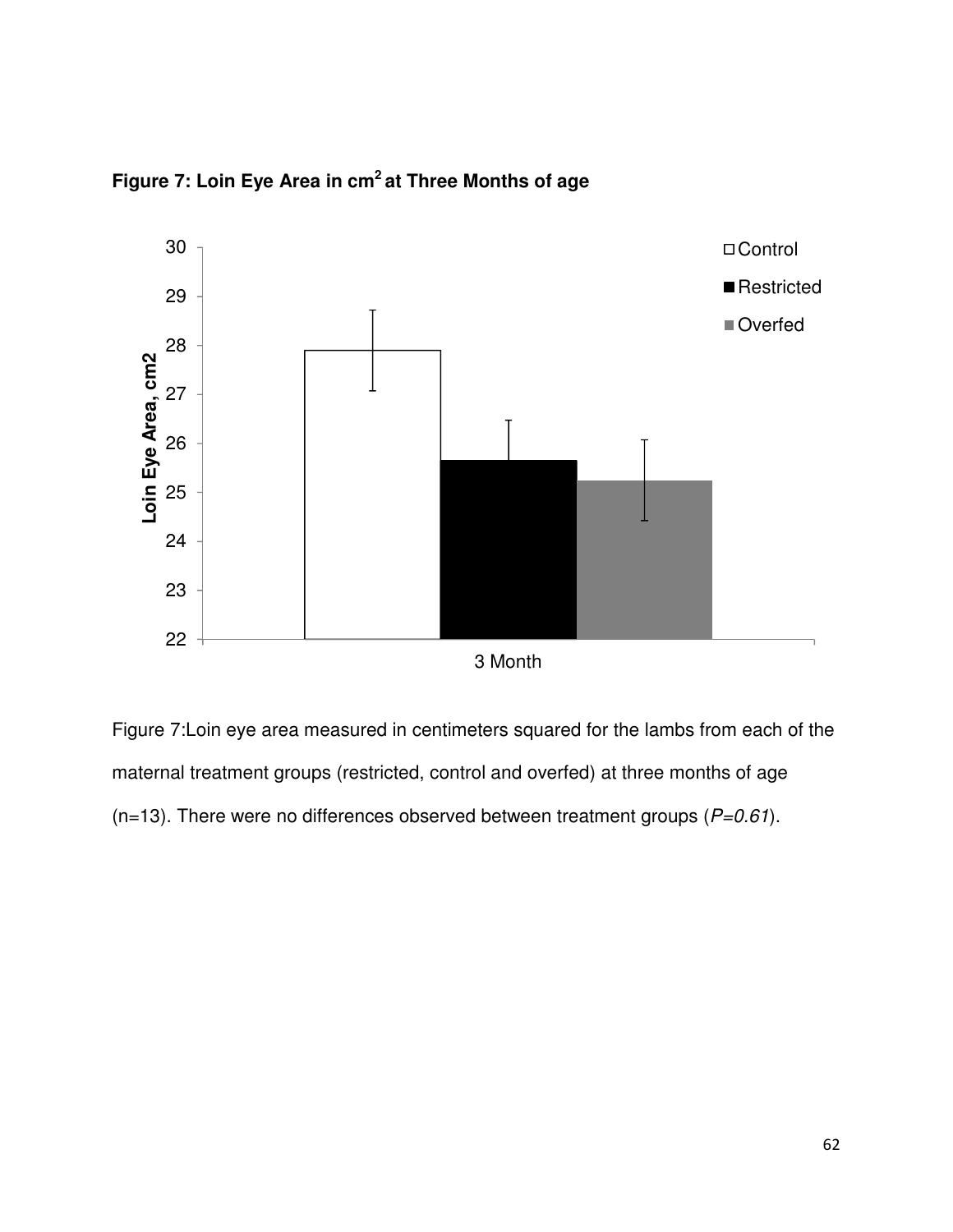lambs respectively. Res-lambs and over-lambs compared to con-lambs GH concentrations were similar at one week of age  $(P=0.12, P=0.34)$ , respectively. At three months of age the GH concentration averaged 0.98 mg/mL got res-lambs and similarly 0.83 for con-lambs  $(P=0.88)$ .

# **Serum IGF-I Concentrations**

Serum IGF-I concentrations for all the lambs maintained on the study between birth and three months of age was  $231.51 \pm 38.04$  ng/mL. Insulin-like growth factor-I concentrations averaged over the entire lifespan was  $158.84 \pm 36.37$  ng/mL, 308.16  $\pm$ 37.32 ng/mL, and  $227.55 \pm 40.42$  ng/mL for res-lambs, con-lambs, and over-lambs  $(P=0.04)$ , respectively. Con-lambs had 63% (149.32 ng/mL) less circulating IGF-I compared with res-lambs over the entire lifespan of the lambs  $(P=0.01)$ . Over-lambs were similar compared with con-lambs over the entire lifespan of the lambs ( $P=0.16$ ). At birth IGF-I concentrations averaged  $158.48 \pm 55.02$  ng/mL,  $171.02 \pm 55.02$  ng/mL, 172.59  $\pm$  55.02 ng/mL for res-lambs, con-lambs, and over-lambs ( $P=0.98$ ), respectively. At three months of age IGF-I concentrations averaged  $148.09 \pm 98.17$  ng/mL, 300.52  $\pm$ 109.76 ng/mL, and 292.63 ± 126.74 ng/mL mL for res-lambs, con-lambs, and overlambs, respectively and were not different between treatments ( $P=0.53$ ; Figure 9).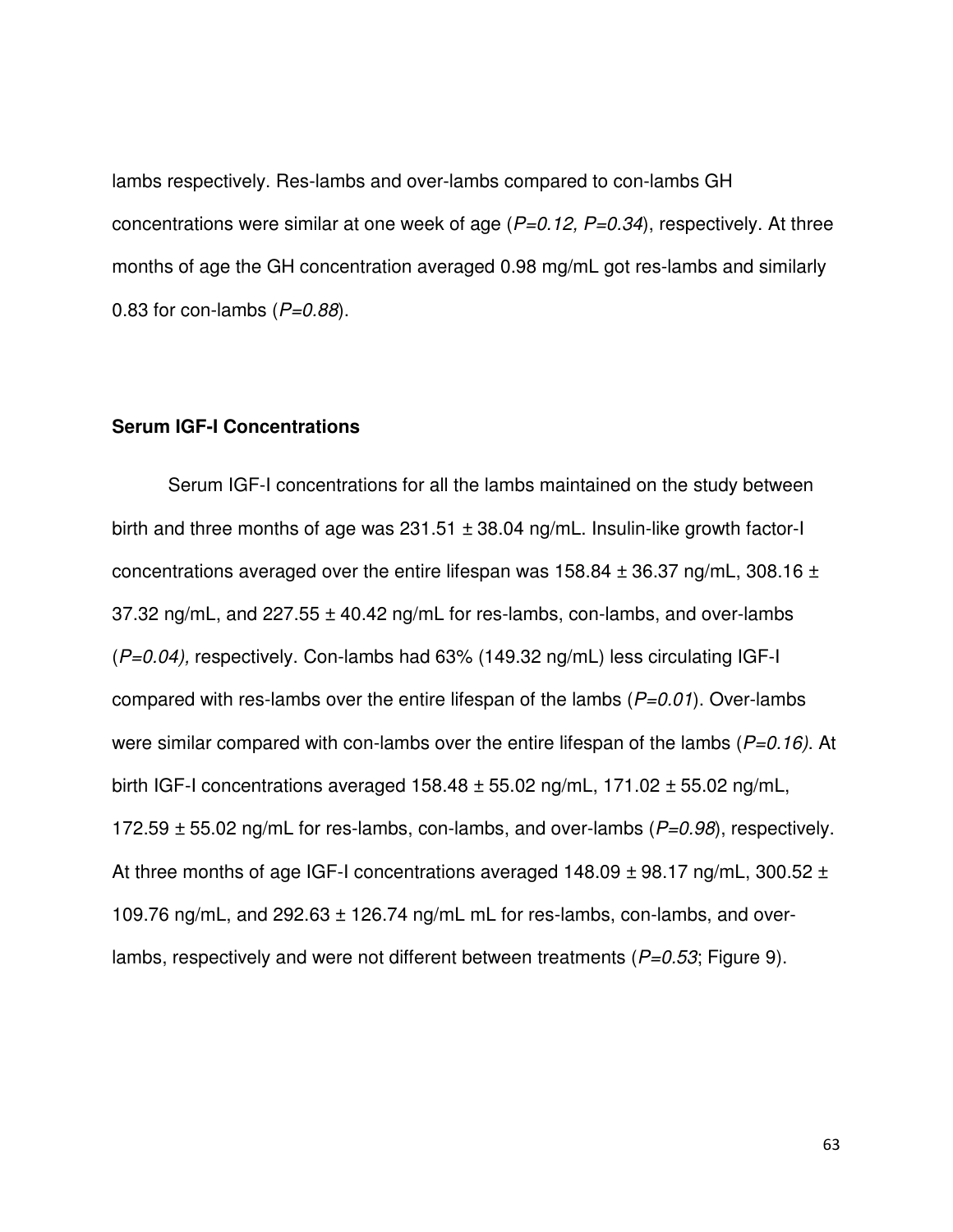

**Figure 8: Growth Hormone, for Lambs from Birth to Three Months of age** 

Figure 8: Growth hormone (GH) concentration of each of the maternal treatment groups (restricted, control and overfed) from birth to three months of age (n=15). Lines represent quartic regression lines for each treatment, a better fit than a linear regression line. The equation for Control =  $y = -0.0003x^{4} + 0.0195x^{3} - 0.3231x^{2} + 1.6805x + 0.2599$ ,  $R^2 = 0.7682$ ; Restricted = y =  $0.001x^4 - 0.0228x^3 + 0.1067x^2 + 0.0752x + 1.8916$ ,  $R^2 =$ 0.6755; Overfed = y = -0.002 $x^4$  + 0.0682 $x^3$  - 0.773 $x^2$  + 2.885x + 0.4705, R<sup>2</sup> = 0.7366. Average GH for the entire experiment were  $1.99 \pm 0.30$  ng/mL,  $1.49 \pm 0.35$  ng/mL and 1.95  $\pm$  0.35 ng/mL for res-lambs, con-lambs, and over-lambs ( $P=0.51$ ), respectively.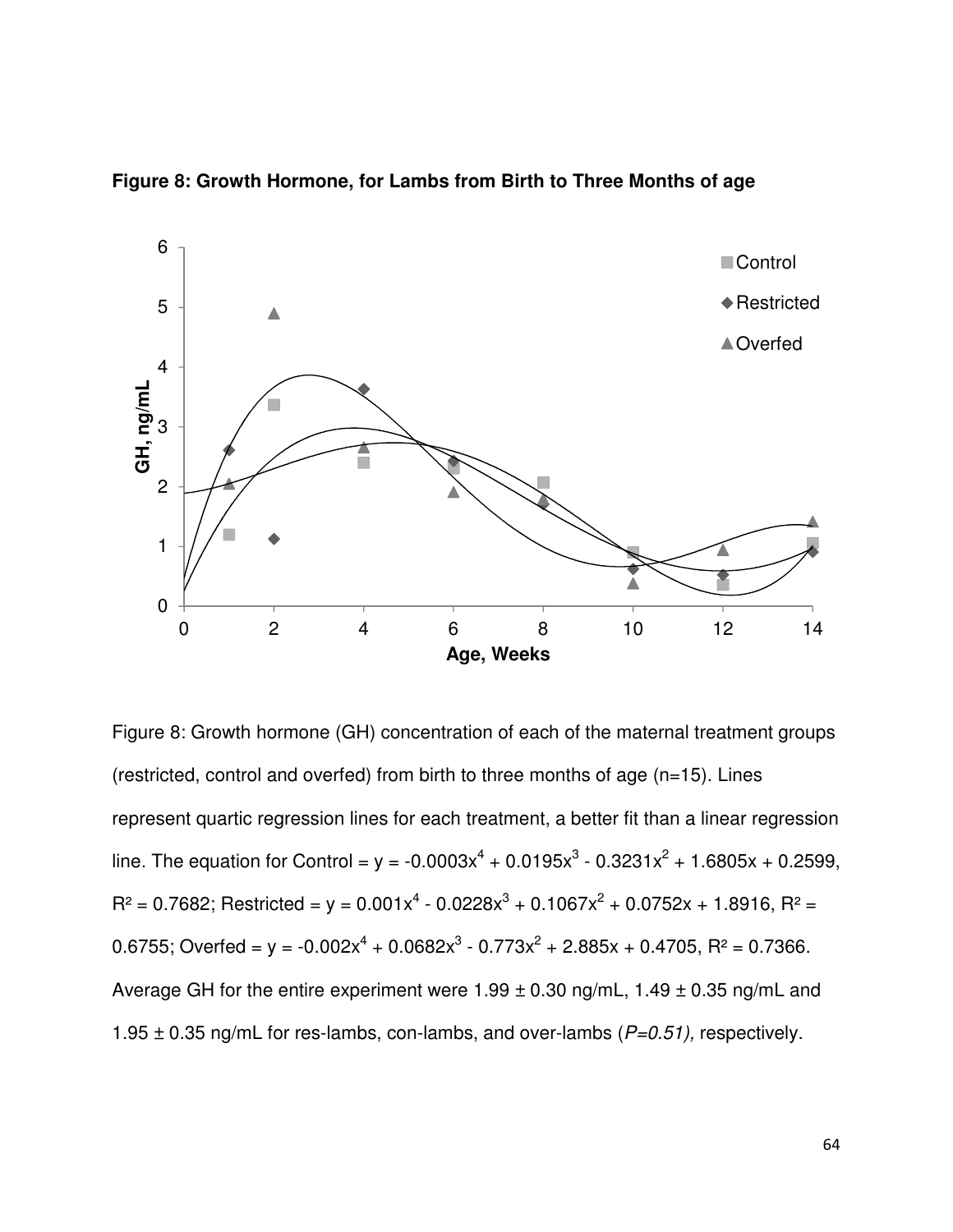

**Figure 9: Insulin-like Growth Factor like Growth Factor-1, for Lambs from Birth to Three Months of age**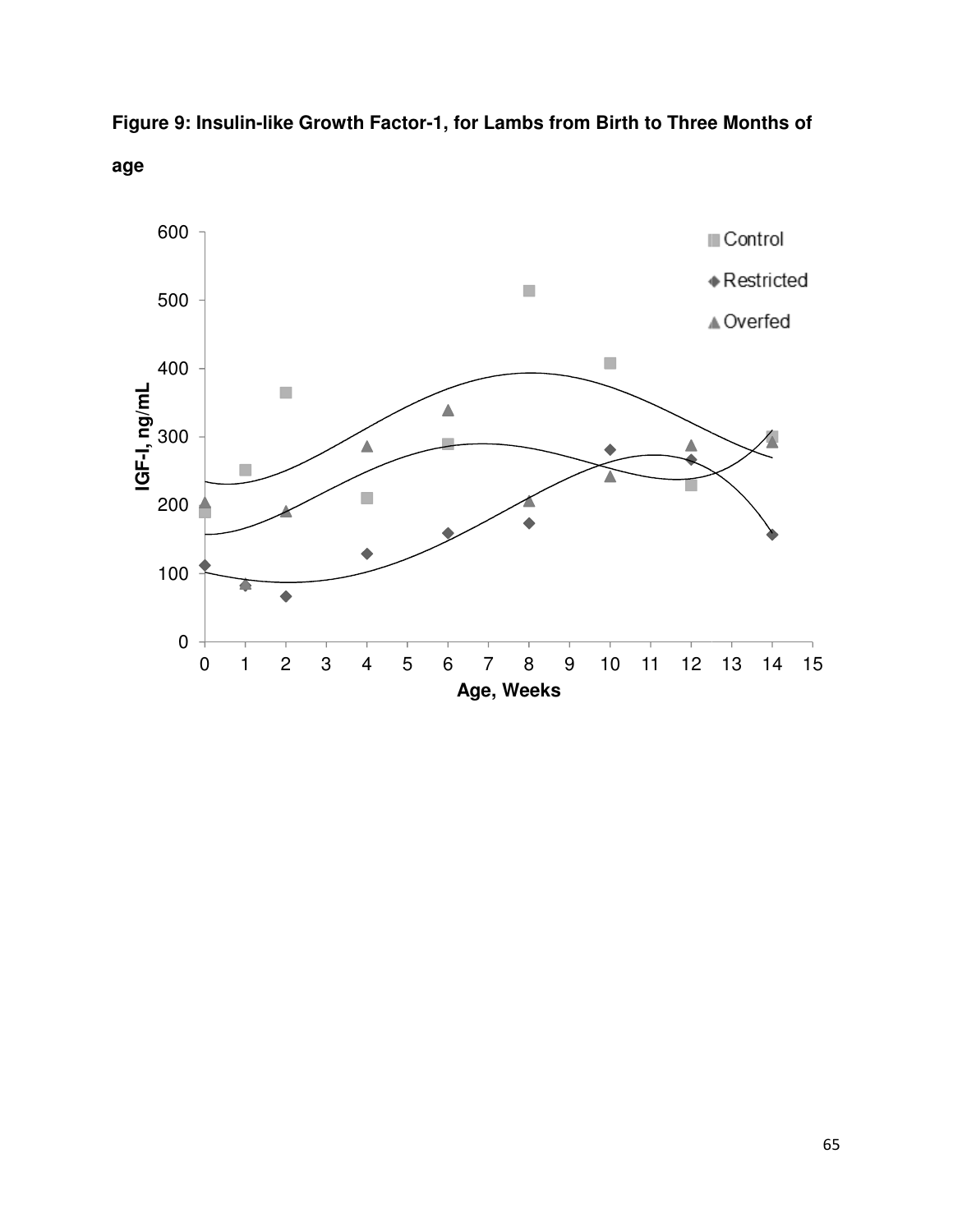Figure 9: Insulin-like growth factor-1 (IGF-I) concentration of each of the maternal treatment groups (restricted, control and overfed) averaged over the entirety of the study from birth to three months of age  $(P=0.04; n=15)$ . Lines represent quartic regression lines for each treatment, a better fit than a linear regression line. The equation for Control =  $y = 0.0543x^{4} - 1.7088x^{3} + 14.498x^{2} - 14.587x + 234.76$ , R<sup>2</sup> = 0.3534; Restricted = y =  $-0.0359x^{4} + 0.437x^{3} + 2.1498x^{2} - 13.174x + 101.96$ , R<sup>2</sup> = 0.9288; Overfed = y =  $0.0774x^4 - 1.9145x^3 + 12.507x^2 - 1.3555x + 157.36$ , R<sup>2</sup> = 0.5221. Insulin-like growth factor-I averaged  $158.8 \pm 36.3$  ng/mL,  $308.1 \pm 37.3$  ng/mL, and 227.5.  $\pm$  40.42 ng/mL for res-lambs, con-lambs, and over-lambs ( $P=0.04$ ), respectively. Res-lambs had 63% (149.32 ng/mL) less IGF-I compared with con-lambs  $(P=0.01)$ . Over-lambs, had 30% (80.61 ng/mL) less IGF-I compared with con-lambs  $(P=0.16)$ . SEM = 46.77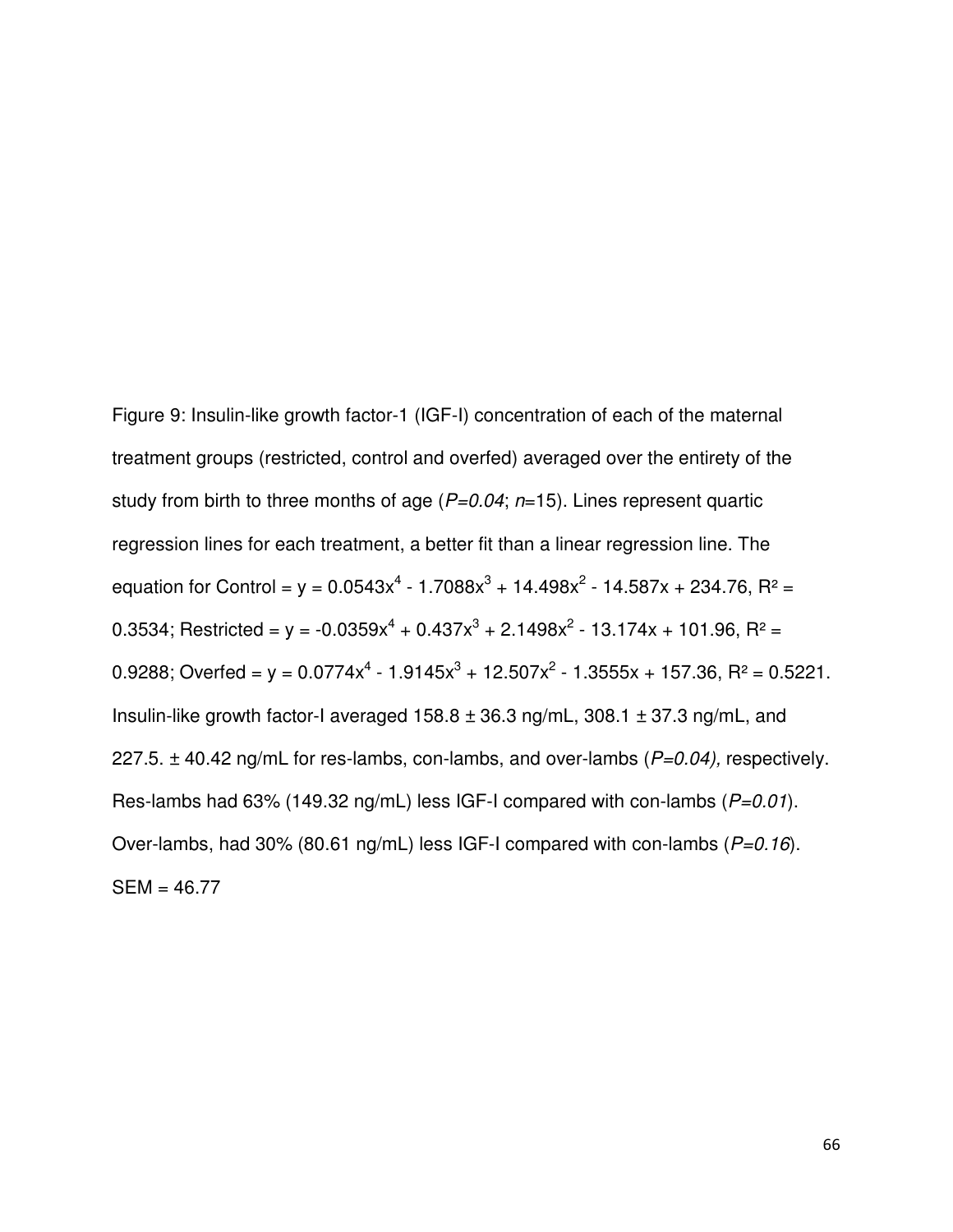### **Serum IGFBP-3 Concentration**

Overall, IGFBP-3 averaged for the entire experiment was 1,032 ± 133 AU, 1,438 ± 135 AU, and 1,014. ± 148 AU for res-lambs, con-lambs, and over-lambs, respectively  $(P=0.05)$ . Insulin-like growth factor binding protein-3 at birth averaged 547.26  $\pm$  52.75 AU, 597.65 ± 52.75 AU, and 638.07 ± 52.75 AU at birth for res-lambs, con-lambs, and over-lambs, respectively and there were no differences between treatments ( $P=0.48$ ; Figure 10). At three months of age, IGFBP-3 averaged 1,252.47 ± 442.87 AU, 2,221.73  $\pm$  442.87 AU and 2.034.27  $\pm$  571.74 AU for res-lambs, con-lambs, and over-lambs, respectively with no difference between treatments  $(P=0.31)$ . Res-lambs had 32% (406) AU) less IGFBP-3, compared with con-lambs  $(P=0.03)$ . Over-born lambs had 36% (424) AU) less IGFBP-3 compared with con-lambs  $(P=0.03;$  Figure 10). Although each the two time points, birth and three months of age were similar, the overall effect reflects a treatment vs. time interaction.

#### **Serum IGFBP-2 Concentration**

Insulin-like growth factor binding protein-2 at birth averaged 255.3 ± 28.47 AU, 242.83  $\pm$  28.47 AU, and 266.97  $\pm$  28.47 for res-lambs, con-lambs, and over-lambs  $(P=0.83;$  Figure 11), respectively. Average IGFBP-2 was similar between treatments for the entire experiment with 214.31  $\pm$  16.58 AU, 192.81  $\pm$  16.58 AU, and 201.58  $\pm$  17.18 AU for res-lambs, con-lambs, and over-lambs, respectively  $(P=0.63)$ .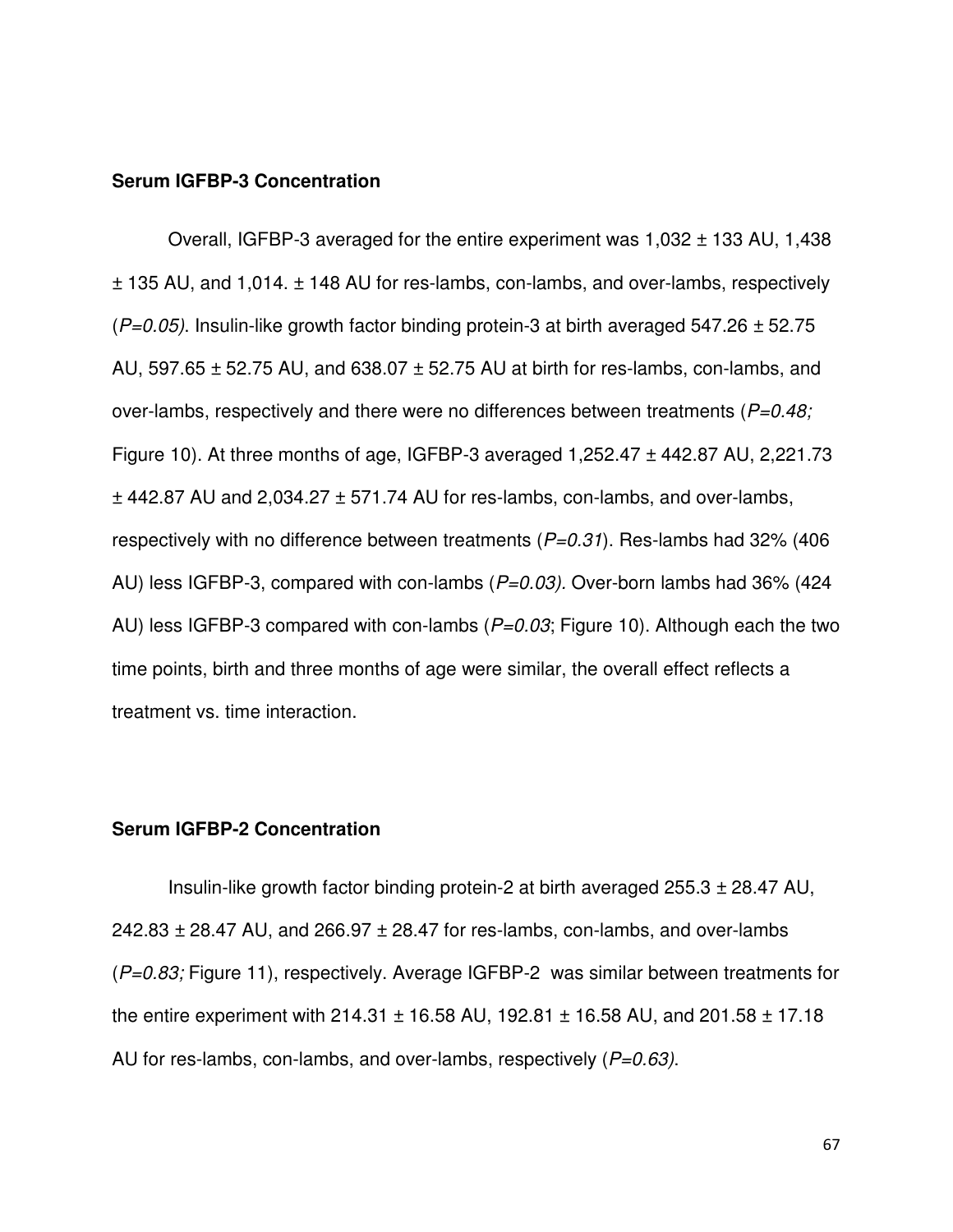Figure 10: Insulin-like Growth Factor Binding Protein-3 in Arbitrary Units, for **Lambs from Birth to Three Months of age** 

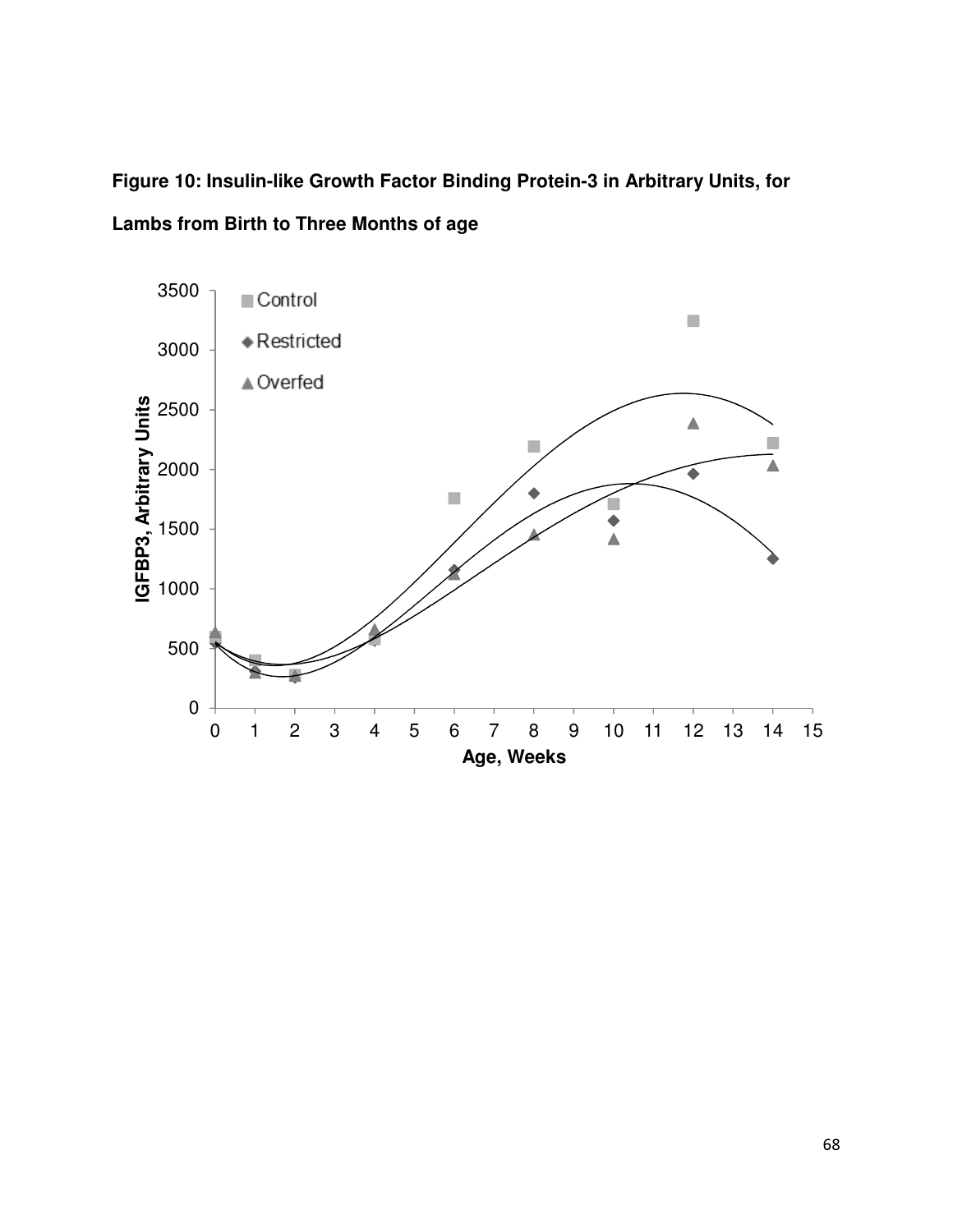Figure 10: Insulin-like growth factor binding protein-3 (IGFBP-3) concentrations for each of the maternal treatment groups (restricted, control and overfed) from birth to three months of age (n=15). Lines represent quartic regression lines for each treatment. The equation for Control = y = 0.1415 $x^4$  - 7.9619 $x^3$  + 113.47 $x^2$  - 286.63x + 558.2, R<sup>2</sup> = 0.8569; Restricted = y = 0.2318x<sup>4</sup> - 10.457x<sup>3</sup> + 130.11x<sup>2</sup> - 353.75x + 539.63, R<sup>2</sup> = 0.9521; Overfed = y = 0.1178x<sup>4</sup> - 5.5527x<sup>3</sup> + 78.712x<sup>2</sup> - 223.9x + 545.88, R<sup>2</sup> = 0.9265. Overall, IGFBP-3 averaged was 1,032 ± 133 AU, 1,438 ± 135 AU, and 1,014. ± 148 AU for res-lambs, con-lambs, and over-lambs  $(P=0.05)$ , respectively for the entire experiment. Res- lambs had 32% (406 AU) less IGFBP-3 compared with con- lambs  $(P=0.03)$ . Over-lamb had 36% (424 AU) less IGFBP-3 compared with con-lambs  $(P=0.03)$ . SEM = 209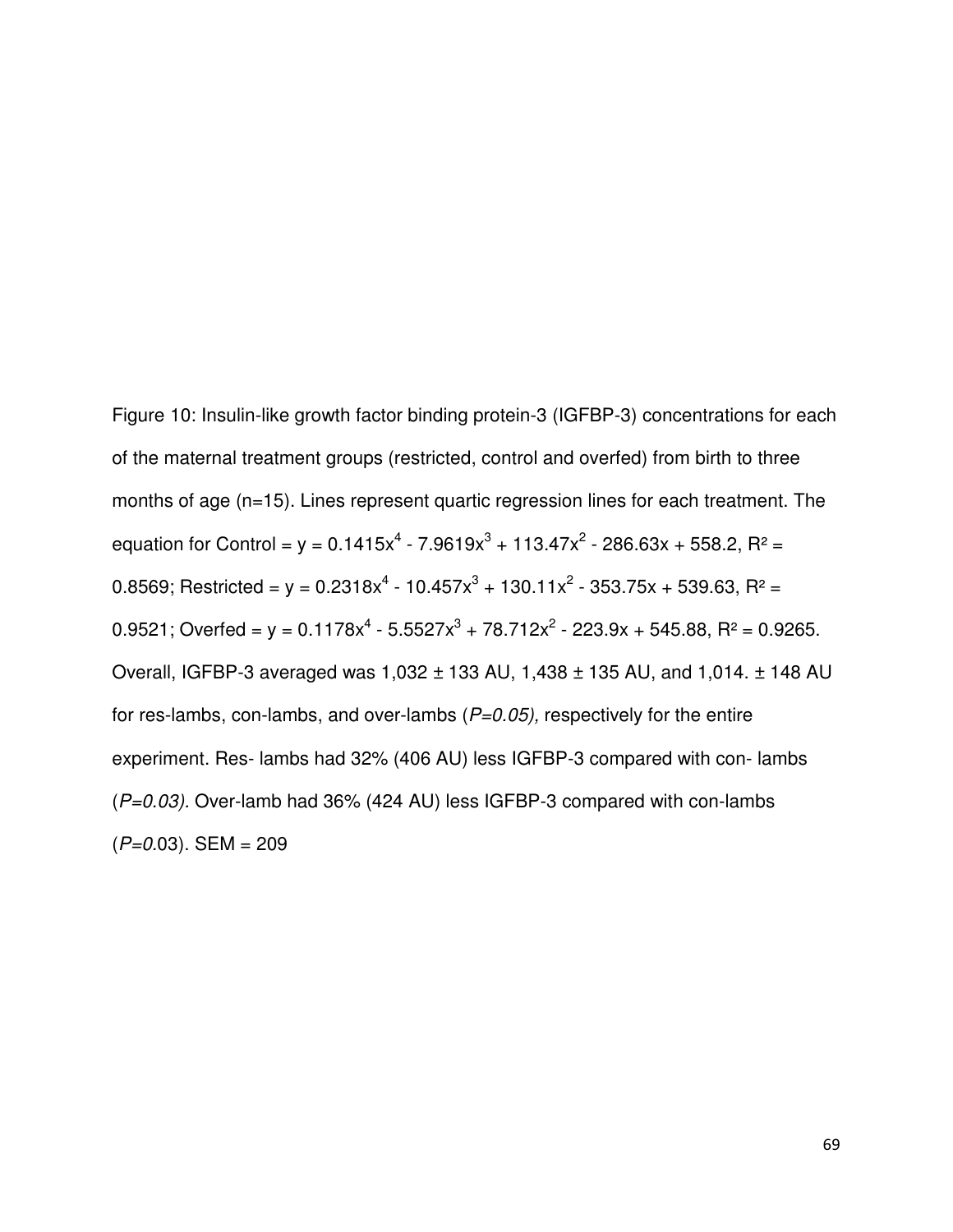

Figure 11: Insulin-like Growth Factor Binding Protein-2, for Lambs from Birth to **Three Months of age** 

Figure 11: Insulin-like growth factor binding protein-2 (IGFBP-2) concentration for each of the maternal treatment groups (restricted, control and overfed) from birth to three of the maternal treatment groups (restricted, control and overfed) from birth to<br>months of age (n=15). Lines represent logarithmic regression lines; res-lambs y=4.49x+186.3, con-lambs y=2.28x lambs y=2.28x+185.79, and over-lambs y=2.17x+203.09. Average lambs y=2.17x+203.09. Average IGFBP-2 for the entire experiment were 214.31  $\pm$  16.58 AU, 192.81  $\pm$  16.58 AU, and 201.58  $\pm$  17.18 AU for res-lambs, con-lambs, and over-lambs ( $P=0.63$ ), respectively. 2) concentration<br>ed) from birth to<br>lines; res-lambs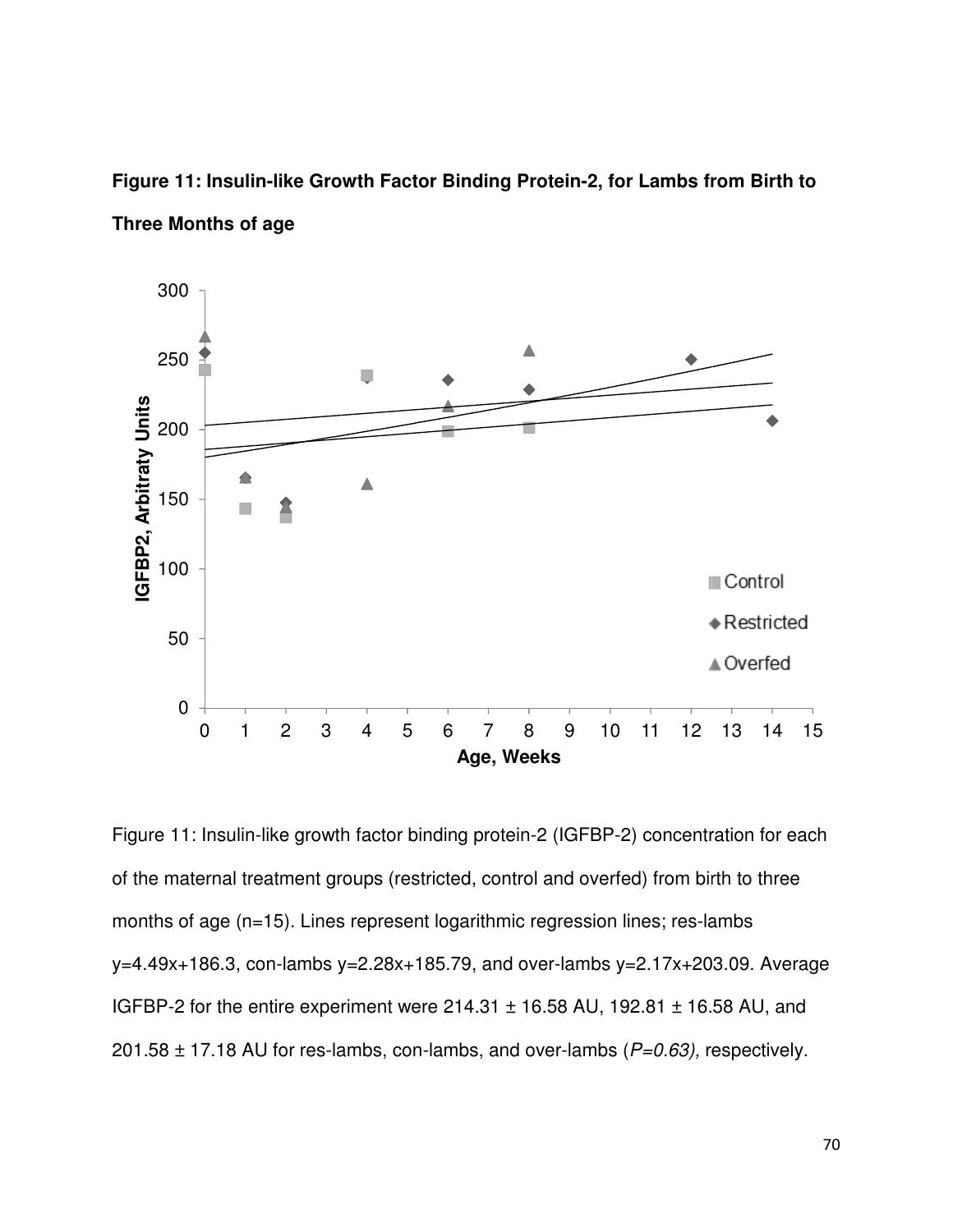### **Thyroid Hormones**

At birth T3 averaged  $5.56 \pm 0.12$  ng/mL,  $5.95 \pm 0.12$  ng/mL,  $5.94 \pm 0.12$  ng/mL for res-lambs, con-lambs, and over-lambs  $(P=0.08;$  Figure 12), respectively. At birth, res-lambs had 6% less T3 compared with con-lambs  $(P=0.04)$ . At three months of age T3 concentrations were similar between treatment groups when averaged at  $3.38 \pm 0.31$ ng/mL,  $2.98 \pm 0.31$  ng/mL, and  $2.87 \pm 0.36$  ng/mL for res-lambs, con-lambs, and overlambs, respectively  $(P=0.53)$ .

At birth T4 averaged  $14.88 \pm 0.75$  ng/mL,  $16.28 \pm 0.75$  ng/mL,  $16.44 \pm 0.75$ ng/mL for res-lambs, con-lambs, and over-lambs, respectively, and were similar between treatments ( $P=0.29$ ; Figure 13). At three months of age T4 averaged 6.52  $\pm$ 1.12 ng/mL,  $7.19 \pm 1.00$  ng/mL, and  $5.95 \pm 1.30$  for res-lambs, con-lambs, and overlambs, respectively, were similar between treatments ( $P=0.75$ ).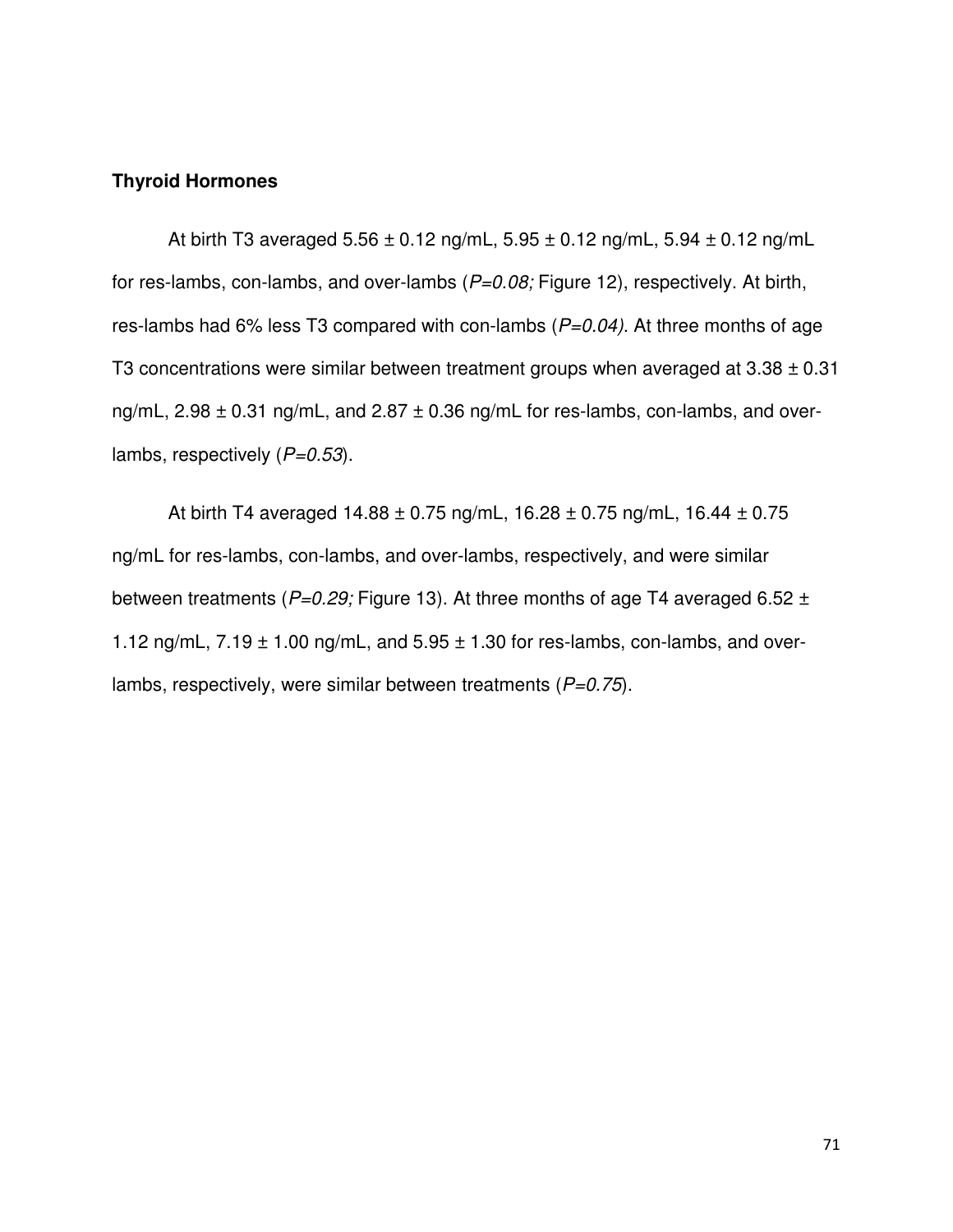

**Figure 12: Triiodothyronine (T3), for Lambs at Birth and Three Months of age** 

Figure 12: Average triiodothyronine (T3) concentration for each maternal treatment group (restricted, control and overfed) at birth (n=24) and three months of age (n=11). Average T3 at birth was  $5.58 \pm 0.12$  ng/mL,  $5.95 \pm 0.12$  ng/mL and  $5.94 \pm 0.12$  ng/mL for res-lambs, con-lambs, and over-lambs  $(P=0.08)$ , respectively. Average T3 at three months was  $3.38 \pm 0.31$  ng/mL,  $2.98 \pm 0.31$  ng/mL and  $2.87 \pm 0.36$  ng/mL for res-lambs, con-lambs, and over-lambs  $(P=0.53)$ , respectively.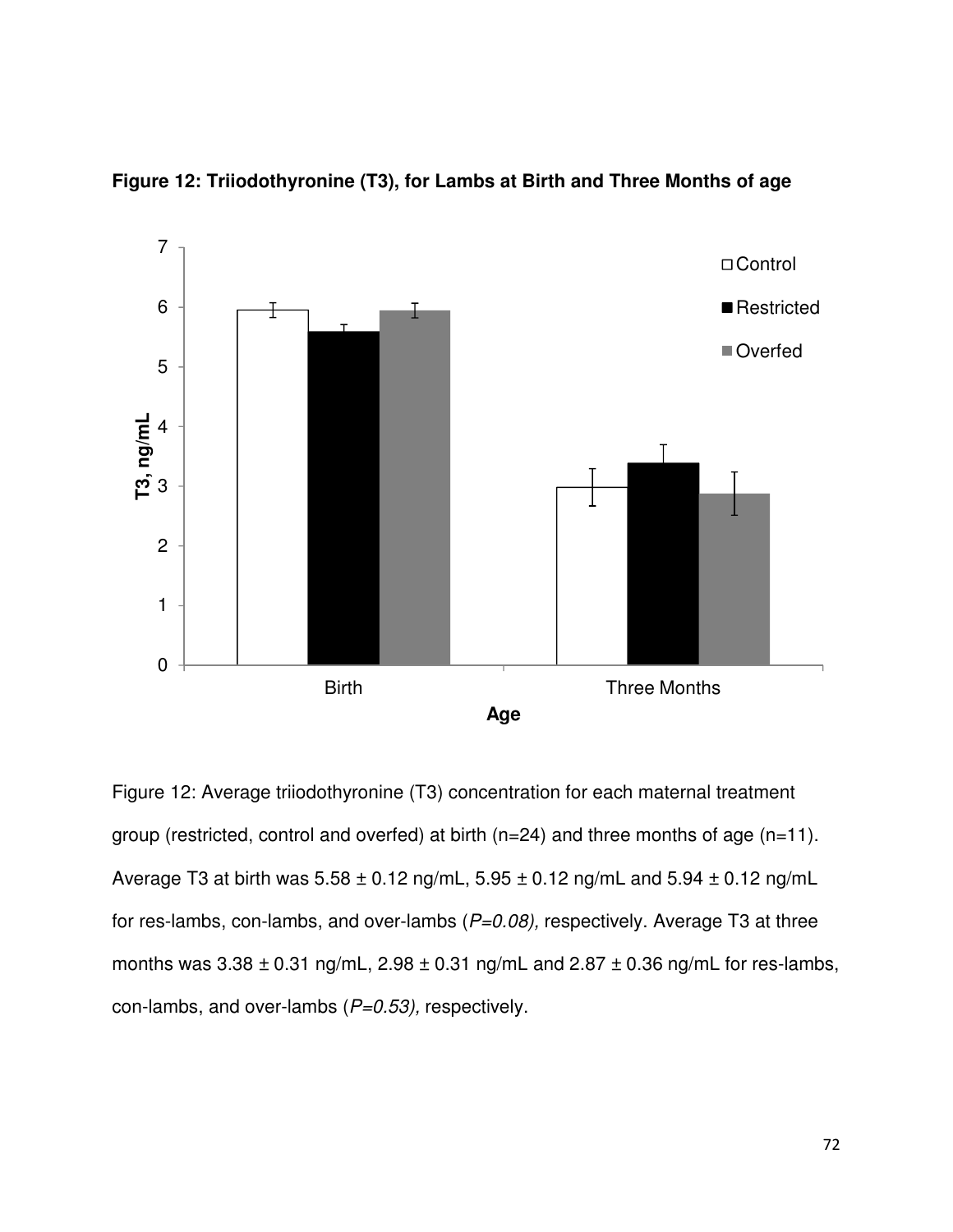

**Figure 13: Thyroxine (T4), for Lambs at Birth and Three Months of age** 

Figure 13: Average Thyroxine (T4) concentration for each maternal treatment group (restricted, control and overfed) at birth (n=24) and three months of age (n=12). Average T4 at birth was  $14.88 \pm 0.75$  ng/mL,  $16.28 \pm 0.75$  ng/mL and  $16.44 \pm 0.75$ ng/mL for res-lambs, con-lambs, and over-lambs  $(P=0.29)$ , respectively. Average T4 at three months was  $6.52 \pm 1.12$  ng/mL,  $7.19 \pm 1.00$  ng/mL and  $5.95 \pm 1.30$  ng/mL for reslambs, con-lambs, and over-lambs  $(P=0.75)$ , respectively.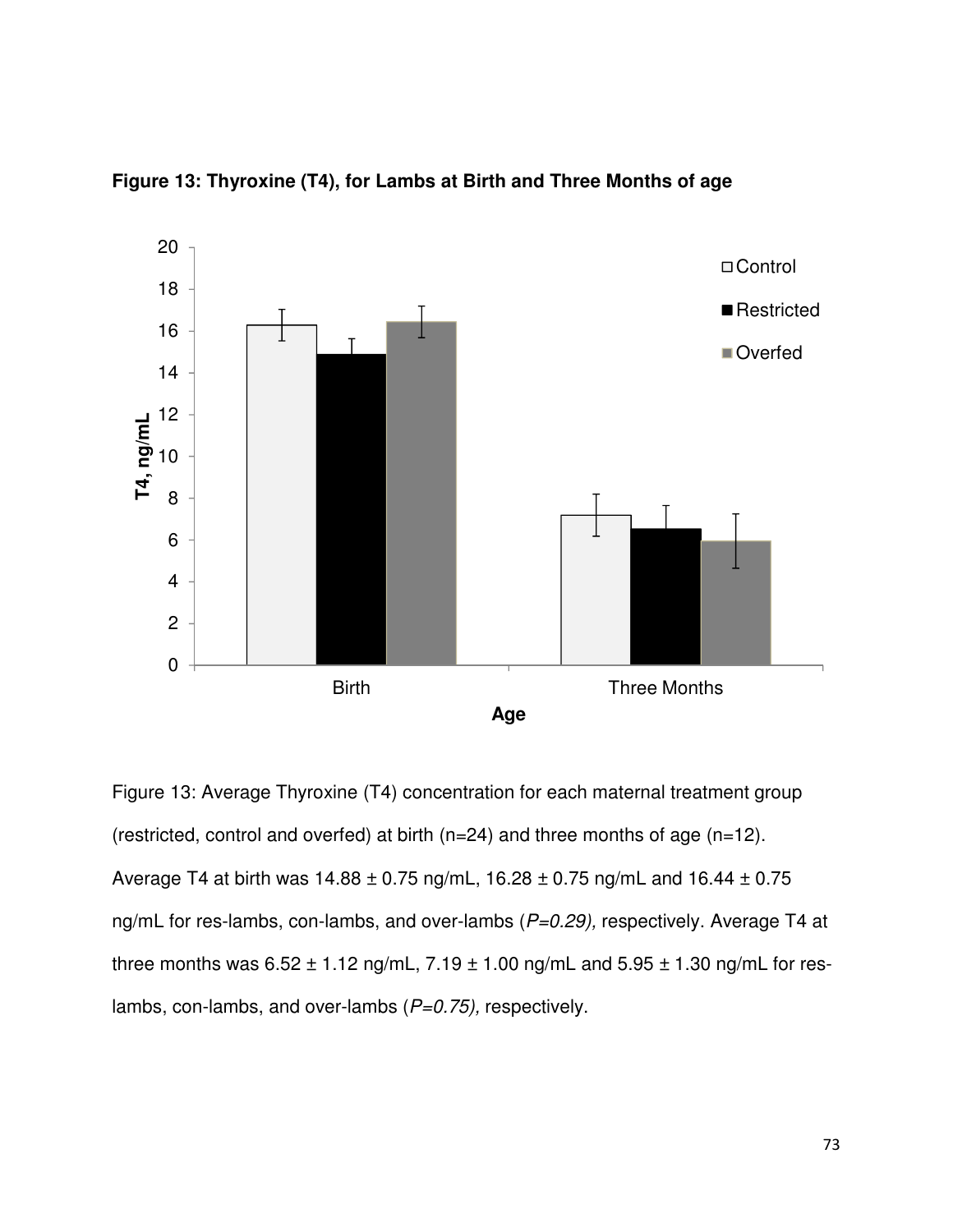### **Discussion**

This study was conducted to determine the effects of poor maternal nutrition during late gestation on both prenatal and postnatal lamb growth, indicators of body composition, organ weight, concentrations of the somatotropic hormones (GH, IGF-I, IGFBP-3, and IGFBP-2), and concentrations of T3 and T4. In utero, a fetus experiencing poor maternal nutrition will optimize its developmental path to promote postnatal survival (Khan et al., 2004). However, when the postnatal environment fails to meet the expectations and adaptions of the offspring, instead of promoting survival, alternatively disease and growth imbalances (greater fat deposition vs. muscle growth) will be the result (Khan et al., 2004). Poor maternal nutrition constitutes both overfeeding and underfeeding of the mother (Wu et al., 2006). Both of which have negative implications for the offspring (Wu et al., 2006). Many poor maternal nutrition studies focused on placental insufficiency, restricting ewe nutrition, or overfeeding to the point of obesity (Vonnahme et al., 2008; Reynolds et al., 2010, Long et al., 2011). The current study focuses and expands upon the current literature in combination with the knowledge that in ruminants there is a connection between nutritional status, and circulating GH and IGF-I concentrations (McGuire et al., 1992; Lutz et al., 2006). A key focus of the present study was the hormones and binding proteins of the somatotropic axis in lambs and how they respond to changes in maternal nutrition. In the current study the most pronounced effects of the maternal diet on the progeny were observed in body weights and serum concentrations of IGF-I and IGFBP-3 of the lambs.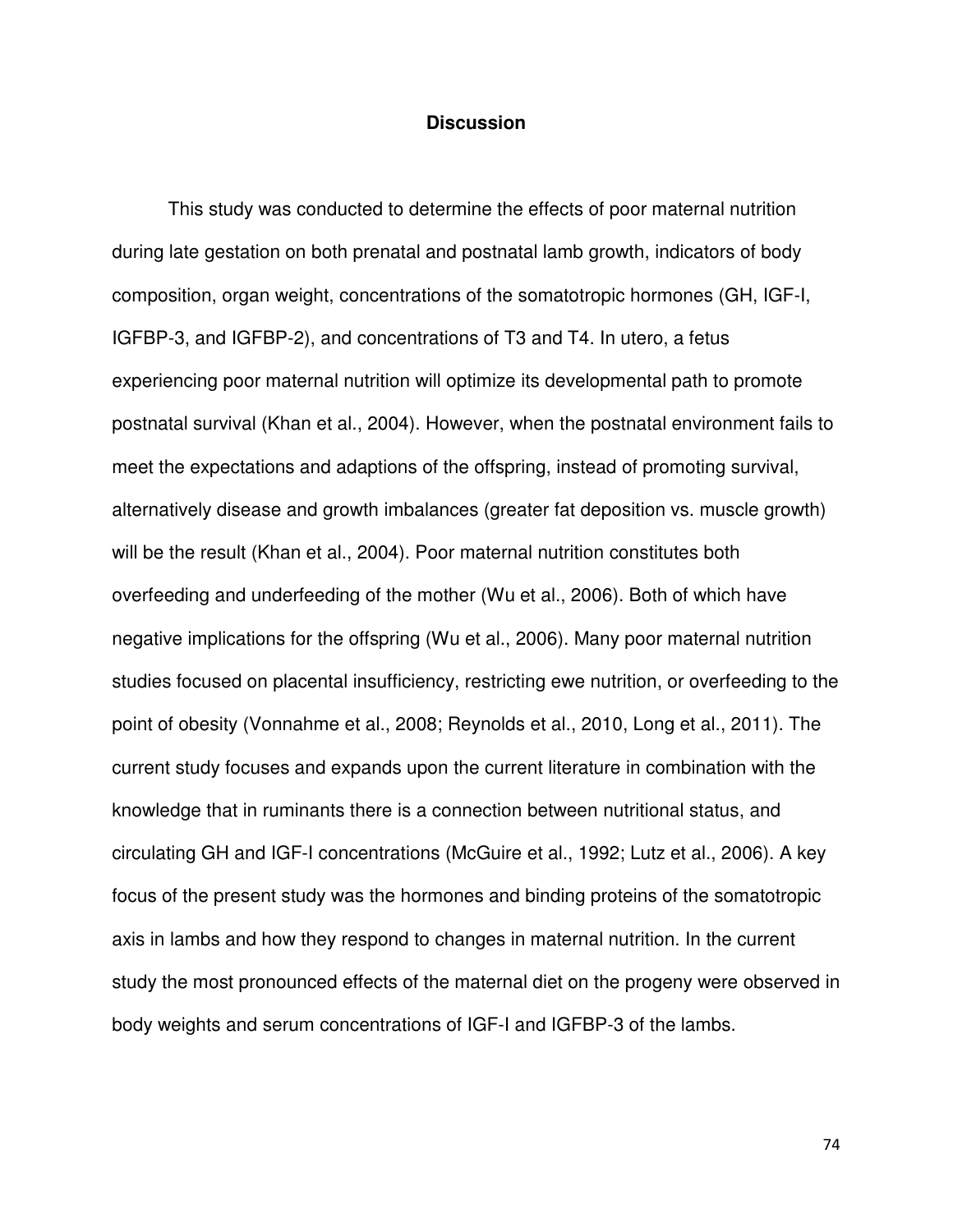Restricting nutritional intake of ewes resulted in lambs that were lighter at birth compared with lambs born to control-fed ewes. As hypothesized, the restricted lambs remained smaller than the control born lambs for the duration of the experiment. On average these lambs were 16% lighter than age matched controls. Similar to the results that were observed in the current study, Sebert et al. (2011) reported a difference in birth weights of lambs born to restricted fed ewes. Ewes were restricted to 60% of NRC requirements, the same degree as the current study, resulting in lambs that were lighter at birth (Sebert et al., 2011). Tygesen et al. (2007) also observed a reduction in body weight in lambs born to ewes fed 60% of NRC requirements. Lambs born to these ewes weighed 0.9 kg less than lambs born to control-fed ewes (Tygesen et al., 2007). This decrease in birth weight supports the hypothesis that restricting the maternal nutrition results in smaller lambs at birth. No differences were observed in birth weights between lambs born to control-fed ewes and ewes fed 50% NRC from day 31 of gestation until parturition (Khan et al., 2004). Khan et al. (2004) postulated that the lack of differences observed was due to birth weight and body vaiables being inconsistent indicators of fetal nutrition (Khan et al., 2004). This lack of response in the lambs to the maternal nutrient restriction could have been due, in part, to compensatory mechanisms, such as changes genomic expression overriding the lack of nutrients. At three months of age, restricted born lambs in the current study were consistently smaller than controls by 12%. To test the downstream effects of maternal nutrition beyond three months of age, Sebert et al. (2011) fed ewes 60% of NRC requirements from day 110 of gestation and maintained the lambs until either 3 or 7 months of age. These data indicated acceleration in body weight gain beginning at three months of age, resulting in body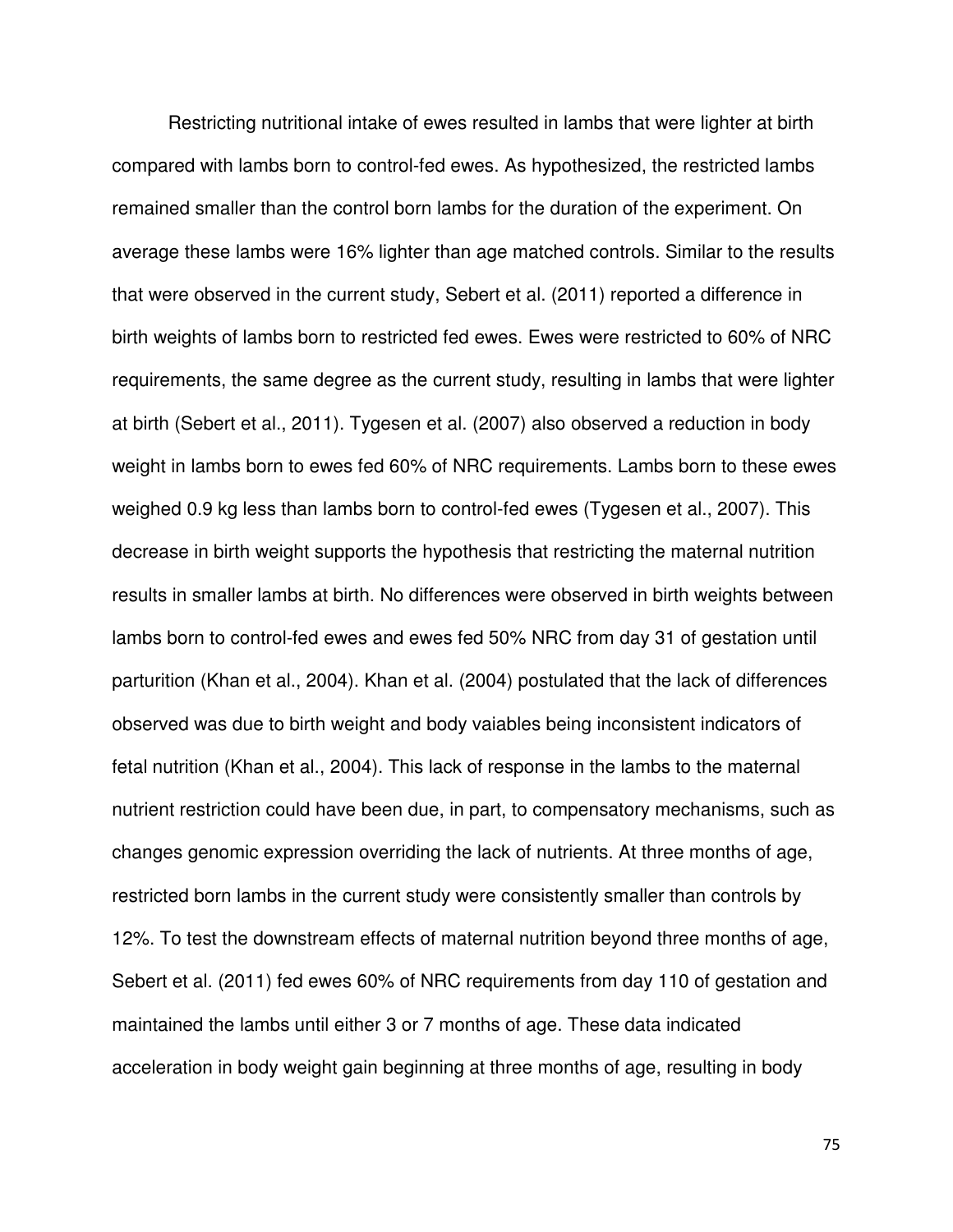weights similar to age-matched controls by seven months of age (Sebert et al., 2011). This change in growth rate was the result of changes to postnatal energy homeostasis brought on by decreased maternal nutrition (Sebert et al., 2011).

Lambs that were born to ewes that were in the overfed treatment group were not different in terms of body weight at birth from the lambs born to control-fed ewes. This is similar to Peel et al. (2012), who reported that ewes who consumed 122% of NRC requirements during mid to late gestation produced lambs that had similar body weights at birth to lambs born to control-fed ewes. Unique to the current study was the timedependent differences in lambs born to overfed ewes compared with control-fed ewes. From birth to 6 weeks of age there was no difference between these two treatment groups. Whereas between weeks 7 and 8 overfed lambs were substantially smaller than control born lambs by 3.33 kg and 3.42 kg, respectively. The lambs born to overfed ewes had accelerated body weight gain from 9 weeks to three months of age, resulting in lambs whose body weight was not different when compared with control born lambs. This increase in body weight occurs post-weaning, which could correlate to difficulties in the lambs adapting to an ad libitium diet. It would be worth investigating leptin concentrations to see if the appetite control center of the brain was impacted by the maternal diet (Monteleone and Maj, 2013).

There was a 10% reduction (3.89 cm) in heart girth circumference in lambs born to restricted-fed ewes compared with control-fed born lambs. This reduction supports that the lambs that were lighter in body weight had reduced body size variables which is similar to results obtained from other IUGR studies (Louey et al., 2000). Intrauterine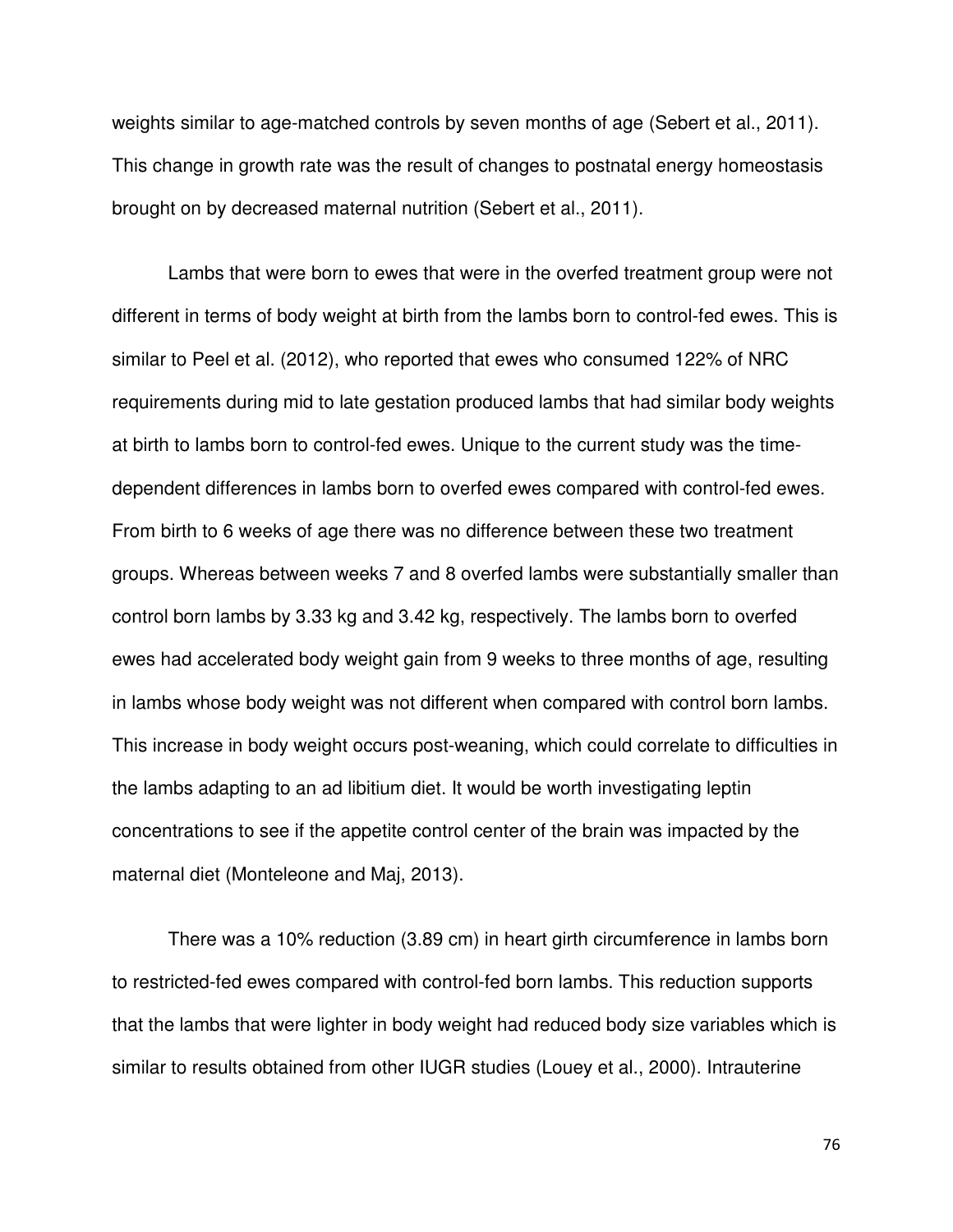growth retarded lambs had a 14% smaller heart girth circumference compared with non-IUGR lambs (Louey et al., 2000). At 8 weeks of age the IUGR lambs were still smaller, having a smaller heart girth circumference compared with control lambs by 11% (Louey et al., 2000). In the present study, at three months of age the lambs born to restrictedfed ewes had a 12.5% smaller heart girth, which supports the concept that IUGR lambs are smaller than control born lambs. Goats that were restricted to 70% of NRC requirements in the last third of their pregnancy produced kids who had a similar heart girth circumference compared with controls (Laporte-Broux et al., 2011).

It was hypothesized in the present study, that when heart girth or body weight are reduced, the crown rump length of the lambs would be reduced compared with controls. In the present study, crown rump length was similar between treatment groups at birth and at three months of age. Due to the variance in measuring crown rump, consistency is hard to maintain between measurements and between researchers taking the measurements. Louey et al. (2000), reported that IUGR lambs at birth had a shorter crown rump length, by 7% and 6%, at week 7 and 8, respectively. Meyer et al. (2010) reported that lambs born to ewes restricted to 60% NRC requirements from day 40 of gestation had a reduced crown rump length compared with control-fed ewes at birth. Compared with the current experiment Meyer et al. (2010) targeted an earlier period of gestation, therefore differences observed between experiments could be due to the difference in restriction in late gestation (last third of gestation) vs early to mid-gestation (first and second third of gestation). Neville et al. (2010) reported that ewes fed 60% of NRC from day 50 of gestation had lambs with similar crown rump length to control-fed ewes. This supports the findings of the present study where treatment similarities were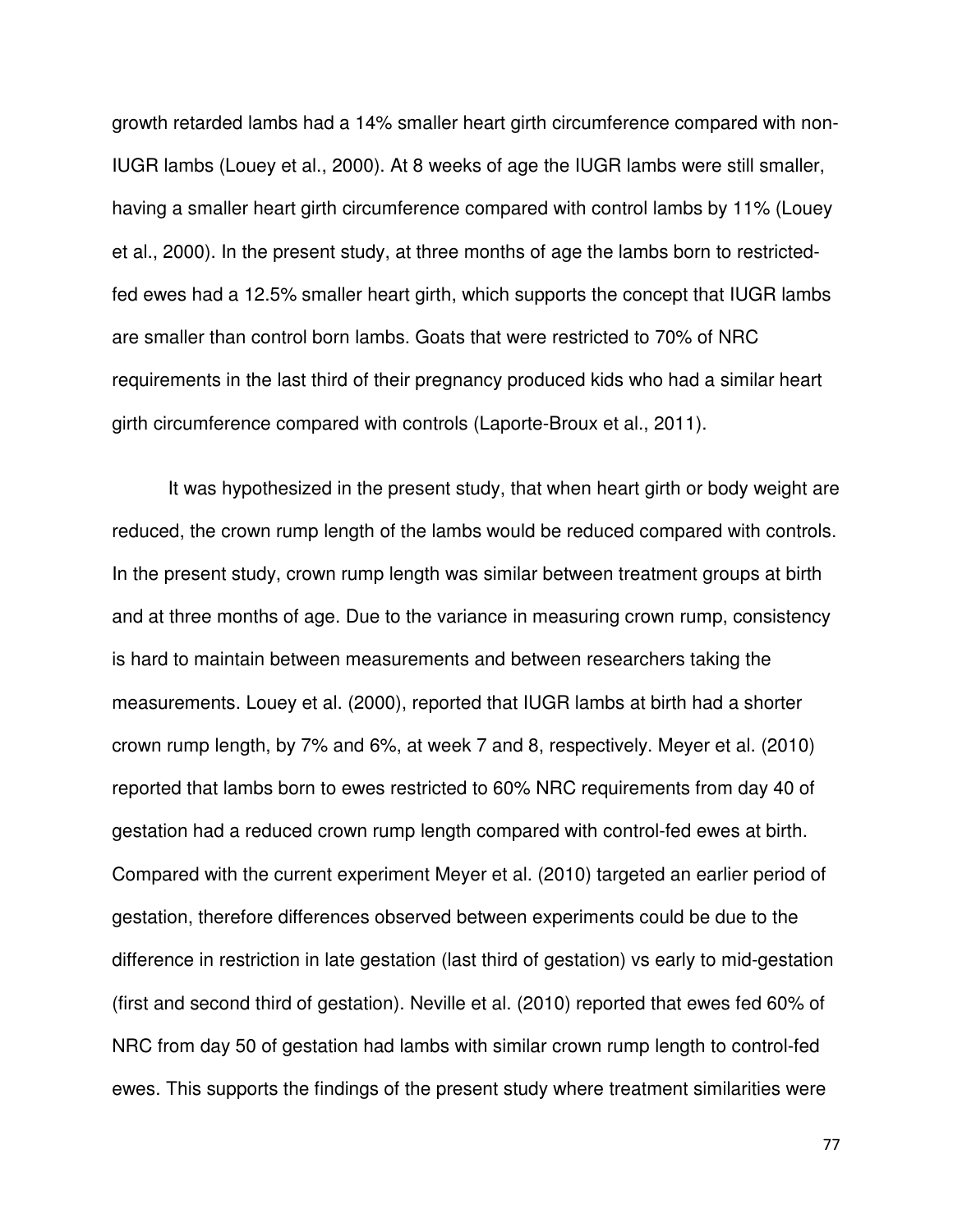observed at the same time point. At three months of age in the current study, there were similarities in crown rump length between treatments. At 180 days of age, Neville et al. (2010), observed no difference in lambs born to restricted-fed or to control-fed ewes in crown rump length. In the present study lambs were only maintained until 90 days of age, both studies support that crown rump length is not affected by maternal nutritional plane. Although it was hypothesized that crown rump length would be reduced, the lack of differences was supported in current literature.

Organ weights, heart and liver weights were quantified at birth and three months of age for lambs. A tendency for a difference in treatments was observed in heart weight at birth, but not in liver weight. However, Reed et al. (2007) reported no difference in the heart weight of neonates carried by restricted-fed ewes. The neonatal lambs used in the Reed et al. (2007) were slaughtered at 135 days of gestation; in the current study lambs were born at approximately 145 days of gestation. In the present study, heart weight was similar at 12 weeks of age. This finding agrees with Daniel et al. (2007) who reported that 17-week old lambs born to ewes restricted between day 30 and 85 of gestation had similar heart weights between treatment groups. The data from lambs slaughtered at 17 weeks corresponds with the data reported in the present study, which in-turn corresponds to the conclusion that heart weight is not affected by maternal nutritional status. A decrease in liver weight was reported by Reed et al. (2007), in lambs born to restricted-fed ewes compared with control-fed ewes. Similar to the current study, McMullen et al. (2005) observed no differences in liver weight at day 135 of gestation for lambs whose mothers were nutrient restricted. In addition, Zhang et al. (2011) reported no differences in fetal heart or liver weight at day 135 of gestation for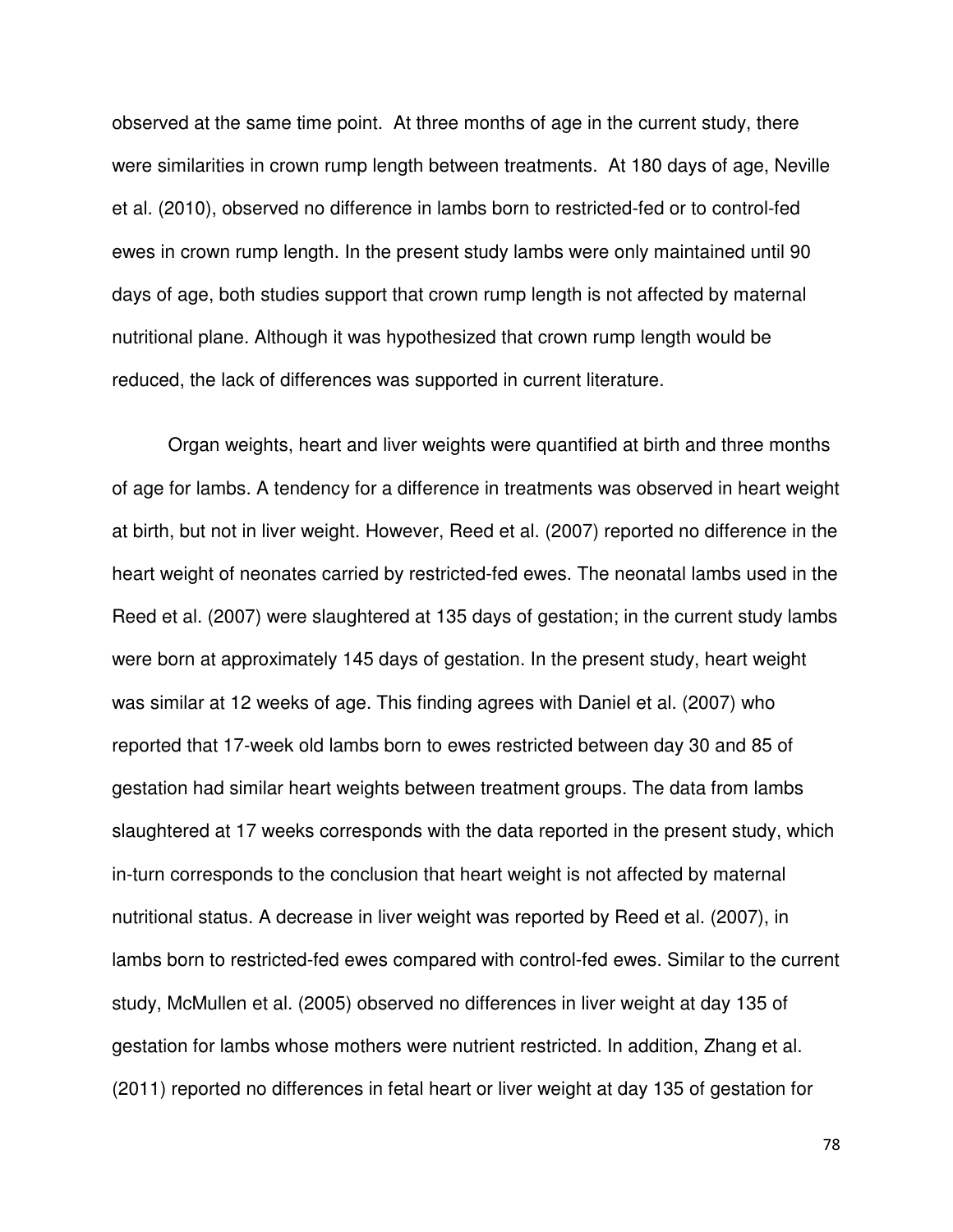lambs born to obese mothers. These studies are comparable with the current study, this may be due to the 10 day difference between the point in which the necropsies are conducted and when the current ewes gave birth. These studies support the conclusion that the organ weights of progeny are not directly affected by maternal nutritional status.

Backfat, a measure of carcass fat, was not quantified at birth due to the inability to accurately measure the limited fat that was present. For example, in some lambs no backfat was visible to measure. Tygesen et al. (2008) reported no difference in backfat depth for lambs from restricted-fed ewes or lambs born to over-fed ewes, but the lambs in the Tygesen et al. (2008) experiment were slaughtered at day 110 or day 146 of gestation. The duration of gestation measured in the current study and Tygesen et al. (2008) trial was similar, data was collected from the last third of gestation, as well from the lambs at the time of slaughter. At three months of age backfat was quantifiable and was reduced by 56% in restricted-fed ewes compared with control-fed ewes, and 50% less compared with overfed ewes at three months of age. Backfat was only quantifiable at three months of age due to the time needed for a measureable amount to accumulate (Long et al., 2011). The reduction in backfat thickness in the restricted born lambs correlates to changes in carcass quality which could negatively impact a production livestock situation. Meat quality and taste are linked to the amount of fat that is present both intra- and inter- muscular (Dransfield, 2008). Less fat creates a leaner muscle with a decrease in carcass quality, hurting the ability to market it to the consumer who associated fat content with tenderness and flavor (Dransfield, 2008).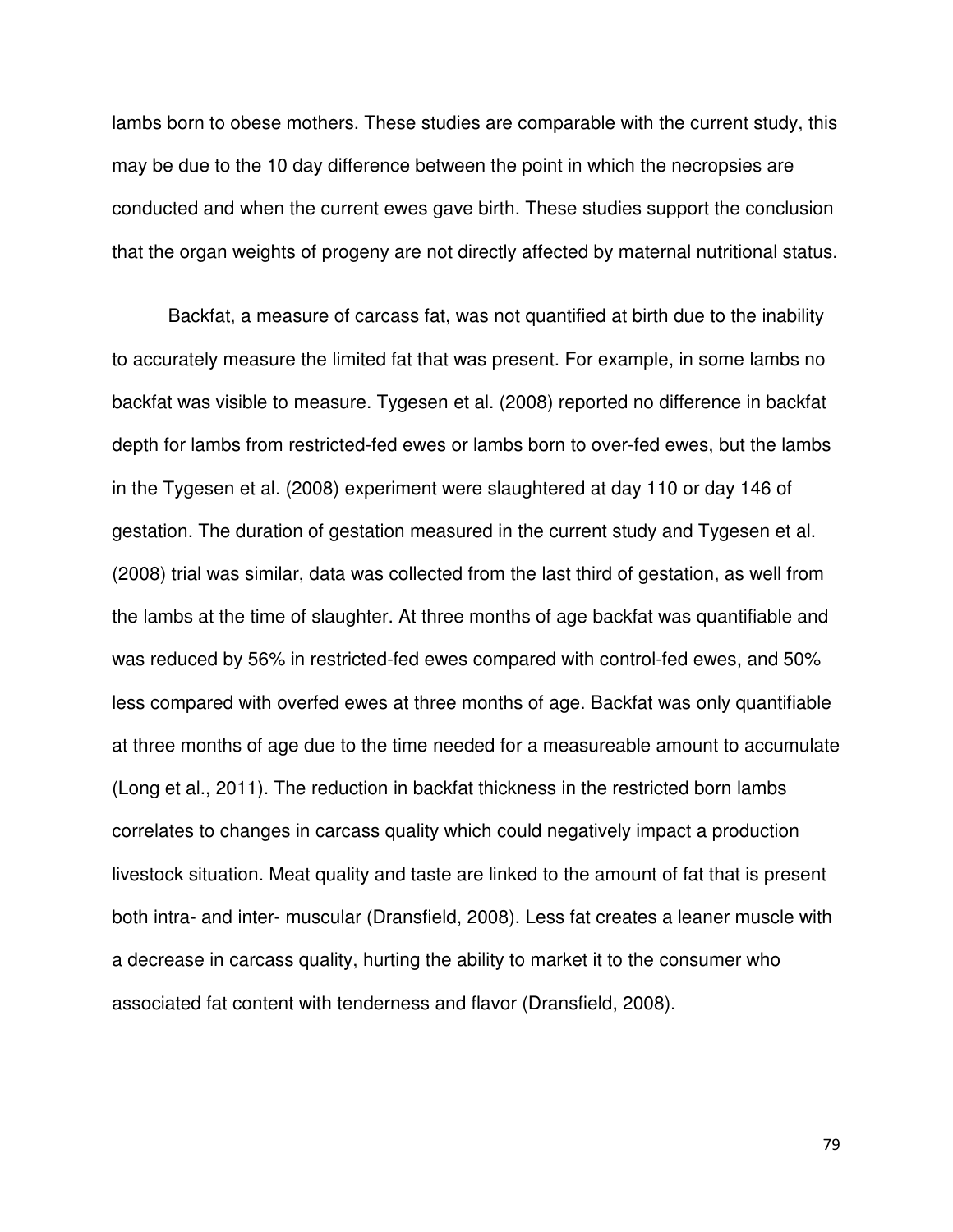As expected in conjunction with the decreased growth rate and body weight of the restricted-fed born lambs, IGF-I concentrations were decreased. Through the use of IGF-I knockout mice, it was reported that the obstruction of IGF-I signaling that there is 60% reduction in body weight at birth and 30% reduction in body weight at 8 weeks of age (Liu et al., 1993). Insulin-like growth factor-I is dependent upon the nutritional status of an animal and it has an essential role in the growth and development of the muscle, bone and organ systems (Hard et al., 2013). The 16% reduction in body weight of the restricted born lambs was likely the result of the 63% reduction in circulating IGF-I. Additionally, circulating IGF-I was reduced by 30% in lambs that were born to ewes that were overfed during gestation. These data support that maternal overnutrition and undernutrition have similar effects on IGF. Typically, increased IGF-I concentrations indicate enhanced protein accretion and an increase in lean muscle mass (Schwarz et al., 1993). Therefore, given the reduction in IGF-I, it was anticipated that there would have been a corresponding decrease in muscle mass. In contrast loin eye area, a measure of body muscle mass, in the restricted born lambs was comparable with both the control born lambs and overfed born lambs at birth. A possible explanation for the lack of difference in loin eye area may be due to the localized production of IGF-I; IGF-I is produced by all cell types including muscle cells (Hard et al., 2013). Therefore, although liver produced IGF-I is reduced due to poor maternal nutrition, cell specific IGF-I production which does not contribute to circulating concentrations could be unchanged.

Insulin-like growth factor binding protein-3, the main carrier of IGF-I, was decreased by 36% and 32%, respectively, in res-lambs and over-lambs compared with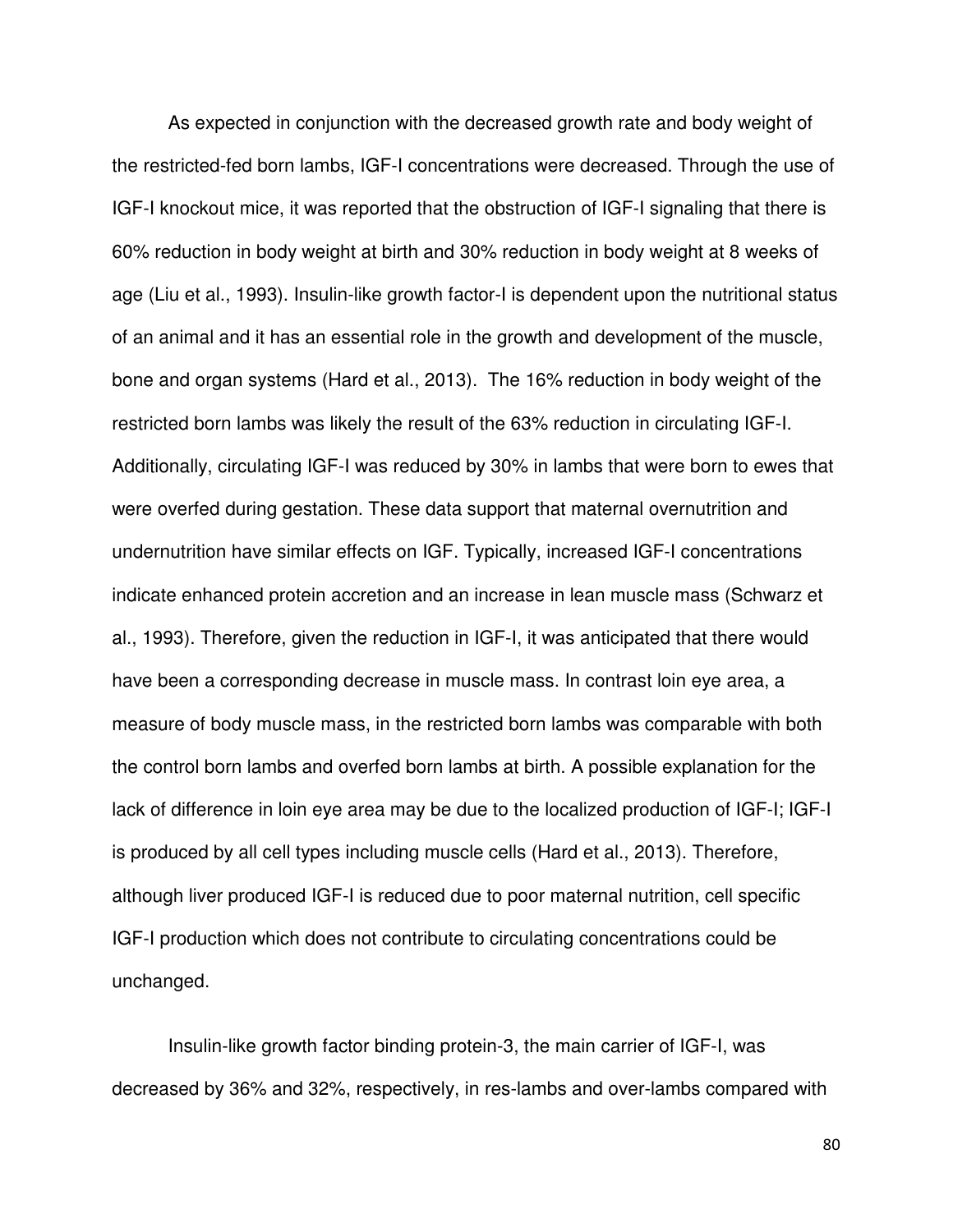con-lambs. Intrauterine growth retarded piglets, whose body weight was 67% less than littermates, had reduced IGFBP-3 at 90 days of gestation (Kampman et al., 1994). This reduction in IGFBP-3 during gestation appears to be in response to a decrease in the IGFBP-3 mRNA in the lambs (Kampman et al., 1994). Previously, in cattle that were fed 75% of nutritional requirements there was a 13% reduction in IGFBP-3 (Rausch et al., 2002). Although lambs in the current study were restricted secondary to the maternal target, similar effects were observed. This supports the importance of maternal plane of nutrition and its implications in the long term growth and development of the progeny. It has been shown previously that IGFBP-2 and IGFBP-3 are influenced by nutrition (Rausch et al., 2002). Current literature, and visual limitation of the western ligand blot, only IGFBP-2 and IGFBP-3 were quantified for the current study. Insulin-like growth factor binding proteins-3 and -2 were the only clearly visible to quantify through Optiquant. The other four binding proteins were not clear on the gels or were too inconsistent for quantification using the current technique.

When animals experience nutritional restriction a disconnect occurs in the somatotropic axis. Normally GH and IGF-I are positively associated, whereas in nutritional restriction this association is uncoupled (Sosa et al., 2009). This uncoupling of the somatotropic axis involves increased GH concentrations, and decreased IGF-I concentrations (Sosa et al., 2009). In the current study, there was a decrease in circulating IGF-I in the lambs whose mothers were fed a restricted diet, therefore it was hypothesized that these lambs would have increased in circulating GH. There was no difference in circulating GH in the lambs born to restricted-fed ewes in the current study. Overfed born lambs compared with control-fed born lambs also had no difference in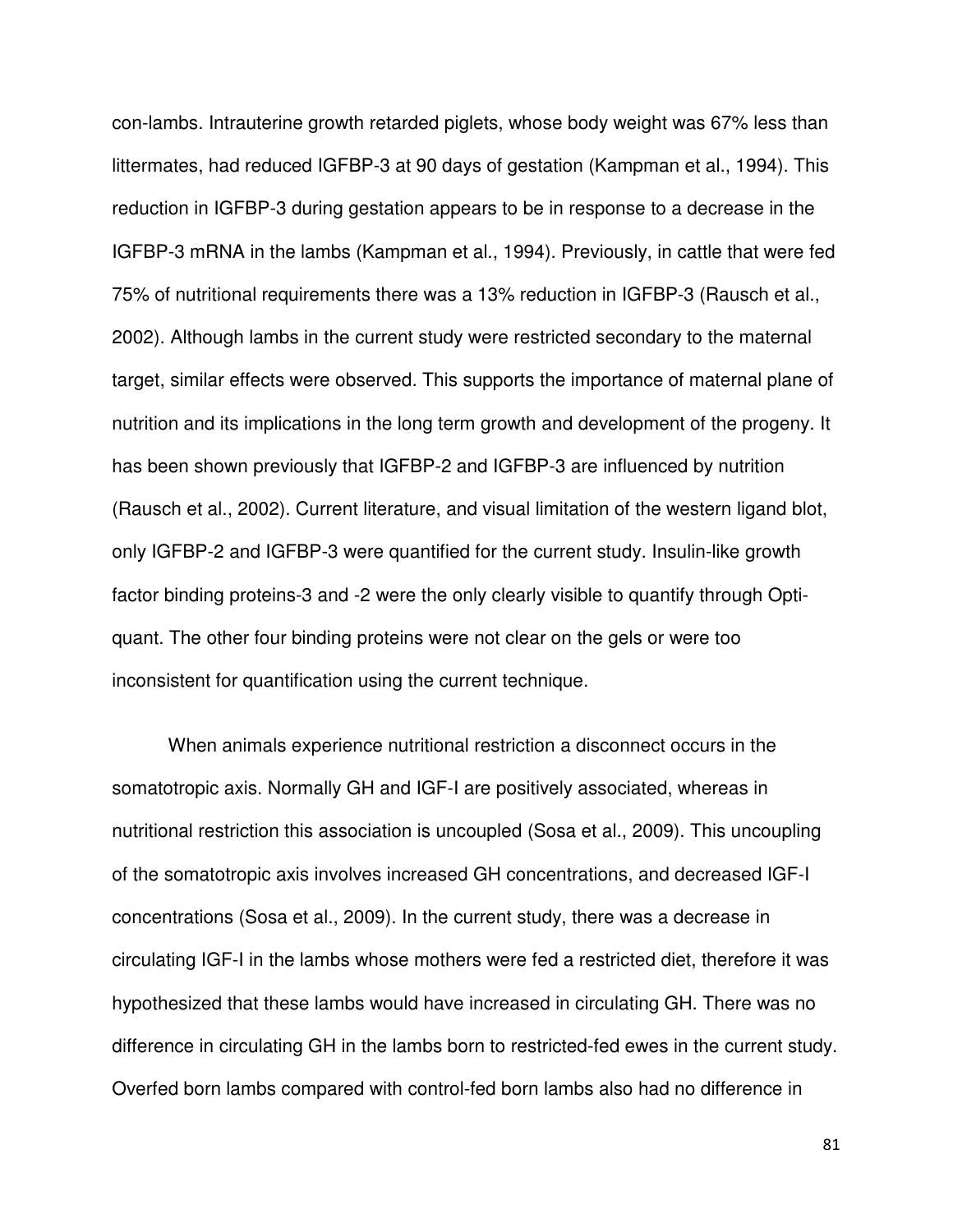circulating GH. The lack of difference reported may be the result of lack of statistical power in the analysis, due to limited serum and animals some time points had only a few data points. A greater number of data points would result in greater statistical power and stronger results.

The thyroid hormones, T3 and T4, were quantified at birth and three months of age in the current study. The hormones of the somatotropic and the thyroid hormones interact in a complex relationship, both GH and IGF-I has been reported to simulate the conversion of T4 to T3 (Juul et al., 2003). In the current study, there was no link observed between the concentrations of the somatotropic axis hormones and the thyroid hormones.

 In summary poor maternal nutrition constitutes both underfeeding and overfeeding of an animal. The current study supports that underfeeding and overfeeding of a ewe had similar effects on the growth and development of lambs and altered the homeostasis of the somatotropic axis. Although there are similarities in the effects seen between the treatment groups there was a greater effect observed in the underfed group vs. the overfed group. Both maternal overnutrition and undernutrition resulted in a decrease in IGF-I and IGFBP-3. These decreases in the restricted-born lambs resulted in the reported decreased birth weight and decreased growth rate. In the overfed born lambs the decreases in circulating concentrations of IGF-I and IGFBP-3 resulted in a reduction in birth weight only at specific times. In conclusion, poor maternal nutrition, whether it be overnutrition or undernutrition, has permanent negative impacts on the growth and development of the progeny.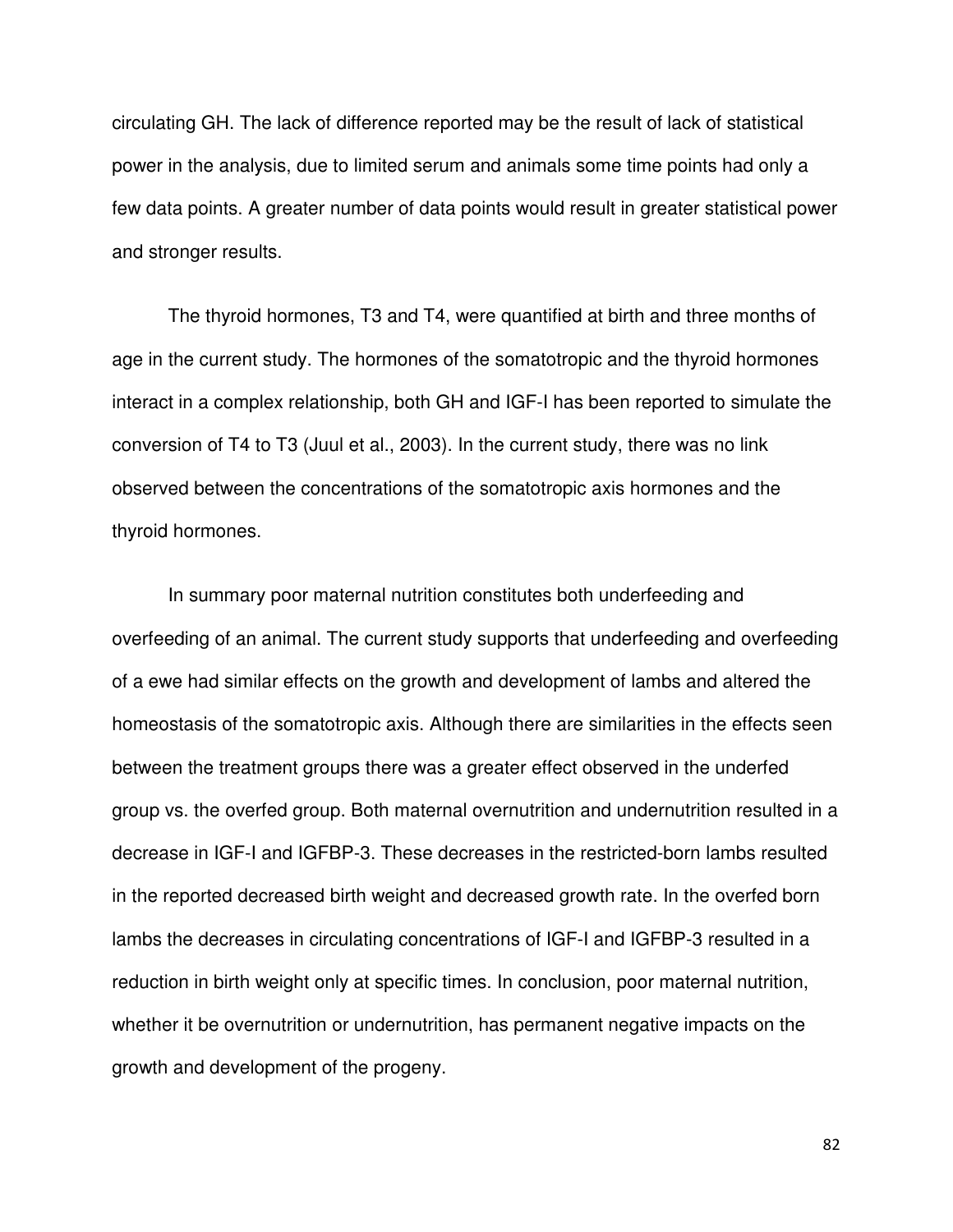## **References**

- Abdel-Meguid, S. S., H. Shieh, W. W. Smith, H. E. Dayringer, B. N. Voiland, and L. A. Bentle. 1987. Three-dimensional structure of a genetically engineered variant of porcine growth hormone. Proceedings of the National Academy of Science. 84: 6434-6437.
- Allan, G. J., J. Beattie, and D. J. Flint. 2004. The role of IGFBP-5 in mammary gland development and involution. Domestic Animal Endocrinology. 27: 257-266.
- Argente, J., J. Pozo, and J. A. Chowen. 1996. The growth hormone axis: Control and effects. Hormone Research. 45: 9-11.
- Armstrong, D. G., Baxter, G., Gutierrez, C. G., Hogg, C. O., Glazyrin, A. L., Campbell, B. K., Bramley, T. A., Webb, R. Insulin-like growth factor binding protein -2 and -4 messenger ribonucleic acid expression in bovine ovarian follicles: effect of gonadotropins and developmental status. 1998. Reproduction-Development. 139: 2146-2154.
- Aroniadou-Anderjaska, V., P. W. R. Lemon, and J. Gilloteaux. 1996. Effects of exogenous growth hormone on skeletal muscle of young female rats. Tissue and Cell. 28: 719-724.
- Bach, L. A. 2005. IGFBP-6 five years on; not so "forgotten"? Growth Hormone and IGF Research. 15: 185-192.
- Baker, J., J. Liu, E. J. Robertson, and A. Efstratiadis. 1993. Role of insulin-like growth factors in embryonic and postnatal growth Cell. 75: 73-82.
- Barker, D. J. 1994. The fetal origins of adult disease. Proc. Biol. Sci. 262: 37-43
- Barabutis, N., and A. V. Schally. 2010. Growth hormone-releasing hormone extrapituitary effects in physiology and pathology. Cell Cycle. 20: 4110-4116.
- Baumann, G. P. 2009. Growth hormone isoforms. Growth Hormone and IGF Research. 19: 333-340.
- Baxter, R. C. 2000. Insulin-like growth factor (IGF)-binding proteins: Interactions with IGFs and instrinsic bioactivities. American Journal Physiology Endocrinology and Metabolism. 278: 967-976.
- Bee, G. 2004. Effect of early gestation feeding, birth weight, and gender of progeny on muscle fibercharacteristics of pigs at slaughter. Journal of Animal Science. 82: 826- 836.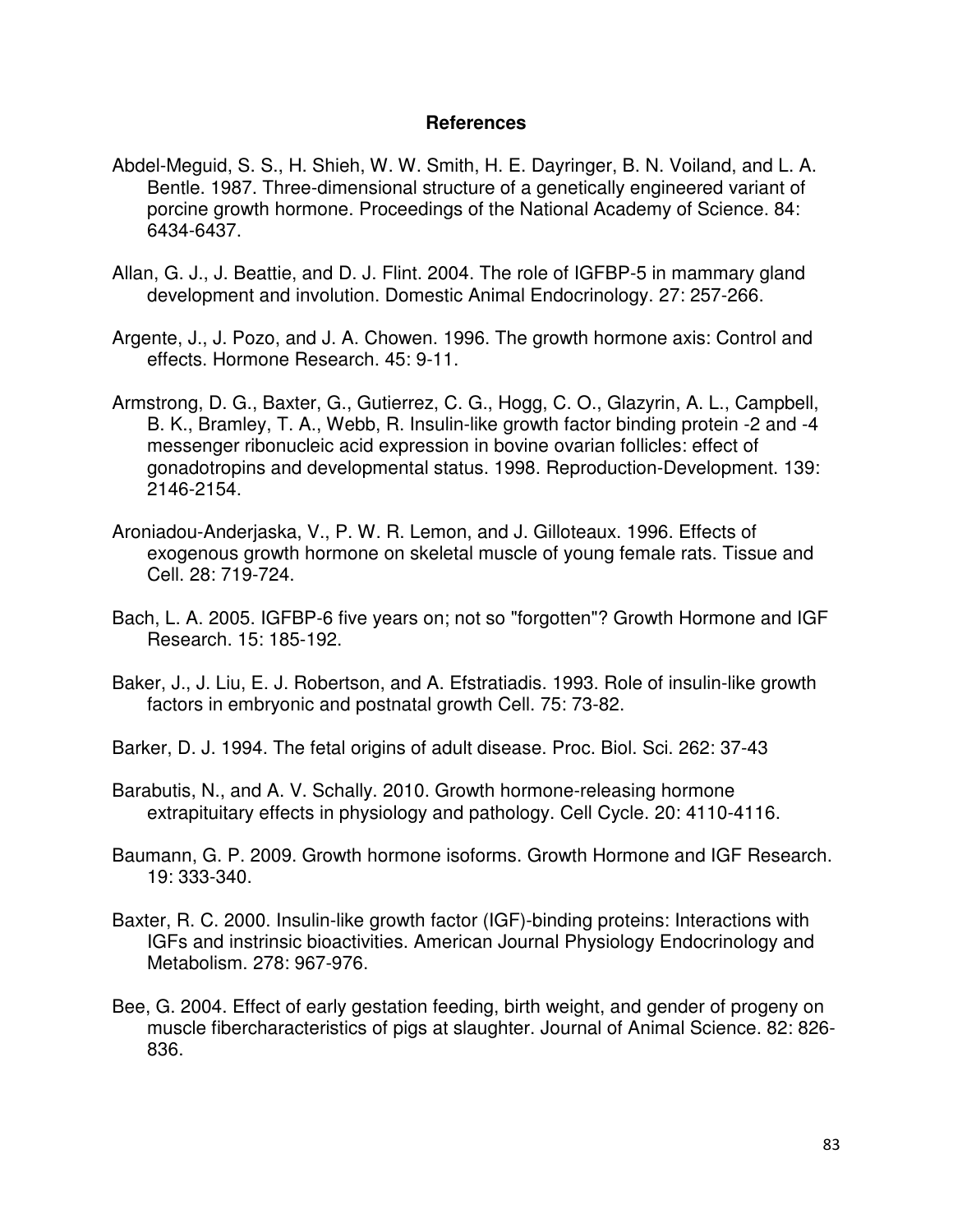- Bellows, R. A., R. E. Short, D. C. Anderson, B. W. Knapp, and O. F. Pahnish. 1971. Cause and effect relationships associated with calving difficulty and calf birth weight . Journal of Animal Science. 33: 407-415.
- Berryman, D. E., E. O. List, L. Sackmann-Sala, E. Lubbers, R. Munn, and J. J. Kopchick. 2011. Growth hormone and adipose tissue: Beyond the adipocyte. Growth Hormone and IGF Research. 21: 113-123.
- Bluher, S. 2005. Insulin-like growth factor I, growth hormone and insulin in white adipose tissue. Best Practice & Research Clinical Endocrinology & Metabolism. 19: 577-587.
- Brazeau, P., N. Ling, P. Bohlen, F. Esch, Ying. S., and R. Guillemin. 1982. Growth hormone releasing factor, somatocrinin, releases pituitary growth hormone in vitro. Medical Sciences. 79: 7909-7913.
- Breier, B. H. 1999. Regulation of protein and energy metabolism by the somatoropic Domestic Animal Endocrinology. 17: 209-218.
- Brook, C. G. D. 1973. Effect of human growth hormone treatment on adipose tissue in children. Archives of Disease in Childhood. 48: 725-728.
- Brown-Borg, H. M. 2009. Hormonal control of aging in rodents: The somatotropic axis. Molecular and Cellular Endocrinology. 299: 63-71.
- Castellano, G., F. Affuso, P. Di Conza, and S. Fazio. 2009. The GH/IGF-1 axis and heart failure. Current Cardiology Review. 5: 203-215.
- Chambery, D., B. de Galle, and S. Babajko. 1998. Retinoic acid stimulates IGF binding protein (IGFBP)-6 and depresses IGFBP-2 and IGFBP-4 in SK-N-SH human neurobastoma cells. Journal of Endocrinology. 159: 227-232.
- Chandrashekaran, I. R., S. Yao, C. C. Wang, P. S. Bansal, P. F. Alewood, B. E. Forbes et al. 2007. The N-terminal subdomain of insulin-like growth factor (IGF) binding protein 6. structure and interaction with IGFs. Biochemistry. 46: 3065-3074.
- Chang, J. P., H. R. Habibi, Y. Yu, M. Moussavi, C. L. Grey, and J. G. Pemberton. 2012. Calcium and other signalling pathways in neuroendocrine regulation of somatotroph functions. Cell Calcium. 51: 240-252.
- Chen, R., Y. Yin, J. Pan, Y. Gao, and T. Li. 2011. Expression profiling of IGFs and IGF receptors in piglets with intrauterine growth restriction. Livestock Science. 136: 72- 75.
- Clemmons, D. R., and L. E. Underwood. 1991. Nutritional regulation of IGF-I and IGF binding proteins. Annual Review Nutrition. 11: 393-412.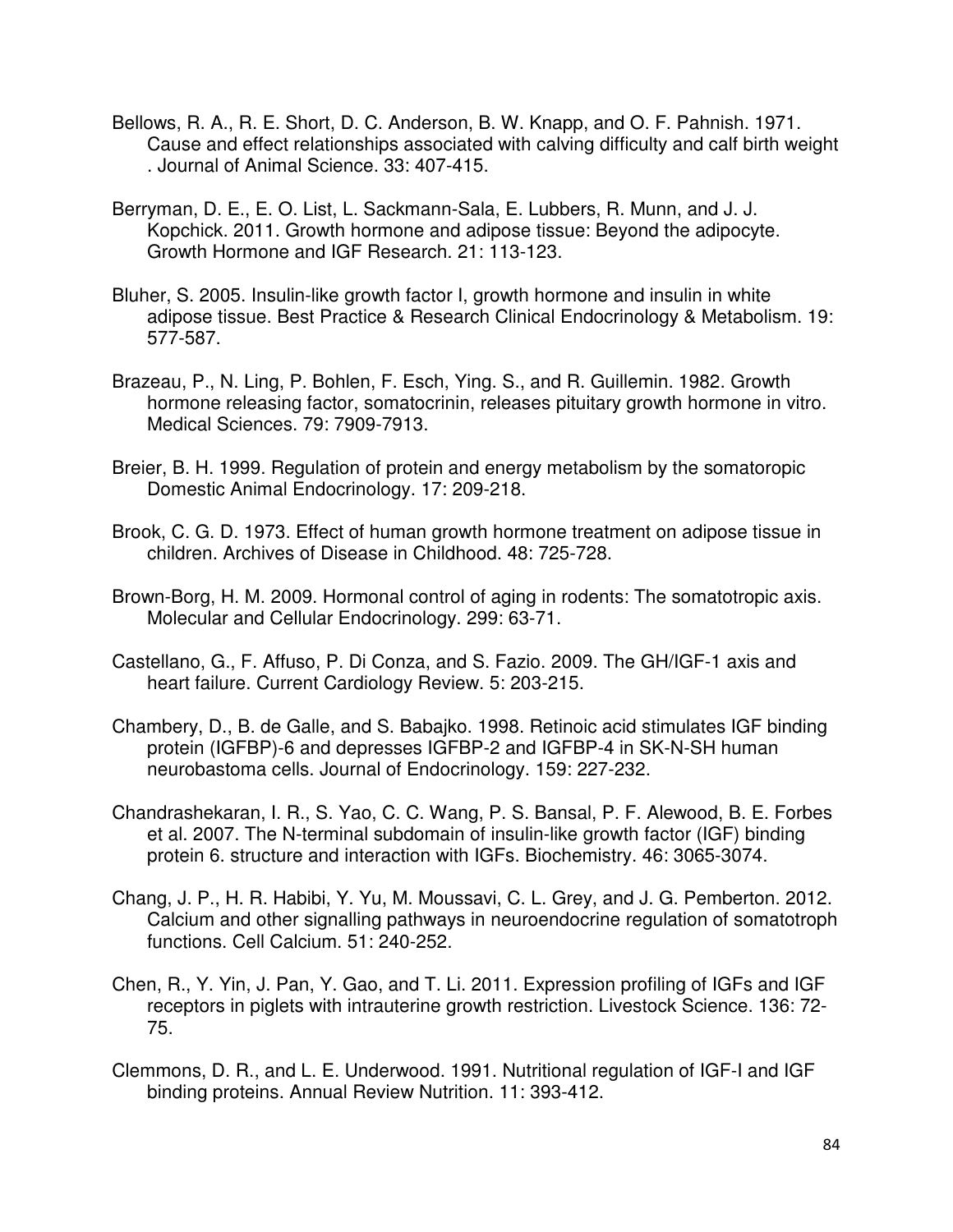- Cohen, P., I. Ocrant, P. J. Fielder, E. K. Neely, S. E. Gargosky, C. I. Deal et al. 1992. Insulin-like growth factors (IGFs): Implications for aging. Psychoneuroendocrinology. 17: 335-342.
- Collett-Solberg, P. F., and P. Cohen. 1996. The role of the insulin-like growth factors binding proteins and the IGFBP proteases in modulating IGF action. Growth and Growth Disorders. : 591-614.
- Cottam, Y. H., H. T. Blair, B. W. Gallaher, R. W. Purchas, B H Breier, B. H., S. N. McCutcheon et al. 1992. Body growth, carcass composition, and endocrine changes in lambs chronically treated with recombinantly derived insulin-like growth factor-I. Endocrinology. 130: 2924-2930.
- Cuttler, L. 1996. The regulation of growth hormone secretion. Growth and Growth Disorders. 25(3): 541-571.
- Daniel, Z. C. T. R., J. M. Brameld, J. Craigon, N. D. Scollan, and P. J. Buttery. 2007. Effect of maternal dietary restriction during pregnancy on lamb carcass characteristics and muscle fiber composition . Journal of Animal Science. 85: 1565-1576.
- DeChiara, T. M., E. J. Robertson, and A. Efstratiadis. 1991. Parental imprinting of the mouse insulin-like growth factor II gene. Cell. 64: 849-859.

Dransfield, E. 2008. The taste of fat. Meat Science. 80: 37-42.

- Du, M., J. Tong, J. Zhao, K. R. Underwood, M. Zhu, S. P. Ford et al. 2010. Fetal programming of skeleal muscle development in ruminant animals. Journal of Animal Science. 88: E51-E60.
- Du, M., J. X. Zhao, X. Yan, Y. Huang, L. V. Nicodemus, W. Yue et al. Journal of Animal Science. Fetal muscle development, mesenchymal multipotent cell differentiation, and associated signaling pathways. 2011. 89: 583-590.
- Dwyer, C. M., N. C. Stickland, and J. M. Fletcher. 1994. The influence of maternal nutrition on muscle fiber number development in the porcine fetus and on subsequent postnatal growth. Journal of Animal Science. (911): 917.
- Eremia, S. C., H. A. de Boo, F. H. Bloodfield, M. H. Oliver, and J. E. Harding. 2007. Fetal and amniotic insulin-like growth factor-I supplements improve growth rate in intrauterine growth restriction fetal sheep. Endocrinology. 148: 2963-2972.
- Etherton, T. D., I. Louveau, M. T. Sorensen, and S. Chaudhuri. 1993. Mechanisms by which somatotropin decreases adipose tissue growth. American Journal of Clinical Nutrition. 58: 287S-295S.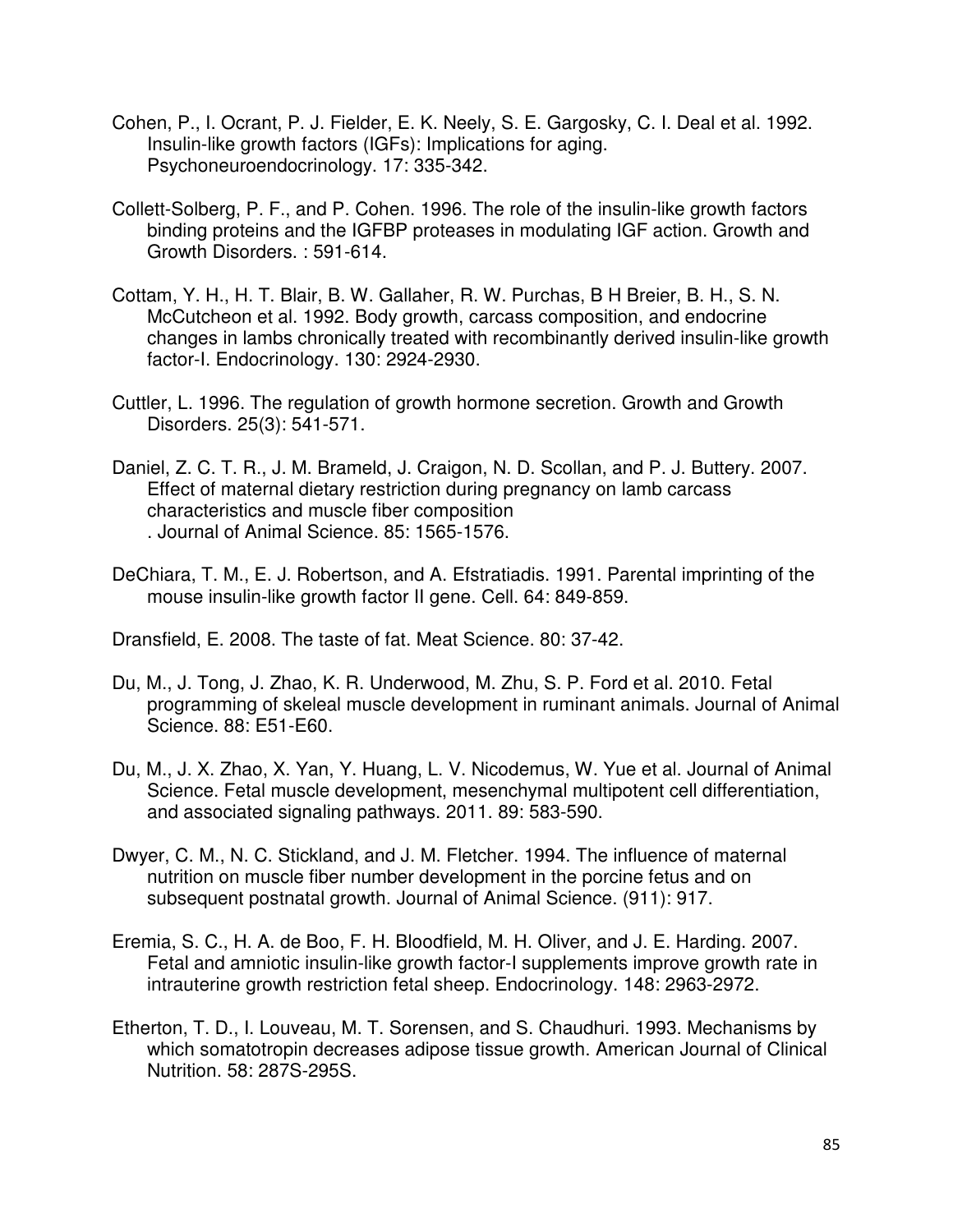- Ferguson, J. D. 2005. Nutrition and reproduction in dairy herds. Veterinary Clinics Food Animal Practice. 21: 325-347.
- Flint, D. J., N. Binart, J. Kopchick, and P. Kelly. 2003. Effects of growth hormone and prolactin on adipose tissue development and function. Pituitary. 6: 97-102.
- Foxcroft, G. R., W. T. Dixon, S. Novak, C. T. Putman, S. C. Town, and Vinsky M. D. A. 2006. The biological basis for prenatal programming of postnatal performance in pigs. Journal of Animal Science. 84: E105-E112.
- Frohman, L. A., T. R. Downs, P. Chomczynski, A. Brar, and Y. Kashio. 1989. Regulation of growth hormone-releasing hormone gene expression and biosynthesis. The Yale Journal of Biology and Medicine. 62: 427-433.
- Frohman, L. A., T. R. Downs, I. J. Clarke, and G. B. Thomas. 1990. Measurement of growth hormone-releasing hormone and somatostatin in hypothalamic-portal plasma of unanesthetized sheep. Journal of Clinical Investigation. 86: 17-23.
- Fryburg, D. A., and E. J. Barrett. 1993. Growth hormone acutely stimulates skeletal muscle but not whole-body protein synthesis in humans. Metabolism. 42: 1223- 1227.
- Gootwine, E. 2005. Variability in the rate of decline in birth weight as litter size increases in sheep. Journal of Animal Science. (81): 393-398.
- Goranov, A. I., M. Cook, M. Ricicova, G. Ben-Ari, C. Gonzalez, C. Hansen et al. 2009. The rate of cell growth is governed by cell cycle stage. Genes and Development. 23: 1408-1422.
- Govoni, K. E., T. A. Hoagland, and S. A. Zinn. 2004. The ontogeny of the somatotropic axis in hereford calves from birth to one year of age and its response to administration of exogenous bovine somatotropin. Journal of Animal Science. 82: 1646-1655.
- Govoni, K. E., T. A. Hoagland, and S. A. Zinn. 2003. The ontogeny of the somatotropc axis in male and female hereford calves from birth to one year of age. Journal of Animal Science. 81: 2811-2817.
- Govoni, K. E., X. C. Tian, G. W. Kazmer, M. Taneja, B. P. Enright, A. L. Rivard et al. 2002. Age-related changes of the somatotropic axis in cloned holstein calves. Biology of Reproduction. 66: 1293-1298.
- Greenwood, P. L., Hunt, A. S., Hermanson, J. W., and Bell, A. W. 2000. Effects of birth weight and postnatal nutrition on neonatal sheep: II. Skeletal muscle growth and development. Journal of Animal Science. 78: 50-61.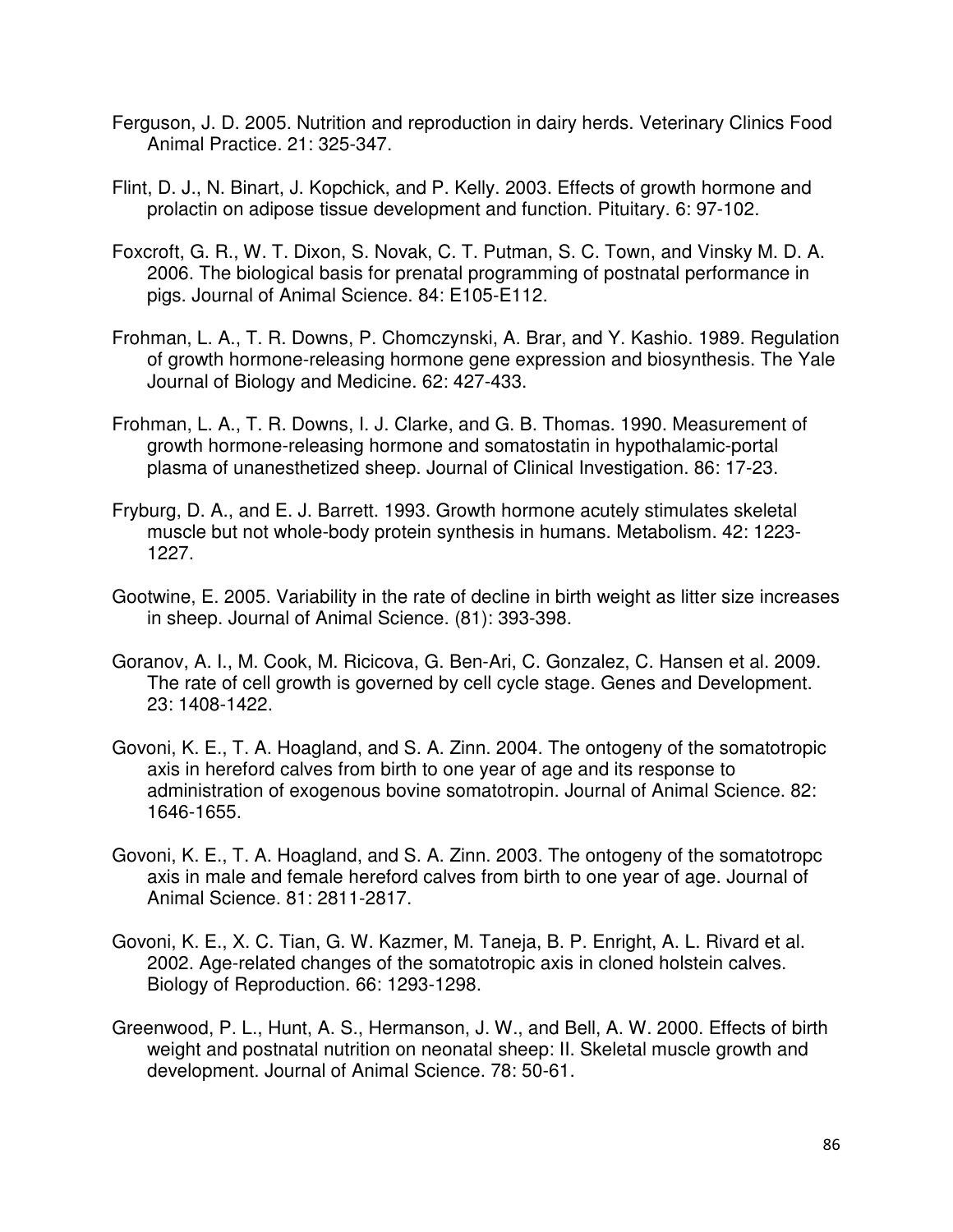- Gregoire, F. M., C. M. Smas, and H. S. Sul. 1998. Understanding adipocyte differentation. Physiological Reviews. 78: 783-809.
- Haemmerle, G., A. Lass, R. Zimmermann, G. Gorkiewicz, C. Meyer, J. Rozman et al. 2006. Defective lipolysis and altered energy metabolism in mice lacking adipose triglyceride lipase. Science. 312: 734-737.
- Handel, S. E., and N. C. Stickland. 1987. Muscle cellularity and birth weight. Animal Production. 44: 311-317.
- Hard, A., L. E. Smith, and A. Hellstorm. 2013. Nutrition, insulin-like growth factor-1 and retinopathy of prematurity. Seminars in Fetal and Neonatal Medicine.
- Hardin, D. S., J. Rice, C. Ahn, T. Ferkol, M. Howenstine, S. Spears et al. 2005. Growth hormone treatment enhances nutrition and growth in children with cystic fibrosis receiving enteral nutrition . The Journal of Pediatrics. 146: 324-328.
- Haspolat, K., A. Ece, F. Gurkan, Y. Atamer, M. Tutanc, and I. Yolbas. 2007. Relationships between leptin, insulin, IGF-1 and IGFBP-3 in children with energy malnutrition. Clinical Biochemistry. 49: 201-205.
- Hediger, R., S. E. Johnson, W. Barendse, R. D. Drinkwater, S. S. Moore, and J. Hetzel. 1990. Assignment of the growth hormone gene locus to 19q26-qter in cattle and to 11q25-qter in sheep by in situ hybridization. Genomics. 8: 171-174.
- Heird, C. E., and Hallford, D. M. 1991. Growth, endocrine profiles and reproductive responses of ewe lambs after medium and long-term treatment with ovine growth hormone. Theriogenology. 36:543-558.
- Hennies, M., and H. Sauerwein. 2003. Purification of bovine IGFBP-3 and the development of an enzyme immunoassay for the protein. Journal of Immunological Methods. 281: 9-15.
- Hill, D. J. 1996. Relationship of insulin-like growth factors and their binding proteins to embryonic development. Journal of Animal Science. 74: 85-93.
- Hoeflich, A. 2008. Contrasting bone effects of temporary versus permanent IGFBP administration in rodents. Growth Hormone and IGF Research. 18: 181-187.
- Hoffman, M. L., Rokosa, M. A., Neupane, S., Spignesi, S. M., Lee, J., Zinn, S. A., and Govoni, K. E. 2012. The effects of intrauterine growth retardation (IUGR) due to poor maternal nutrition on adipose tissue development and metabolic status in sheep. (Abstr.)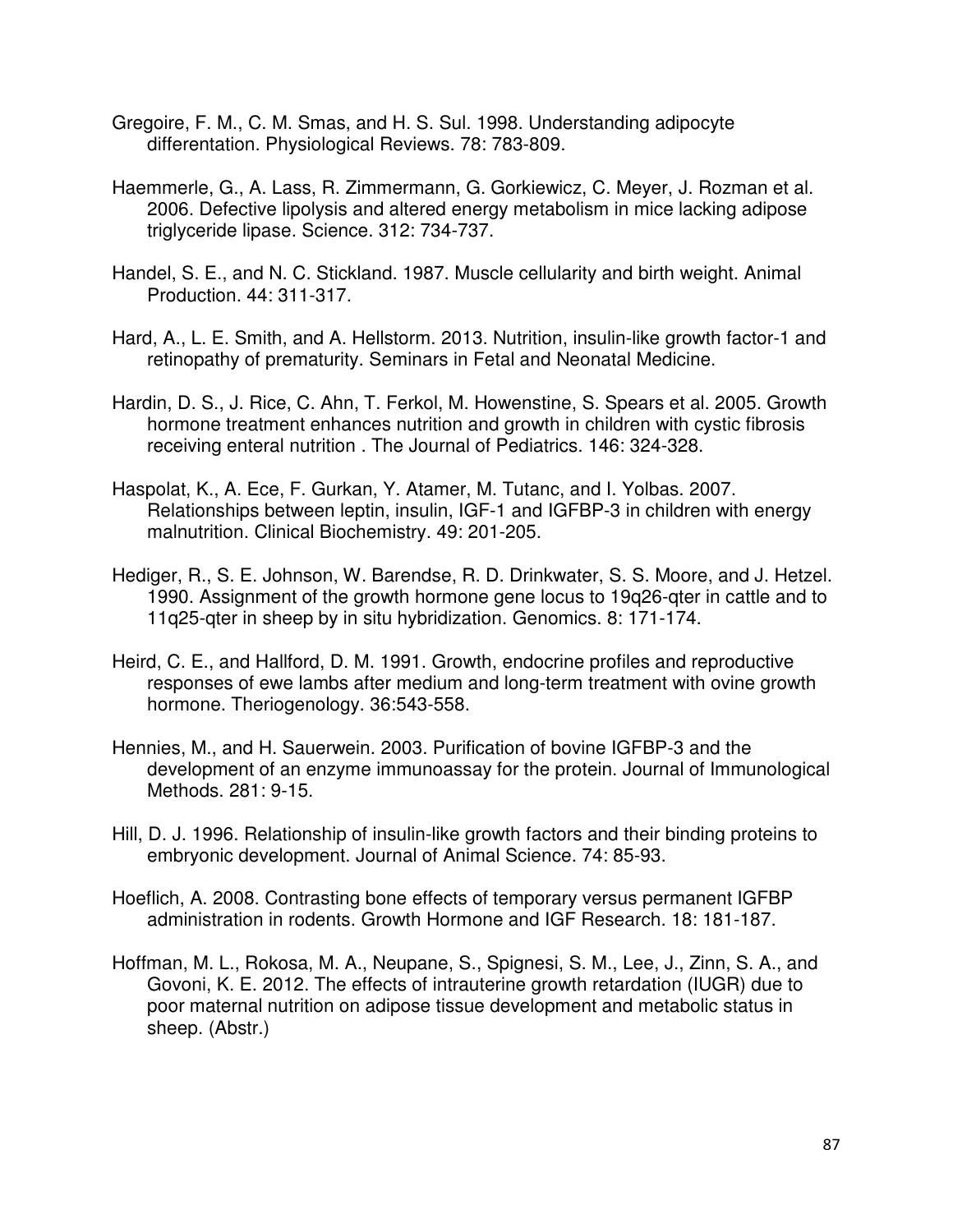- Holemans, K., L. Aerts, and F. V. Assche. 1998. Fetal growth and long-term consequences in animal models of growth retardation. European Journal of Obstetrics & Gynecology and Reproductive Biology. 81: 149-156.
- Holt, R. I. G. 2002. Fetal programming of the growth hormone-insulin-like growth factor axis. Trends in Endocrinology and Metabolism. 13: 392-397.
- Honegger, A., and R. E. Humbel. 1986. Insulin-like growth factors I and II in fetal and adult bovine serum. purification, primary structures, and immunological crossreactivities. The Journal of Biological Chemistry. 261: 569-575.
- Howie, G. J., D. M. Sloboda, and M. H. Vickers. 2012. Maternal undernutrition during critical windows of development results in differential and sex-specific effects on postnatal adiposity and related metabolic profiles in adult rat offspring. British Journal of Nutrition. 108: 298-307.
- Jensen, E. C., J. E. Harding, M. K. Bauer, and P. D. Gluckman. 1999. Metabolic effects of IGF-I in the growth retarded fetal sheep. Journal of Endocrinology. 161: 485-494.
- Juul, A. 2003. Serum levels of insulin-like growth factor I and its binding proteins in health and disease. Growth Hormone and IGF Research. 13(113): 170.
- Kampman, K. A., T. G. Ramsay, and M. E. White. 1994. Developmental changes in serum IGF-1 and IGFBP levels and liver IGFBP-3 mRNA expression in intrauterine growth-retarded and control swine. Comparative Biochemistry and Physiology Part B: Comparative Biochemistry. 108: 337-347.
- Katz, L. E., R. G. Rosenfeld, and S. P. Cohen. 1995. Clinical significance of insulin-like growth factor binding proteins (IGFBPs). The Endocrinologist. 5: 36-43.
- Kelley, K. M., Y. Oh, S. E. Gargosky, Z. Gucev, T. Matsumoto, V. Hwa et al. 1996. Insulin-like growth factor-binging proteins (IGFBPs) and their regulatory dynamics. International Journal of Biochemical Cell Biology. 28: 619-637.
- Khan, I. Y., V. Dekou, G. Douglas, R. Jensen, M. A. Hanson, L. Poston et al. 2004. A high-fat diet during rat pregnancy or suckling induces cardiovascular dysfunction in adult offspring. Regulatory Physiology Journal. 288: R127-R133.
- Kim, H. -., W. J. Lee, S. W. Lee, H. -. Chae, D. H. Kim, and Y. Oh. 2009. Insulin-like growth factor binding protein-3 induces G1 cell cycle arrest with inhibition of cyclindependent kinase 2 and 4 in MCF-7 human breast cancer cells. Hormone Metabolism Research. 42: 165-172.
- Kirk, S. L., A. M. Samuelsson, M. Argenton, H. Dhonye, T. Kalamatiano, and L. Poston. 2009. Maternal obesity induced by diet in rats permanently influences central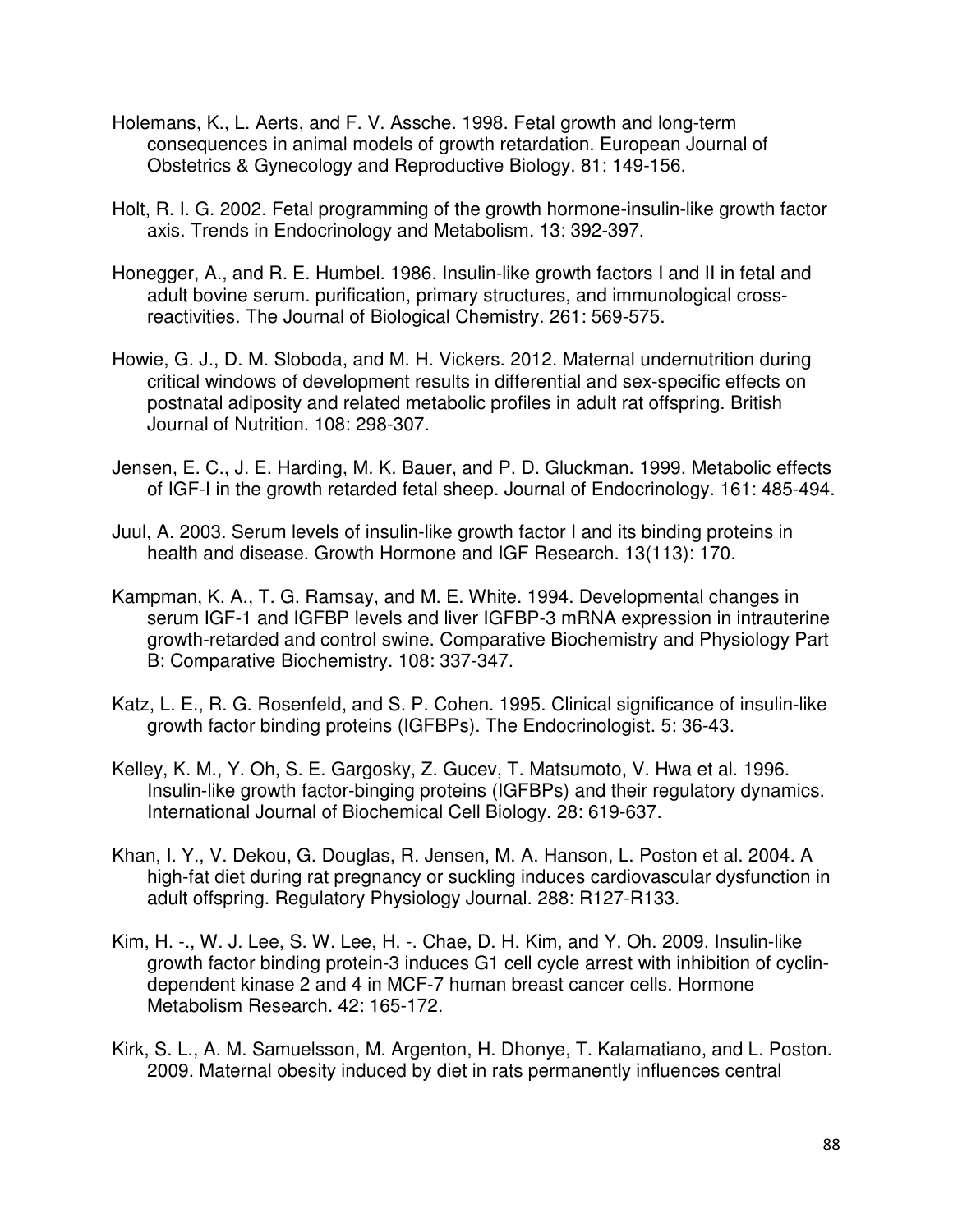processes regulating food intake in offspring . Plos One. 4: e5870.

- Kopchick, J. J. 2003. History and future of growth hormone research. Hormone Research. 60: 103-112.
- Kumar, P., V. Choudhary, K. G. Kumar, T. K. Bhattacharya, B. Bhushan, A. Sharma et al. 2006. Nucleotide sequencing and DNA polymorphism studies on IGFBP-3 gene in sheep and its comparison with cattle and buffalo. Small Ruminant Research. 26: 285-292.
- Laporte-Broux, B., S. Roussel, A. A. Ponter, J. J. Perault, P. Chavatte-Palmer, and C. Duvaux-Ponter. 2011. Short-term effects of maternal feed restriction during pregnancy on goat kid morphology, metabolism, and behavior. Journal of Animal Science. 89: 2154-2163.
- Leibowitz, B. J., A. Agostini-Dreyer, A. E. Jetzt, C. S. Krumm, and W. S. Cohick. 2013. IGF binding protein-3 mediates stress-induced apoptosis in non-transformed mammary epithelial cells. Journal of Cellular Physiology. 228: 734-742.
- Lekatz, L. A., G. Wu, J. S. Caton, J. B. Taylor, L. P. Reynolds, D. A. Redmer et al. 2011. Maternal selenium supplementation and timing of nutrient restriction in pregnant sheep: Impacts on nutrient availability to the fetus. Journal of Animal Science. 89: 59-76.
- Li, C. H., and W. Yang. 1974. The effect of bovine growth hormone on growth of the mammary tumors in hypophysectomized rats. Life Science. 15: 761-764.
- Lissett, C. A., and S. M. Shalet. 2000. Effects of growth hormone on boneand muscle. Growth Hormone and IGF Research. 10: S95-S101.
- Liu, J., J. Baker, A. S. Perkins, E. J. Robertson, and A. Efstratiadis. 1993. Mice carrying null mutations of the genes encoding for insulin-like growth factor I (igf-1) and type I 1 IGF receptor (Igf1r). Cell. 75: 59-72.
- Long, N. M., S. P. Ford, and P. W. Nathanielsz. 2011. Maternal obesity eliminates the neonatal lamb plasma leptin peak. Journal of Physiology. 589: 1455-1462.
- Long, N. M., M. J. Nijland, P. W. Nathanielsz, and S. P. Ford. 2010. The effect of early to mid-gestational nutrient restriction on female offspring fertility and hypothalamicpituitary-adrenal axis response to stress. Journal of Animal Science. 88: 2029-2037.
- Long, N. M., D. C. Rule, M. J. Zhu, P. W. Nathanielsz, and S. P. Ford. 2012. Maternal obesity upregulates fatty acid and glucose transporters and increases expression of enzymes mediating fatty acid biosynthesis in fetal adipose tissue depots. Journal of Animal Science. 90: 2201-2210.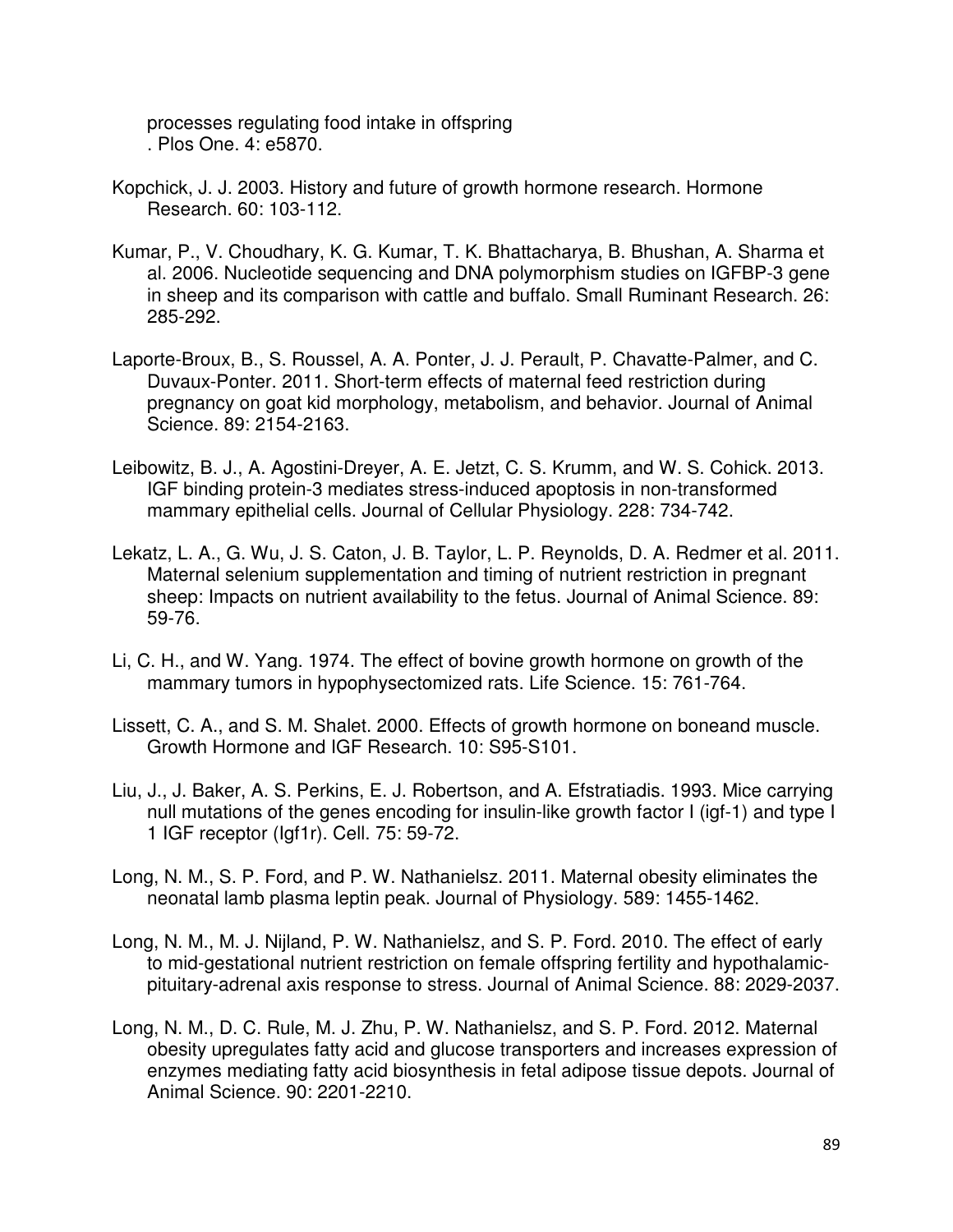- Louey, S., M. L. Cock, K. M. Stevenson, and R. Harding. 2000. Placental insufficiency and fetal growth restriction lead to postnatal hypotension and altered postnatal growth in sheep. Pediatric Research. 48: 808-814.
- Lussier, B. T., M. B. French, B. C. Moor, and J. Kraicer. 1991. Free introacellular  $Ca^{2+}$ concentration and growth hormone (GH) release from purified rat somatotrophs. III. mechanism of action of GH-releasing factor and somatostatin. Endocrinology. 128: 592-603.
- Luther, J., R. Aitken, J. Milne, M. Matsuzaki, L. Reynolds, D. Redmer et al. 2007. Maternal and fetal growth, body composition, endocrinology, and metabolic status in undernourished adolescent sheep. Biology of Reproduction. 77: 343-350.
- Lutz, L., L. Dufourny, and D. C. Skinner. 2006. Effect of nutrient restriction on the somatotropes and substance P-immunoreactive cells in the pituitary of the female ovine fetus. Growth Hormone and IGF Research. 16: 108-118.
- Martin, J. L., J. A. Coverley, and R. C. Baxter. 1994. Regulation of immunoreactive insulin-like growth factor binding protein-6 in normal and transformed human fibroblasts. Journal of Biochemical Chemistry. 269: 11470-11477.
- Mazerbourg, S., I. Callebaut, J. Zapf, S. Mohan, M. Overgaard, and P. Monget. 2004. Up date on IGFBP-4: Regulation of IGFBP-4 levels and functions, in vitro and in vivo. Growth Hormone and IGF Research. 14: 71-84.
- McGuire, M. A., J. L. Vicini, D. E. Bauman, and J. J. Veenhuizenn. 1992. Insulin-like growth factors and binding proteins in ruminants and their nutritional Journal of Animal Science. 70: 2901-2910.
- McMullen, S., J. C. Osgerby, J. S. Milne, J. M. Wallace, and D. C. Wathes. 2005. The effects of acute nutritent restriction in the mid-gestational ewe on maternal and fetal nutrient status, the expression of placental growth factors and fetal growth. Placenta. 26: 25-33.
- Meyer, A., M., J. J. Reed, T. L. Neville, J. B. Taylor, C. J. Hammer, L. P. Reynolds et al. 2010. Effects of plane of nutrition and selenium supply during gestation on ewe and neonatal offspring performance, body composition, and serum selenium. Journal of Animal Science. 88: 1786-1800.
- Mohan, S., J. R. Farley, and D. J. Baylink. 1995. Age-related changes in IGFBP-4 and IGFBP-5 levels in human serum and bone: Implications for bone loss with aging. Progress in Growth Factor Research. 6: 465-473.
- Moller, N., and J. O. Jorgensen. 2009. Effects of growth hormone on glucose, lipid, and protein metabolism in human subjects. Endocrine Reviews. 30: 152-177.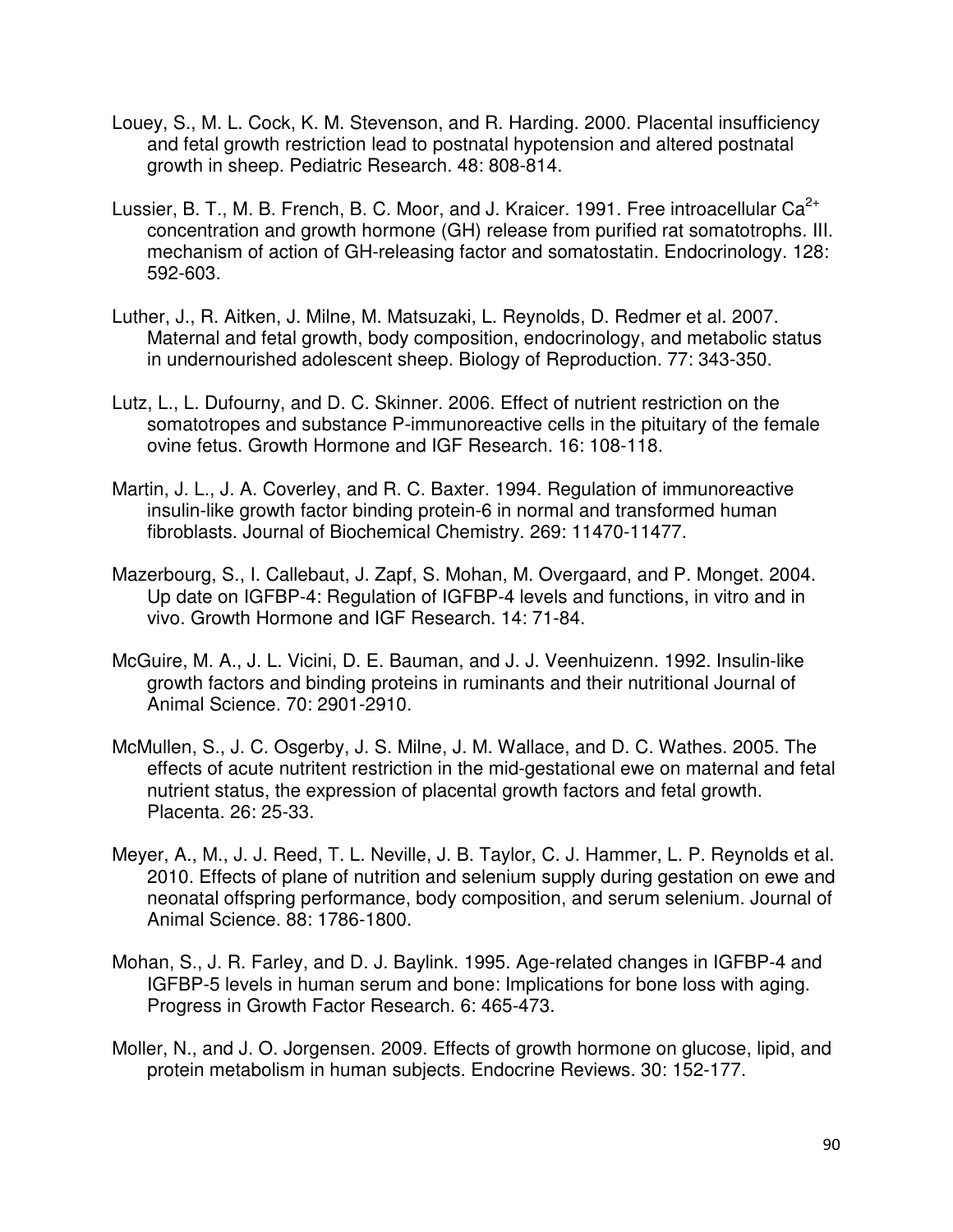- Monteleone, P., and M. Maj. 2013. Dysfunction of leptin, ghrelin, BDNF and endocannabinoids in eating disorders: Beyond the homeostatic control of food intake. [http://dx.doi.org/10.1016/j.psyneuen.2012.10.021]. Psychoneuroendocrinology.
- Morikawa, M., T. Nixon, and H. Green. 1982. Growth hormone and the adipose conversion of 3T3 cells. Cell. 29: 783-789.
- Muller, E. E., V. Locatelli, and D. Cocchi. 1999. Neuroendocrine control of growth hormone secretion. Physiological Reviews. 79: 512-575.
- Mullis, P., and P. Tonella. 2008. Regulation of fetal growth: Consequences and impact of being born small. Best Practice & Research Clinical Endocrinology & Metabolism. 22: 173-190.
- Muzzo, S., R. Burrows, J. Winterer, I. Young, S. Malozowski, M. C. Gelato et al. 1990. The growth hormone response to growth hormone-releasing hormone stimulation in infantile protein-calorie malnutrition. Nutrition Research. 10: 1071-1080.
- Myatt, L. 2006. Placental adaptive responses and fetal programming. Journal of Physiology. 572: 25-30.
- Nass, R., B. D. Gaylinn, and M. O. Thorner. 2011. The role of ghrelin in GH secretion and GH disorders. Molecular and Cellular Endocrinology. 340: 10-14.
- Neumann, G. M., J. A. Marinaro, and L. A. Bach. 1998. Identification of O-glycosylation sites and partial characterization of carbohydrate structure and disulfide linkages of human insulin-like growth factor binding protein 6. Biochemistry. 37: 6572-6585.
- Neupane, S., M. L. Hoffman, M. A. Rokose, E. R. Ackell, D. M. Kaelin, S. A. Zinn et al. 2012. Effects of intrauterine growth retardation due to poor maternal nutrition on bone formation in sheep. (Abstr.)
- Neville, T. L., J. S. Caton, C. J. Hammer, J. J. Reed, J. S. Luther, J. B. Taylor et al. 2010. Ovine offspring growth and diet digestibility are influenced by maternal se supplementation and nutritional intake level during pregnancy despite a common. Journal of Animal Science.
- Oliver, M. H., Harding, J. E., Breier, B. H., and Gluckman, P. D. 1996. Fetal insulin-like growth factor (IGF)-I and IGF-II are regulated differently by glucose and insulin in the sheep fetus. Reproduction. 8:167-172
- Peel, R. L., G. J. Eckerle, and R. V. Anthony. 2012. Progeny growth in overnourished ewes: Effects of overfeeding naturally -mated adolescent ewes on maternal, fetal, and postnatal lamb growth. Journal of Animal Science. 90: 3698-3708.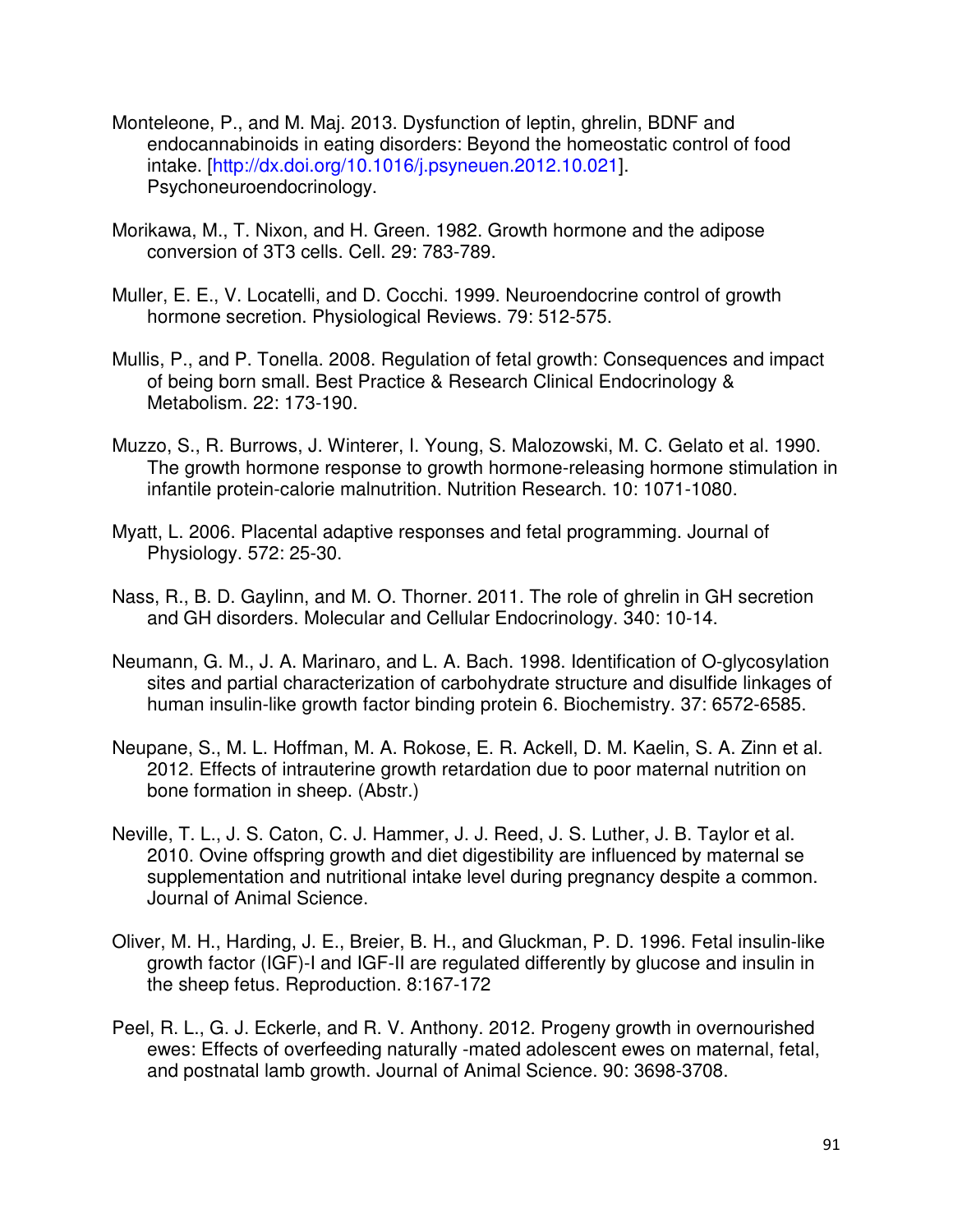- Pombo, M., C. M. Pombo, A. Garcia, E. Caminos, O. Gualillo, C. V. Alvarez et al. 2001. Hormonal control of growth hormone secretion. Hormone Research. 55: 11-16.
- Poulos, S. P., D. B. Hausman, and G. J. Hausman. 2010. The development and endocrine functions of adipose tissue. Molecular and Cellular Endocrinology. 323: 20-34.
- Povoa, G., G. Enberg, H. Jornvall, and K. Hall. 1984. Isolation of characterization of a somatomedin-binding protein from mid-term human amniotic fluid. European Journal of Biochemistry. 144: 199-204.
- Pugh, D. G. 1993. Feeding and nutrtion of brood mares. Compendium on Continuing Education for the Practicing Veterinarian. : 105-115.
- Rausch, M. I., M. W. Tripp, K. E. Govoni, W. Zang, W. J. Weber, B. A. Crooker et al. 2002. The influence of level of feeding on growth and serum insulin-like growth factor I and insulin-like growth factor-binding proteins in growing beef cattle supplemented with somatotropin . Journal of Animal Science. 90: 94-100.
- Redman, L. M., and E. Ravussin. 2009. Endocrine alterations in response to calorie restriction in humans. Molecular and Cellular Endocrinology. 299: 129-136.
- Reed, J. J., M. A. Ward, K. A. Vonnahme, T. L. Neville, S. L. Julius, P. P. Borowicz et al. 2007. Effects of selenium supply and dietary restriction on maternal and fetal body weight, visceral organ mass, cellularity estimates, and jejunal vascularity in pregnant ewe lambs. Journal of Animal Science. 85: 2721-2733.
- Rehfeldt, C., A. Tuchscherer, M. Hartung, and G. Kuhn. 2008. A second look at the influence of birth weight on carcass and meat quality in pigs. Meat Science. 78: 170-175.
- Renaville, R., M. Hammadi, and D. Portetelle. 2002. Role of the somatotropic axis in the mammalian metabolism. Domestic Animal Endocrinology. (23): 351-360.
- Reynolds, L. P., P. P. Borowicz, J. S. Caton, K. A. Vonnahme, J. S. Luther, C. J. Hammer et al. 2010. Developmental programming: The concept, large animal models, and the key role of uteroplacental vascular development. Journal of Animal Science. 88: E61-E72.
- Sakamoto, K., T. Yano, T. Kobayashi, A. Hagino, and Y. Obara. 2007. Growth hormone suppresses the expression of IGFBP-5, and promotes the IGF-I-induced phosphorylation of akt in bovine mammary epithelial cells. Domestic Animal Endocrinology. 32: 260-272.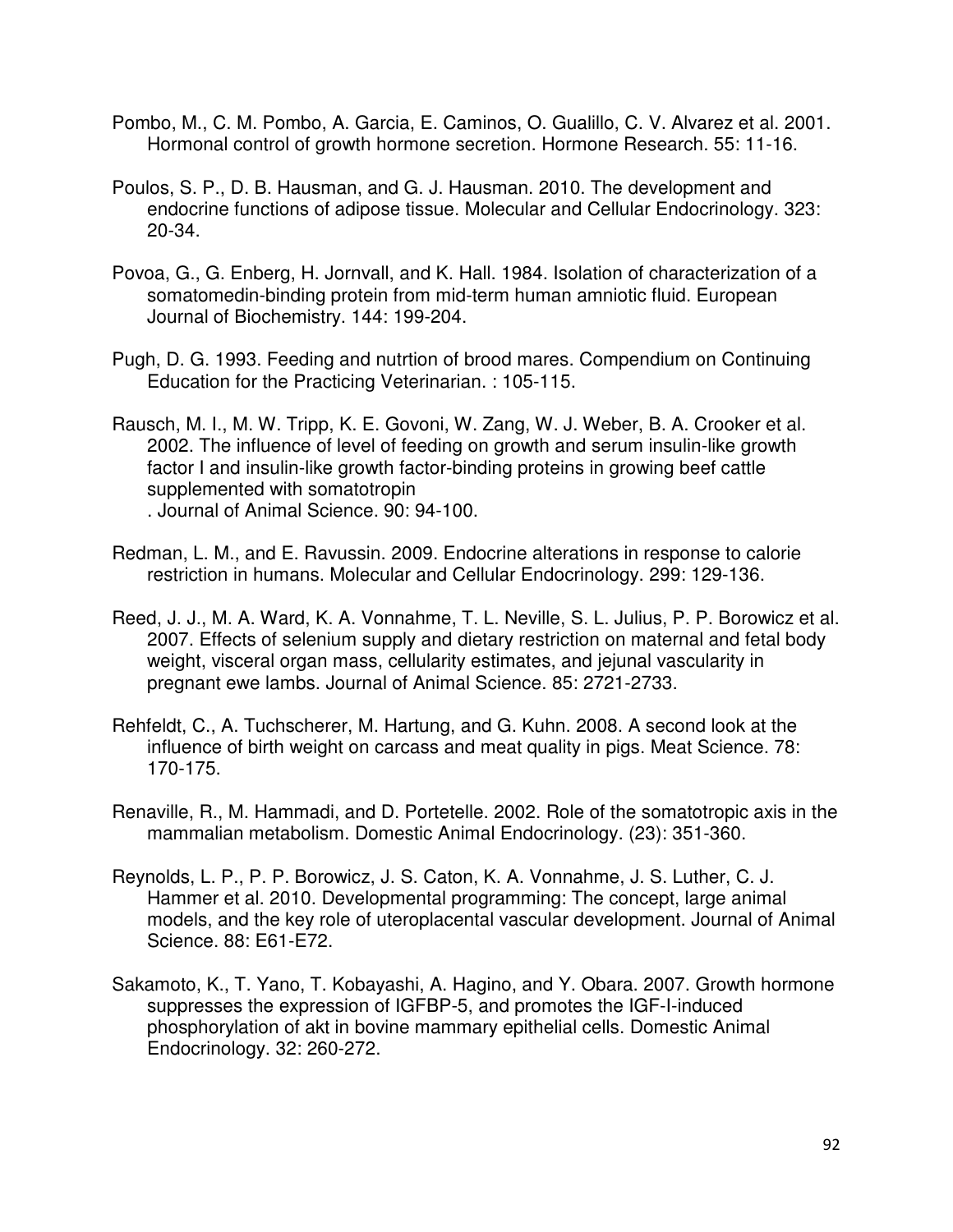- Santomé, J. A., C. E. M. Wolfenstein, M. Biscoglio, and A. C. Paladini. 1966. Sequence of thirteen amino acids in the C-terminal end of bovine growth hormone and localization of a disulflde bridge. Archives of Biochemistry and Biophysics. 116: 19- 25.
- Schroder, H. J. 2003. Models of fetal growth restriction. European Journal of Obstetrics & Gynecology and Reproductive Biology. 110: S29-S39.
- Schwarz, F. J., D. Schams, R. Röpke, M. Kirchgessner, J. Kögel, and P. M. Matzke. 1993. Effects of somatotropin treatment on growth performance, carcass traits, and the endocrine system in finishing beef heifers. Journal of Animal Science. 71: 2721- 2731.
- Sebert, S. P., N. S. Dellschaft, L. L. Y. Chan, H. Street, M. Henry, C. Francois et al. 2011. Maternal nutrient restriction during late gestation and early postnatal growth in sheep differentially reset the control of energy metabolism in the gastric mucosa. Endocrinology. 152: 2816-2826.
- Setia, S., and M. G. Sridhar. 2009. Changes in GH/IGF-I axis in intrauterine growth retardation: Consequences of fetal programming? Hormone Metabolism Research. 41: 791-798.
- Sharma, R. K., H. T. Blair, C. M. Jenkinson, P. R. Kenyon, J. F. Cockrem, and T. J. Parkinson. 2012. Unterine enviroment as a regulator of birth weight and body dimensions of newborn lambs. Journal of Animal Science. 90: 1338-1348.
- Shimasaki, S., and N. Ling. 1991. Indentification and molecular characterization of insulin-like growth factor binding proteins (IGFBP-1, -2, -3, -4, -5 and -6). Progress in Growth Factor Research. 3: 243-266.
- Sosa, C., J. A. Abecia, M. Carriquiry, F. Forcada, G. B. Martin, I. Palacín et al. 2009. Early pregnancy alters the metabolic responses to restricted nutrition in sheep. Domestic Animal Endocrinology. 36: 13-23.
- ten Bokum, A. M., L. J. Hofland, and P. Martin van Hagen. 2000. Somatostatin and somatostatin receptors in the immune system: A review. European Cytokine Network. 11(2): 161-176.
- ThidarMyint, H., H. Yoshida, T. Ito, M. He, H. Inoue, and H. Kuwayama. 2008. Combined administration of ghrelin and GHRH synergistically stimulates GH release in holstein preweaning calves . Domestic Animal Endocrinology. 34: 118-123.
- Tong, J. F., Yan, X., Zhu, M. J., Ford, S. P., Nathanielsz, P. W., and Du, M. 2009. Mathernal obesity downregulates myogenesis and B-catenin signaling in etal skeletal muscle. Endocrinology and Metabolism. 296: E917-E924.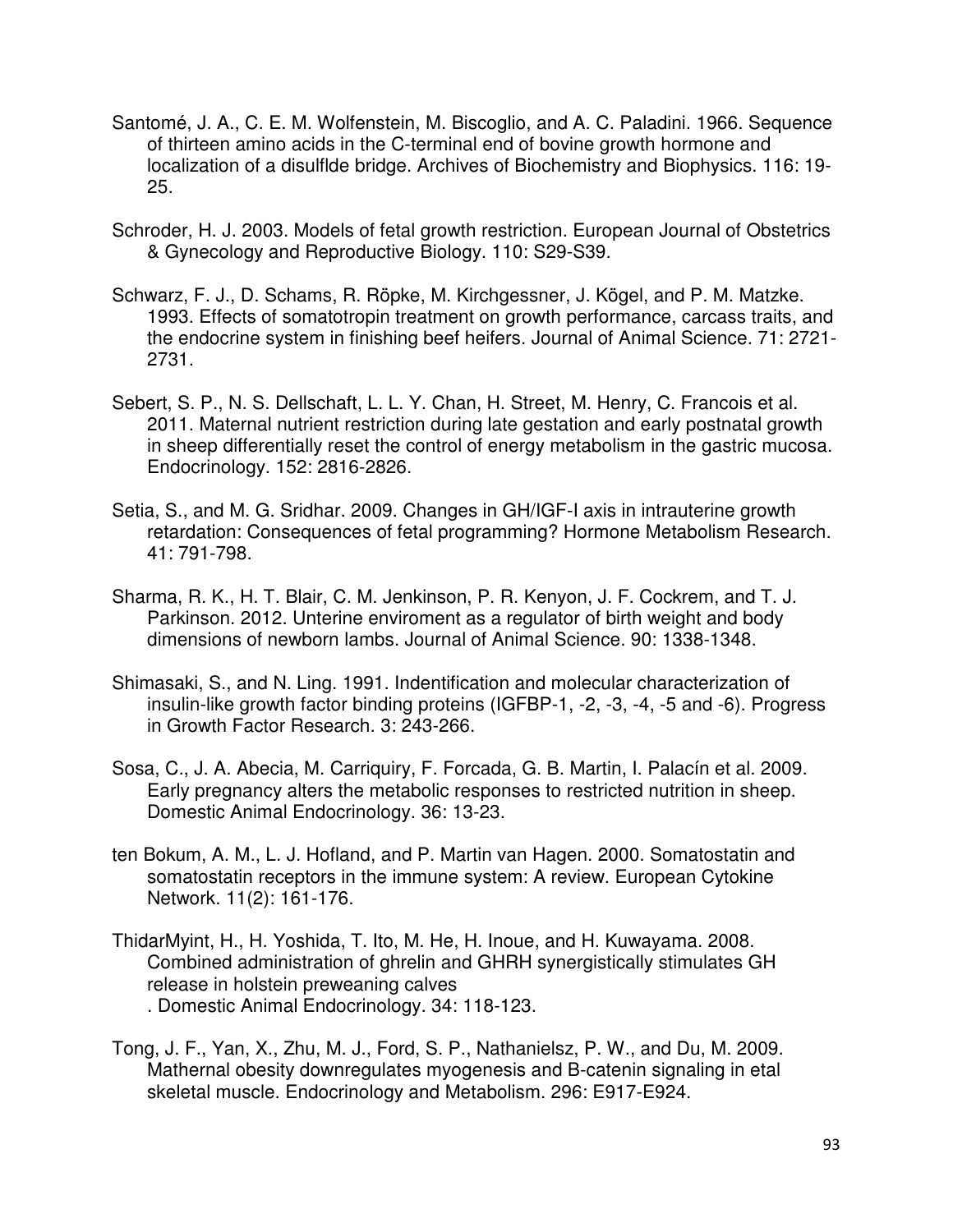- Tuggle, C. K., and A. Trenkle. 1996. Control of growth hormone synthesis. Domestic Animal Endocrinology. 13(1): 1-33.
- Tygesen, M. P., M. O. Nielsen, P. Norgaard, H. Ranvig, A. P. Harrison, and A. Tauson. 2007. Late gestational nutrient restriction: Effects on ewes' metabolic and homeorhetic adaption, consequences for lamb birth weight and lactation performance. Archives of Animal Nutrition. 62: 44-59.
- Tygesen, M. P., A. H. Tauson, D. Blache, S. M. Husted, and M. O. Nielsen. 2008. Late foetal life nutrient restriction and sire genotype affect postnatal performance of lambs. Animal. 2: 574-581.
- Umapathy, E., Makinde, M., Haung, A., and Morris, I. 2000. Effect of chronic undernutrition on growth, serum insulin-like growth factor-I (IGF-I) and insulin-like growth factor-binding proteins (IGFBP) in pigs. Nutrition Research. 20:537-546.
- Urban, R. J. 1999. Effects of testosterone and growth hormone on muscle function. Journal of Laboratory and Clinical Medicine. 134: 7-10.
- Vickers, M. H., B. A. Ikenasio, and B. H. Breier. 2001. IGF-I treatment reduces hyperphagia, obesity, and hypertension in metabolic disorders induced by fetal programming. Endocrinology. 142: 3954-3973.
- Vonnahme, K. A., B. W. Hess, M. J. Nijland, P. W. Nathanielsz, and S. P. Ford. 2006. Placentomal differentiation may compensate for maternal nutrient restriction in ewes adapted to harsh range conditions. Journal of Animal Science. 84: 3451- 3459.
- Vonnahme, K. A., Arndt, W. J., Johnson, M. L., Borowicz, P. P., Reynolds, L. P. 2008. Effect of morphology on placentome size, vascularity, and vasoreactivity in late pregnant sheep. Biology of Reproduction. 79: 976-982.
- Vonnahme, K. A., Luther, J. S., Reynolds, L. P., Hammer, C. J., Carlson, D. B., Redmer, D. A., and Caton, J. S. 2010. Impacts of maternal selenium and nutritional level on growth, adiposity, and glucose tolerance in female offspring in the sheep. Animal Endocrinology. 39: 240-248.
- Wallace, J. M., P. Da Silva, R. P. Aitken, and M. A. Cruickshank. 1997. Maternal endocrine status in relation to pregnancy outcome in rapidly growing adolescent sheep. Journal of Endocrinology. 155: 359-368.
- Wallace, J. M., T. R. Regnault, S. W. Limesand, W. W. Hay Jr, and R. V. Anthony. 2005. Investigating the causes of low birth weight in contrasting ovine paradigms. Journal of Physiology. 565: 19-26.